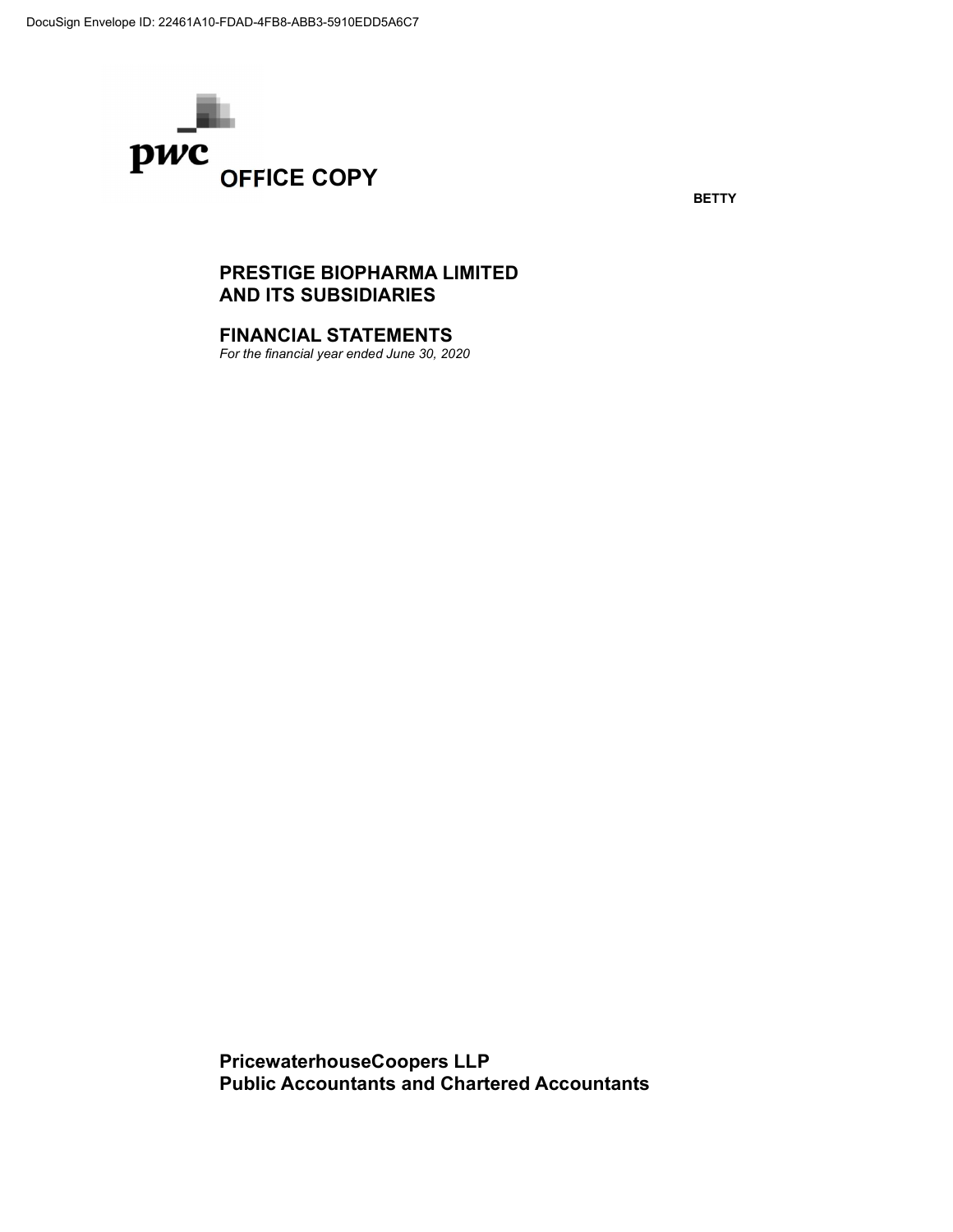# CURRENT AWP FILE COPY

is a state of the state of the state of the state of the state of the BETTY state of the state of the state of

### PRESTIGE BIOPHARMA LIMITED AND ITS SUBSIDIARIES

## FINANCIAL STATEMENTS

For the financial years ended June 30, 2020

PricewaterhouseCoopers LLP Public Accountants and Chartered Accountants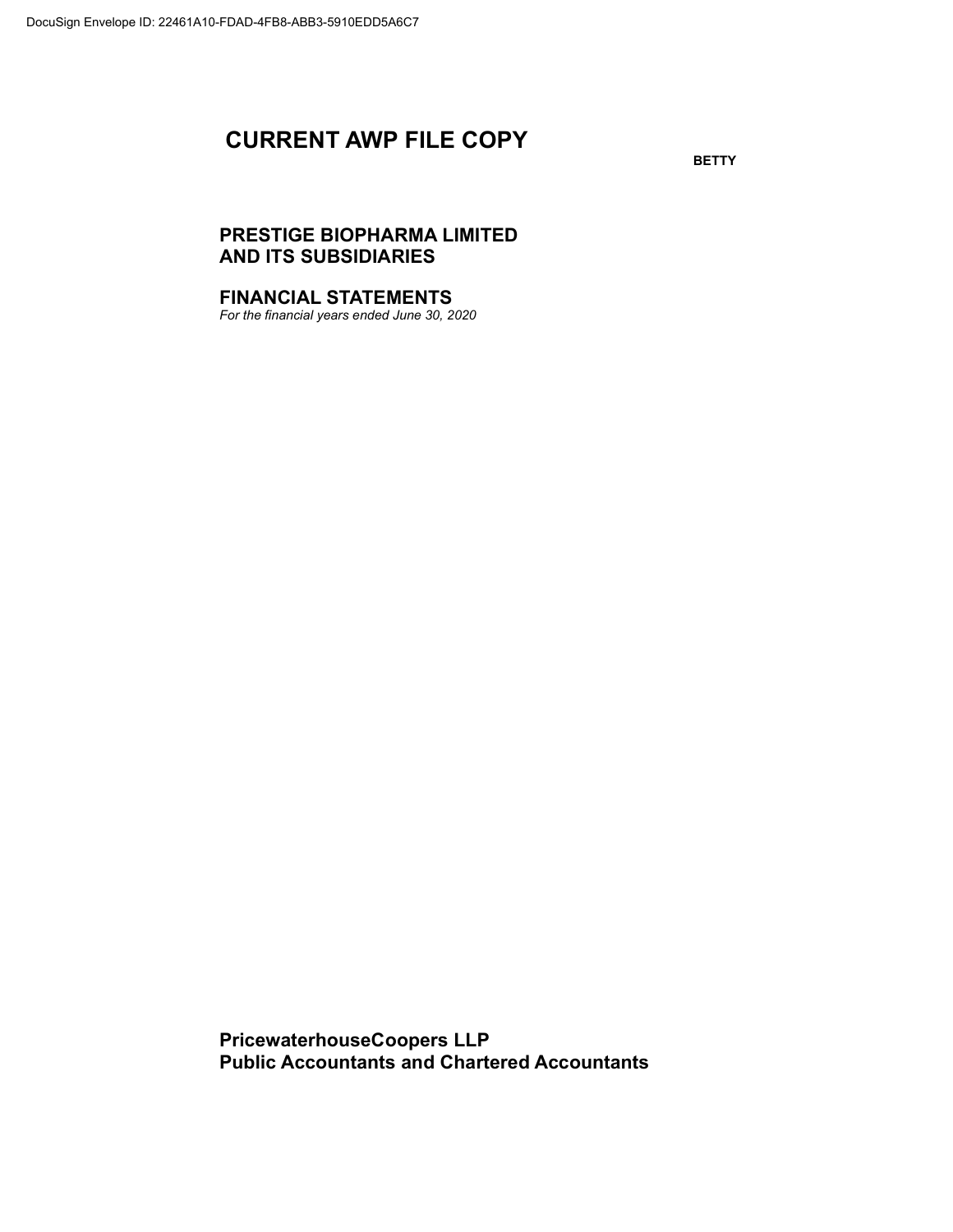### PRESTIGE BIOPHARMA LIMITED AND ITS SUBSIDIARIES

### FINANCIAL STATEMENTS

For the financial years ended June 30, 2020

# **Contents**

|                                                       | Page           |
|-------------------------------------------------------|----------------|
| Directors' Statement                                  | 1              |
| Independent Auditor's Report                          | 3              |
| <b>Consolidated Statement of Comprehensive Income</b> | 6              |
| <b>Consolidated Statement of Financial Position</b>   | $\overline{7}$ |
| <b>Statement of Financial Position - Company</b>      | 8              |
| <b>Consolidated Statement of Changes in Equity</b>    | 9              |
| Statement of Changes in Equity - Company              | 11             |
| <b>Consolidated Statement of Cash Flows</b>           | 13             |
| Notes to the Financial Statements                     | 16             |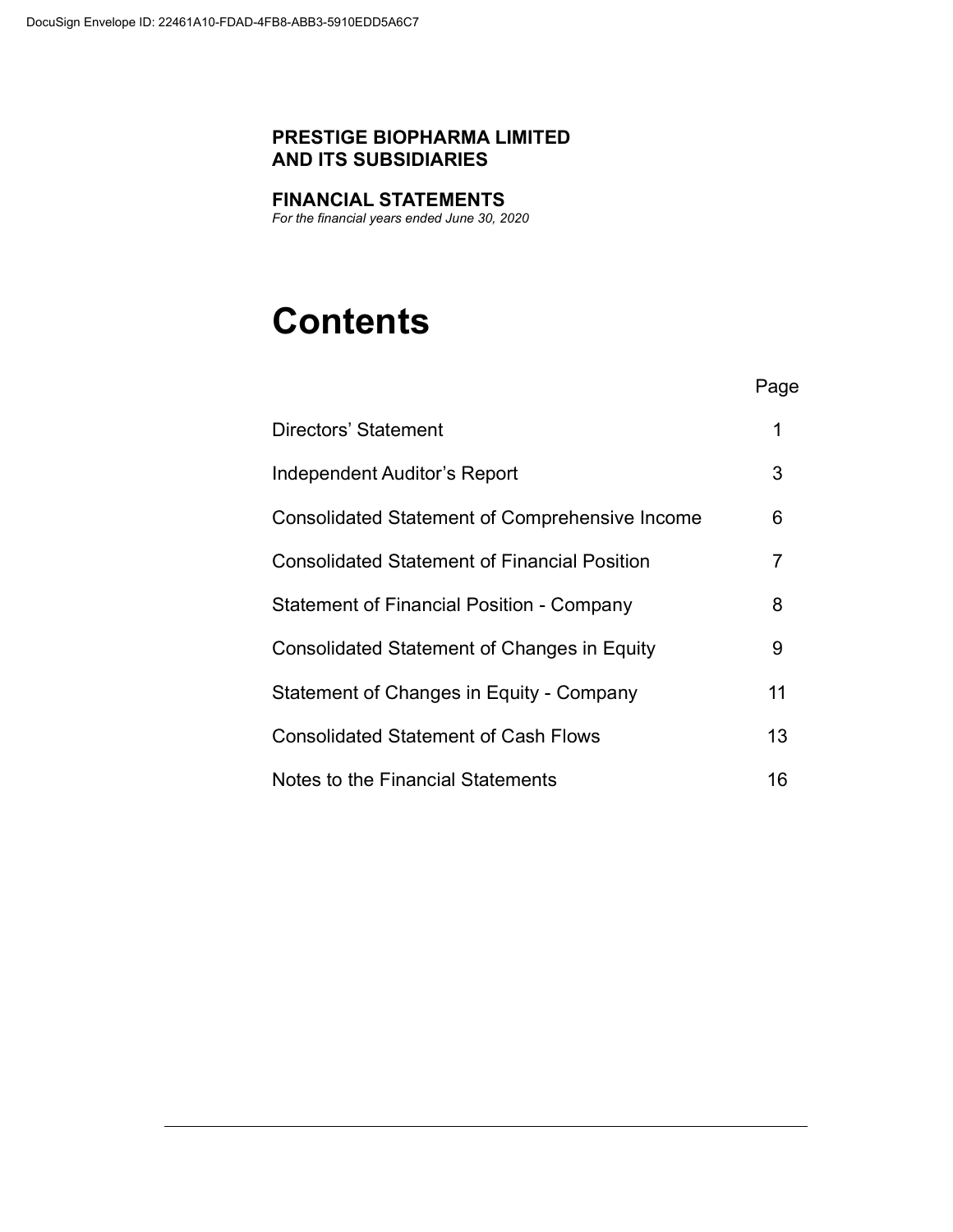### Prestige Biopharma Limited and its subsidiaries Directors' Statement For the financial year ended June 30, 2020

The directors present their statement to the members together with the audited consolidated financial statements of the Group for the financial year ended June 30, 2020 and statement of financial position and statement of changes in equity of the Company as at June 30, 2020.

In the opinion of the directors,

- (a) the statement of financial position and statement of changes in equity of the Company and the consolidated financial statements of the Group as set out on pages 6 to 75 are drawn up so as to give a true and fair view of the financial position of the Company and of the Group as at June 30, 2020, the financial performance and cash flows of the Group, and the changes in equity of the Company and of the Group for the financial year then ended; and
- (b) at the date of this statement, there are reasonable grounds to believe that the Company will be able to pay its debts as and when they fall due.

#### **Directors**

The directors of the Company in office at the date of this statement are as follows:

| Park Soyeon        |                                |
|--------------------|--------------------------------|
| Kim Michael Jinwoo |                                |
| Tan Tin Yong       | (resigned on 26 May 2020)      |
| Oh Seung Joo       | (appointed on 17 January 2020) |
| Bang Kue Ho        | (appointed on 17 January 2020) |
| Lee Eui Kyung      | (appointed on 9 April 2020)    |
| Lee Kok Fatt       | (appointed on 9 April 2020)    |
| Jeon Kyunghee      | (appointed on 9 April 2020)    |
| Tay Lai Wat        | (appointed on 26 May 2020)     |
|                    |                                |

#### Arrangements to enable directors to acquire shares and debentures

Neither at the end of nor at any time during the financial year was the Company a party to any arrangement whose object was to enable the directors of the Company to acquire benefits by means of the acquisition of shares in, or debentures of, the Company or any other body corporate.

#### Directors' interests in shares or debentures

According to the register of directors' shareholdings, none of the directors holding office at the end of the financial year had any interest in the shares or debentures of the Company or its related corporations, except as follows:

|                                                               | Holdings registered<br>in name of<br>director or nominee<br>At |                                  |                        | Holdings in which<br>director is deemed<br>to have an interest |
|---------------------------------------------------------------|----------------------------------------------------------------|----------------------------------|------------------------|----------------------------------------------------------------|
|                                                               |                                                                | 1.7.2019 or<br>date of           |                        | At<br>1.7.2019 or date                                         |
|                                                               | At<br>30.6.2020                                                | appointment, if<br>later         | At<br>30.6.2020        | of appointment,<br>If later                                    |
| <b>Prestige Biopharma Limited</b><br>(No. of ordinary shares) |                                                                |                                  |                        |                                                                |
| Park Soyeon<br>Kim Michael Jinwoo<br>Tan Ting Yong            | 1,957,445<br>1,901,890                                         | 1,541,967<br>1,541,967<br>15,000 | 2,519,135<br>2,519,135 | 2,519,135<br>2,519,135                                         |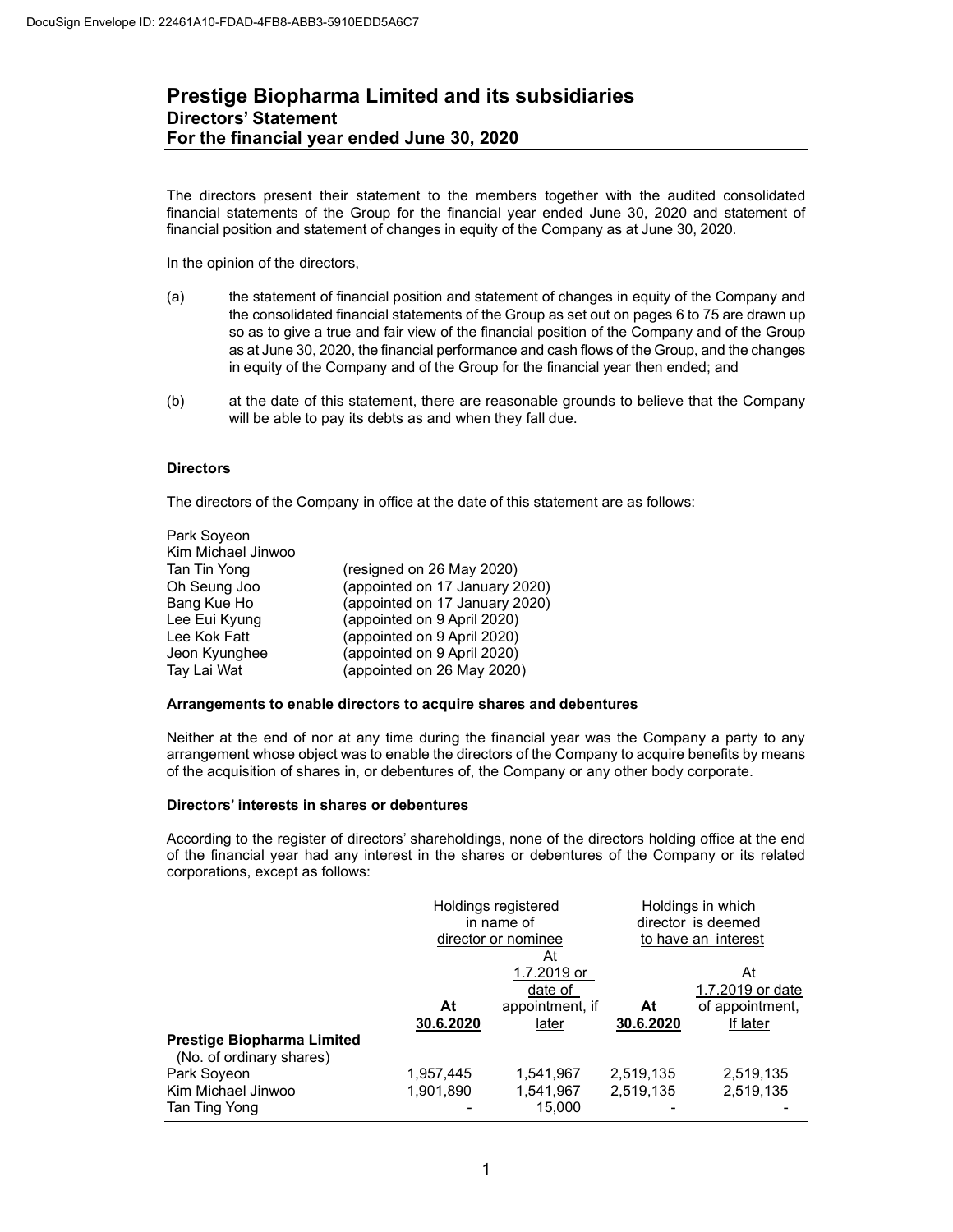### Prestige Biopharma Limited and its subsidiaries Directors' Statement For the financial year ended June 30, 2020

### Independent Auditor

The independent auditor, PricewaterhouseCoopers LLP, has expressed its willingness to accept reappointment.

On behalf of the directors

Soycon Park

Park Soyeon **Director** 

Michael 1 kim

 Kim Michael Jinwoo **Director** 

3 November 2020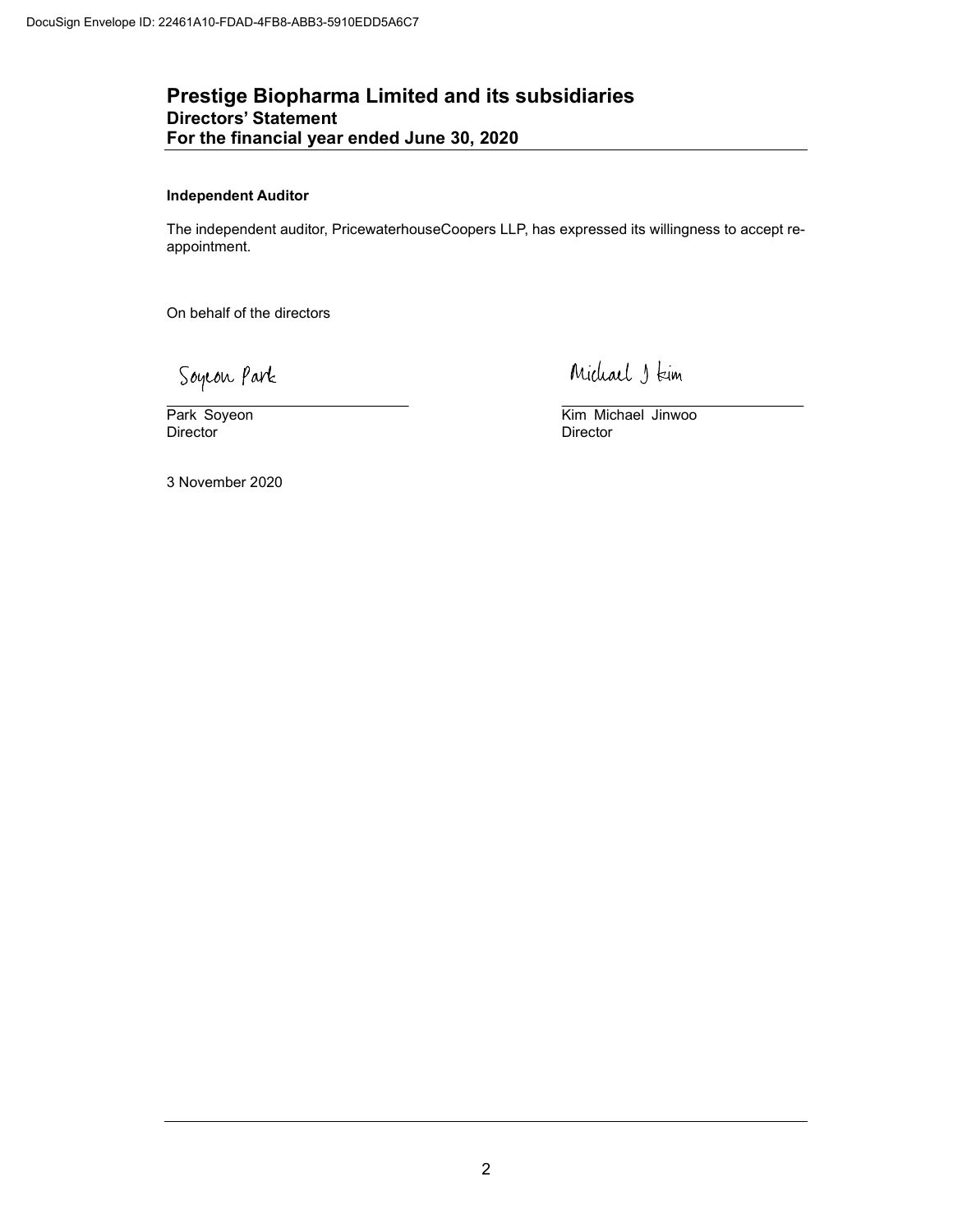### Independent Auditor's Report to the Members of Prestige Biopharma Limited

### Report on the Audit of the Financial Statements

#### Our opinion

In our opinion, the accompanying consolidated financial statements of Prestige Biopharma Limited ("the Company") and its subsidiaries ("the Group") and the statement of financial position and statement of changes in equity of the Company are properly drawn up in accordance with the provisions of the Companies Act, Chapter 50 (the "Act") and Financial Reporting Standards in Singapore ("FRSs") so as to give a true and fair view of the consolidated financial position of the Group and the financial position of the Company as at June 30, 2020, the consolidated financial performance, consolidated changes in equity and consolidated cash flows of the Group and the changes in equity of the Company for the financial year ended on that date.

#### What we have audited

The financial statements of the Company and the Group comprise:

- the consolidated statement of comprehensive income of the Group for the year ended June 30, 2020;
- the consolidated statement of financial position of the Group as at June 30, 2020;
- the statement of financial position of the Company as at June 30, 2020;
- the consolidated statement of changes in equity of the Group for the year then ended;
- the statement of changes in equity of the Company for the financial year then ended;
- the consolidated statement of cash flows of the Group for the financial year then ended; and
- the notes to the financial statements, including a summary of significant accounting policies.

### Basis for Opinion

We conducted our audit in accordance with Singapore Standards on Auditing ("SSAs"). Our responsibilities under those standards are further described in the Auditor's Responsibilities for the Audit of the Financial Statements section of our report.

We believe that the audit evidence we have obtained is sufficient and appropriate to provide a basis for our opinion.

#### Independence

We are independent of the Group in accordance with the Accounting and Corporate Regulatory Authority Code of Professional Conduct and Ethics for Public Accountants and Accounting Entities ("ACRA Code") together with the ethical requirements that are relevant to our audit of the financial statements in Singapore, and we have fulfilled our other ethical responsibilities in accordance with these requirements and the ACRA Code.

#### Other Information

Management is responsible for the other information. The other information comprises the Directors' Statement but does not include the financial statements and our auditor's report thereon.

Our opinion on the financial statements does not cover the other information and we do not express any form of assurance conclusion thereon.

In connection with our audit of the financial statements, our responsibility is to read the other information and, in doing so, consider whether the other information is materially inconsistent with the financial statements or our knowledge obtained in the audit, or otherwise appears to be materially misstated. If, based on the work we have performed, we conclude that there is a material misstatement of this other information, we are required to report that fact. We have nothing to report in this regard.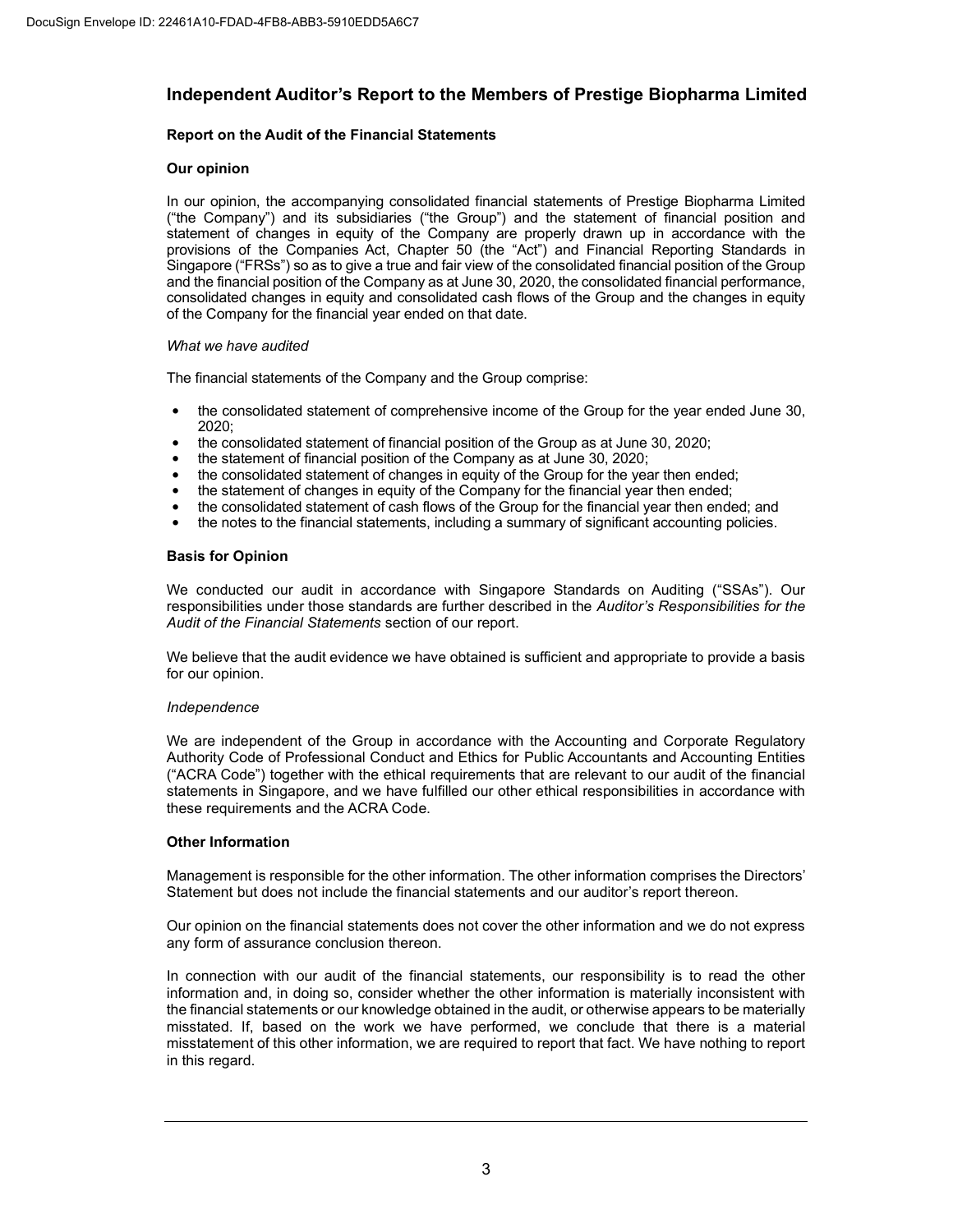### Independent Auditor's Report to the Members of Prestige Biopharma Limited

### Responsibilities of Management and Directors for the Financial Statements

Management is responsible for the preparation of financial statements that give a true and fair view in accordance with the provisions of the Act and FRSs, and for devising and maintaining a system of internal accounting controls sufficient to provide a reasonable assurance that assets are safeguarded against loss from unauthorised use or disposition; and transactions are properly authorised and that they are recorded as necessary to permit the preparation of true and fair financial statements and to maintain accountability of assets.

In preparing the financial statements, management is responsible for assessing the Group's ability to continue as a going concern, disclosing, as applicable, matters related to going concern and using the going concern basis of accounting unless management either intends to liquidate the Group or to cease operations, or has no realistic alternative but to do so.

The directors' responsibilities include overseeing the Group's financial reporting process.

#### Auditor's Responsibilities for the Audit of the Financial Statements

Our objectives are to obtain reasonable assurance about whether the financial statements as a whole are free from material misstatement, whether due to fraud or error, and to issue an auditor's report that includes our opinion. Reasonable assurance is a high level of assurance, but is not a guarantee that an audit conducted in accordance with SSAs will always detect a material misstatement when it exists. Misstatements can arise from fraud or error and are considered material if, individually or in the aggregate, they could reasonably be expected to influence the economic decisions of users taken on the basis of these financial statements.

As part of an audit in accordance with SSAs, we exercise professional judgement and maintain professional scepticism throughout the audit. We also:

- Identify and assess the risks of material misstatement of the financial statements, whether due to fraud or error, design and perform audit procedures responsive to those risks, and obtain audit evidence that is sufficient and appropriate to provide a basis for our opinion. The risk of not detecting a material misstatement resulting from fraud is higher than for one resulting from error, as fraud may involve collusion, forgery, intentional omissions, misrepresentations, or the override of internal control.
- Obtain an understanding of internal control relevant to the audit in order to design audit procedures that are appropriate in the circumstances, but not for the purpose of expressing an opinion on the effectiveness of the Group's internal control.
- Evaluate the appropriateness of accounting policies used and the reasonableness of accounting estimates and related disclosures made by management.
- Conclude on the appropriateness of management's use of the going concern basis of accounting and, based on the audit evidence obtained, whether a material uncertainty exists related to events or conditions that may cast significant doubt on the Group's ability to continue as a going concern. If we conclude that a material uncertainty exists, we are required to draw attention in our auditor's report to the related disclosures in the financial statements or, if such disclosures are inadequate, to modify our opinion. Our conclusions are based on the audit evidence obtained up to the date of our auditor's report. However, future events or conditions may cause the Group to cease to continue as a going concern.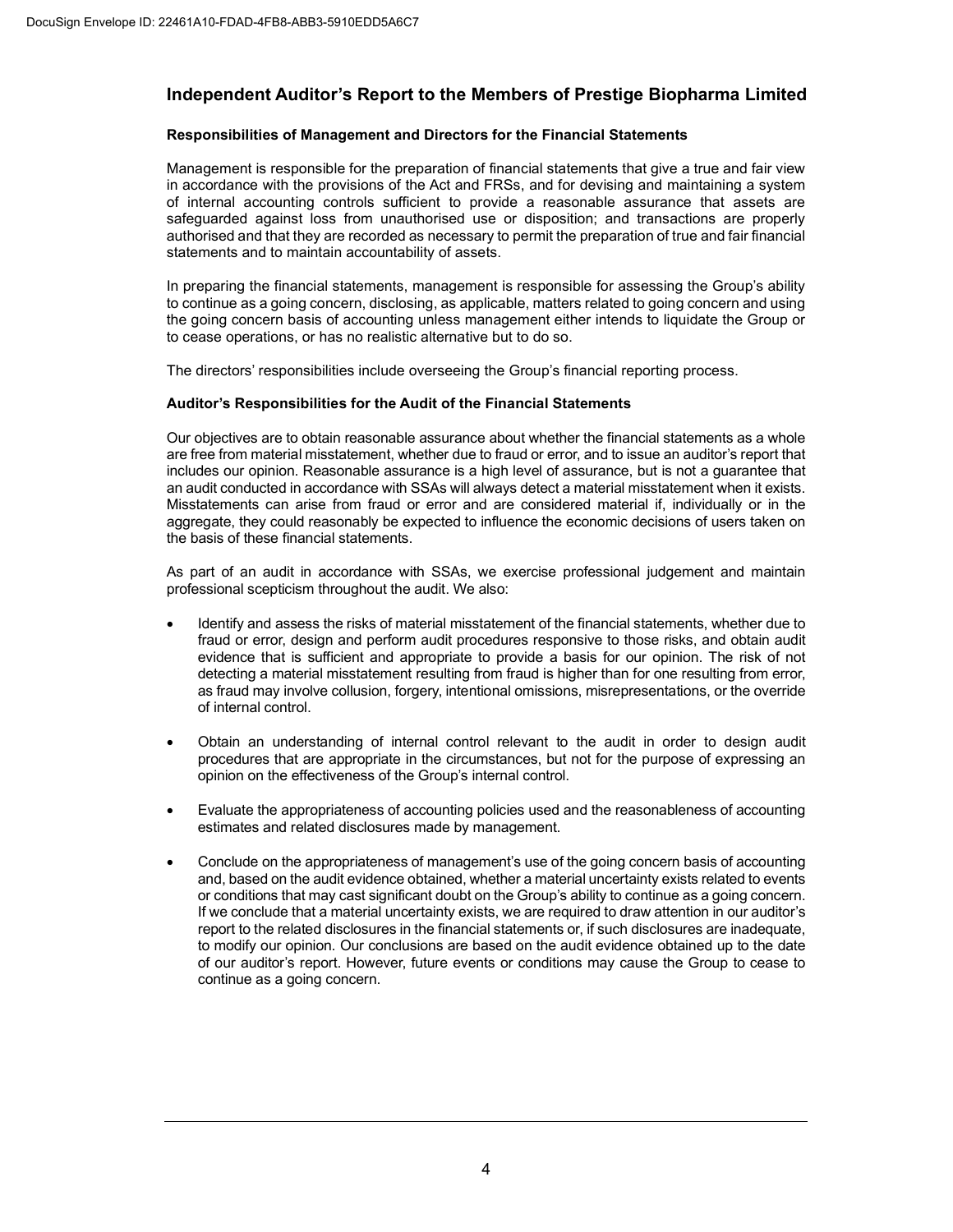### Independent Auditor's Report to the Members of Prestige Biopharma Limited

### Auditor's Responsibilities for the Audit of the Financial Statements (continued)

- Evaluate the overall presentation, structure and content of the financial statements, including the disclosures, and whether the financial statements represent the underlying transactions and events in a manner that achieves fair presentation.
- Obtain sufficient appropriate audit evidence regarding the financial information of the entities or business activities within the Group to express an opinion on the consolidated financial statements. We are responsible for the direction, supervision and performance of the group audit. We remain solely responsible for our audit opinion.

We communicate with the directors regarding, among other matters, the planned scope and timing of the audit and significant audit findings, including any significant deficiencies in internal control that we identify during our audit.

### Report on Other Legal and Regulatory Requirements

In our opinion, the accounting and other records required by the Act to be kept by the Company have been properly kept in accordance with the provisions of the Act.

### Pricewaterhouse Coopers LLP

PricewaterhouseCoopers LLP Public Accountants and Chartered Accountants Singapore, 3 November 2020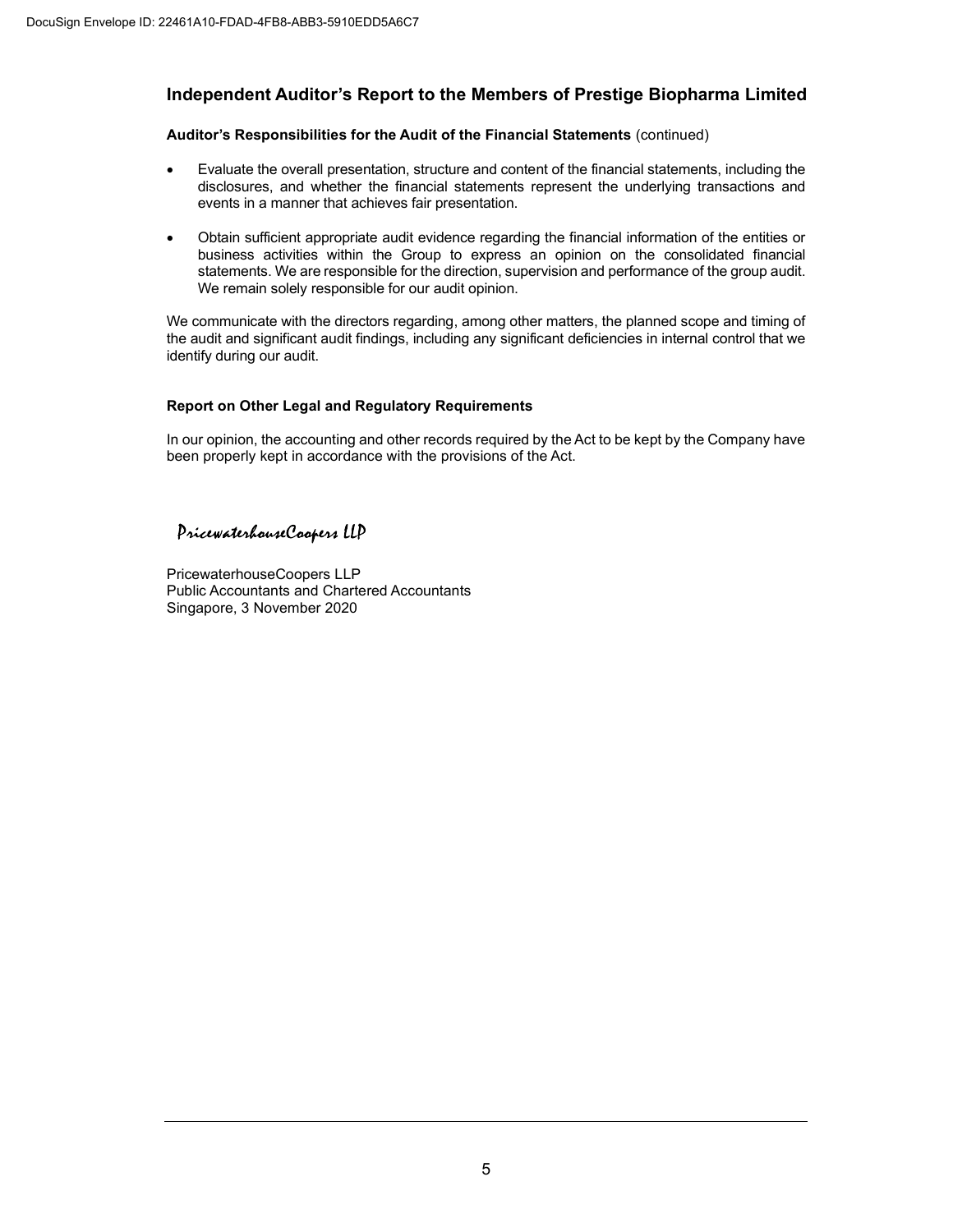### Prestige Biopharma Limited and its subsidiaries Consolidated Statement of Comprehensive Income For the financial year ended June 30, 2020

| (in <i>USD</i> )                                                                                | <b>Notes</b> | 2020<br>\$                 | 2019<br>\$<br>(restated) |
|-------------------------------------------------------------------------------------------------|--------------|----------------------------|--------------------------|
| <b>Revenue</b>                                                                                  | 23           |                            | 1,840,000                |
| <b>Other income</b>                                                                             |              |                            |                          |
| -Finance income                                                                                 | 27           | 437,440                    | 191,150                  |
| -Others                                                                                         | 26           | 1,206,274                  | 141,334                  |
|                                                                                                 |              | 1,643,714                  | 2,172,484                |
| <b>Other (losses)/gains</b>                                                                     |              |                            |                          |
| -Impairment losses on financial assets                                                          | 4.1.2        | (1,689,486)                |                          |
| -Others                                                                                         | 24           | (3, 159, 680)              | 2,436,787                |
|                                                                                                 |              | (4,849,166)                | 2,436,787                |
| <b>Expenses by nature</b>                                                                       |              |                            |                          |
| -Research and development                                                                       |              | (2,327,184)                | (1,530,343)              |
| -Expenses in relation to collaboration agreement                                                |              | (160,000)                  | (160,000)                |
| -Wages and salaries<br>-Legal and professional                                                  | 25           | (2,724,348)<br>(1,726,293) | (1,505,764)              |
| -Depreciation                                                                                   | 12           | (991, 029)                 | (794,707)<br>(505, 293)  |
| -Rental on operating leases                                                                     |              | (83, 405)                  | (376, 236)               |
| -Advertising and promotion expenses                                                             |              | (113, 763)                 | (108, 075)               |
| -Travel expenses                                                                                |              | (344, 044)                 | (305, 975)               |
| -Other employee benefits                                                                        |              | (79, 997)                  | (60, 427)                |
| -Freight                                                                                        |              | (107, 478)                 | (7,906)                  |
| -Others                                                                                         |              | (597, 294)                 | (364, 481)               |
| <b>Total expenses</b>                                                                           |              | (9, 254, 835)              | (5,719,207)              |
| Loss before income tax                                                                          |              | (12, 460, 287)             | (1, 109, 936)            |
| Income tax expense                                                                              | 18           | (82, 358)                  | (165, 012)               |
|                                                                                                 |              |                            |                          |
| Loss for the year                                                                               |              | (12,542,645)               | (1, 274, 948)            |
| Other comprehensive income<br>Items that may be subsequently reclassified<br>to profit or loss: |              |                            |                          |
| Exchange differences                                                                            | 21           | 105,958                    | 97,889                   |
| Other comprehensive income for the year, net of tax                                             |              | 105,958                    | 97,889                   |
| Total comprehensive loss for the year                                                           |              | (12, 436, 687)             | (1, 177, 059)            |
| Total comprehensive loss attributable to owners                                                 |              | (12, 436, 687)             | (1, 177, 059)            |
| <b>Basic losses per share</b>                                                                   | 30           | (1.47)                     | (0.16)                   |
| Diluted losses per share                                                                        | 30           | (1.47)                     | (0.16)                   |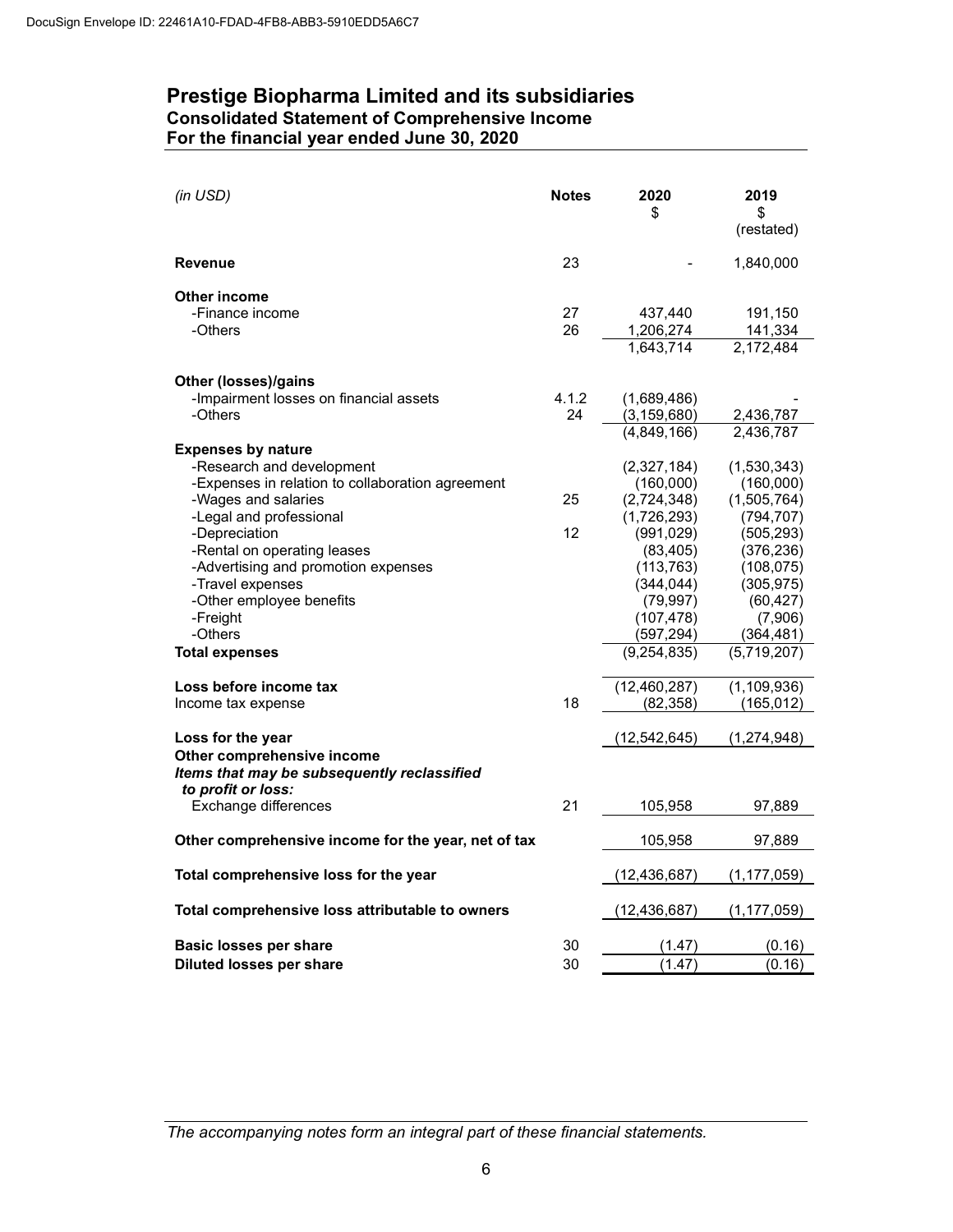### Prestige Biopharma Limited and its subsidiaries Consolidated Statement of Financial Position As at June 30, 2020

| (in USD)                                             | <b>Notes</b> | June 30, 2020<br>2    | June 30, 2019           |
|------------------------------------------------------|--------------|-----------------------|-------------------------|
|                                                      |              |                       | (restated)              |
| <b>Assets</b>                                        |              |                       |                         |
| <b>Current assets</b>                                |              |                       |                         |
| Cash and cash equivalents                            | 7            | 38,291,197            | 8,510,349               |
| Other assets                                         | 10<br>9      | 2,271,998             | 931,022                 |
| Trade and other receivables                          |              | 922,088<br>41,485,283 | 8,190,000<br>17,631,371 |
| <b>Non-current assets</b>                            |              |                       |                         |
| Property, plant and equipment                        | 12           | 3,763,403             | 904,507                 |
| Intangible assets                                    | 14           | 79,129,417            | 59,123,769              |
| Financial asset at fair value through profit or loss | 8            | 7,536,265             | 8,037,931               |
| Trade and other receivables                          | 9            |                       | 2,154,853               |
| Other assets                                         | 10           | 1,422,920             | 1,285,562               |
|                                                      |              | 91,852,005            | 71,506,622              |
| <b>Total assets</b>                                  |              | 133,337,288           | 89,137,993              |
|                                                      |              |                       |                         |
| <b>Liabilities</b>                                   |              |                       |                         |
| <b>Current liabilities</b>                           |              |                       |                         |
| Trade and other payables                             | 15           | 6,497,446             | 12,188,783              |
| Borrowings                                           | 16           | 369,647               | 16,617,728              |
| <b>Contract liabilities</b>                          | 23           |                       | 1,763,076               |
| Deferred income                                      | 19           | 192,801               |                         |
| Financial liability at fair value through profit or  |              |                       |                         |
| loss                                                 | 17           |                       | 437,800                 |
|                                                      |              | 7,059,894             | 31,007,387              |
|                                                      |              |                       |                         |
| <b>Non-current liabilities</b>                       |              |                       |                         |
| <b>Borrowings</b>                                    | 16           | 2,027,647             | 41,673                  |
| <b>Contract liabilities</b><br>Deferred income       | 23<br>19     | 7,650,000             | 7,686,924               |
| Trade and other payables                             | 15           | 1,833,814             | 8,211                   |
|                                                      |              | 11,511,461            | 7,736,808               |
| <b>Total liabilities</b>                             |              | 18,571,355            | 38,744,195              |
|                                                      |              |                       |                         |
| <b>Equity</b>                                        |              |                       |                         |
| Share capital                                        | 20           | 127,241,958           | 53,198,489              |
| Capital contribution                                 | 21           | 5,549,899             | 2,784,546               |
| <b>Translation reserve</b>                           | 21           | 205,724               | 99,766                  |
| <b>Accumulated losses</b>                            | 22           | (18, 231, 648)        | (5,689,003)             |
| Total equity attributable to equity holders of the   |              |                       |                         |
| Company                                              |              | 114,765,933           | 50,393,798              |
| <b>Total liabilities and equity</b>                  |              | 133,337,288           | 89,137,993              |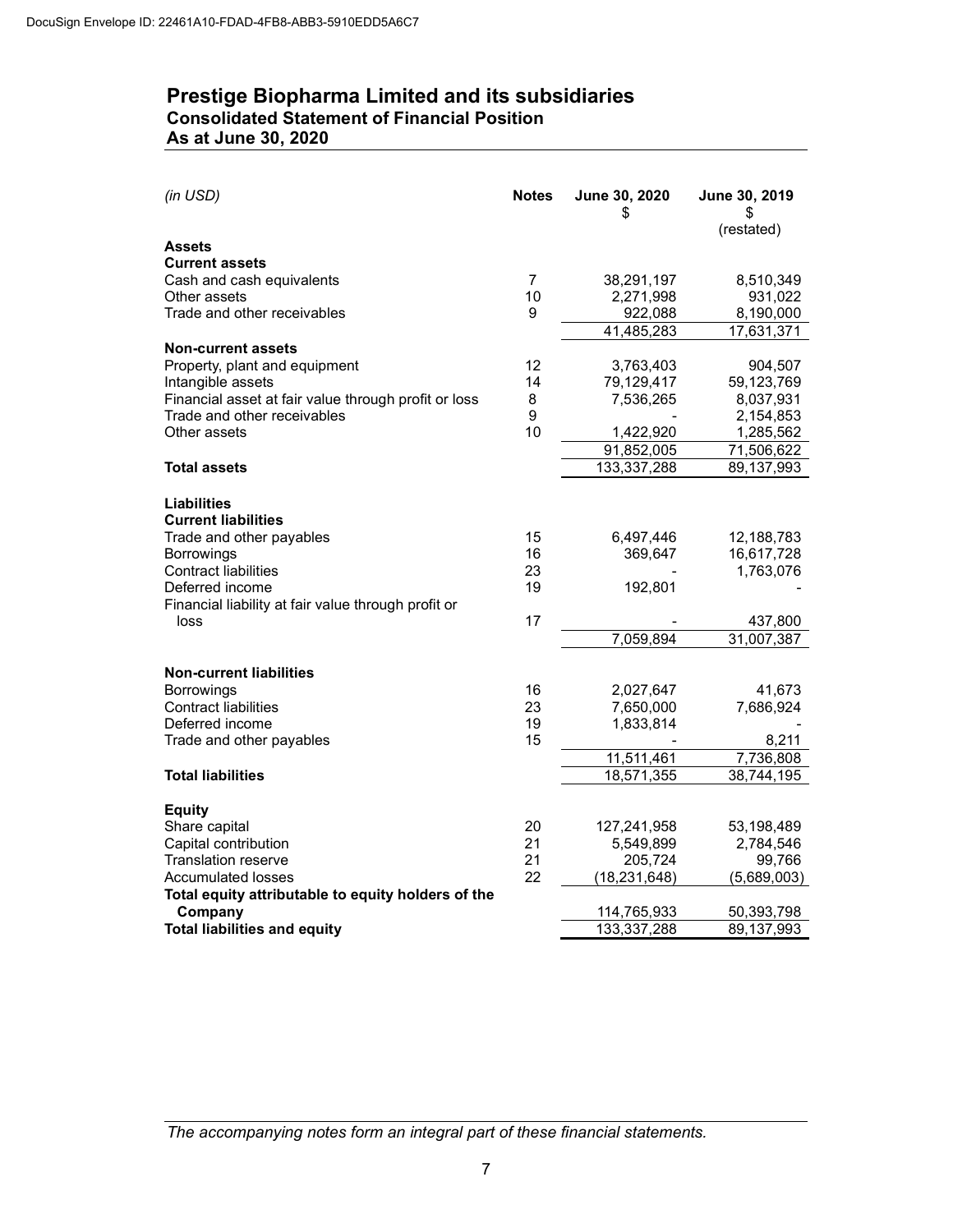### Prestige Biopharma Limited and its subsidiaries Statement of Financial Position - Company As at June 30, 2020

| (in USD)                                         | <b>Notes</b>   | June 30, 2020<br>\$ | June 30, 2019 |
|--------------------------------------------------|----------------|---------------------|---------------|
|                                                  |                |                     | (restated)    |
| <b>Assets</b>                                    |                |                     |               |
| <b>Current assets</b>                            |                |                     |               |
| Cash and cash equivalents                        | $\overline{7}$ | 37,812,239          | 7,753,758     |
| Other assets                                     | 10             | 1,294,879           | 900,491       |
| Trade and other receivables                      | 9              | 920,000             | 8,190,000     |
|                                                  |                | 40,027,118          | 16,844,249    |
| <b>Non-current assets</b>                        |                |                     |               |
| Property, plant and equipment                    | 12             | 3,763,403           | 904,507       |
| Intangible assets                                | 14             | 73,581,226          | 56,400,227    |
| Investment in subsidiaries                       | 11             | 92,715              | 92,715        |
| Financial asset at fair value through profit or  |                |                     |               |
| loss                                             | 8              | 7,536,265           | 8,037,931     |
| Trade and other receivables                      | 9<br>10        | 4,870,734           | 5,429,741     |
| Other assets                                     |                | 1,422,920           | 1,285,562     |
|                                                  |                | 91,267,263          | 72,150,683    |
| <b>Total assets</b>                              |                | 131,294,381         | 88,994,932    |
| <b>Liabilities</b><br><b>Current liabilities</b> |                |                     |               |
| Trade and other payables                         | 15             | 6,219,429           | 12,142,703    |
| Borrowings                                       | 16             | 369,647             | 16,617,728    |
| <b>Contract liabilities</b>                      | 23             |                     | 1,763,076     |
| Deferred income                                  | 19             | 192,801             |               |
| Financial liability at fair value through        |                |                     |               |
| profit or loss                                   | 17             |                     | 437,800       |
|                                                  |                | 6,781,877           | 30,961,307    |
| <b>Non-current liabilities</b>                   |                |                     |               |
| Borrowings                                       | 16             | 2,027,647           | 41,673        |
| <b>Contract liabilities</b>                      | 23             | 7,650,000           | 7,686,924     |
| Trade and other payables                         | 15             |                     | 8,211         |
|                                                  |                | 9,677,647           | 7,736,808     |
| <b>Total liabilities</b>                         |                | 16,459,524          | 38,698,115    |
|                                                  |                |                     |               |
| <b>Equity</b>                                    |                |                     |               |
| Share capital                                    | 20             | 127,241,958         | 53,198,489    |
| Capital contribution                             | 21             | 5,549,899           | 2,784,546     |
| <b>Accumulated losses</b>                        | 22             | (17, 957, 000)      | (5,686,218)   |
| Total equity attributable to equity holders      |                |                     |               |
| of the Company                                   |                | 114,834,857         | 50,296,817    |
| <b>Total liabilities and equity</b>              |                | 131,294,381         | 88,994,932    |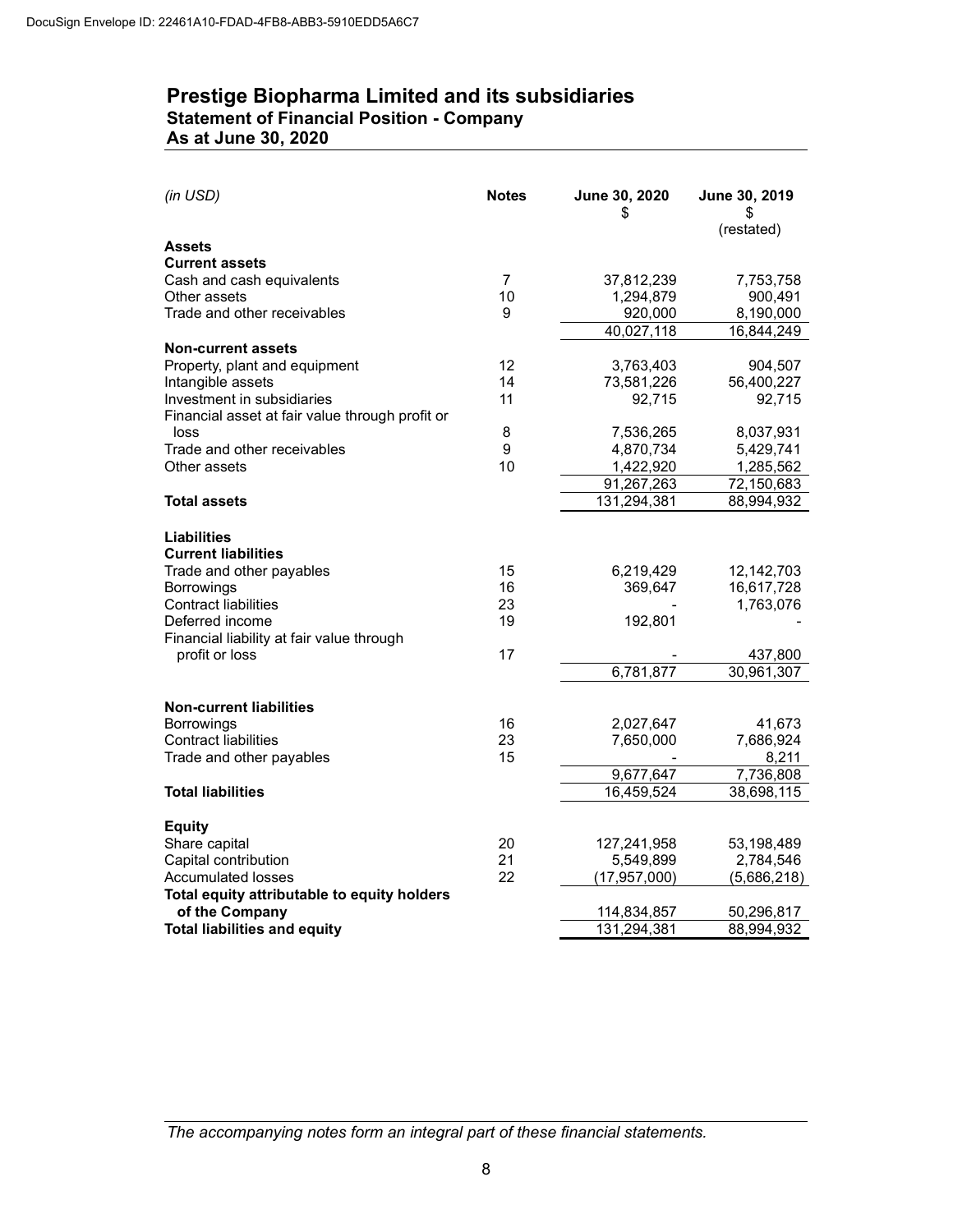### Prestige Biopharma Limited and its subsidiaries Consolidated Statement of Changes in Equity For the financial year ended June 30, 2020

| (in USD)                                                                                                                             |    | Attributable to equity holders of the Group |                         |                        |                                     |                              |
|--------------------------------------------------------------------------------------------------------------------------------------|----|---------------------------------------------|-------------------------|------------------------|-------------------------------------|------------------------------|
|                                                                                                                                      |    | Notes Share capital                         | Capital<br>contribution | Translation<br>reserve | <b>Accumulated</b><br><b>losses</b> | Total equity                 |
| Balance at July 1, 2019<br>Loss for the year<br>Other comprehensive income                                                           |    | 53,198,489                                  | 2,784,546               | 99,766                 | (5,689,003)<br>(12, 542, 645)       | 50,393,798<br>(12, 542, 645) |
| Exchange differences                                                                                                                 |    |                                             |                         | 105,958                |                                     | 105,958                      |
| Total comprehensive loss for the year                                                                                                |    |                                             |                         | 105,958                | (12, 542, 645)                      | (12, 436, 687)               |
| <b>Transactions with owners</b><br>Gain on settlement of financial liability upon<br>conversion to redeemable convertible preference |    |                                             |                         |                        |                                     |                              |
| shares                                                                                                                               | 21 |                                             | 437,800                 |                        |                                     | 437,800                      |
| Waiver of interest from a shareholder                                                                                                | 21 |                                             | 1,509,986               |                        |                                     | 1,509,986                    |
| Waiver of amount due to shareholder                                                                                                  | 21 |                                             | 649,936                 |                        |                                     | 649,936                      |
| Redenomination of share capital                                                                                                      | 20 | (167, 631)                                  | 167,631                 |                        |                                     |                              |
| Conversion of redeemable convertible preference shares                                                                               | 20 | 74,211,100                                  |                         |                        |                                     | 74,211,100                   |
| Total transactions with owners                                                                                                       |    | 74,043,469                                  | 2,765,353               |                        | $\blacksquare$                      | 76,808,822                   |
| Balance at June 30, 2020                                                                                                             |    | 127,241,958                                 | 5,549,899               | 205,724                | (18, 231, 648)                      | 114,765,933                  |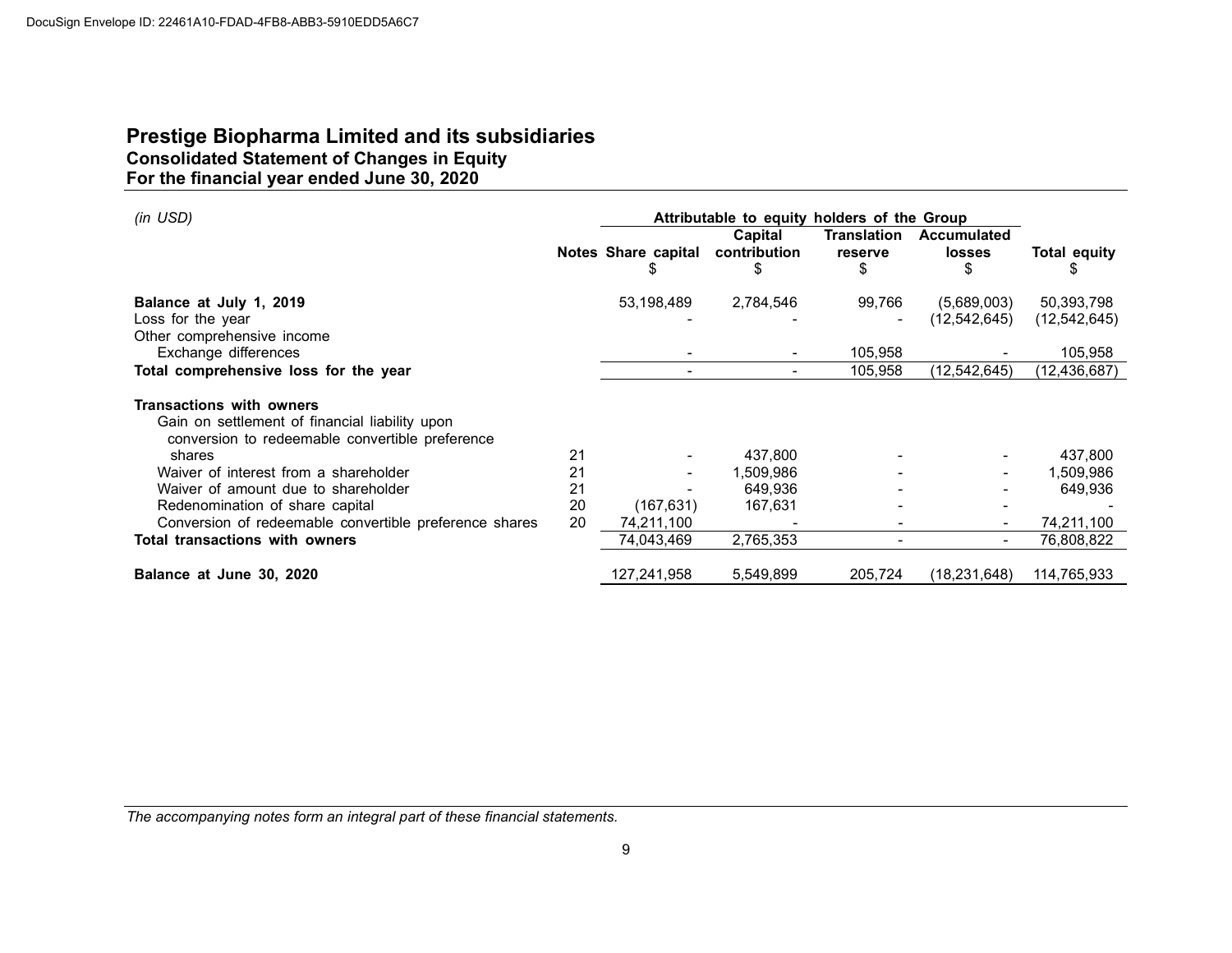### Prestige Biopharma Limited and its subsidiaries Consolidated Statement of Changes in Equity For the financial year ended June 30, 2020

| $(in$ $USD)$                          |              | Attributable to equity holders of the Group |                               |                                     |                                          |                     |  |
|---------------------------------------|--------------|---------------------------------------------|-------------------------------|-------------------------------------|------------------------------------------|---------------------|--|
|                                       | <b>Notes</b> | Share capital                               | Capital<br>contribution<br>\$ | <b>Translation</b><br>reserve<br>\$ | <b>Accumulated</b><br><b>losses</b><br>S | <b>Total equity</b> |  |
| Balance at July 1, 2018               |              | 28,198,489                                  | 1,327,763                     | 1,877                               | (4,414,055)                              | 25,114,074          |  |
| Loss for the year                     |              |                                             |                               |                                     | (1,274,948)                              | (1,274,948)         |  |
| Other comprehensive income            |              |                                             |                               |                                     |                                          |                     |  |
| Exchange differences                  |              |                                             |                               | 97,889                              |                                          | 97,889              |  |
| Total comprehensive loss for the year |              |                                             | $\blacksquare$                | 97,889                              | (1,274,948)                              | (1,177,059)         |  |
| <b>Transactions with owners</b>       |              |                                             |                               |                                     |                                          |                     |  |
| Conversion of convertible loan        | 20           | 25,000,000                                  |                               |                                     |                                          | 25,000,000          |  |
| Waiver of interest from a shareholder | 21           |                                             | 1,456,783                     |                                     |                                          | 1,456,783           |  |
| Total transactions with owners        |              | 25,000,000                                  | 1.456.783                     |                                     |                                          | 26,456,783          |  |
| Balance at June 30, 2019              |              | 53,198,489                                  | 2,784,546                     | 99.766                              | (5,689,003)                              | 50,393,798          |  |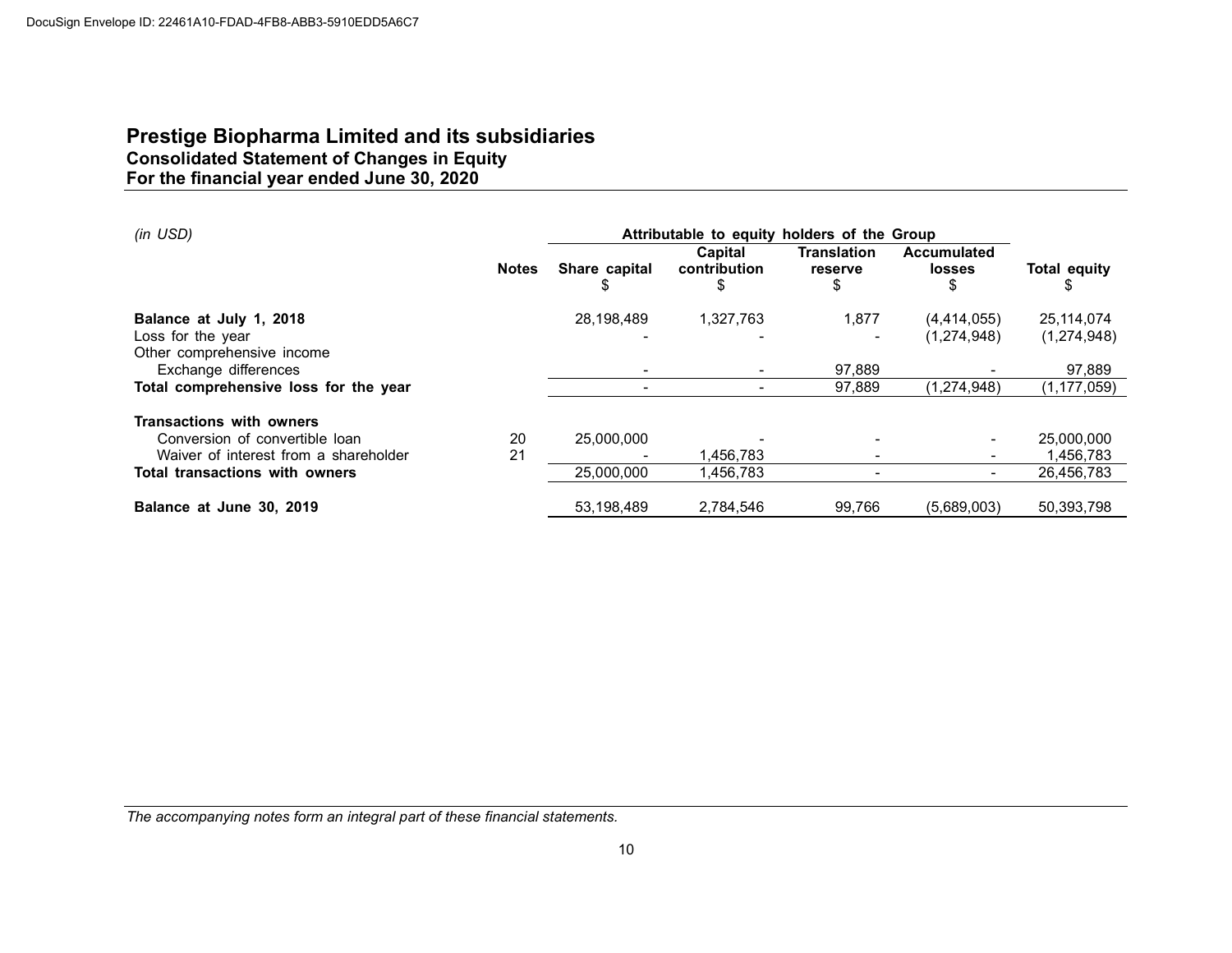### Prestige Biopharma Limited and its subsidiaries Statement of Changes in Equity - Company For the financial year ended June 30, 2020

| $(in$ $USD)$                                                                                    |       | Attributable to equity holders of the Company |                         |                                     |                     |  |  |  |
|-------------------------------------------------------------------------------------------------|-------|-----------------------------------------------|-------------------------|-------------------------------------|---------------------|--|--|--|
|                                                                                                 | Notes | Share capital                                 | Capital<br>contribution | <b>Accumulated</b><br><b>Losses</b> | <b>Total equity</b> |  |  |  |
| Balance at July 1, 2019                                                                         |       | 53,198,489                                    | 2,784,546               | (5,686,218)                         | 50,296,817          |  |  |  |
| Loss for the year, representing total comprehensive loss for the year                           |       |                                               |                         | (12, 270, 782)                      | (12, 270, 782)      |  |  |  |
| <b>Transactions with owners</b><br>Gain on settlement of financial liability upon conversion to |       |                                               |                         |                                     |                     |  |  |  |
| redeemable convertible preference shares                                                        | 21    |                                               | 437.800                 |                                     | 437,800             |  |  |  |
| Waiver of interest from a shareholder                                                           | 21    |                                               | 1.509.986               |                                     | 1,509,986           |  |  |  |
| Waiver of amount due to shareholder                                                             | 21    |                                               | 649.936                 |                                     | 649.936             |  |  |  |
| Redenomination of share capital                                                                 | 20    | (167, 631)                                    | 167,631                 |                                     |                     |  |  |  |
| Conversion of redeemable convertible preference shares                                          | 20    | 74.211.100                                    |                         |                                     | 74,211,100          |  |  |  |
| Total transactions with owners                                                                  |       | 74.043.469                                    | 2.765.353               |                                     | 76,808,822          |  |  |  |
| Balance at June 30, 2020                                                                        |       | 127,241,958                                   | 5,549,899               | (17, 957, 000)                      | 114,834,857         |  |  |  |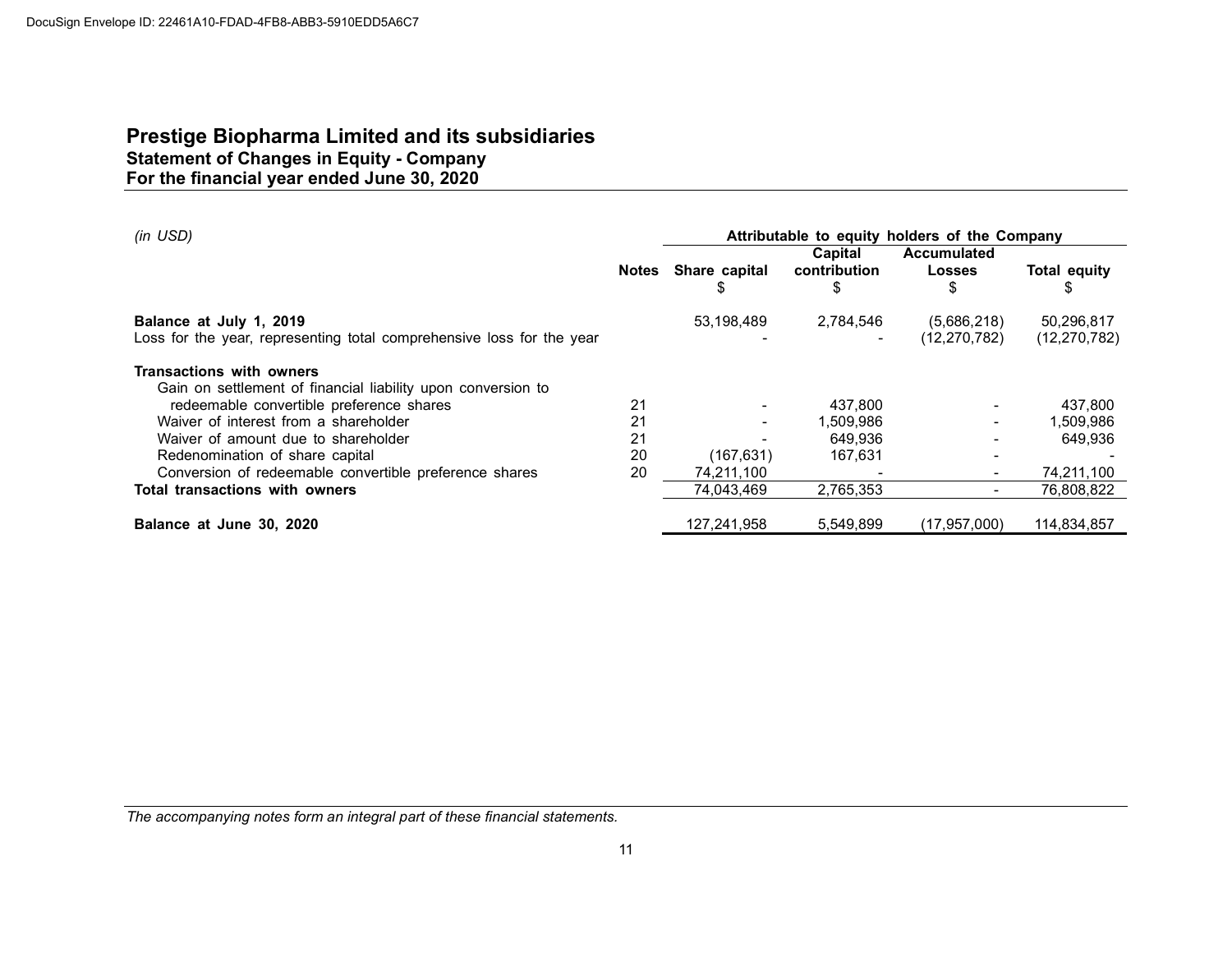### Prestige Biopharma Limited and its subsidiaries Statement of Changes in Equity - Company For the financial year ended June 30, 2020

| $(in$ USD $)$                                                                                                                                |          |                          | Attributable to equity holders of the Company |                                     |                                       |
|----------------------------------------------------------------------------------------------------------------------------------------------|----------|--------------------------|-----------------------------------------------|-------------------------------------|---------------------------------------|
|                                                                                                                                              | Notes    | Share capital            | <b>Capital</b><br>contribution                | <b>Accumulated</b><br><b>Losses</b> | <b>Total equity</b>                   |
| Balance at July 1, 2018<br>Loss for the year, representing total comprehensive loss for the year                                             |          | 28,198,489               | 1.327.763                                     | (4,401,067)<br>(1, 285, 151)        | 25,125,185<br>(1,285,151)             |
| <b>Transactions with owners</b><br>Conversion of convertible loan<br>Waiver of interest from a shareholder<br>Total transactions with owners | 20<br>21 | 25.000.000<br>25.000.000 | 1.456.783<br>1,456,783                        |                                     | 25,000,000<br>1,456,783<br>26,456,783 |
| Balance at June 30, 2019                                                                                                                     |          | 53,198,489               | 2.784.546                                     | (5,686,218)                         | 50,296,817                            |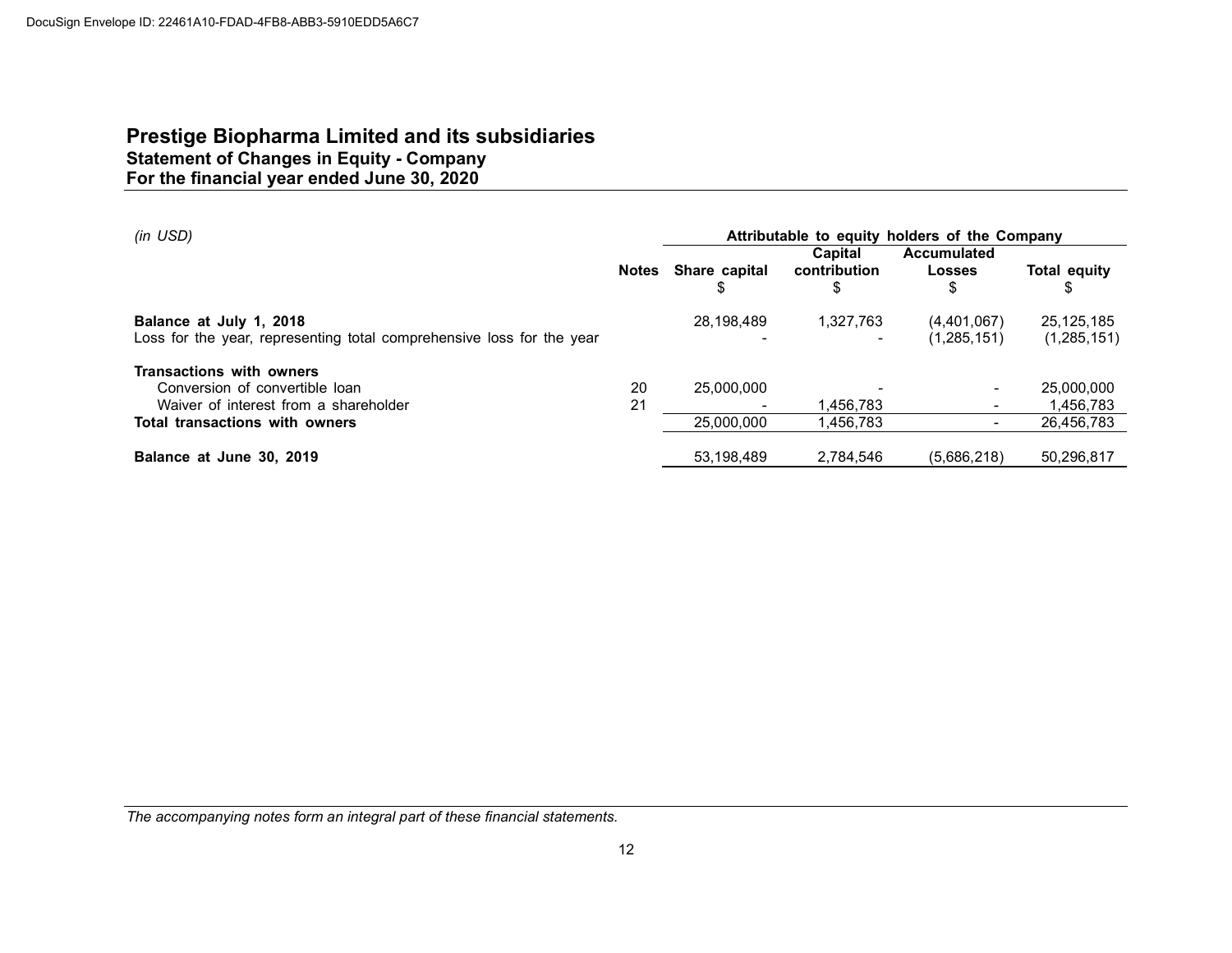### Prestige Biopharma Limited and its subsidiaries Consolidated Statement of Cash Flows For the financial year ended June 30, 2020

| (in USD)                                                                                                      | <b>Notes</b>    | 2020<br>\$                 | 2019<br>\$               |
|---------------------------------------------------------------------------------------------------------------|-----------------|----------------------------|--------------------------|
| Cash flows from operating activities                                                                          |                 |                            |                          |
| Loss before income tax                                                                                        |                 | (12,460,287)               | (1, 109, 936)            |
| Adjustments for:                                                                                              |                 |                            |                          |
| Impairment loss on financial assets                                                                           | 4.1.2           | 1,689,486                  |                          |
| Gain on conversion of redeemable convertible preference                                                       |                 |                            |                          |
| shares to ordinary shares<br>Fair value loss/(gain) on financial asset at fair value                          |                 |                            | (1,513,132)              |
| through profit or loss ("FVPL")                                                                               | 24              | 501,666                    | (1,080,005)              |
| Fair value loss on financial liability at FVPL                                                                | 24              |                            | 41,400                   |
| Loss on revaluation of redeemable convertible preference                                                      |                 |                            |                          |
| shares                                                                                                        | 24              | 2,708,440                  |                          |
| Depreciation                                                                                                  | 12 <sup>°</sup> | 991,029                    | 505,293                  |
| Finance income                                                                                                | 27              | (437, 440)                 | (191, 150)               |
| Unrealised exchange (gain)/loss                                                                               |                 | 101,683                    | 86,706                   |
| Gain on disposal of right-of-use assets                                                                       | 24              | (2,018)                    |                          |
|                                                                                                               |                 |                            |                          |
| Changes in working capital:                                                                                   |                 |                            |                          |
| Decrease/(increase) in trade and other receivables<br>Increase in other assets                                |                 | 8,244,687                  | (7, 176, 595)            |
| (Decrease)/increase in contract liabilities                                                                   |                 | (1,307,123)<br>(1,800,000) | (1,931,873)<br>8,450,000 |
| (Decrease)/increase in trade payables and other payables                                                      |                 | (8,626,222)                | 7,255,381                |
| Cash (used in)/generated from operations                                                                      |                 | (10, 396, 099)             | 3,336,089                |
| Interest received                                                                                             |                 | 121,090                    |                          |
| Withholding tax paid                                                                                          |                 | (82, 358)                  | (15,012)                 |
| Net cash (used in)/provided by operating activities                                                           |                 | (10, 357, 367)             | 3,321,077                |
|                                                                                                               |                 |                            |                          |
| Cash flows from investing activities                                                                          |                 |                            |                          |
| Additions to property, plant and equipment                                                                    |                 | (1, 120, 960)              | (610, 793)               |
| Additions to intangible assets                                                                                |                 | (14, 546, 741)             | (30, 563, 677)           |
| Loan to director-related company                                                                              |                 |                            | (1,963,703)              |
| Interest payment of lease liabilities capitalised<br>Deferred income received                                 |                 | (198, 581)                 |                          |
| Additions to other assets                                                                                     |                 | 907,947<br>(183, 265)      | (9,635)                  |
| Net cash used in investing activities                                                                         |                 | (15, 141, 600)             | (33, 147, 808)           |
|                                                                                                               |                 |                            |                          |
| Cash flows from financing activities                                                                          |                 |                            |                          |
| Proceeds from borrowings                                                                                      |                 | 4,000,000                  | 35,000,000               |
| Proceeds from issuance of redeemable convertible                                                              |                 |                            |                          |
| preference shares                                                                                             |                 | 51,502,660                 |                          |
| Principal payment of lease liabilities                                                                        |                 | (143, 861)                 | (1, 567)                 |
| Net cash provided by financing activities                                                                     |                 | 55,358,799                 | 34,998,433               |
|                                                                                                               |                 |                            |                          |
| Net increase in cash and cash equivalents<br>Cash and cash equivalents at the beginning of the financial year |                 | 29,859,832<br>8,510,349    | 5,171,702<br>3,336,384   |
| Effects of exchange rate changes on cash and cash equivalents                                                 |                 | (78, 984)                  | 2,263                    |
| Cash and cash equivalents at the end of the year                                                              | 7               | 38,291,197                 | 8,510,349                |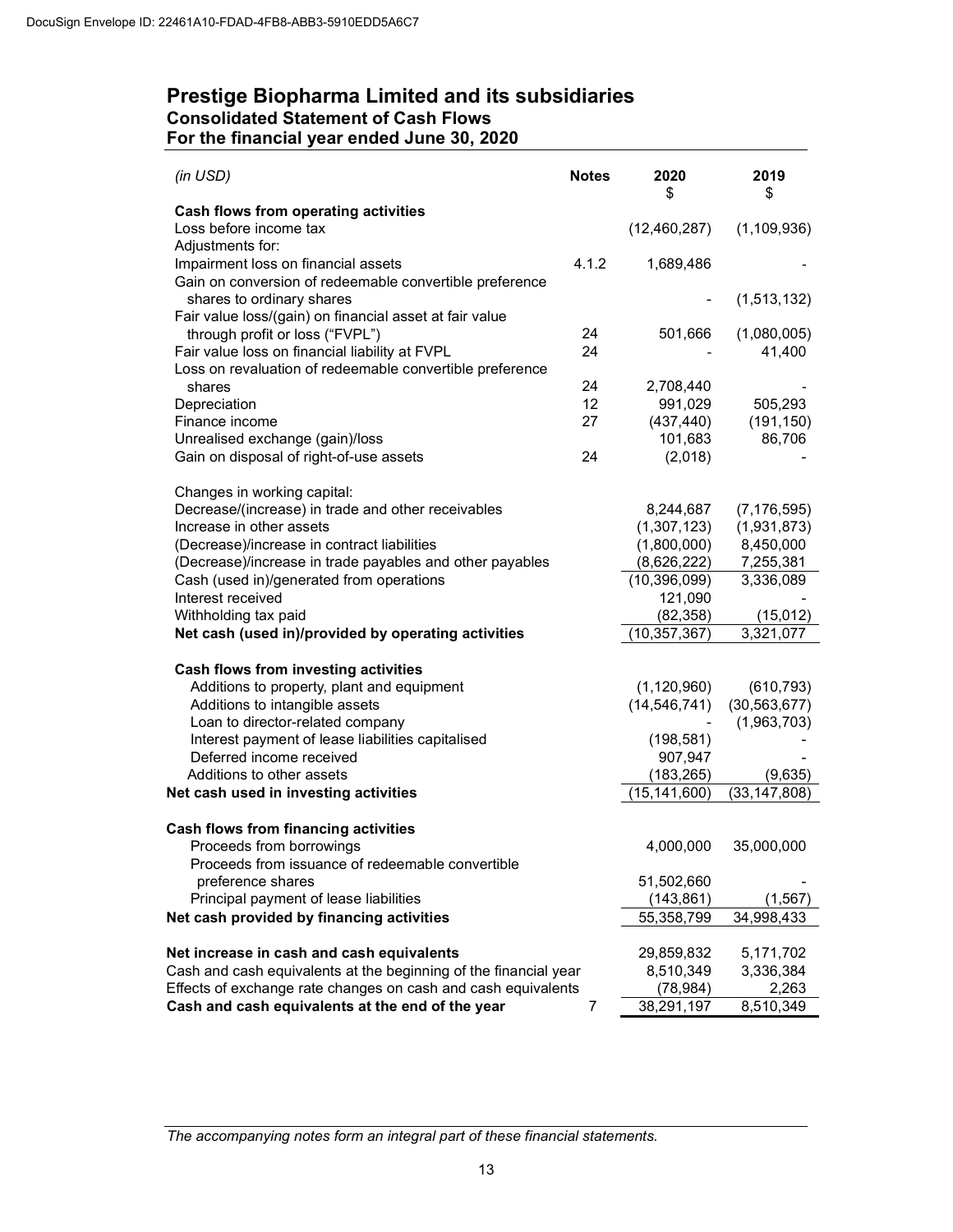### Prestige Biopharma Limited and subsidiaries Consolidated Statement of Cash Flows For the financial year ended June 30, 2020

Reconciliation in liabilities arising from financial activities for the years ended June 30, 2020 and 2019, are as follows:

#### Liabilities from financing activities

|                                |                          |                   | <b>Financial liability</b><br>at fair value<br>through profit or | Redeemable<br>convertible<br>preference |                |
|--------------------------------|--------------------------|-------------------|------------------------------------------------------------------|-----------------------------------------|----------------|
|                                | <b>Lease liabilities</b> | <b>Borrowings</b> | loss                                                             | shares                                  | Total          |
|                                |                          |                   |                                                                  |                                         |                |
| As at June 30, 2019            | 8,211                    | 16,659,401        | 437,800                                                          |                                         | 17,105,412     |
| Proceeds                       |                          | 4,000,000         |                                                                  | 51,502,660                              | 55,502,660     |
| Repayments                     | (342, 442)               |                   |                                                                  |                                         | (342, 442)     |
| Non-cash changes:              |                          |                   |                                                                  |                                         |                |
| Adoption of FRS 116            | 626,528                  |                   |                                                                  |                                         | 626,528        |
| Additions during the year      | 2,010,352                |                   |                                                                  |                                         | 2,010,352      |
| Conversion of convertible loan |                          | (20,000,000)      | (437, 800)                                                       | 20,000,000                              | (437, 800)     |
| Conversion of redeemable       |                          |                   |                                                                  |                                         |                |
| convertible preference         |                          |                   |                                                                  |                                         |                |
| shares to ordinary shares      |                          |                   |                                                                  | (71,502,660)                            | (71, 502, 660) |
| Waiver of interest from a      |                          |                   |                                                                  |                                         |                |
| shareholder                    |                          | (1,509,986)       |                                                                  |                                         | (1,509,986)    |
| Interest charged               | 255,608                  | 901,602           |                                                                  |                                         | 1,157,210      |
| Exchange differences           | (135,636)                |                   |                                                                  |                                         | (135, 636)     |
| Derecognition during the year  | (76,344)                 |                   |                                                                  |                                         | (76, 344)      |
| As at June 30, 2020            | 2,346,277                | 51,017            |                                                                  |                                         | 2,397,294      |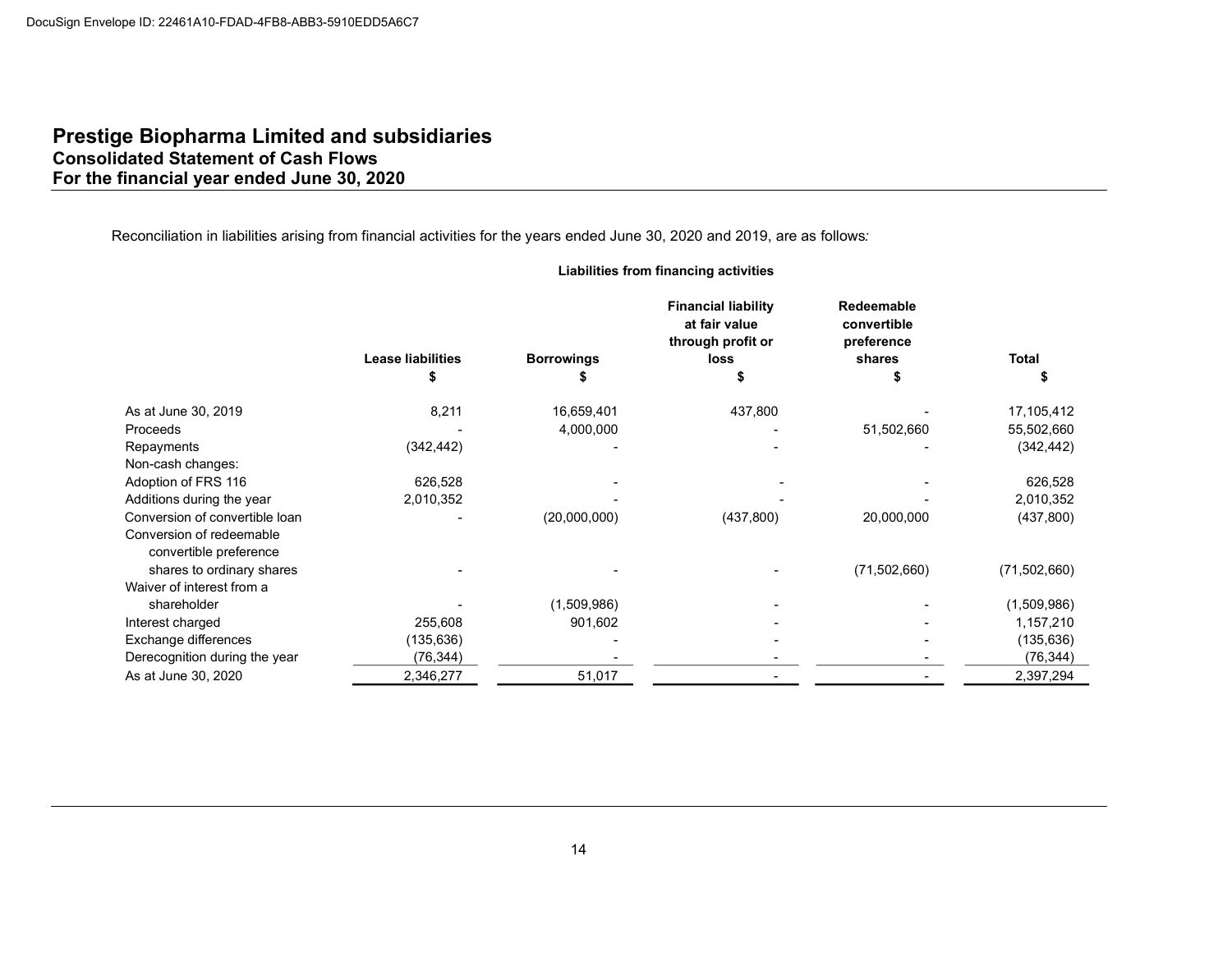### Prestige Biopharma Limited and subsidiaries Consolidated Statement of Cash Flows For the financial year ended June 30, 2020

Reconciliation in liabilities arising from financial activities for the years ended June 30, 2020 and 2019, are as follows: (continued)

| (in USD)                            | Liabilities from financing activities<br><b>Financial liability at fair</b><br>value through profit or |                   |         |              |  |  |
|-------------------------------------|--------------------------------------------------------------------------------------------------------|-------------------|---------|--------------|--|--|
|                                     |                                                                                                        |                   |         |              |  |  |
|                                     | <b>Lease liabilities</b>                                                                               | <b>Borrowings</b> | loss    | <b>Total</b> |  |  |
|                                     |                                                                                                        |                   |         | \$           |  |  |
| As at June 30, 2018                 | 9,778                                                                                                  | 6,096,179         |         | 6,105,957    |  |  |
| <b>Proceeds</b>                     |                                                                                                        | 34,603,600        | 396,400 | 35,000,000   |  |  |
| Repayments                          | (1, 567)                                                                                               |                   |         | (1, 567)     |  |  |
| Non-cash changes:                   |                                                                                                        |                   |         |              |  |  |
| Conversion of convertible loan      |                                                                                                        | (25,000,000)      |         | (25,000,000) |  |  |
| Waiver of interest from a           |                                                                                                        |                   |         |              |  |  |
| shareholder                         |                                                                                                        | (1,456,783)       |         | (1,456,783)  |  |  |
| Loss on financial liability at fair |                                                                                                        |                   |         |              |  |  |
| value of profit or loss             |                                                                                                        |                   | 41,400  | 41,400       |  |  |
| Exchange differences                |                                                                                                        | (448)             |         | (448)        |  |  |
| Accrued interest                    |                                                                                                        | 2,416,853         |         | 2,416,853    |  |  |
| As at June 30, 2019                 | 8,211                                                                                                  | 16,659,401        | 437,800 | 17,105,412   |  |  |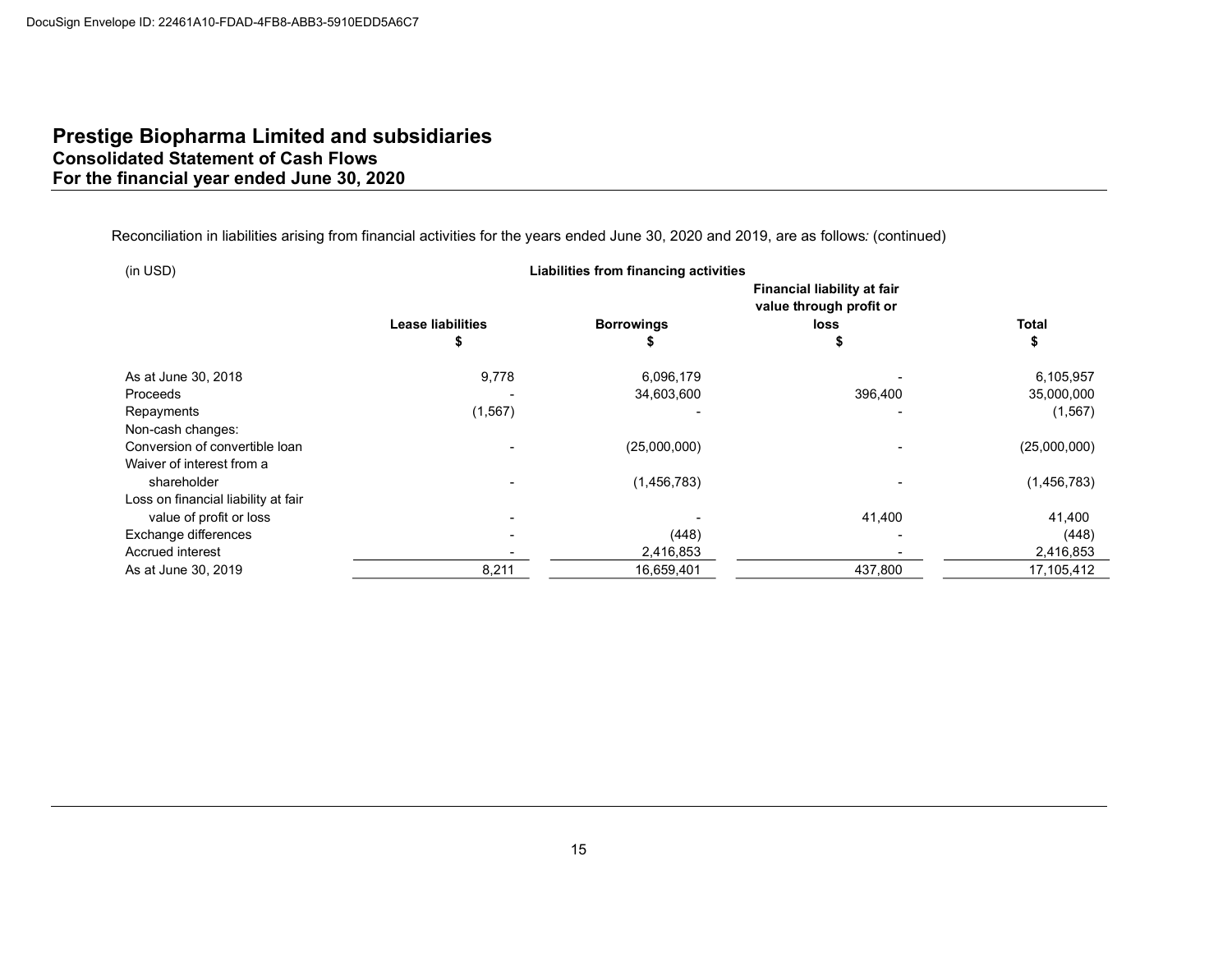These notes form an integral part of and should be read in conjunction with the accompanying financial statements.

### 1. General information

Prestige Biopharma Limited (the "Company") was incorporated in the Republic of Singapore. The address of its registered office is 2 Science Park Drive #04-13/14, Ascent, Singapore 118222. The principal activities are to research, develop and market new anticancer drugs and biosimilars.

With effect from April 27, 2020, the name of the Company was changed from Prestige Biopharma Pte Ltd. to Prestige Biopharma Limited.

The principal activity of the subsidiaries of the Company is disclosed in Note 1.1.

### 1.1 Subsidiaries

Details of the subsidiaries included in the consolidated financial statements as at June 30, 2020 and 2019, are as follows:

|                                         | Location       | 2020<br>Ownership<br>interest held<br>by the Group<br>(%) | 2019<br>Ownership<br>interest held<br>by the Group Financial<br>(%) | year end | <b>Principal activities</b>        |
|-----------------------------------------|----------------|-----------------------------------------------------------|---------------------------------------------------------------------|----------|------------------------------------|
| Prestige Biopharma<br>Australia Pty Ltd | Australia      | 100                                                       | 100                                                                 | June     | <b>Scientific Research Studies</b> |
| Prestige Biopharma<br>Belgium BVBA      | <b>Belgium</b> | $100*$                                                    | $100*$                                                              | June     | Scientific Research Studies        |

\*1% of the interest is held in trust on behalf of the Company by a director of the Company

#### 2. Significant accounting policies

The principal accounting policies applied in the preparation of these consolidated financial statements are set out below. These policies have been consistently applied to all the years presented, unless otherwise stated.

### 2.1 Basis of preparation

The consolidated financial statements of the Group have been prepared in accordance with Singapore Financial Reporting Standards ("FRS") under the historical cost convention, except as disclosed in the accounting policies below.

The preparation of financial statements requires the use of certain critical accounting estimates. Management also needs to exercise judgement in applying the Group's accounting policies. The areas involving a higher degree of judgment or complexity, or areas where assumptions and estimates are significant to the consolidated financial statements are disclosed in Note 3.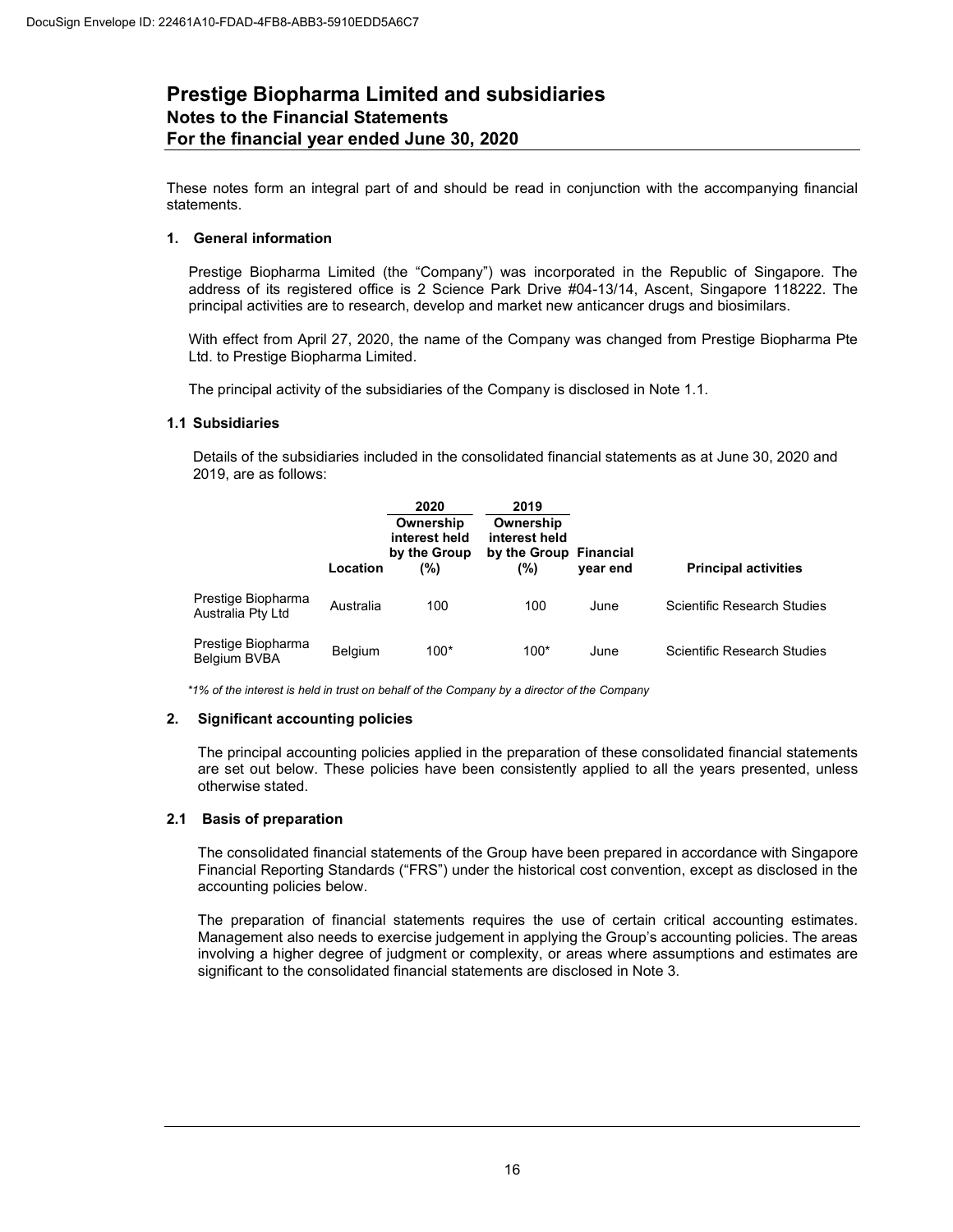### 2. Significant accounting policies (continued)

#### 2.2 New and amended standards and interpretations adopted by the Group

On July 1, 2019, the Group has adopted the new or amended FRS that are mandatory for application for the financial year. Changes to the Group's accounting policies have been made as required, in accordance with the transitional provisions in the respective FRS.

The adoption of these new or amended FRS did not result in substantial changes to the Group's accounting policies and had no material effect on the amounts reported for the current or prior financial years except for the adoption of FRS 116 Leases.

(a) Adoption of FRS 116 Leases

Prior to the adoption of FRS 116, non-cancellable operating lease payments were not recognised as liabilities in the statement of financial position. These payments were recognised as rental expenses over the lease term on a straight-line basis.

The Group's accounting policy on leases after the adoption of FRS 116 is as disclosed in Note 2.19.

On initial application of FRS 116, the Group has elected to apply the following practical expedients:

- i) For all contracts entered into before July 1, 2019 and that were previously identified as leases under FRS 17 Leases and INT FRS 104 Determining whether an Arrangement contains a Lease, the Group has not reassessed if such contracts contain leases under FRS 116; and
- ii) On a lease-by-lease basis, the Group has:
	- a) applied a single discount rate to a portfolio of leases with reasonably similar characteristics;
	- b) relied on previous assessments on whether leases are onerous as an alternative to performing an impairment review;
	- c) accounted for operating leases with a remaining lease term of less than 12 months as at July 1, 2019 as short-term leases;
	- d) excluded initial direct costs in the measurement of the right-of-use ("ROU") asset at the date of initial application; and
	- e) used hindsight in determining the lease term where the contract contains options to extend or terminate the lease.
	- f) elected to not separate lease and non-lease components for leases and account for these as one single lease component.

The Group has early adopted the amendment to FRS 116 COVID-19-Related Rent Concessions and applied the practical expedient not to assess whether the rent concessions relating to the COVID-19 pandemic are lease modifications at the date of initial application. There were no onerous contracts as at July 1, 2019.

For leases previously classified as operating leases on July 1, 2019, the Group has applied the following transition provisions:

- (i) On a lease-by-lease basis, the Group chose to measure its ROU assets at amount equal to lease liability, adjusted by the amount of any prepaid or accrued lease payments relating to that lease recognised in the statement of financial position immediately before the date of initial application (i.e. July 1, 2019).
- (ii) Recognised its lease liabilities by discounting the remaining lease payments as at July 1, 2019 using the incremental borrowing rate for each individual lease or, if applicable, the incremental borrowing rate for each portfolio of leases with reasonably similar characteristic.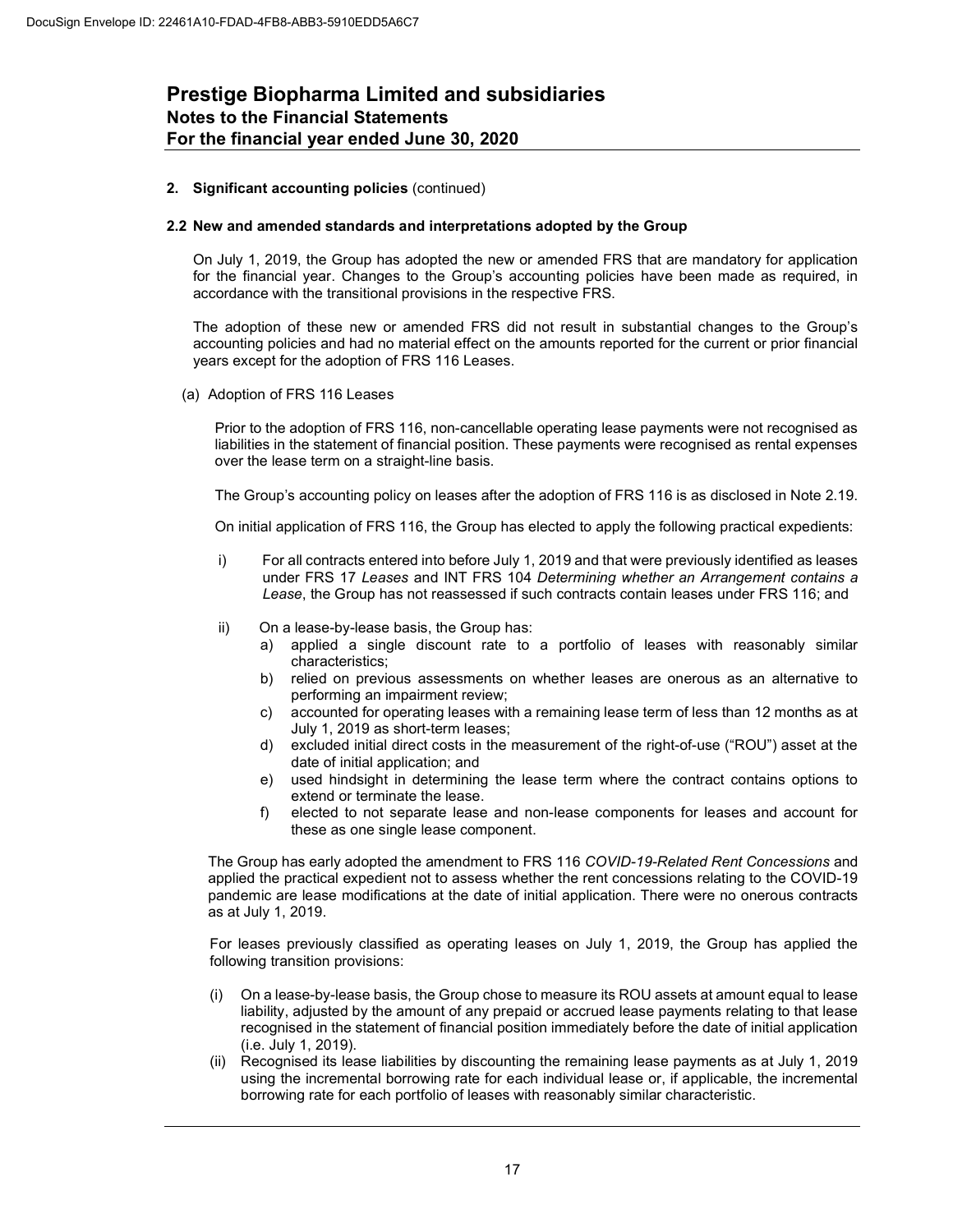### 2. Significant accounting policies (continued)

### 2.2 New and amended standards and interpretations adopted by the Group (continued)

- (a) Adoption of FRS 116 Leases (continued)
	- (iii) For leases previously classified as finance leases, the carrying amount of the leased asset and finance lease liability as at July 1, 2019 are determined as the carrying amount of the ROU assets and lease liabilities.

The effects of adoption of FRS 116 on the Group's and Company's financial statements as at July 1, 2019 are as follows:

|                               | Increase/(decrease) |  |
|-------------------------------|---------------------|--|
|                               |                     |  |
| <b>Group and Company</b>      |                     |  |
| Property, plant and equipment | 626.528             |  |
| <b>Borrowings</b>             | 634.739             |  |
| Trade and other payables      | (8.211)             |  |

An explanation of the differences between the operating lease commitments previously disclosed in the Group's and Company's financial statements as at June 30, 2019 and the lease liabilities recognised in the statement of financial position as at July 1, 2019 are as follows:

|                                                                                                                          | 2019      |  |
|--------------------------------------------------------------------------------------------------------------------------|-----------|--|
|                                                                                                                          | S         |  |
| <b>Group and Company</b>                                                                                                 |           |  |
| Operating lease commitments disclosed as at June 30, 2019<br>Less: discounting effect using weighted average incremental | 243,981   |  |
| borrowing rate of 18% at the date of initial application<br>Add: Extension options which are reasonably certain to be    | (35, 230) |  |
| exercised                                                                                                                | 417,777   |  |
|                                                                                                                          | 626,528   |  |
| Add: finance lease liabilities recognised as at June 30, 2019                                                            | 8,211     |  |
| Lease liabilities recognised as at July 1, 2019                                                                          | 634.739   |  |
|                                                                                                                          |           |  |
| Current lease liabilities                                                                                                | 122,516   |  |
| Non-current lease liabilities                                                                                            | 512,223   |  |
|                                                                                                                          | 634,739   |  |

(b) Enactment to Interpretation of INT FRS 123 Uncertainty over Income Tax Treatments

The Interpretation explains how to recognise and measure deferred and current income tax assets and liabilities where there is uncertainty over a tax treatment, and includes guidance on how to determine whether each uncertain tax treatment is considered separately or together. It also presents examples of circumstances where a judgement or estimate is required to be reassessed. The amendment does not have a significant impact on the financial statements.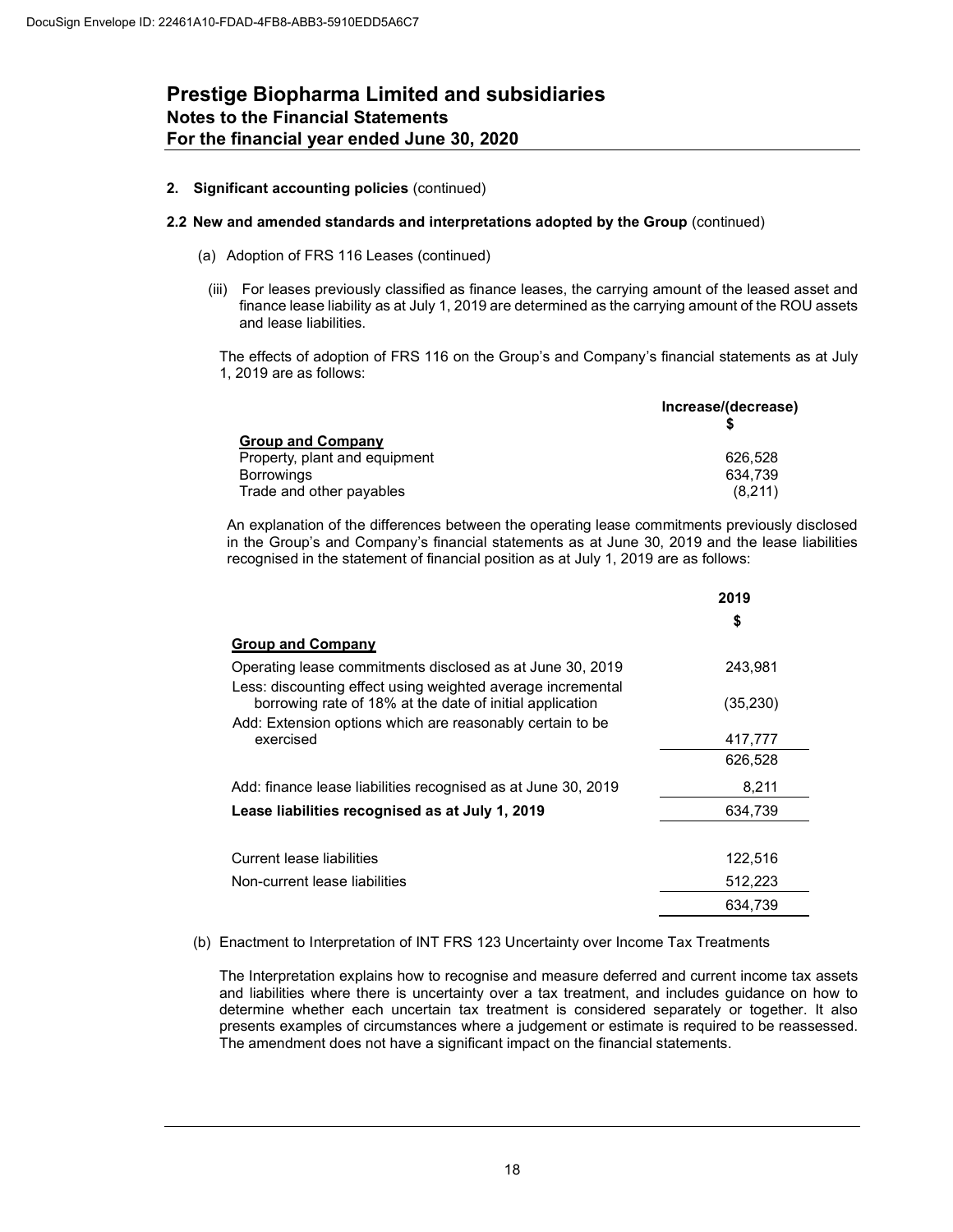### 2. Significant accounting policies (continued)

### 2.2 New and amended standards and interpretations adopted by the Group (continued)

(c) Annual Improvements 2015-2017 Cycle (issued in March 2018) (effective for the Group's annual period beginning on July 1, 2019)

### FRS 23 Borrowing Costs

The amendments clarify that if a specific borrowing remains outstanding after the related qualifying asset is ready for its intended use (or sale), it becomes part of general borrowings. Interest expense on these general borrowings will then be capitalised on the related qualifying asset. Borrowing costs may also include interest in respect of lease liabilities recognised in accordance with FRS 116. The amendments do not have a significant impact on the financial statements.

### 2.3 Consolidation

The Group has prepared the consolidated financial statements in accordance with FRS 110 Consolidated Financial Statements.

#### **Subsidiaries**

Subsidiaries are all entities over which the Group has control. The Group controls an entity when the Group is exposed to, or has rights to, variable returns from its involvement with the entity and has the ability to affect those returns through its power to direct the activities of the entity. Subsidiaries are fully consolidated from the date on which control is transferred to the Group. They are deconsolidated from the date that control ceases.

The acquisition method of accounting is used to account for business combinations by the Group. The consideration transferred is measured at the fair values of the assets transferred, and identifiable assets acquired and liabilities and contingent liabilities assumed in a business combination are measured initially at their fair values at the acquisition date. The Group recognises any non-controlling interest in the acquired entity on an acquisition-by-acquisition basis either at fair value or at the noncontrolling interest's proportionate share of the acquired entity's net identifiable assets. All other noncontrolling interests are measured at fair values, unless otherwise required by other standards. Acquisition-related costs are expensed as incurred.

The excess of consideration transferred, amount of any non-controlling interest in the acquired entity and acquisition-date fair value of any previous equity interest in the acquired entity over the fair value of the net identifiable assets acquired is recorded as goodwill. If those amounts are less than the fair value of the net identifiable assets of the business acquired, the difference is recognised directly in the profit or loss as a bargain purchase.

Intercompany transactions, balances and unrealised gains on transactions between group companies are eliminated. Unrealised losses are also eliminated unless the transaction provides evidence of an impairment of the transferred asset. Accounting policies of subsidiaries have been changed where necessary to ensure consistency with the policies adopted by the Group.

The Group treats transactions with non-controlling interests that do not result in a loss of control as transactions with equity owners of the Group. A change in ownership interest results in an adjustment between the carrying amounts of the controlling and non-controlling interest to reflect their relative interest in the subsidiary. Any difference between the amount of the adjustment to non-controlling interest and any consideration paid or received is recognised in a separate reserve within equity attributable to owners of the Company.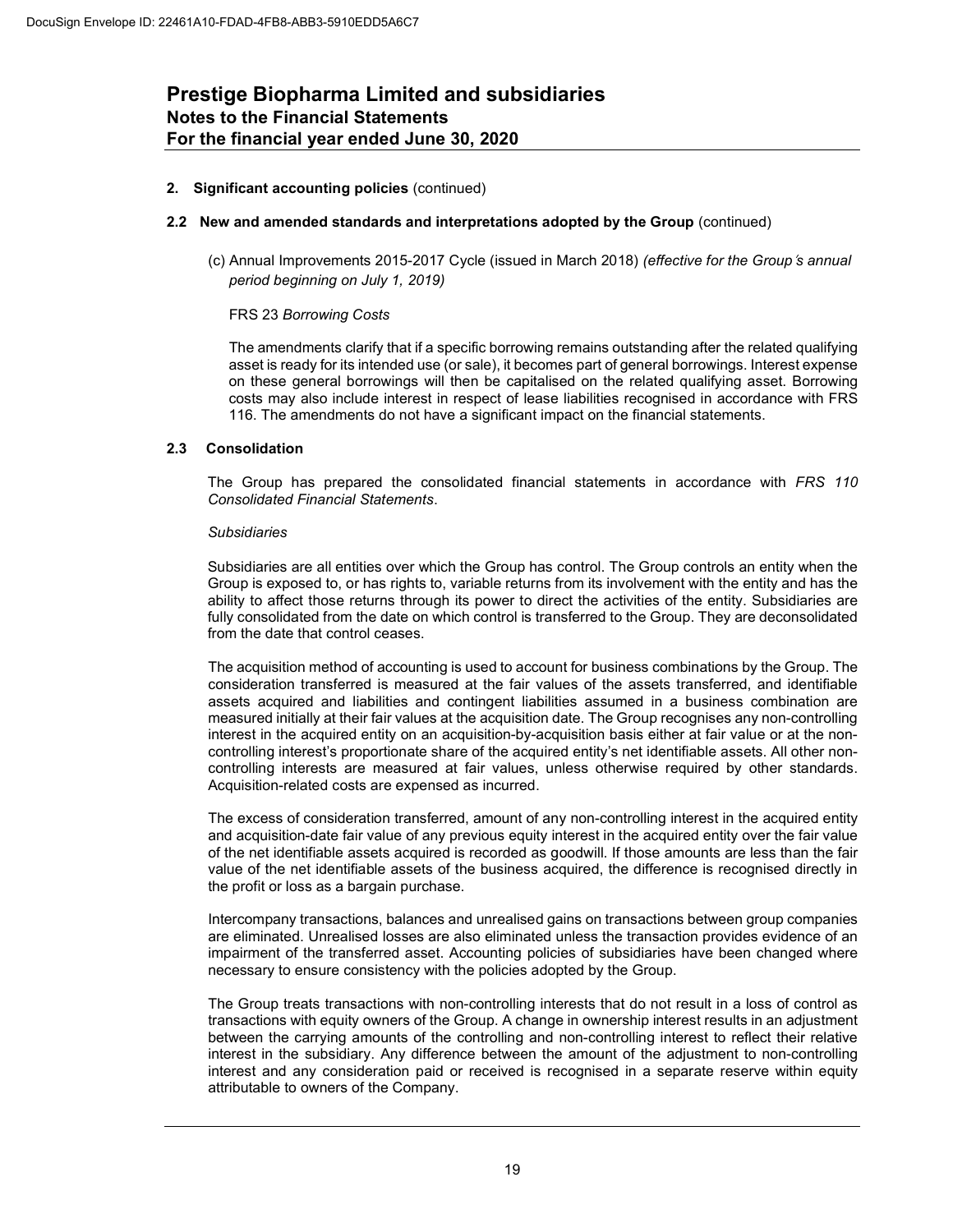### 2. Significant accounting policies (continued)

### 2.3 Consolidation (continued)

When the Group ceases to consolidate for a subsidiary because of a loss of control, any retained interest in the subsidiary is remeasured to its fair value with the change in carrying amount recognised in profit or loss.

### 2.4 Foreign currency translation

#### (a) Functional and presentation currency

Items included in the financial statements of each of the Group's entities are measured using the currency of the primary economic environment in which each entity operates (the "functional currency"). The consolidated financial statements are presented in United States Dollar ("USD"), which is the Company's functional and presentation currency.

### (b) Transactions and balances

Foreign currency transactions are translated into the functional currency using the exchange rates at the dates of the transactions. Foreign exchange gains and losses resulting from the settlement of such transactions and from the translation of monetary assets and liabilities denominated in foreign currencies at year end exchange rates are generally recognised in profit or loss. Monetary items include primarily financial assets (other than equity instruments), contract assets and financial liabilities.

Non-monetary items that are measured at fair value in a foreign currency are translated using the exchange rates at the date when the fair value was determined. Translation differences on assets and liabilities carried at fair value are reported as part of the fair value gain or loss.

#### (c) Translation of Group entities' financial statements

The results and financial position of all the Group entities (none of which has the currency of a hyperinflationary economy) that have a functional currency different from the presentation currency are translated into the presentation currency as follows:

- (i) assets and liabilities are translated at the closing exchange rates at the reporting date;
- (ii) income and expenses are translated at average exchange rates (unless the average is not a reasonable approximation of the cumulative effect of the rates prevailing on the transaction dates, in which case income and expenses are translated using the exchange rates at the dates of the transactions); and
- (iii) all resulting currency translation differences are recognised in other comprehensive income and accumulated in the currency translation reserve. These currency translation differences are reclassified to profit or loss on disposal or partial disposal with loss of control of the foreign operation.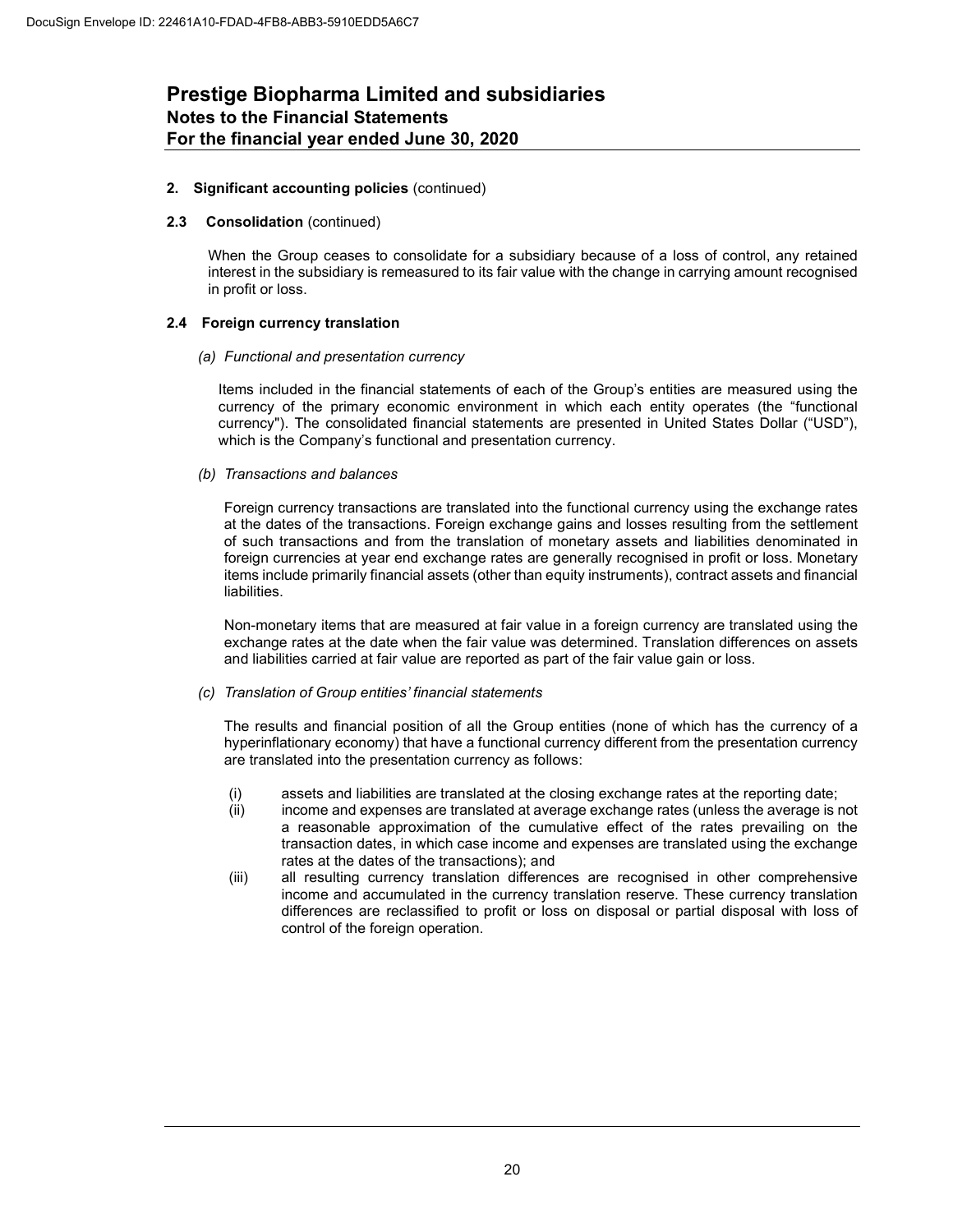### 2. Significant accounting policies (continued)

### 2.5 Financial assets

### (a) Classification

The Group classifies its financial assets in the following measurement categories:

- Fair value through profit or loss, and
- Amortised cost.

The classification depends on the Group's business model for managing the financial assets as well as the contractual terms of the cash flows of the financial asset. Financial assets with embedded derivatives are considered in their entirety when determining whether their cash flows are solely payment of principal and interest.

The Group reclassifies debt investments when, and only when its business model for managing those assets changes.

#### (b) Measurement

At initial recognition, the Group measures a financial asset at its fair value plus, in the case of a financial asset not at fair value through profit or loss, transaction costs that are directly attributable to the acquisition of the financial asset. Transaction costs of financial assets carried at fair value through profit or loss are expensed in profit or loss.

### (i) Debt instruments

Subsequent measurement of debt instruments depends on the Group's business model for managing the asset and the cash flow characteristics of the asset. The Group classifies its debt instruments at amortised cost.

Amortised cost: Assets that are held for collection of contractual cash flows where those cash flows represent solely payments of principal and interest are measured at amortised cost. A gain or loss on a debt investment that is subsequently measured at amortised cost and is not part of a hedging relationship is recognised in profit or loss when the asset is derecognised or impaired. Interest income from these financial assets is included in 'finance income' using the effective interest rate method.

### (ii) Equity instruments

The Group subsequently measures all equity investments at fair value. Equity investments are classified as fair value through profit or loss with movements in their fair values recognised in profit or loss in the period in which the changes arise and presented in "other (losses)/gains", except for those equity securities which are not held for trading. Dividend income from such investments continue to be recognised in profit or loss as 'other income' when the right to receive payments is established.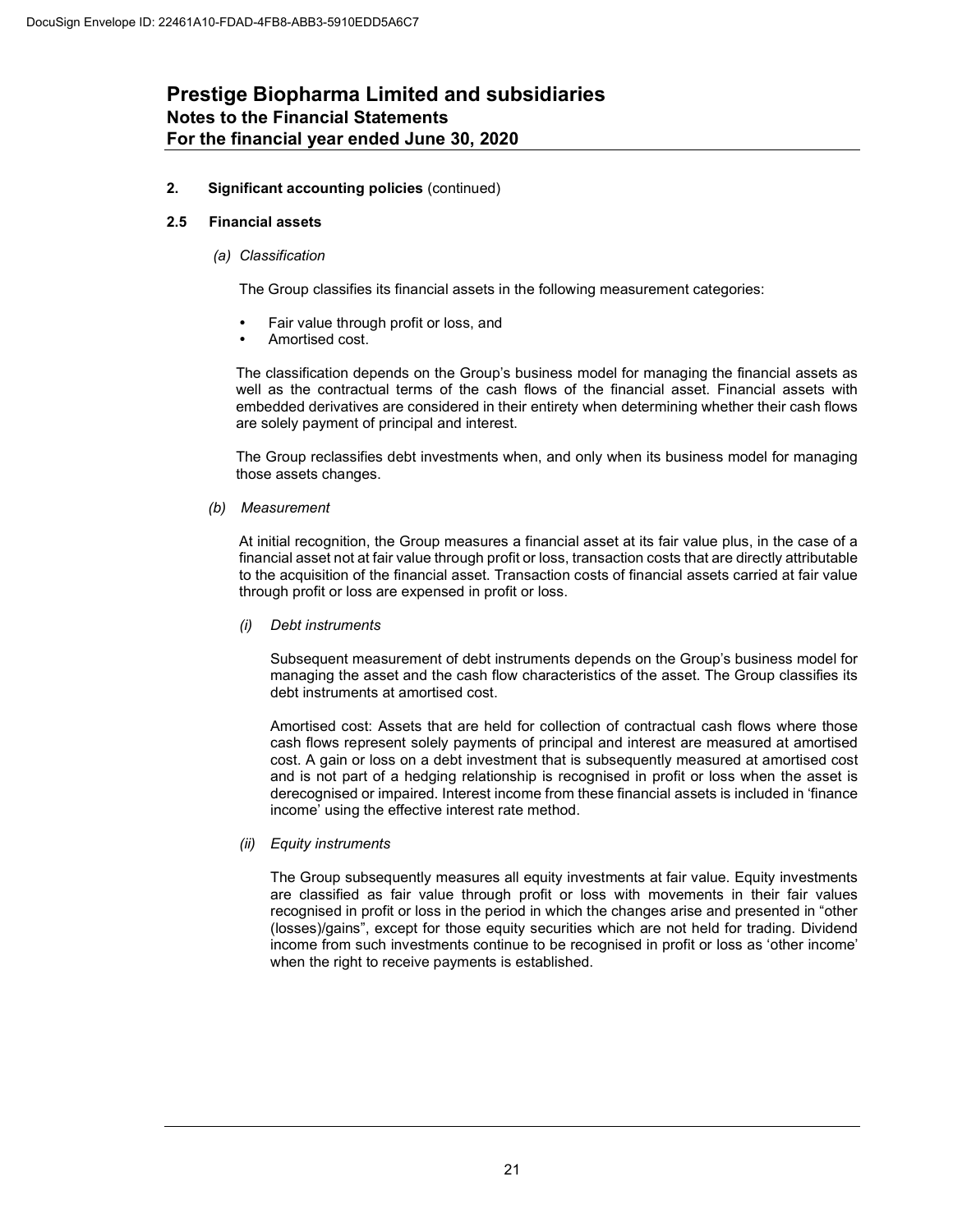### 2. Significant accounting policies (continued)

### 2.5 Financial assets (continued)

(c) Impairment

The Group assesses on a forward looking basis the expected credit losses ("ECL") associated with its debt instruments carried at amortised cost. The impairment methodology applied depends on whether there has been a significant increase in credit risk. Note 4.1.2 details how the Group determines whether there has been a significant increase in credit risk.

For trade receivables, the Group applies the simplified approach permitted by FRS 109, which requires expected lifetime losses to be recognised from initial recognition of the receivables.

#### (d) Recognition and derecognition

Regular way purchases and sales of financial assets are recognised or derecognised on tradedate - the date on which the Group commits to purchase or sell the asset. Financial assets are derecognised when the rights to receive cash flows from the financial assets have expired or have been transferred and the Group has transferred substantially all the risks and rewards of ownership.

On disposal of a debt instrument, the difference between the carrying amount and the sale proceeds is recognised in profit or loss.

On disposal of an equity investment, the difference between the carrying amount and sales proceed is recognised in profit or loss if there was no election made to recognise fair value changes in other comprehensive income. If there was an election made, any difference between the carrying amount and sales proceed amount would be recognised in other comprehensive income and transferred to retained profits along with the amount previously recognised in other comprehensive income relating to that asset.

#### (e) Offsetting of financial instruments

Financial assets and liabilities are offset and the net amount reported in the statement of financial position where there is a legally enforceable right to offset the recognised amounts and there is an intention to settle on a net basis or realise the assets and settle the liability simultaneously. The legally enforceable right must not be contingent on future events and must be enforceable in the normal course of business and in the event of default, insolvency or bankruptcy of the Group or the counterparty.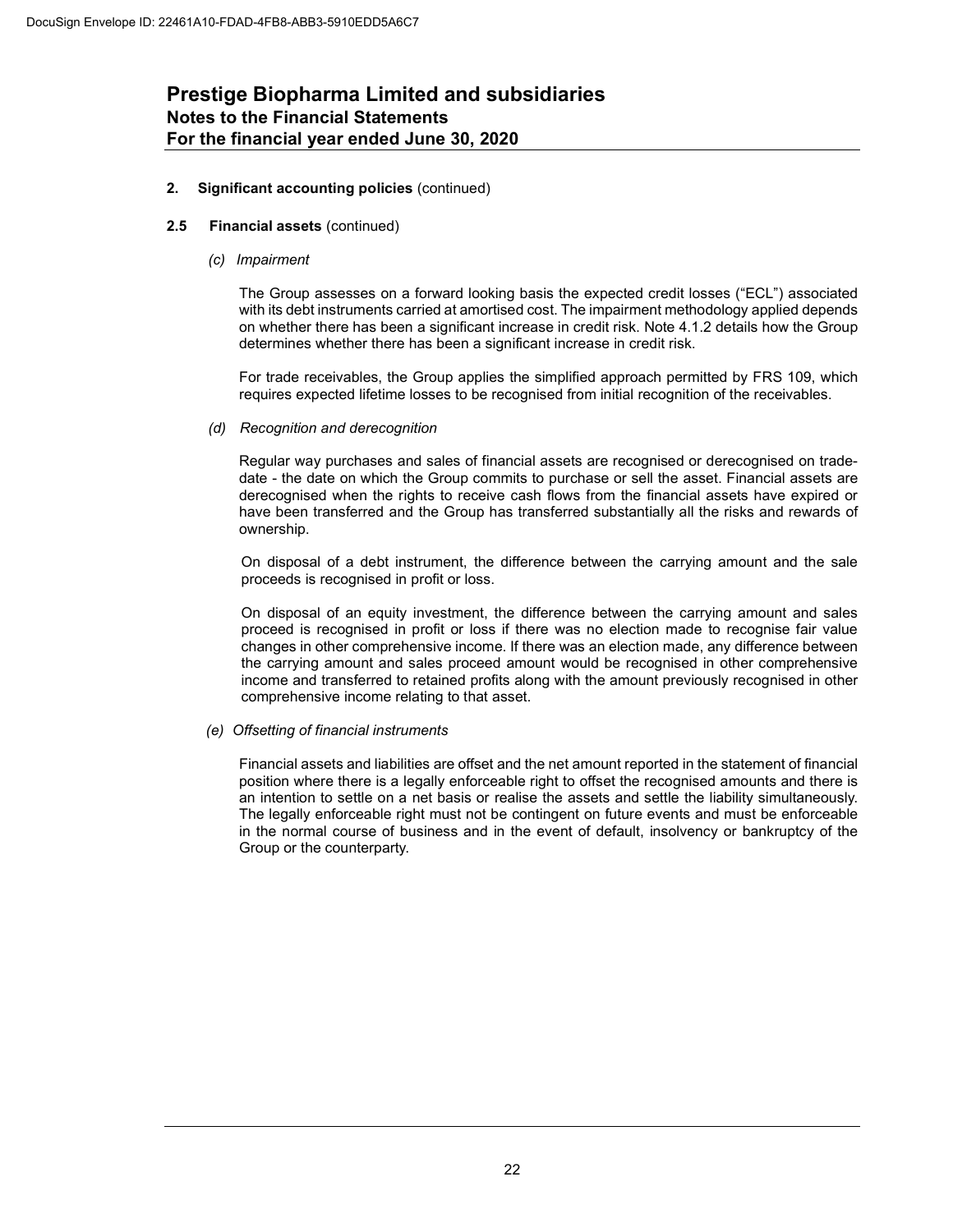### 2. Significant accounting policies (continued)

#### 2.6 Property, plant and equipment

Property, plant and equipment are stated at historical cost less accumulated depreciation and accumulated impairment losses. Historical cost includes expenditure that is directly attributable to the acquisition of the items.

Subsequent expenditure relating to property and equipment that has already been recognised is added to the carrying amount of the asset only when it is probable that future economic benefits associated with the item will flow to the entity and the cost of the item can be measured reliably. All other repair and maintenance expenses are recognised in profit or loss when incurred.

Depreciation of all property, plant and equipment is calculated using the straight-line method to allocate their cost, net of their residual values, over their estimated useful lives as follows:

|                                       | <b>Useful lives</b> |
|---------------------------------------|---------------------|
| Laboratory equipment                  | 3 years             |
| Furniture and fittings                | 3 years             |
| Computers                             | 3 years             |
| Office equipment                      | 3 years             |
| Motor vehicles                        | 5 years             |
| Leasehold office and laboratory space | $3 - 6$ years       |
| Residential space                     | 3 years             |

The assets' depreciation method, residual values and useful lives are reviewed, and adjusted if appropriate, at the end of each reporting period. The effects of any revision are recognised in profit or loss when the changes arise.

On disposal of an item of property, plant and equipment, the difference between the disposal proceeds and its carrying amount is recognised in profit or loss within "other (losses)/gains".

#### 2.7 Intangible assets

Intangible assets, except for goodwill, are initially recognised at its historical cost, and carried at cost less accumulated amortisation and accumulated impairment losses.

Intellectual property rights, development costs and patents acquired are initially recognised at cost and are subsequently carried at cost less accumulated amortisation and accumulated impairment losses. Amortisation will commence when the related product is ready for its intended use or sale.

The amortisation period and amortisation method of intangible assets are reviewed at least at each balance sheet date. The effects of any revision are recognised in profit or loss when the changes arise.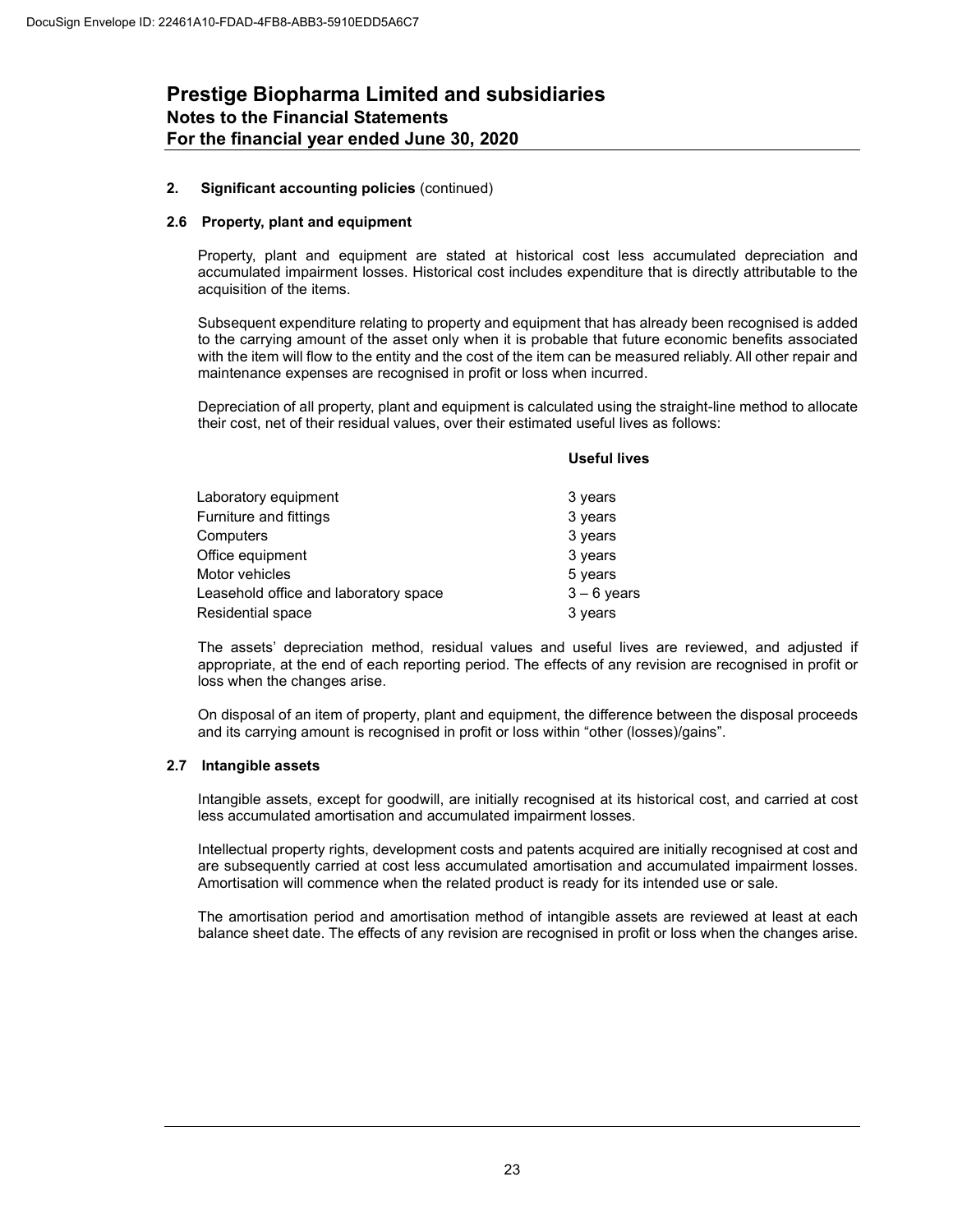### 2. Significant accounting policies (continued)

### 2.7 Intangible assets (continued)

New development projects are processed through phases of discovery which includes preclinical trial, phase 1 clinical trial, phase 2 clinical trial, phase 3 clinical trial, request for government approval, completion of government approval and sales of products. Development costs are recognised as intangible assets when all the following criteria are met:

- $\cdot$  it is technically feasible to complete the intangible assets so that it will be available for use;
- management intends to complete the intangible assets and use or sell it;
- $\cdot$  there is an ability to use or sell the intangible assets;
- it can be demonstrated how the software will generate probable future economic benefits;
- adequate technical, financial and other resources to complete the development and to use to sell the intangible assets are available; and
- the expenditure attributable to the intangible assets during its development can be reliably measured.

Other development expenditure that do not meet the criteria listed above are recognised as an expense when incurred. Development costs previously recognised as an expense are not recognised as an asset in the subsequent period.

The Group capitalises development expenditure in relation to the development of biosimilars upon the commencement of phase 1 clinical trials as the Group has determined that the criteria under FRS 38 Intangible Assets relating to the capitalisation of internally generated intangible assets, including the technical feasibility of the biosimilars is satisfied.

### 2.8 Investment in subsidiaries

Investments in subsidiaries are carried at cost less accumulated impairment losses in the Company's statement of financial position. On disposal of such investments, the difference between disposal proceeds and the carrying amounts of the investments are recognised in profit or loss.

### 2.9 Impairment of non-financial assets

Intangible assets that have an indefinite useful life are not subject to amortisation and are tested annually for impairment, or more frequently if events or changes in circumstances indicate that they might be impaired. Other assets are tested for impairment whenever events or changes in circumstances indicate that the carrying amount may not be recoverable. An impairment loss is recognised in profit or loss for the amount by which the asset's carrying amount exceeds its recoverable amount. The recoverable amount is the higher of an asset's fair value less costs of disposal and value in use.

An impairment loss for an asset is reversed if, and only if, there has been a change in the estimates used to determine the asset's recoverable amount since the last impairment loss was recognised. The carrying amount of this asset is increased to its revised recoverable amount, provided that this amount does not exceed the carrying amount that would have been determined (net of accumulated depreciation) had no impairment loss been recognised for the asset in prior years. A reversal of impairment loss for an asset other than goodwill is recognised in profit or loss.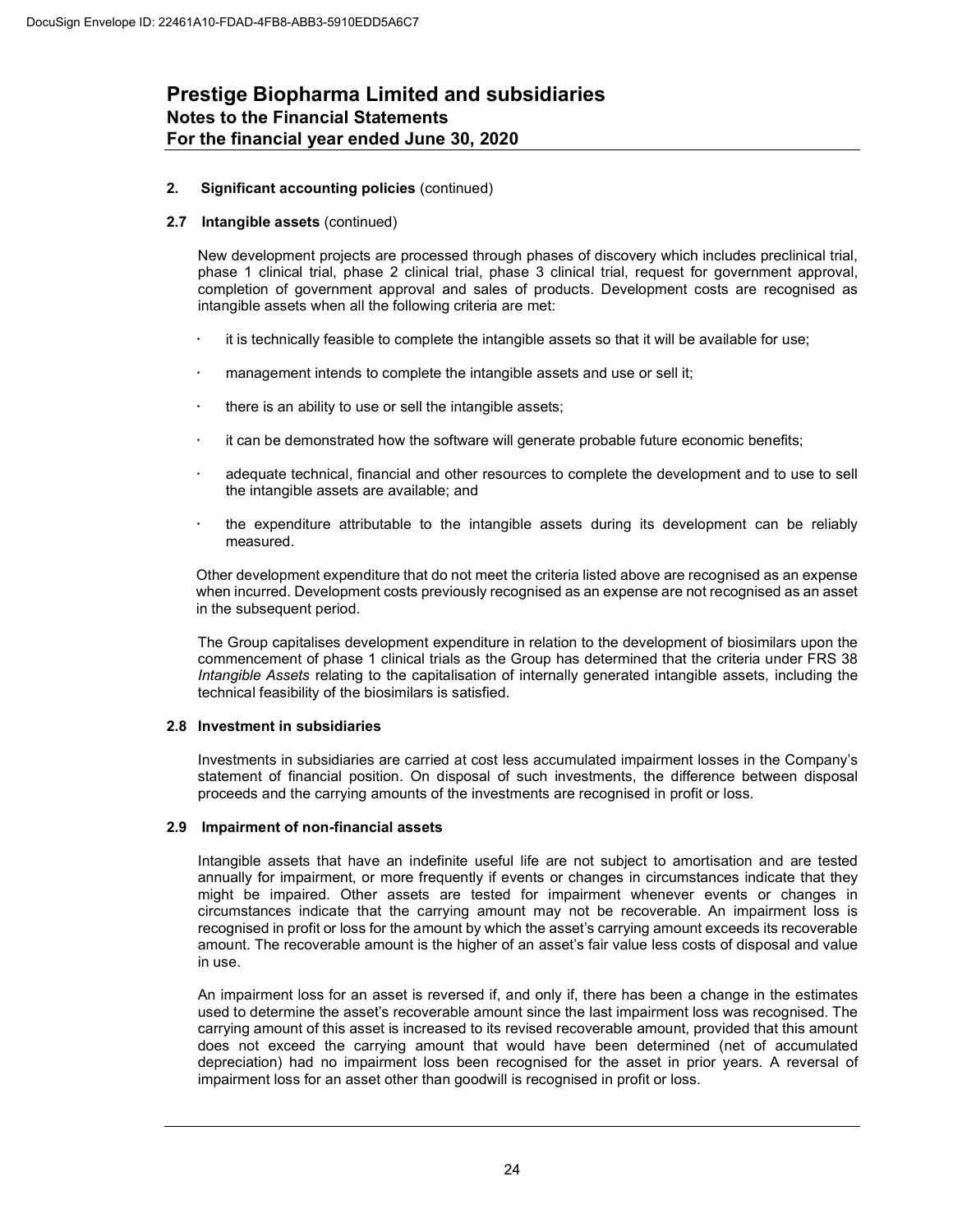### 2. Significant accounting policies (continued)

### 2.10 Financial liabilities

#### (a) Classification and measurement

The Group's financial liabilities at fair value through profit or loss are financial instruments held for trading. A derivative that is not designated as a hedging instrument and an embedded derivative that is separated are also classified as held for trading.

The Group classifies non-derivative financial liabilities, except for financial liabilities at fair value through profit or loss, financial guarantee contracts and financial liabilities that arise when a transfer of financial assets does not qualify for derecognition, as financial liabilities carried at amortised cost and present as 'trade and other payables' and 'borrowings' in the statement of financial position.

### (b) Derecognition

Financial liabilities are removed from the statement of financial position when it is discharged, cancelled, expired or when the terms of an existing financial liability are substantially modified.

### 2.11 Borrowings

Borrowings are presented as current liabilities unless the Group has an unconditional right to defer settlement for at least 12 months after the balance sheet date, in which case they are presented as non-current liabilities.

#### (a) Borrowings

Borrowings are initially recognised at fair value (net of transaction costs) and subsequently carried at amortised cost. Any difference between the proceeds (net of transaction costs) and the redemption value is recognised in profit or loss over the period of the borrowings using the effective interest method.

#### (b) Convertible loans

The convertible loans of the Company comprise a hybrid instrument which is convertible into equity instruments at the option of the holder.

The total proceeds from convertible loans issued are allocated to the host debt liability component and the embedded derivative liability. The embedded derivative is separated from the host debt component and accounted for as a derivative liability as the economic characteristics and risks of the embedded derivative are not closely related to the economic characteristics and risks of the host debt instrument.

The difference between the total proceeds and the embedded derivative component is allocated to the host debt component. The embedded derivative is subsequently measured at fair value through profit or loss. When the conversion option is exercised, the carrying amount of the host debt component is reclassified in accordance with the conversion terms.

The host debt component is recognised initially at its fair value. It is subsequently carried at amortised cost using the effective interest method until the liability is extinguished on conversion or redemption of the loans.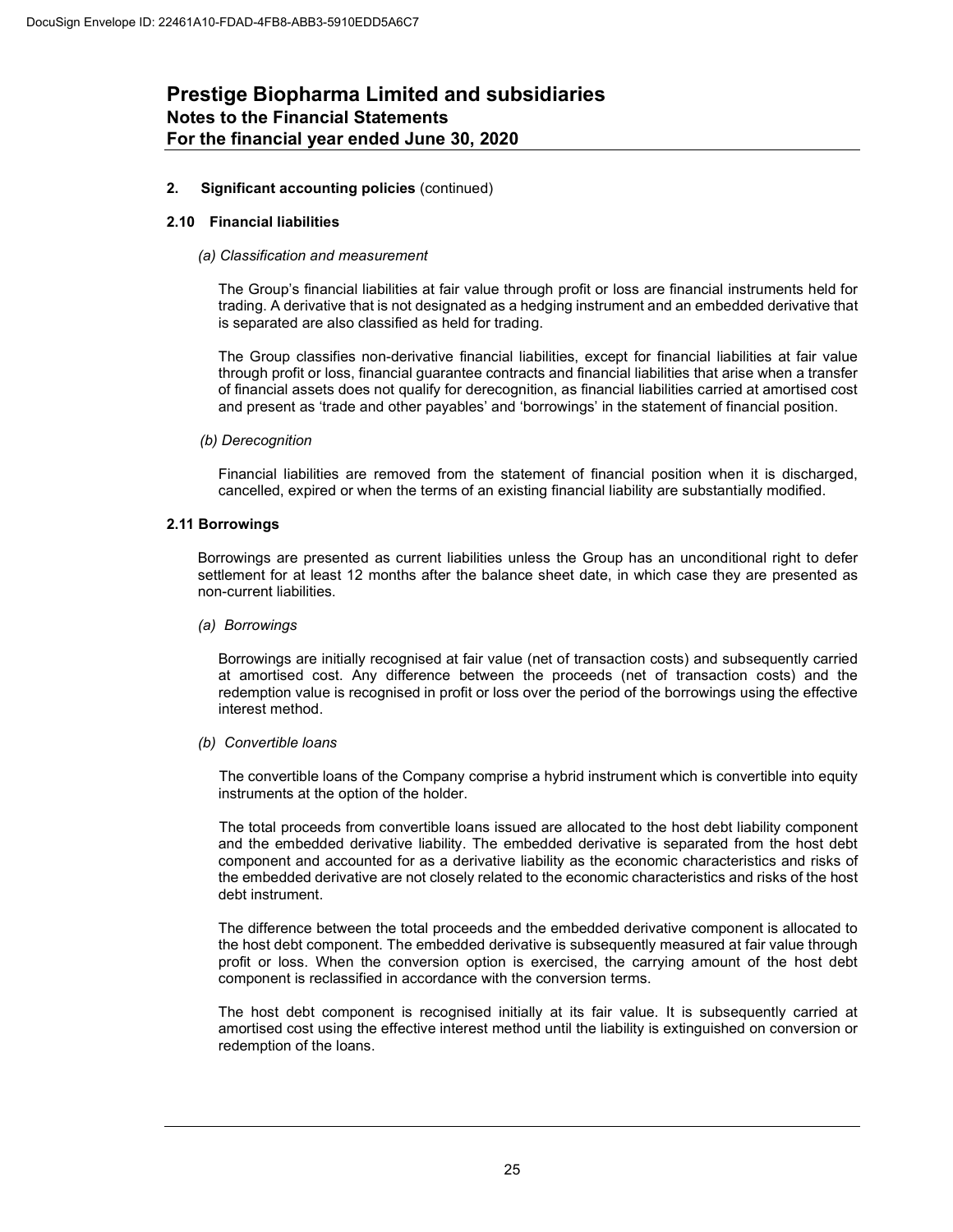### 2. Significant accounting policies (continued)

### 2.11 Borrowings (continued)

### (c) Redeemable convertible preference shares

Redeemable convertible preference shares ("RCPS") are convertible into equity instruments at the option of the holder and are mandatorily redeemable on a specific date. The entire hybrid instrument is recognised initially at its fair value. It is designated as at fair value through profit or loss and is subsequently measured at fair value through profit or loss until the liability is extinguished on conversion or redemption of the RCPS.

When the conversion option is exercised, the carrying amount of the liability is transferred to share capital.

### 2.12 Government grants

Grants from the government are recognised at their fair value where there is a reasonable assurance that the grant will be received and the Group will comply with all the attached conditions.

Government grants receivable are recognised as income over the periods necessary to match them with the related costs which they are intended to compensate, on a systematic basis. Government grants relating to expenses are shown separately as other income. Government grants relating to assets are deferred and recognised in profit and loss over the period necessary to match them with the costs that they are intended to compensate.

#### 2.13 Provisions

Provisions are measured at the present value of management's best estimate of the expenditure required to settle the present obligation at the end of the reporting period, and the increase in the provision due to the passage of time is recognised as finance costs in the statement of comprehensive income.

#### 2.14 Current and deferred tax

The tax expense for the period consists of current and deferred tax. Current and deferred tax is recognised in profit or loss, except to the extent that it relates to items recognised in other comprehensive income or directly in equity. In this case, the tax is also recognised in other comprehensive income or directly in equity, respectively.

The tax expense is measured at the amount expected to be paid to the taxation authorities, using the tax rates (and tax laws) that have been enacted or substantively enacted by the end of the reporting period.

Management periodically evaluates positions taken in tax returns with respect to situations in which applicable tax regulation is subject to interpretation. It establishes provisions, where appropriate, on the basis of amounts expected to be paid to the tax authorities.

Deferred income tax is provided in full, using the liability method, on temporary differences arising between the tax bases of assets and liabilities and their carrying amounts in the consolidated financial statements. However, deferred income tax is not accounted for if it arises from initial recognition of an asset or liability in a transaction other than a business combination that at the time of the transaction affects neither accounting nor taxable profit or loss.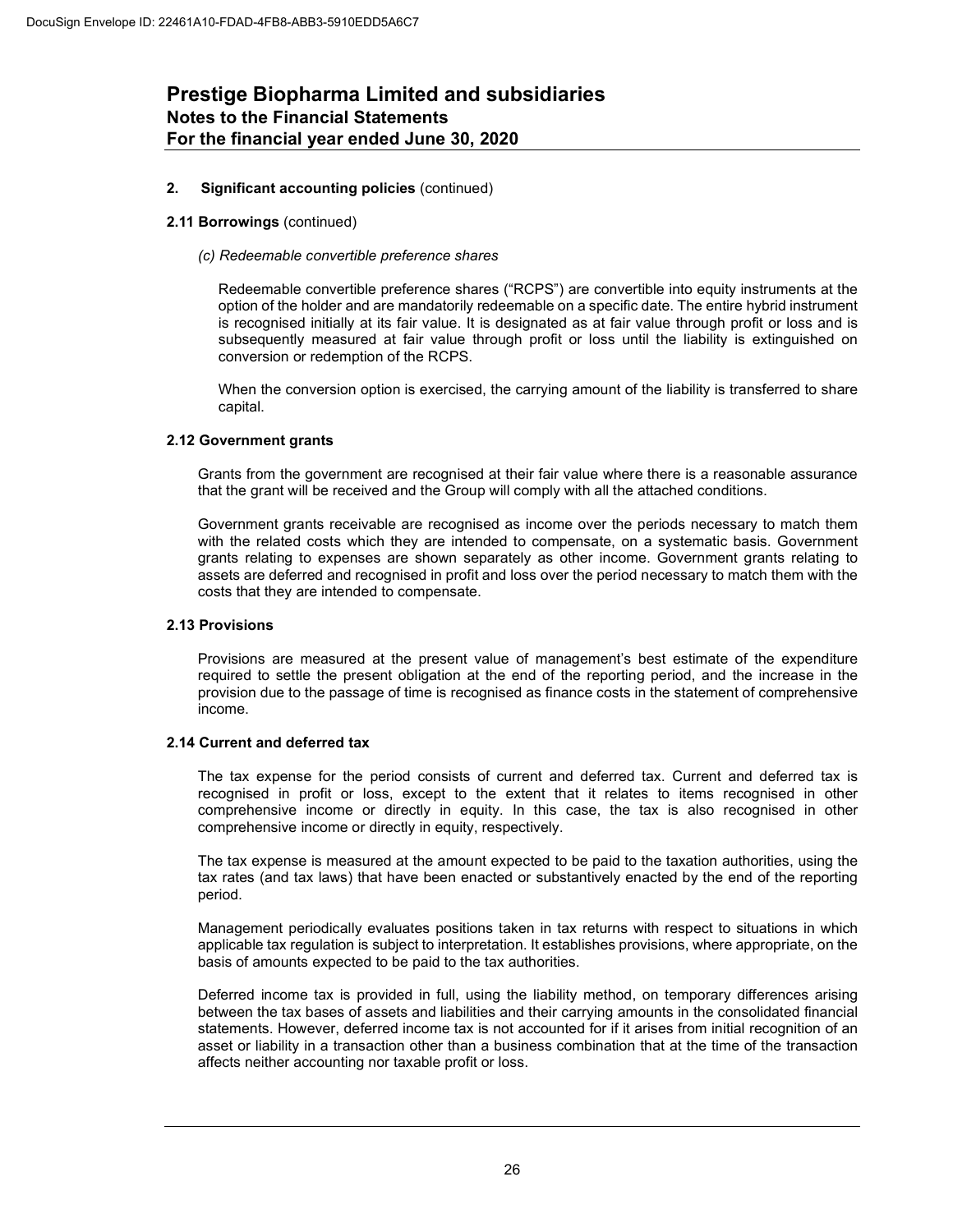### 2. Significant accounting policies (continued)

#### 2.14 Current and deferred tax (continued)

Deferred tax assets are recognised only if it is probable that future taxable amounts will be available to utilise those temporary differences and losses.

The Group recognises a deferred tax liability on all taxable temporary differences associated with investments in subsidiaries, associates, and interests in joint arrangements, except to the extent that the Group is able to control the timing of the reversal of the temporary difference and it is probable that the temporary difference will not reverse in the foreseeable future. In addition, the Group recognises a deferred tax asset for all deductible temporary differences arising from such investments to the extent that it is probable the temporary difference will reverse in the foreseeable future and taxable profit will be available against which the temporary difference can be utilised.

Deferred tax assets and liabilities are offset when there is a legally enforceable right to offset current tax assets and liabilities and when the deferred tax balances relate to the same taxation authority. Current tax assets and tax liabilities are offset where the entity has a legally enforceable right to offset and intends either to settle on a net basis.

#### 2.15 Borrowing costs

Borrowing costs are recognised in profit or loss using the effective interest method except for those costs that are directly attributable to the development of intangible assets. This includes those costs on borrowings acquired specifically for the development of intangible assets, as well as those in relation to general borrowings used to finance the intangible assets.

Where funds are borrowed generally and used for financing intangible assets, the borrowing costs are eligible for capitalisation and can be determined by applying a capitalisation rate to the expenditure on the intangible assets. The capitalisation rate should be the weighted average of the borrowing rates applicable to the borrowings of the entity that are outstanding during the period, other than borrowings made specifically for the purpose of acquiring the intangible assets. The amount of borrowing costs capitalised during a period should not exceed the amount of borrowing costs incurred during the period.

#### 2.16 Employee benefits

#### Post-employment benefits

The Group operates defined contribution plans.

For defined contribution plans, the Group pays contribution to publicly or privately administered pension insurance plans on mandatory, contractual or voluntary basis. The Group has no further payment obligation once the contribution have been paid. The contributions are recognised as employee benefit expense when they are due.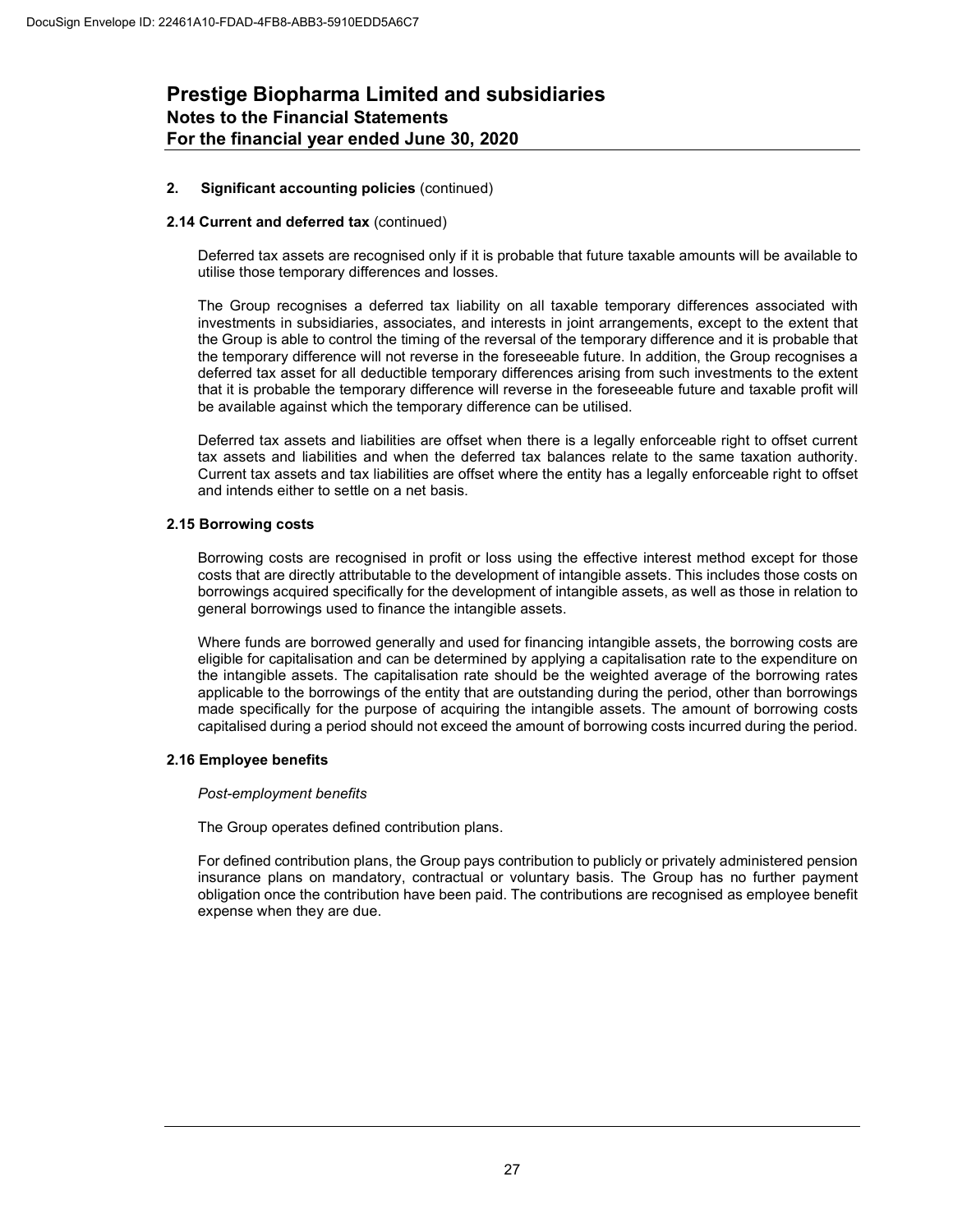### 2. Significant accounting policies (continued)

### 2.17 Revenue recognition

(a) Sale of goods

Sales of pharmaceutical products are recognised at point in time when control of the products has transferred to its customer, being when the right to payment accrues, significant risks and rewards of ownership are transferred, and there is no unfulfilled obligation that could affect the customer's acceptance of the products.

(b) License fee

The Group grants exclusive rights to customers to register, market, manufacture, sell or distribute the Group's products in certain territories as specified in the license agreements. Consideration is received subject to the completion of certain milestones. License fees for the right to use the intellectual property are recognised at point in time when the license is granted to its customer, and there is substantially no unfulfilled obligation that could affect the functionality of the license. License fees for the distribution rights are recognised over time as the underlying sales are recorded by licensee.

### 2.18 Interest income

Interest income is recognised using the effective interest method and is recognised over time.

### 2.19 Leases

The accounting policy for leases before July 1, 2019 is as follows:

Payments made under operating leases (net of any incentives received from the lessor) are recognised in profit or loss on a straight-line basis over the period of the lease.

Contingent rents are recognised as an expense in profit or loss when incurred.

The accounting policy for leases after July 1, 2019 is as follows:

When the Group is the lessee:

At the inception of the contract, the Group assesses if the contract contains a lease. A contract contains a lease if the contract convey the right to control the use of an identified asset for a period of time in exchange for consideration. Reassessment is only required when the terms and conditions of the contract are changed.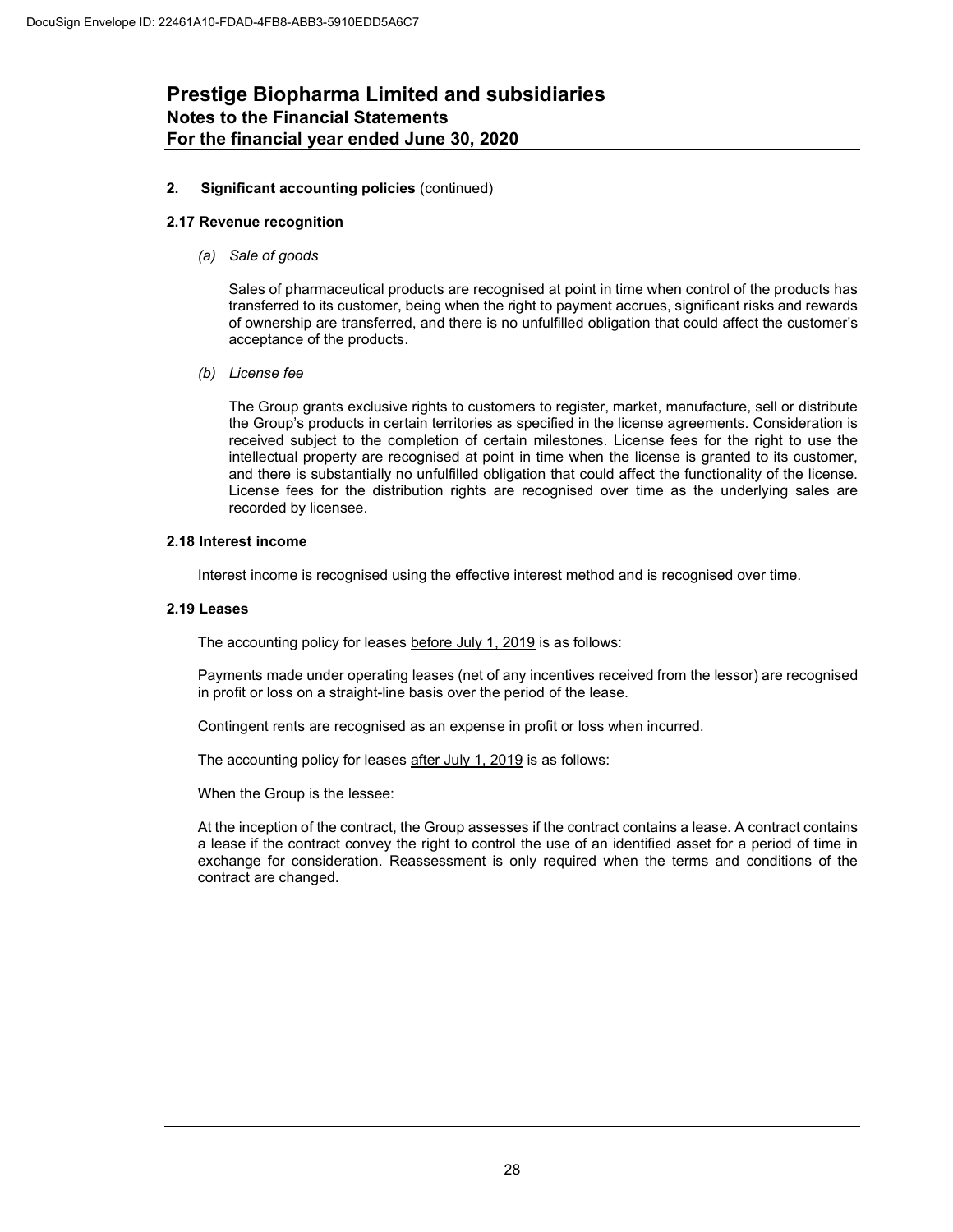### 2. Significant accounting policies (continued)

### 2.19 Leases (continued)

• Right-of-use assets

The Group recognises a right-of-use asset and lease liability at the date on which the underlying asset is available for use. Right-of-use assets are measured at cost which comprises the initial measurement of lease liabilities adjusted for any lease payments made at or before the commencement date and lease incentive received. Any initial direct costs that would not have been incurred if the lease had not been obtained are added to the carrying amount of the right-of-use assets.

Right-of-use assets are subsequently depreciated using the straight-line method from the commencement date of the lease to the earlier of the end of the useful life of the right-of-use asset or the end of the lease term.

Right-of-use assets are presented within "Property, plant and equipment".

Lease liabilities

 Lease liabilities are initially measured at the present value of the lease payments discounted using the implicit rate in the lease, if the rate can be readily determined. If that rate cannot be readily determined, the Group uses its incremental borrowing rate.

 Lease payments include fixed payments (including in-substance fixed payments), less any lease incentive receivables.

 For a contract that contains both lease and non-lease components, the Group allocates the consideration to each lease component on the basis of the relative stand-alone price of the lease and non-lease component. The Group has elected to not separate lease and non-lease components for leases and account for these as one single lease component.

 A lease liability is measured at amortised cost using the effective interest method. A lease liability is remeasured when:

- There is a change in future lease payments arising from changes in an index or rate;
- There is a change in the Group's assessment of whether it will exercise an extension option; or
- There are modifications in the scope or the consideration of the lease that was not part of the original term.

 A lease liability is remeasured with a corresponding adjustment to the right-of-use asset, or is recorded in profit or loss if the carrying amount of the right-of-use asset has been reduced to zero.

Short term and low value leases

 The Group has elected to not recognise right-of-use assets and lease liabilities for short-term leases that have lease terms of 12 months or less and leases of low value assets. Lease payments relating to these leases are expensed to profit or loss on a straight-line basis over the lease term.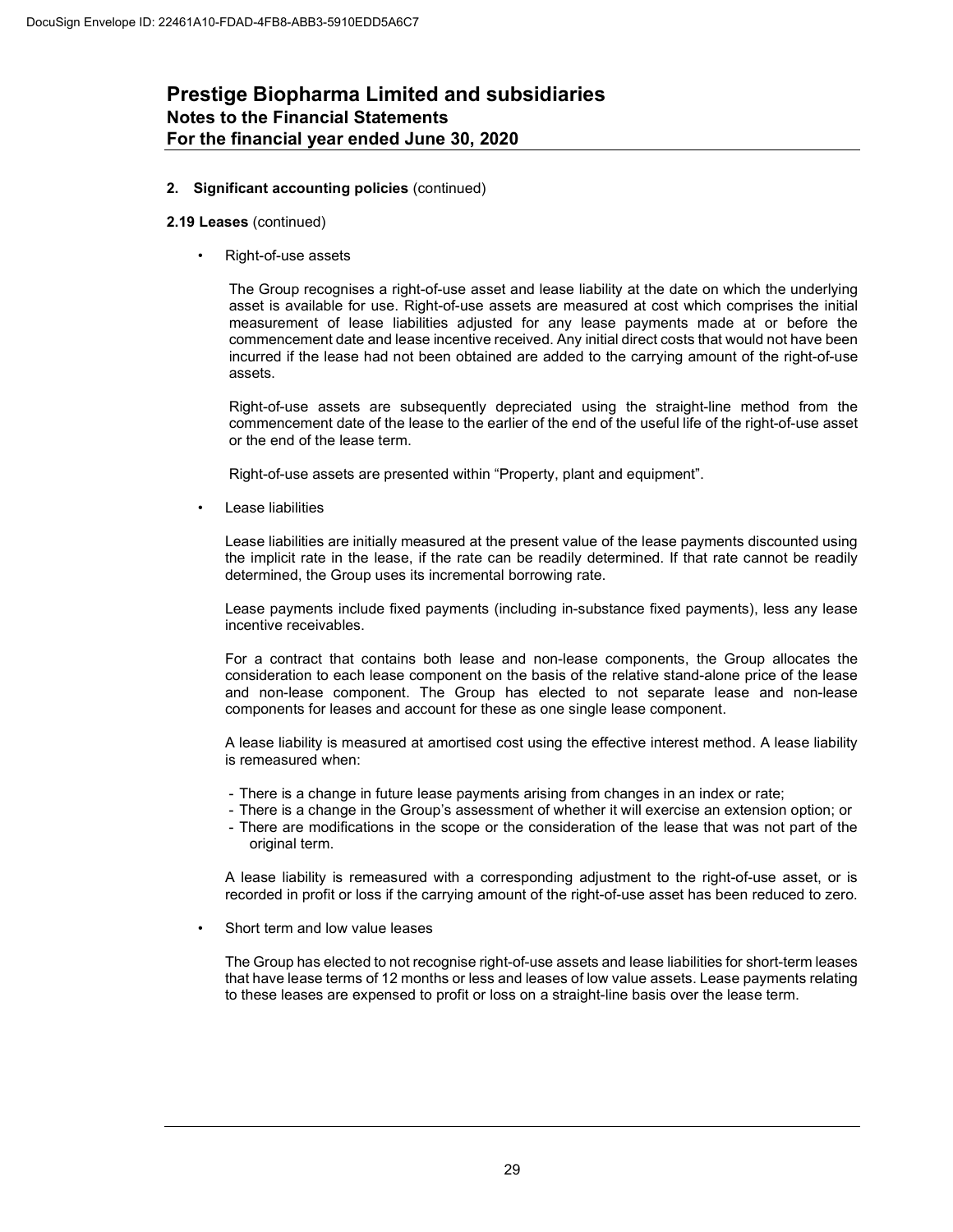### 2. Significant accounting policies (continued)

### 2.20 Cash and cash equivalents

For the purpose of presentation in the consolidated statement of cash flows, cash and cash equivalents include cash on hand, deposits with financial institutions which are subject to an insignificant risk of change in value.

### 2.21 Share capital

Ordinary shares are classified as equity. Incremental costs directly attributable to the issuance of new ordinary shares are deducted against the share capital account.

### 2.22 Segment reporting

Information of each operating segment is reported in a manner consistent with the internal business segment reporting provided to the chief operating decision-maker. The chief operating decision-maker, who is responsible for allocating resources and assessing performance of the operating segments, has been identified as the board of directors that makes strategic decisions.

### 3. Critical accounting estimates, assumptions and judgements

The preparation of financial statements requires the Group to make estimates and assumptions concerning the future. Estimates and judgements are continually evaluated and are based on historical experience and other factors, including expectations of future events that are believed to be reasonable under the circumstances. The resulting accounting estimates will, by definition, seldom equal the related actual results. The estimates and assumptions that have a significant risk of causing a material adjustment to the carrying amounts of assets and liabilities within the next financial year are discussed below.

#### (a) Impairment assessment of intangible assets

The Group and Company test its intangible assets, which have yet to be amortised for impairment, whenever there are indicators of impairment and at least on an annual basis. The recoverable amounts of the cash generating units ("CGUs") to which the intangible assets belong have been determined based on value-in-use calculations. The determination of the recoverable amounts of the CGUs requires significant judgement to be applied by management, particularly management's view of the forecasted revenue and the determination of the discount rate that should be applied in order to calculate the present values of the future cash flows.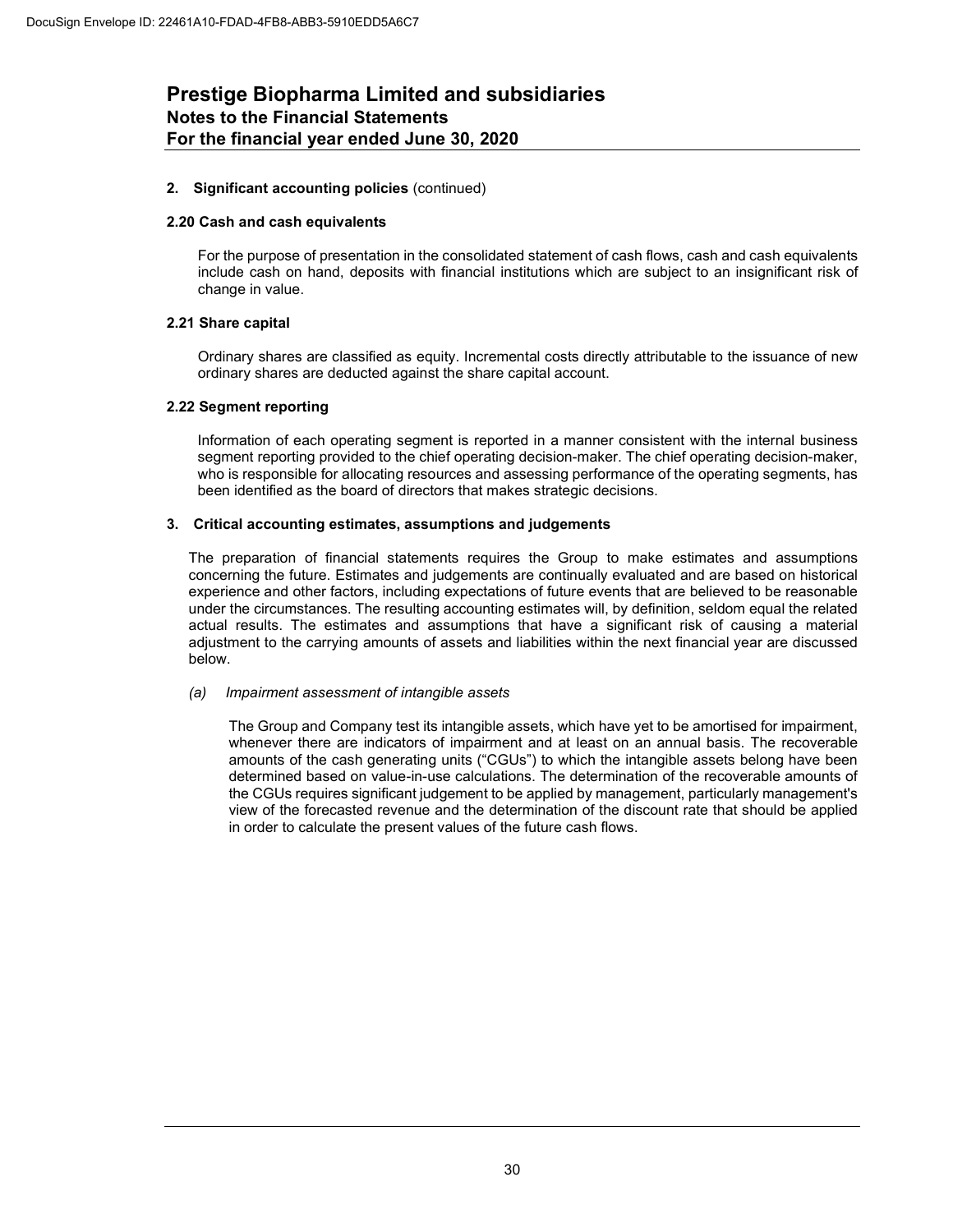### 3. Critical accounting estimates, assumptions and judgements (continued)

(a) Impairment assessment of intangible assets (continued)

As the intangible assets relate to products which are still under development (HD201 and HD204), management determined the forecasted revenue primarily based on its ongoing discussions and negotiations with distributors which provides management with a view of the potential sales volumes and market prices of the products being developed. The discount rate that was applied to the forecasted cash flows was 18%.

The Coronavirus Disease 2019 ("COVID-19") outbreak in 2020 has had a negative impact on many countries and economies globally and has also resulted in restrictions in movements across the world which may result in the Group experiencing delays in obtaining marketing authorisation and commercialisation of these drugs.

Management has included the impact arising from COVID-19 in the key assumptions applied in the impairment assessment of intangible assets by factoring in potential delays in obtaining marketing authorisation and commercialisation of its drugs in its forecasted revenue.

Based on the impairment assessment performed by management on June 30, 2020, no impairment charge was deemed necessary.

The sensitivity analysis performed on management's estimates for forecasted revenue, discount rate used and the date of obtaining marketing authorisation is as follows:

|                                       |                                   | Group                 |                   | Company           |                   |  |
|---------------------------------------|-----------------------------------|-----------------------|-------------------|-------------------|-------------------|--|
| <b>Key</b><br>assumptions             | <b>Sensitivity</b>                | Headroom/(impairment) |                   |                   |                   |  |
|                                       |                                   | HD <sub>201</sub>     | HD <sub>204</sub> | HD <sub>201</sub> | HD <sub>204</sub> |  |
|                                       |                                   | \$                    | \$                | \$                | \$                |  |
| Forecasted<br>revenue                 | Decrease by<br>10%<br>Increase by | 6.504.869             | (6, 197, 560)     | 6.808.358         | (5,823,591)       |  |
| Discount rate<br>Date of<br>obtaining | 5%                                | 2.073.994             | (10,650,705)      | 2,377,484         | (10, 276, 737)    |  |
| marketing<br>authorisation            | Delay by a<br>vear                | 4,193,605             | (8,976,721)       | 4,497,095         | (8,602,752)       |  |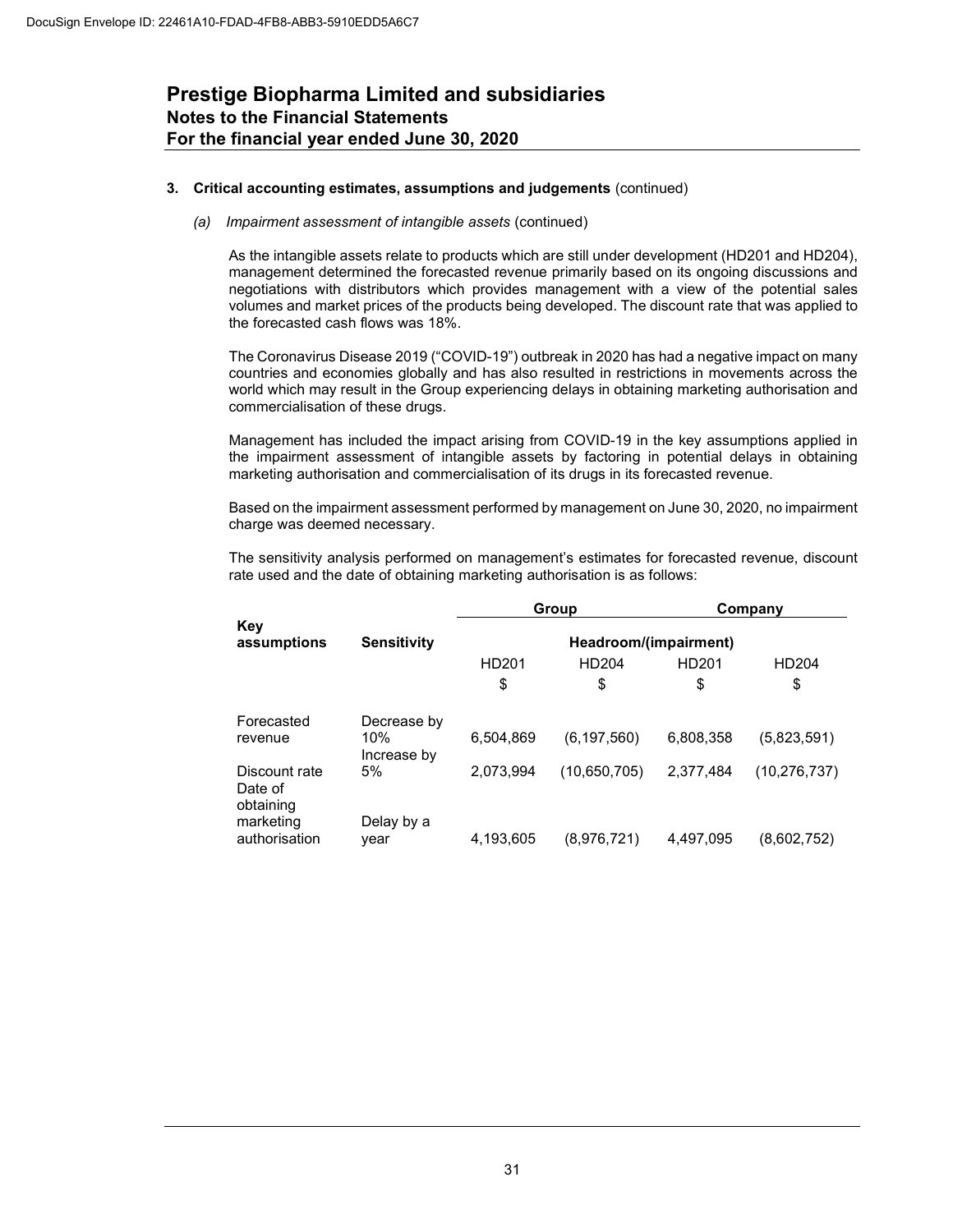### 3. Critical accounting estimates, assumptions and judgements (continued)

(a) Impairment assessment of intangible assets (continued)

The changes in each assumption that will result in an impairment charge with all other variables held constant are as follows:

|                                     | Group                        |                   | Company           |                   |
|-------------------------------------|------------------------------|-------------------|-------------------|-------------------|
| Key assumptions                     | <b>Change in assumptions</b> |                   |                   |                   |
|                                     | HD <sub>201</sub>            | HD <sub>204</sub> | HD <sub>201</sub> | HD <sub>204</sub> |
|                                     | Decrease by                  | Decrease by       | Decrease by       | Decrease by       |
| Forecasted revenue<br>Discount rate | 17.01%<br>23.91%             | 0.83%<br>18.21%   | 17.34%<br>24.04%  | 1.38%<br>18.35%   |

(b) Fair value of financial asset at fair value through profit or loss

The fair value of the financial asset at fair value through profit or loss as at June 30, 2020, which relates to the Group's and Company's investment in ordinary shares of an unquoted related party has been determined based on a valuation performed by an independent professional firm using the Discounted Cash Flow Model. The inputs to this model are derived from observable market data where possible, but where this is not feasible, a degree of judgment has been applied in determining the appropriate inputs. Management has also included the impact arising from COVID-19 in the key assumptions applied in the valuation of the financial asset at fair value through profit or loss. The key assumptions applied in determination of the valuation of this unquoted financial asset is described in more detail in Note 5.3.

Based on the valuation performed, the carrying amount of the financial asset at fair value through profit or loss as at June 30, 2020 is \$7,536,265.

(c) Capitalisation of development costs

 The Group and Company incur costs to develop its new biosimilar drugs, HD201 and HD204. Management has applied its judgement and has determined that the criteria under FRS 38 Intangible Assets relating to the capitalisation of internally generated intangible assets is satisfied for a biosimilar after the commencement of Phase 1 clinical trials in line with the guidelines issued by the Korean Financial Supervisory Commission. As at June 30, 2020, the carrying amount of development costs capitalised by the Group and Company at the end of the reporting period were \$72,648,782 and \$67,100,591 respectively. In the event that the development of the drug is terminated, these costs will be expensed to profit or loss.

(d) Expected credit losses on a loan due from a related party

The Group has described how it determines the expected credit losses ("ECL") on its financial assets in Note 4.1.2.

In the financial year ended June 30, 2020, due to the COVID-19 outbreak and its impact on the economy, there were changes in the business plan of the related party. With the winding down of the related party during the year ended June 30, 2020, the Group and Company determined that the loan from the related party is fully impaired and recorded an additional impairment expense of \$1,689,486 based on the life-time expected credit loss on this loan.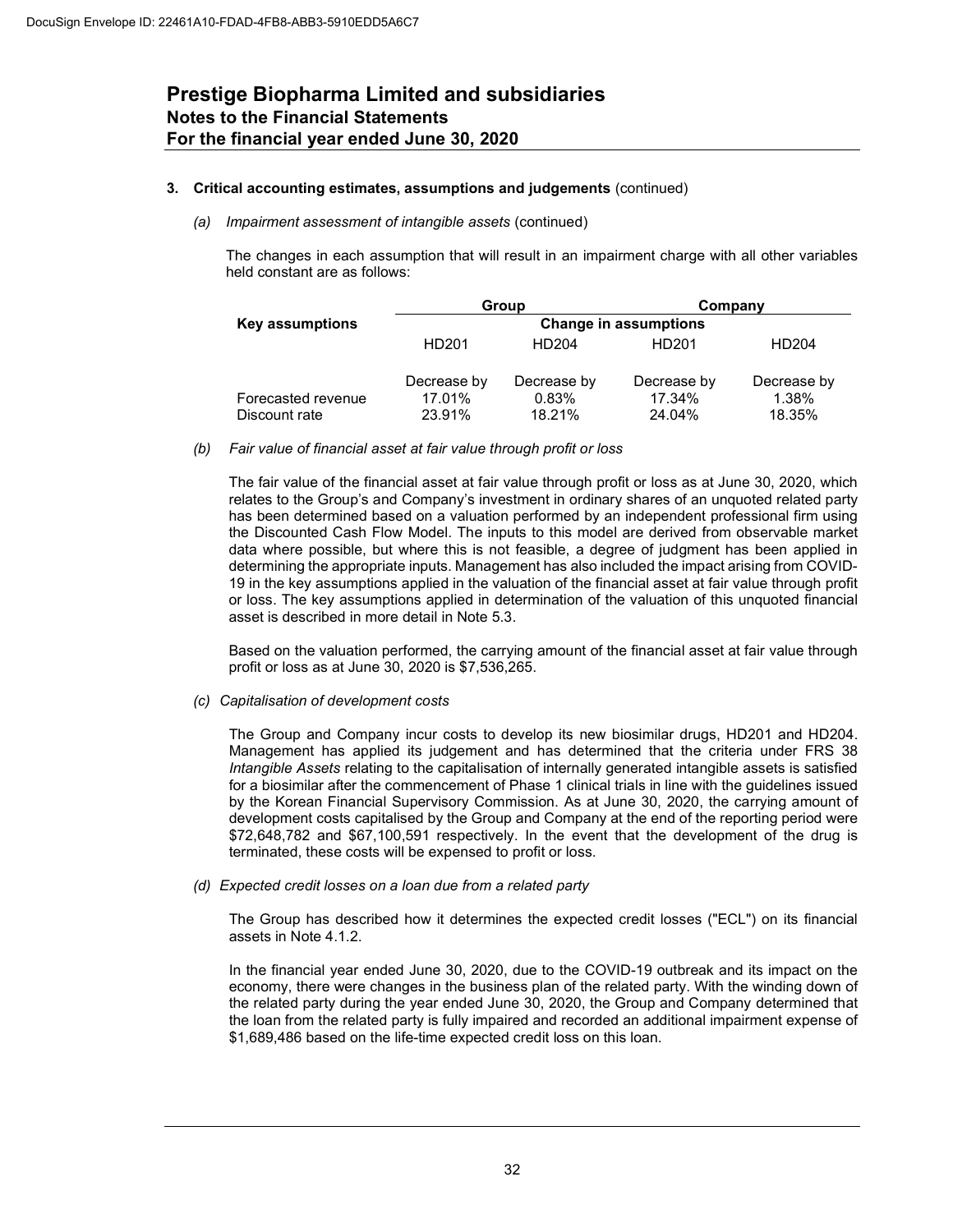### 3. Critical accounting estimates, assumptions and judgements (continued)

### (e) Deferred income

During the financial year ended June 30, 2020, a subsidiary of the Group applied for a tax incentive amounting to approximately \$1,833,814 in relation to research and development ("R&D") activities performed in the subsidiary's tax jurisdiction. In its application for the R&D tax incentive, management obtained professional advice and has exercised judgement in determining that the subsidiary has fulfilled the relevant criteria to allow it to qualify for and claim the R&D tax incentive. As at June 30, 2020, management has recorded the R&D tax incentive as deferred income in the consolidated statement of financial position.

In subsequent periods, the R&D tax incentive will be credited to profit or loss over the period in which the related development costs (Note 14.3) are amortised to profit or loss. If the final tax outcome pertaining to this R&D tax incentive is different from the amounts initially recognised, such differences will impact the deferred income, cash and cash equivalents and other receivables in the period in which such determination is made.

#### (f) Uncertain tax position

The transfer price for services between the Company and its subsidiary for services were set on the basis that the compound being developed will commercialise and the subsidiary will derive license fees and sales revenue from the compound developed. Should the basis for the transfer price be challenged, it could result in tax being applied on development work carried out by the subsidiary. Management is confident that it can support the basis applied to set the transfer price.

### (g) Dispute between a related party and an external contract manufacturer

During the year, the Company entered into a contract manufacturing agreement ("CMA") with an external contract manufacturer. On February 4, 2020, the CMA was novated to a related party, Prestige Biologics Co., Ltd with whom the Company has an existing collaboration agreement [Note 9(i)]. As part of the novation agreement, the related party is obliged to pay all invoices due to the external contract manufacturer under the CMA. Subsequent to the novation, a claim was made by the external contract manufacturer against the related party amounting to \$1,033,138. Management has been informed by the related party that this claim by the external contract manufacturer is being disputed by the former.

In preparing its financial statements for the financial year ended June 30, 2020, management considered the terms of the Company's existing collaboration agreement with the related party and performed an assessment over whether the claims referred to above could be charged by the related party to the Company under the collaboration agreement.

In its assessment, management considered external legal advice obtained and determined that there is no basis for the claim against the related party and consequently determined that the Company has no obligation under the collaboration agreement in respect of this claim against the related party.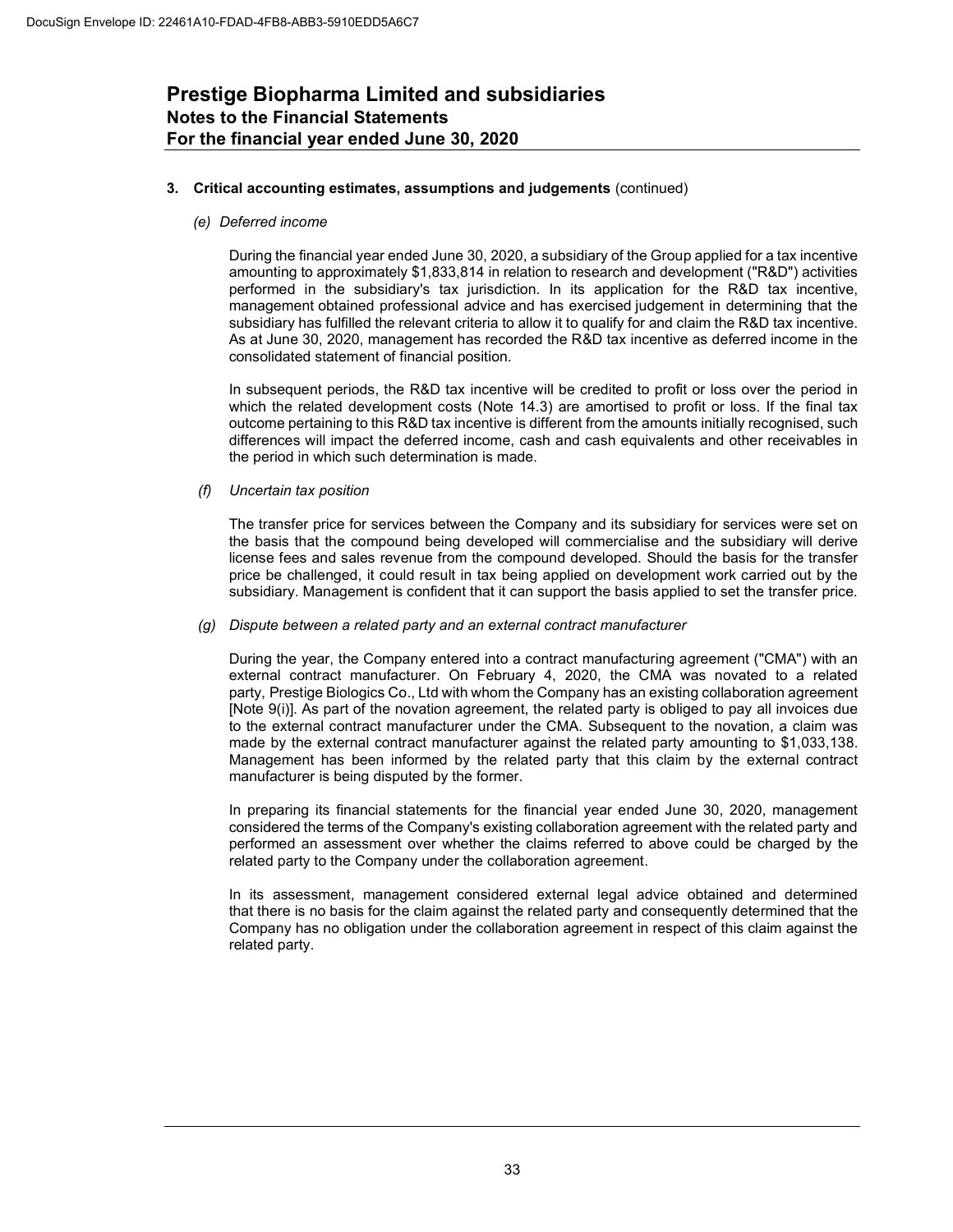### 4. Financial risk management

#### 4.1 Financial risk factors

The Group's activities expose it to a variety of financial risks: currency risk, credit risk and liquidity risk. The Group's overall risk management program focuses on the unpredictability of financial markets and seeks to minimise any adverse effects on the financial performance of the Group.

Risk management is carried out under policies approved by the Board of Directors. The Board reviews and approves written principles for overall risk management, as well as written policies covering specific areas, such as foreign exchange risk, interest rate risk and credit risk.

#### 4.1.1 Market risk

#### (a) Foreign exchange risk

The Group operates internationally and is exposed to foreign exchange risk arising from foreign currency transactions, primarily with respect to the Singapore dollar, the Euro, Swiss Franc, Korean Won and British Pound. Foreign exchange risk arises from financial assets and liabilities denominated in currencies other than functional currency.

At present, the Group does not have any formal policy for hedging against foreign exchange risk. The Group however manages its foreign exchange risk through regular monitoring of relevant currencies in order to minimise currency risk and to reduce volatility of foreign exchange gains/losses. As this risk arises mainly from trade and other receivables, cash, trade and other payables and borrowings denominated in foreign currencies, management reduces the risk by monitoring fluctuations in the foreign exchange market.

The Group has certain investments in foreign entities, whose net assets are exposed to foreign currency translation risk. The Group's financial assets and liabilities exposed to foreign currency risk as at June 30, 2020 and 2019 are as follows:

| (in USD)                                     |            |                     | 2019<br>2020 |                     |           |
|----------------------------------------------|------------|---------------------|--------------|---------------------|-----------|
|                                              |            | Foreign<br>currency | <b>USD</b>   | Foreign<br>currency | USD       |
| Group                                        |            |                     |              |                     |           |
| <b>Financial assets</b>                      |            |                     |              |                     |           |
| Trade and other receivables                  | SGD        |                     |              | 1,577,056           | 1,144,911 |
| Other assets                                 | SGD        | 337,710             | 238,920      |                     |           |
| Cash and bank balances                       | SGD        | 4,090,103           | 2,893,625    | 683,889             | 496,489   |
| Cash and bank balances                       | <b>EUR</b> | 1,761,373           | 1,955,335    | 226,324             | 252,397   |
| Financial asset at fair value through profit |            |                     |              |                     |           |
| or loss                                      |            | KRW 9.304,030,864   | 7,536,265    | 9,568,965,476       | 8,037,931 |
| <b>Financial liabilities</b>                 |            |                     |              |                     |           |
| Trade and other payables                     | SGD        | 1,209,515           | 855,696      | 1.760.973           | 1,278,431 |
| Trade and other payables                     | <b>EUR</b> | 278,226             | 308,864      | 3,745,611           | 4,177,105 |
| Trade and other payables                     | <b>KRW</b> | 9,000,000           | 7,290        |                     |           |
| Trade and other payables                     | <b>CHF</b> | 392,511             | 408,180      |                     |           |
| Trade and other payables                     | <b>GBP</b> | 71,939              | 88,797       |                     |           |
| <b>Borrowings</b>                            | SGD        | 3,388,545           | 2,397,294    | 57,402              | 41,673    |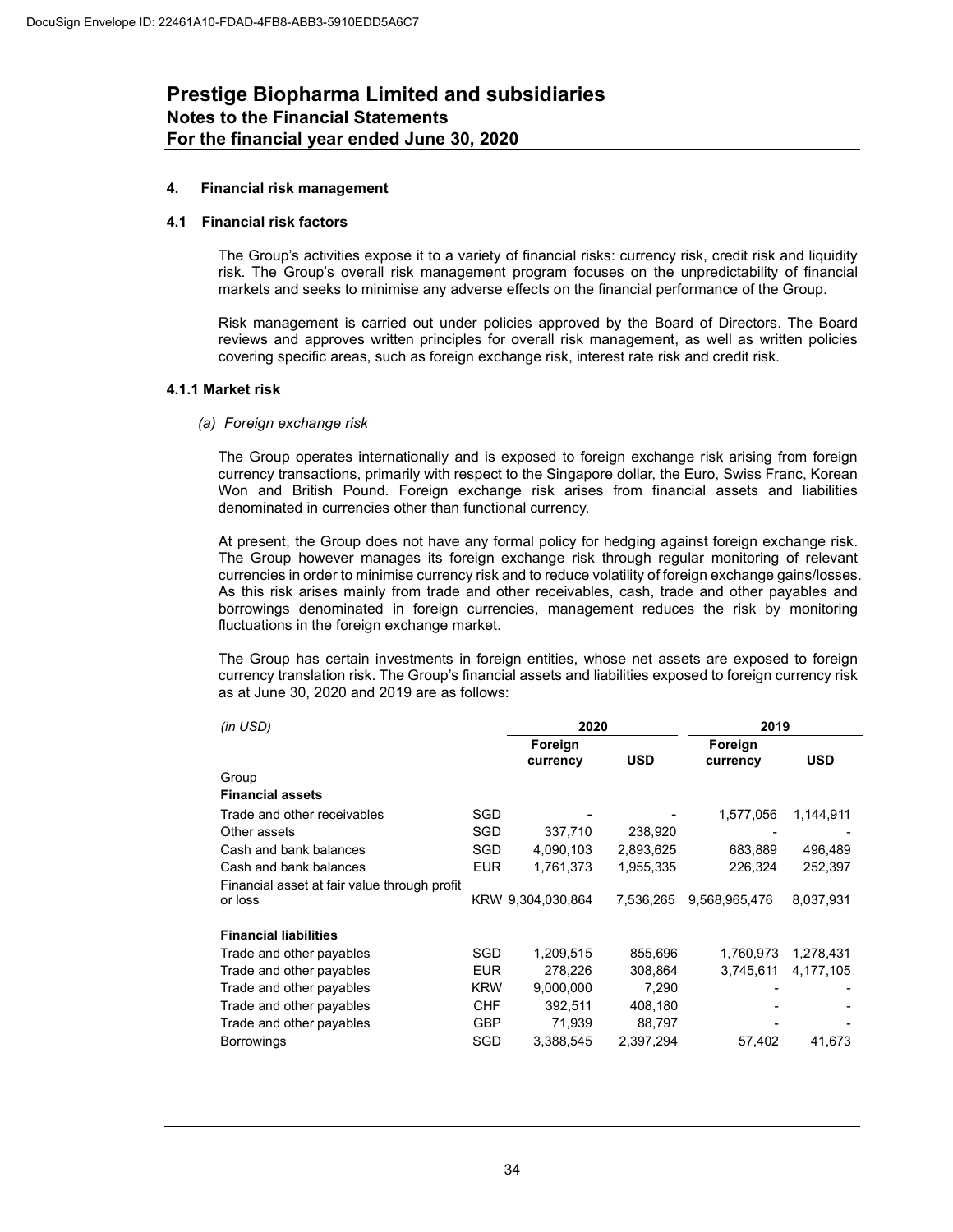- 4. Financial risk management (continued)
- 4.1 Financial risk factors (continued)

#### 4.1.1 Market risk (continued)

(a) Foreign exchange risk (continued)

The Company's financial assets and liabilities exposed to foreign currency risk as at June 30, 2020 and 2019 are as follows:

| (in USD)                                     |            |                     | 2020       |                     | 2019       |  |
|----------------------------------------------|------------|---------------------|------------|---------------------|------------|--|
|                                              |            | Foreign<br>currency | <b>USD</b> | Foreign<br>currency | <b>USD</b> |  |
| Company                                      |            |                     |            |                     |            |  |
| <b>Financial assets</b>                      |            |                     |            |                     |            |  |
| Trade and other receivables                  | SGD        |                     |            | 1,577,056           | 1,144,911  |  |
| Other assets                                 | SGD        | 337,710             | 238,920    |                     |            |  |
| Cash and bank balances                       | SGD        | 4,090,103           | 2,893,625  | 683,889             | 496,489    |  |
| Cash and bank balances                       | <b>EUR</b> | 1,761,373           | 1,955,335  | 226,324             | 252,397    |  |
| Financial asset at fair value through profit |            |                     |            |                     |            |  |
| or loss                                      |            | KRW 9,304,030,864   | 7,536,265  | 9,568,965,476       | 8,037,931  |  |
| <b>Financial liabilities</b>                 |            |                     |            |                     |            |  |
| Trade and other payables                     | SGD        | 1,209,515           | 855,696    | 1,760,973           | 1,278,431  |  |
| Trade and other payables                     | <b>EUR</b> | 278,226             | 308,864    | 3,745,611           | 4,177,105  |  |
| Trade and other payables                     | <b>KRW</b> | 9,000,000           | 7,290      |                     |            |  |
| Trade and other payables                     | <b>CHF</b> | 392,511             | 408,180    |                     |            |  |
| Trade and other payables                     | <b>GBP</b> | 71,939              | 88,797     |                     |            |  |
| <b>Borrowings</b>                            | SGD        | 3,388,545           | 2,397,294  | 57,402              | 41,673     |  |

The table below summarises the impact of currency changes against the US Dollar on the Group's and Company's equity and post-tax profit for the year. The analysis is based on the assumption that Singapore Dollar ("SGD"), Euro ("EUR"), Swiss Franc ("CHF"), British Pound ("GBP") and Korean Won ("KRW") has strengthened/weakened by 10% with all other variables held constant.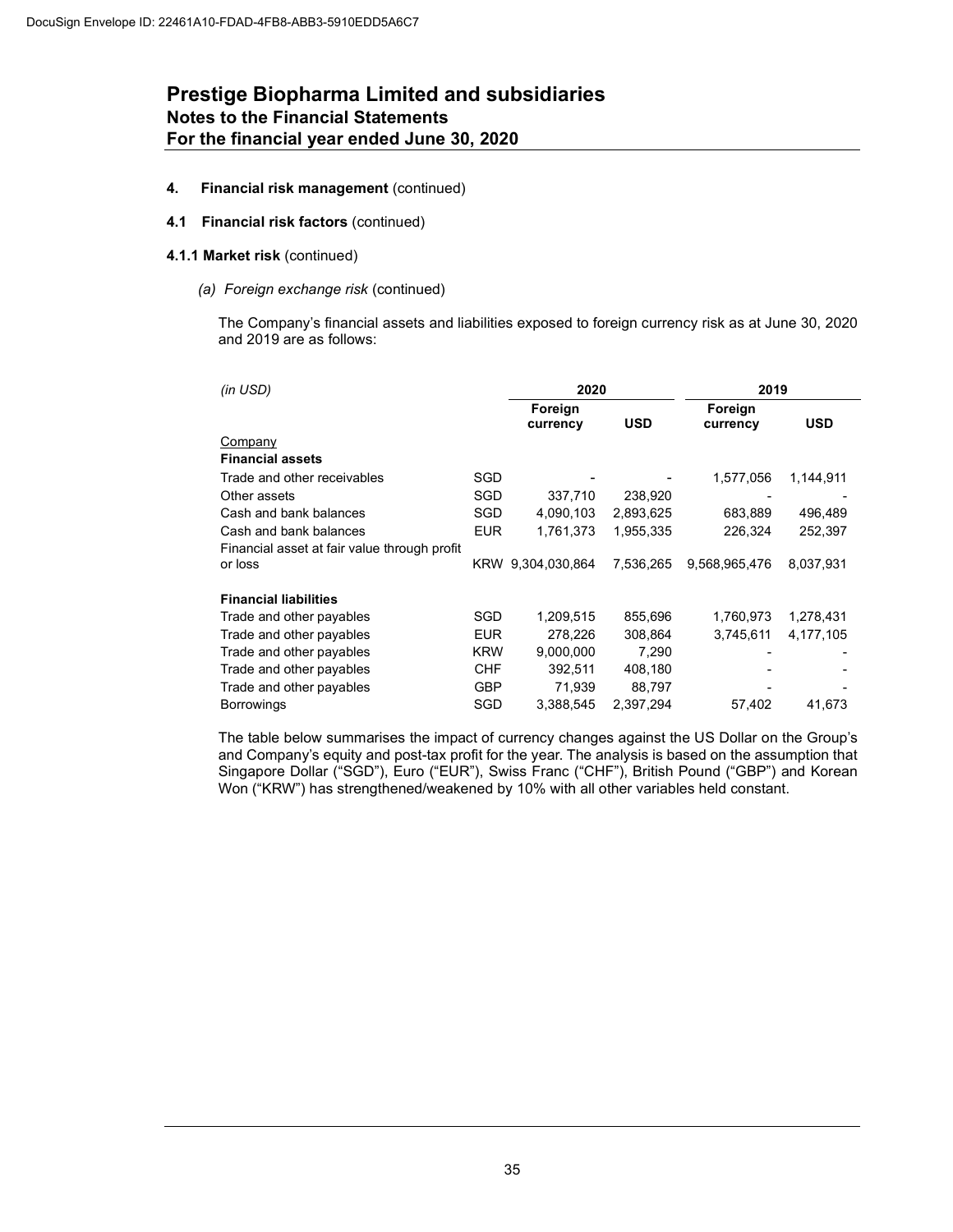- 4. Financial risk management (continued)
- 4.1 Financial risk factors (continued)

### 4.1.1 Market risk (continued)

(a) Foreign exchange risk (continued)

|                          |                              | 2020                                   | 2019                          |                                               |  |
|--------------------------|------------------------------|----------------------------------------|-------------------------------|-----------------------------------------------|--|
|                          | <b>Profit after tax</b><br>S | Other<br>comprehensive<br>income<br>\$ | <b>Profit after tax</b><br>\$ | <b>Other</b><br>comprehensive<br>income<br>\$ |  |
| Group<br>SGD against USD |                              |                                        |                               |                                               |  |
| - Strengthened           | (12,044)                     | (12,044)                               | 32,130                        | 32,130                                        |  |
| - Weakened               | 12,044                       | 12,044                                 | (32, 130)                     | (32, 130)                                     |  |
| EUR against USD          |                              |                                        |                               |                                               |  |
| - Strengthened           | 164,647                      | 164,647                                | (392, 471)                    | (392, 471)                                    |  |
| - Weakened               | (164, 647)                   | (164, 647)                             | 392,471                       | 392,471                                       |  |
| CHF against USD          |                              |                                        |                               |                                               |  |
| - Strengthened           | (40, 818)                    | (40, 818)                              |                               |                                               |  |
| - Weakened               | 40,818                       | 40,818                                 |                               |                                               |  |
| GBP against USD          |                              |                                        |                               |                                               |  |
| - Strengthened           | (8,880)                      | (8,880)                                |                               |                                               |  |
| - Weakened               | 8,880                        | 8,880                                  |                               |                                               |  |
| KRW against USD          |                              |                                        |                               |                                               |  |
| - Strengthened           | 752,898                      | 752,898                                | 803,793                       | 803,793                                       |  |
| - Weakened               | (752,898)                    | (752, 898)                             | (803, 793)                    | (803,793)                                     |  |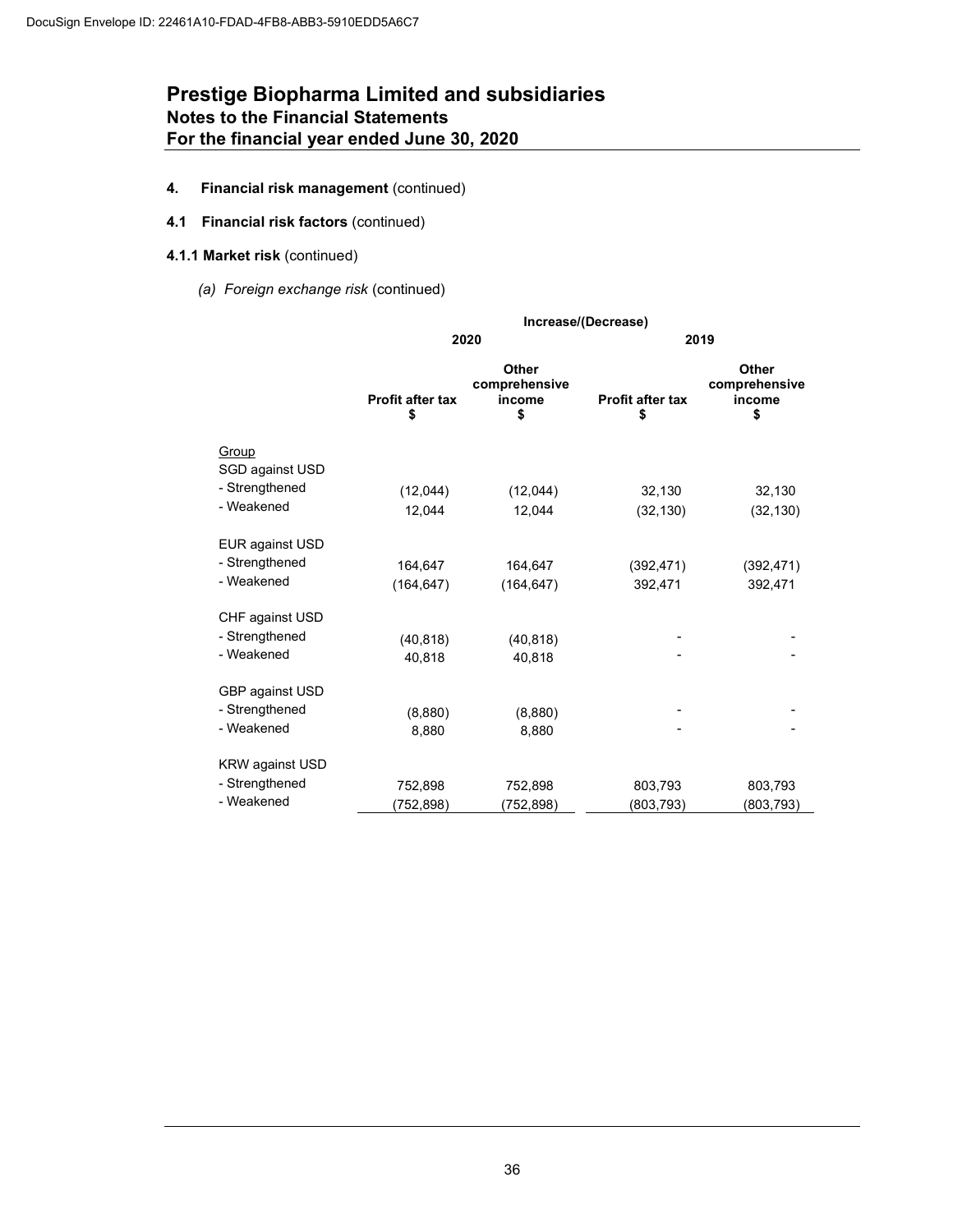- 4. Financial risk management (continued)
- 4.1 Financial risk factors (continued)

### 4.1.1 Market risk (continued)

(a) Foreign exchange risk (continued)

|                            | Increase/(Decrease)           |                                        |                               |                                        |  |  |
|----------------------------|-------------------------------|----------------------------------------|-------------------------------|----------------------------------------|--|--|
|                            |                               | 2020                                   | 2019                          |                                        |  |  |
|                            | <b>Profit after tax</b><br>\$ | Other<br>comprehensive<br>income<br>\$ | <b>Profit after tax</b><br>\$ | Other<br>comprehensive<br>income<br>\$ |  |  |
| Company<br>SGD against USD |                               |                                        |                               |                                        |  |  |
| - Strengthened             | (12,044)                      | (12,044)                               | 32,130                        | 32,130                                 |  |  |
| - Weakened                 | 12,044                        | 12,044                                 | (32, 130)                     | (32, 130)                              |  |  |
| EUR against USD            |                               |                                        |                               |                                        |  |  |
| - Strengthened             | 164,647                       | 164,647                                | (392, 471)                    | (392, 471)                             |  |  |
| - Weakened                 | (164, 647)                    | (164, 647)                             | 392,471                       | 392,471                                |  |  |
| CHF against USD            |                               |                                        |                               |                                        |  |  |
| - Strengthened             | (40, 818)                     | (40, 818)                              |                               |                                        |  |  |
| - Weakened                 | 40,818                        | 40,818                                 |                               |                                        |  |  |
| GBP against USD            |                               |                                        |                               |                                        |  |  |
| - Strengthened             | (8,880)                       | (8,880)                                |                               |                                        |  |  |
| - Weakened                 | 8,880                         | 8,880                                  |                               |                                        |  |  |
| KRW against USD            |                               |                                        |                               |                                        |  |  |
| - Strengthened             | 752,898                       | 752,898                                | 803,793                       | 803,793                                |  |  |
| - Weakened                 | (752,898)                     | (752,898)                              | (803,793)                     | (803,793)                              |  |  |

### (b) Price risk

The Group and Company are exposed to equity securities price risk arising from investments in unquoted ordinary shares held by the Group and Company that are classified as financial asset at fair value through profit or loss in the statements of financial position (Note 8).

#### (c) Interest rate risk

Fair value interest rate risk is the risk that the fair value of a financial instrument will fluctuate due to changes in market interest rates. The objective of interest rate risk management is to manage and control market risk exposures within acceptable parameters, while optimising the return on risk.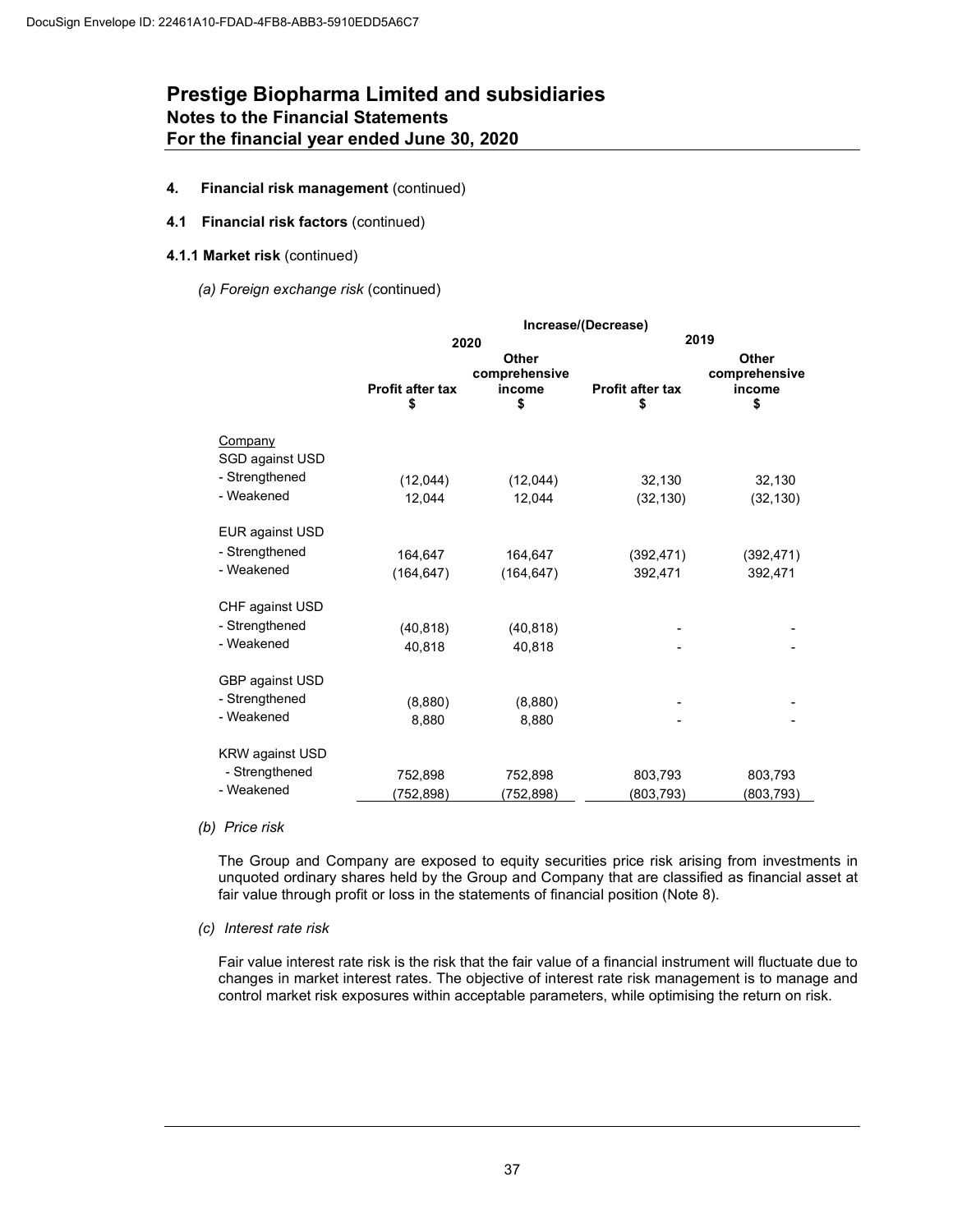- 4. Financial risk management (continued)
- 4.1 Financial risk factors (continued)
- 4.1.1 Market risk (continued)
	- (c) Interest rate risk (continued)

The Group and Company have obtained financing from convertible loans issued to a shareholder and from the issuance of redeemable convertible preference shares. For the financial years ended June 30, 2020 and 2019, the finance cost relating to the convertible loans have been capitalised on qualifying intangible assets and as a result, a reasonable possible change to the interest rates would not have a material impact on post-tax profit. The Group and Company will cease capitalising its finance cost when all the activities necessary to prepare the qualifying intangible assets are complete.

### 4.1.2 Credit risk

Credit risk is managed on a group basis. Credit risk arises from cash and cash equivalents as well as credit exposures on outstanding receivables and committed transactions. For banks and financial institutions, only independently rated parties with a minimum rating of 'A' are accepted. The Group has adopted a policy of only dealing with creditworthy counterparties as a means of mitigating the risk of financial loss from defaults. The Group performs ongoing credit evaluation of its counterparties' financial condition through the assessment of the credit quality of the debtor, taking into account its financial position, past experience and other relevant factors.

The Group's and Company's maximum exposure to credit risk as at June 30, 2020 and 2019 are as follows:

| (in USD)                                              | 2020       | 2019       |
|-------------------------------------------------------|------------|------------|
| Group                                                 | \$         | \$         |
| Cash and cash equivalents                             | 38,291,197 | 8,510,349  |
| Financial assets at fair value through profit or loss | 7,536,265  | 8,037,931  |
| Trade and other receivables                           | 922,088    | 10,344,853 |
| Other assets                                          | 262,280    | 55,655     |
| Company                                               |            |            |
| Cash and cash equivalents                             | 37,812,239 | 7,753,758  |
| Financial assets at fair value through profit or loss | 7,536,265  | 8,037,931  |
| Trade and other receivables                           | 5,790,734  | 13,619,741 |
| Other assets                                          | 238,923    | 55.655     |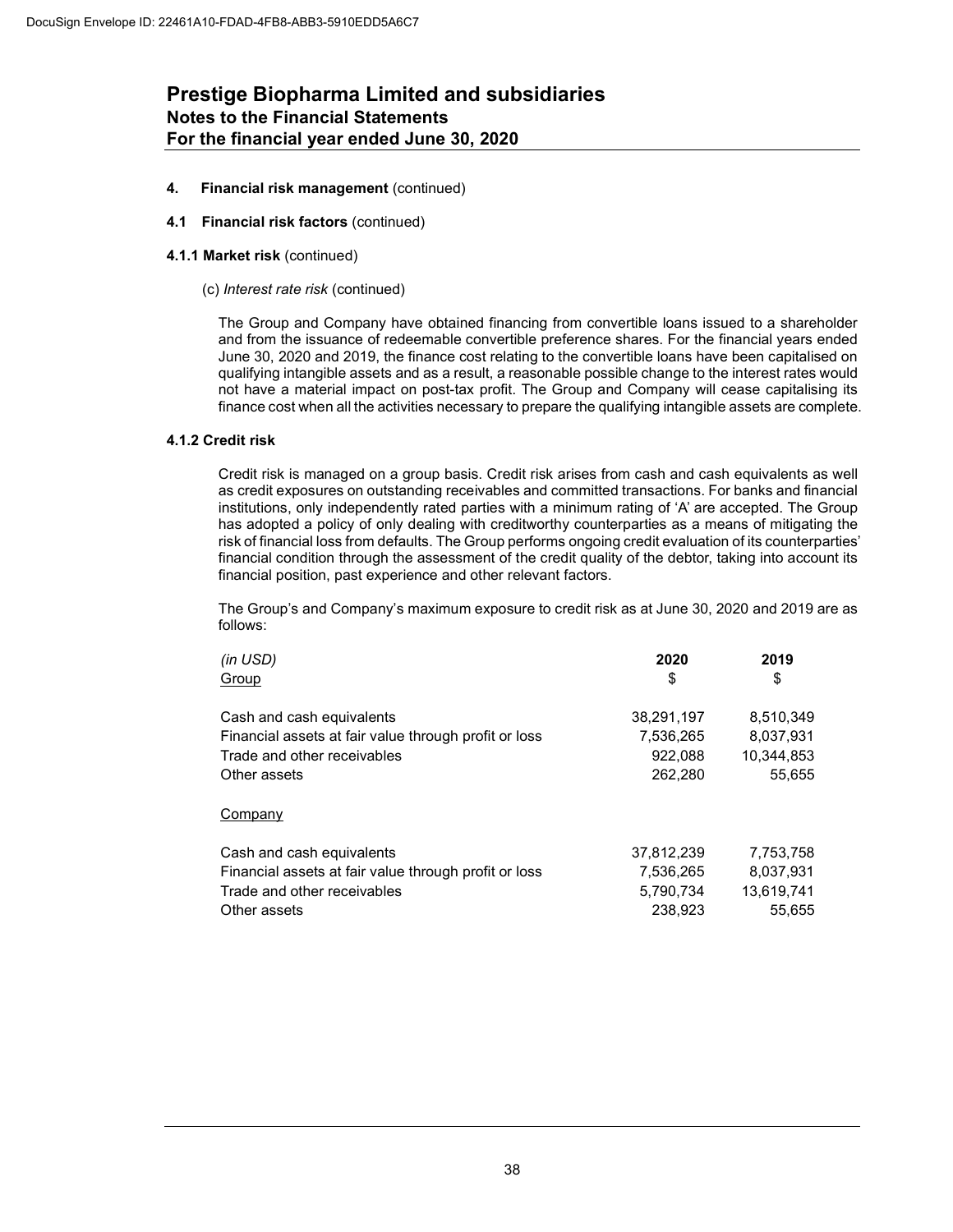- 4. Financial risk management (continued)
- 4.1 Financial risk factors (continued)

#### 4.1.2 Credit risk (continued)

For the financial years ended June 30, 2020 and June 30, 2019, the financial assets of the Group and Company that are subject to more than immaterial credit losses relate to a loan due from a related party, Qion Pte Ltd (formerly known as Prestige Bioresearch Pte Ltd) (Note 9).

In determining the expected credit losses ("ECL") on its cash and cash equivalents, financial assets at fair value through profit or loss, other receivables and deposits, the Group considers the stage in which the asset is in:

- Stage 1, if it was not credit-impaired upon origination, and there has not been a significant increase in its credit risk. Stage 1 ECL will be the credit loss that is expected to result from a default occurring within the next 12 months.
- Stage 2, if it was not credit-impaired upon origination but has since experienced a significant increase in credit risk. Stage 2 ECL will be the life-time expected credit loss arising from a default during the remaining life of the asset.
- Stage 3, if it has been credit-impaired with an objective evidence of default. Stage 3 ECL are also measured as life-time expected credit loss.

ECLs are probability-weighted estimates of credit losses. The ECL associated with the loans and other receivables of the Group is a product of its probability of default, loss given default and exposure at default discounted using the original effective interest rate to the reporting date.

In calculating the expected credit losses for the loan due from the related party, the Group considers whether there is any significant increase in credit risk on an ongoing basis throughout each reporting period. To assess whether there is a significant increase in credit risk, the Group compares the risk of a default occurring on the asset as at the reporting date with the risk of default as at the date of initial recognition. It considers available reasonable forward-looking information such as actual or expected significant changes in the operating results of the related party.

The criteria that the Group uses to determine whether a financial asset is in default include:

- Significant financial difficulty, including breach of covenants and/ or financial conditions;
- Granting of a concession, that the Group would not otherwise consider, for economic or legal reasons relating to the borrower's financial difficulty; and
- High probability of bankruptcy.

Financial assets are written-off, in whole or in part, when the Group has exhausted all practical recovery efforts and has concluded that there is no reasonable expectation of future recoveries. Where receivables are written off, the Group continues to engage in enforcement activity to attempt to recover the receivables due. Where recoveries are made, these are recognised in profit or loss.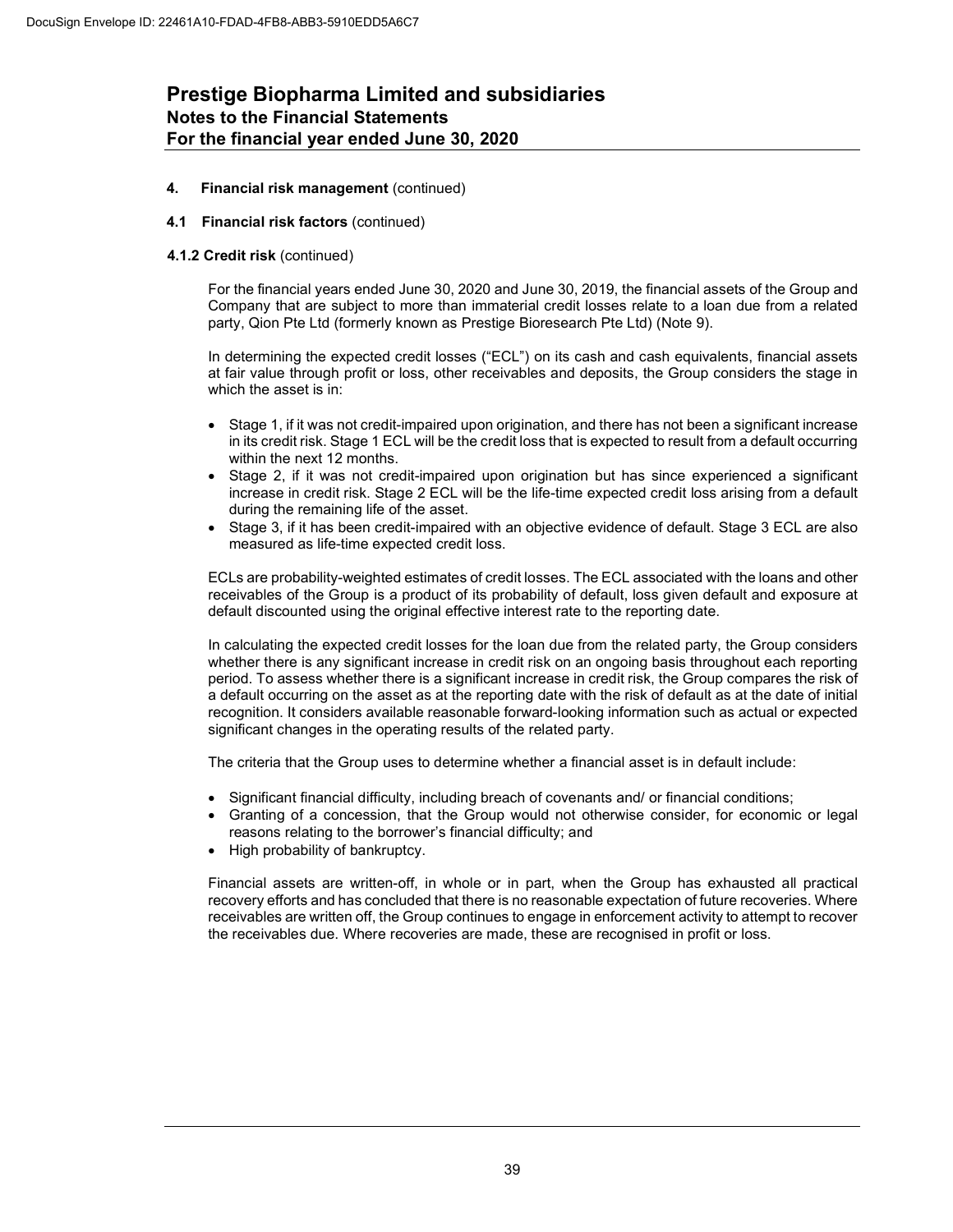- 4. Financial risk management (continued)
- 4.1 Financial risk factors (continued)

### 4.1.2 Credit risk (continued)

The Group applied its judgement and determined that the loan due from the related party has been credit-impaired following a review of the financial information of the related party that was available and which indicated that the related party was facing significant financial difficulty. As a result, as at June 30, 2019, the Group determined that the loan due from the related party remains in stage 3 and accordingly recorded an allowance for impairment on this loan amounting to \$2,641,274 based on the life-time expected credit loss on this loan.

For the financial year ended June 30, 2020, due to the COVID-19 outbreak and its impact on the economy, there were changes in the business plan of the related party. With the winding down of the related party during the year ended June 30, 2020, the Group and Company determined that the loan from the related party is fully impaired and recorded an additional impairment expense of \$1,689,486 based on the life-time expected credit loss on this loan.

Changes in the loss allowances are as follows:

| In USD                                                           | Stage 3   | Total<br>\$ |
|------------------------------------------------------------------|-----------|-------------|
| <b>Group and Company</b><br>2020                                 |           |             |
| Opening balance as at July 1, 2019<br>Charged to profit or loss: | 2,641,274 | 2,641,274   |
| Allowance for impairment<br>Closing balance as at June 30, 2020  | 1,689,486 | 1,689,486   |
|                                                                  | 4,330,760 | 4,330,760   |
| 2019<br>Opening and closing balance as at June 30, 2019          | 2,641,274 | 2,641,274   |

For trade receivables, the Group applies the simplified approach permitted by FRS 109, which requires expected lifetime losses to be recognised from initial recognition of the receivables. Trade receivables and deposits are subject to immaterial credit loss.

The Group and the Company held cash and cash equivalents of \$38,291,197 and \$37,812,239 respectively (2019: \$8,510,349 and \$7,753,758) with banks which are rated AA- based on Standard & Poor and considered to have low credit risk. The cash balances are measured on 12-month expected credit losses and subject to immaterial credit loss.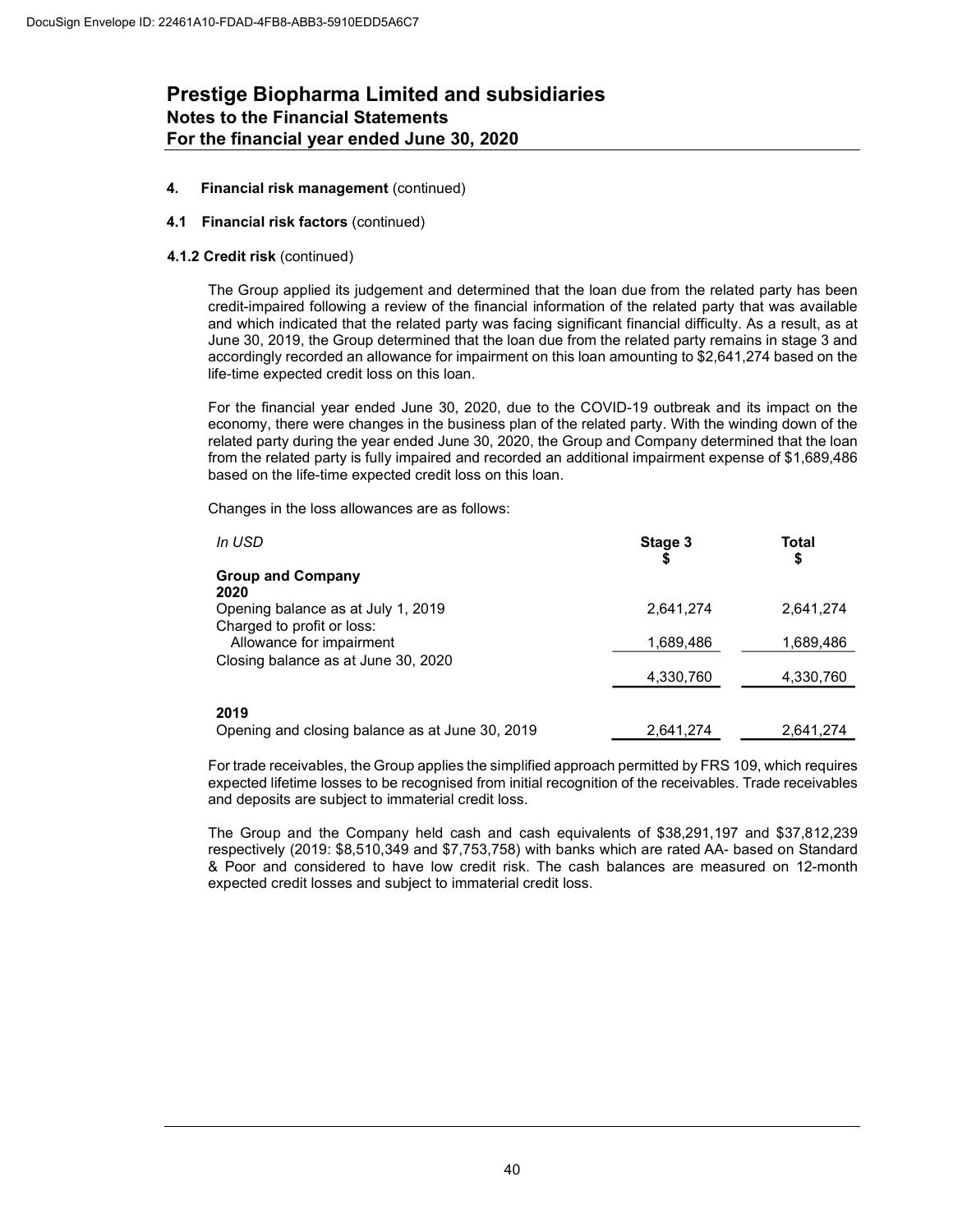- 4. Financial risk management (continued)
- 4.1 Financial risk factors (continued)

### 4.1.3 Liquidity risk

Maintaining optimal liquidity is important given that the business requires significant investment in product development. Management monitors rolling forecasts of the Group and Company's liquidity requirements to ensure it has sufficient cash to meet operational needs.

Details of the Group and Company's liquidity risk analysis as at June 30, 2020 and June 30, 2019 are included in the table below. The amounts disclosed are the contractual undiscounted cash flows.

| (in USD)<br>Group                 | Less than<br>1 year<br>\$ | <b>Between</b><br>1 and $2$<br>years<br>\$ | <b>Between</b><br>$2$ and $5$<br>years<br>\$ | Over 5<br>years<br>\$ |
|-----------------------------------|---------------------------|--------------------------------------------|----------------------------------------------|-----------------------|
| 2020                              |                           |                                            |                                              |                       |
| <b>Borrowings</b>                 | 759,800                   | 757,838                                    | 1,712,445                                    | 822,923               |
| Trade and other payables          | 6,497,446                 |                                            |                                              |                       |
| 2019                              |                           |                                            |                                              |                       |
| Financial liability at fair value |                           |                                            |                                              |                       |
| through profit or loss            | 437,800                   |                                            |                                              |                       |
| <b>Borrowings</b>                 | 16,617,728                |                                            |                                              | 435,571               |
| Trade and other payables          | 12,188,783                | 8,211                                      |                                              |                       |
| Company<br>2020                   |                           |                                            |                                              |                       |
| Borrowings                        | 759,800                   | 757,838                                    | 1,712,445                                    | 822,923               |
| Trade and other payables          | 6,219,429                 |                                            |                                              |                       |
| 2019                              |                           |                                            |                                              |                       |
| Financial liability at fair value |                           |                                            |                                              |                       |
| through profit or loss            | 437,800                   |                                            |                                              |                       |
| <b>Borrowings</b>                 | 16,617,728                |                                            |                                              | 435,571               |
| Trade and other payables          | 12,142,703                | 8,211                                      |                                              |                       |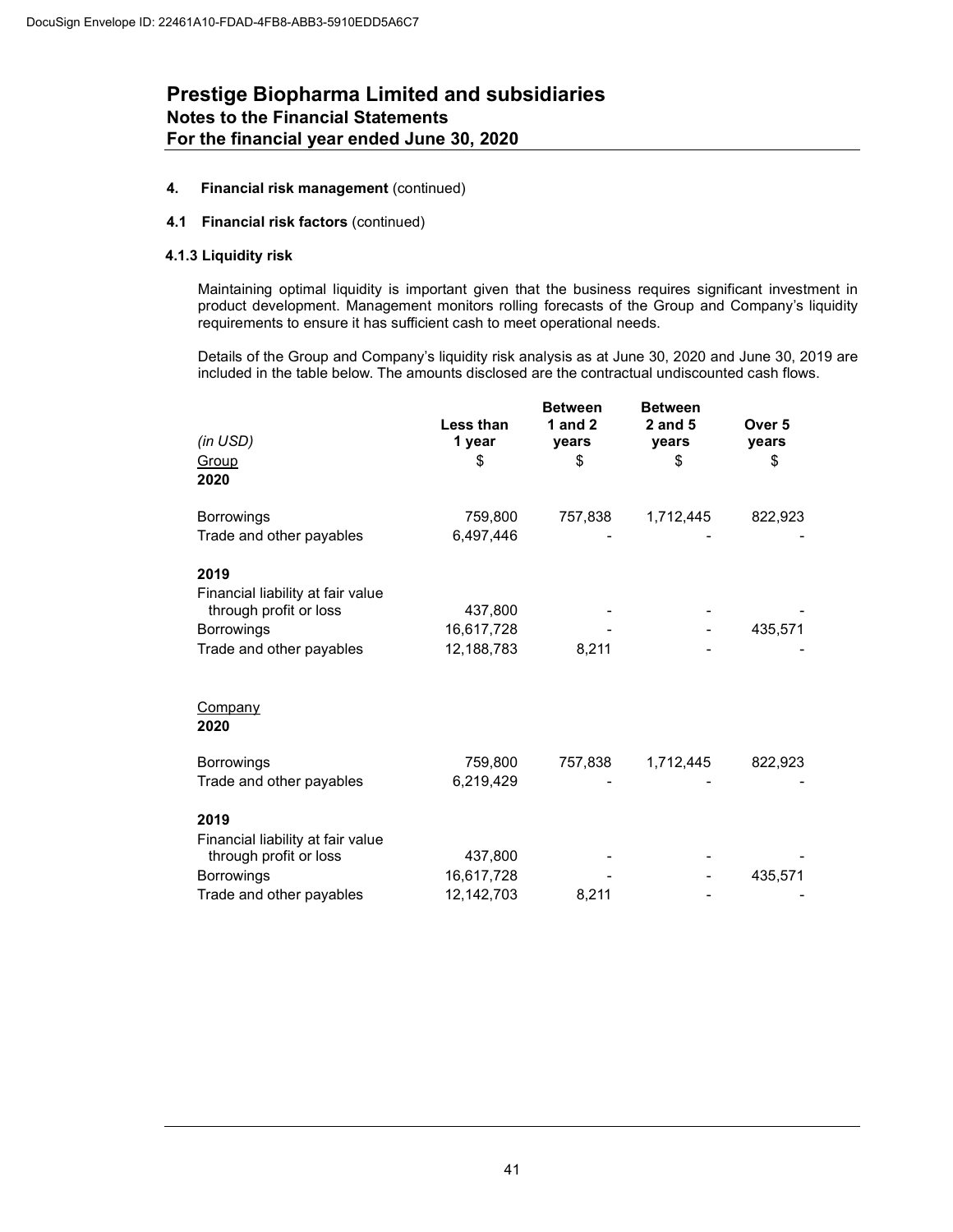### 4. Financial risk management (continued)

#### 4.2 Capital risk management

The Group's objectives when managing capital are to safeguard the Group's ability to continue as a going concern, so that the Group can continue to provide returns for shareholders and benefits for other stakeholders, and to maintain an optimal capital structure to reduce the cost of capital.

In order to maintain or adjust the capital structure, the Group may make borrowings, issue new shares or sell assets to increase or reduce debt as necessary. The fair value of non-current borrowings and loans to related parties are disclosed in Note 5.1.

The Group and Company monitors capital on the basis of the gearing ratio. This ratio is calculated as net debt divided by total capital. Net debt is borrowings and derivative financial instruments less cash and cash equivalents. Total capital is 'equity' as shown in the statements of financial position plus net debt.

The gearing ratios at June 30, 2020 and 2019 were as follows:

| (in USD)                                                 | 2020           | 2019        |
|----------------------------------------------------------|----------------|-------------|
|                                                          | \$             | \$          |
| Group                                                    |                |             |
| Financial liability at fair value through profit or loss |                | 437,800     |
| <b>Borrowings</b>                                        | 2,397,294      | 16,659,401  |
| Less: Cash and cash equivalents                          | (38,291,197)   | (8,510,349) |
| Net Debt                                                 | (35, 893, 903) | 8,586,852   |
| <b>Total Equity</b>                                      | 114,765,933    | 50,393,798  |
| <b>Total Capital</b>                                     | 78,872,030     | 58,980,650  |
| Gearing ratio                                            | $Nil^*$        | 15%         |
| Company                                                  |                |             |
| Financial liability at fair value through profit or loss |                | 437,800     |
| <b>Borrowings</b>                                        | 2,397,294      | 16,659,401  |
| Less: Cash and cash equivalents                          | (37, 812, 239) | (7,753,758) |
| Net (Cash)/Debt                                          | (35, 414, 945) | 9,343,443   |
| <b>Total Equity</b>                                      | 114,834,857    | 50,296,817  |
| <b>Total Capital</b>                                     | 79,419,912     | 59,640,260  |
| Gearing ratio                                            | Nil*           | 16%         |

\*The Group and the Company is in a net cash position as at June 30, 2020.

The Group is not subject to any externally imposed capital requirement.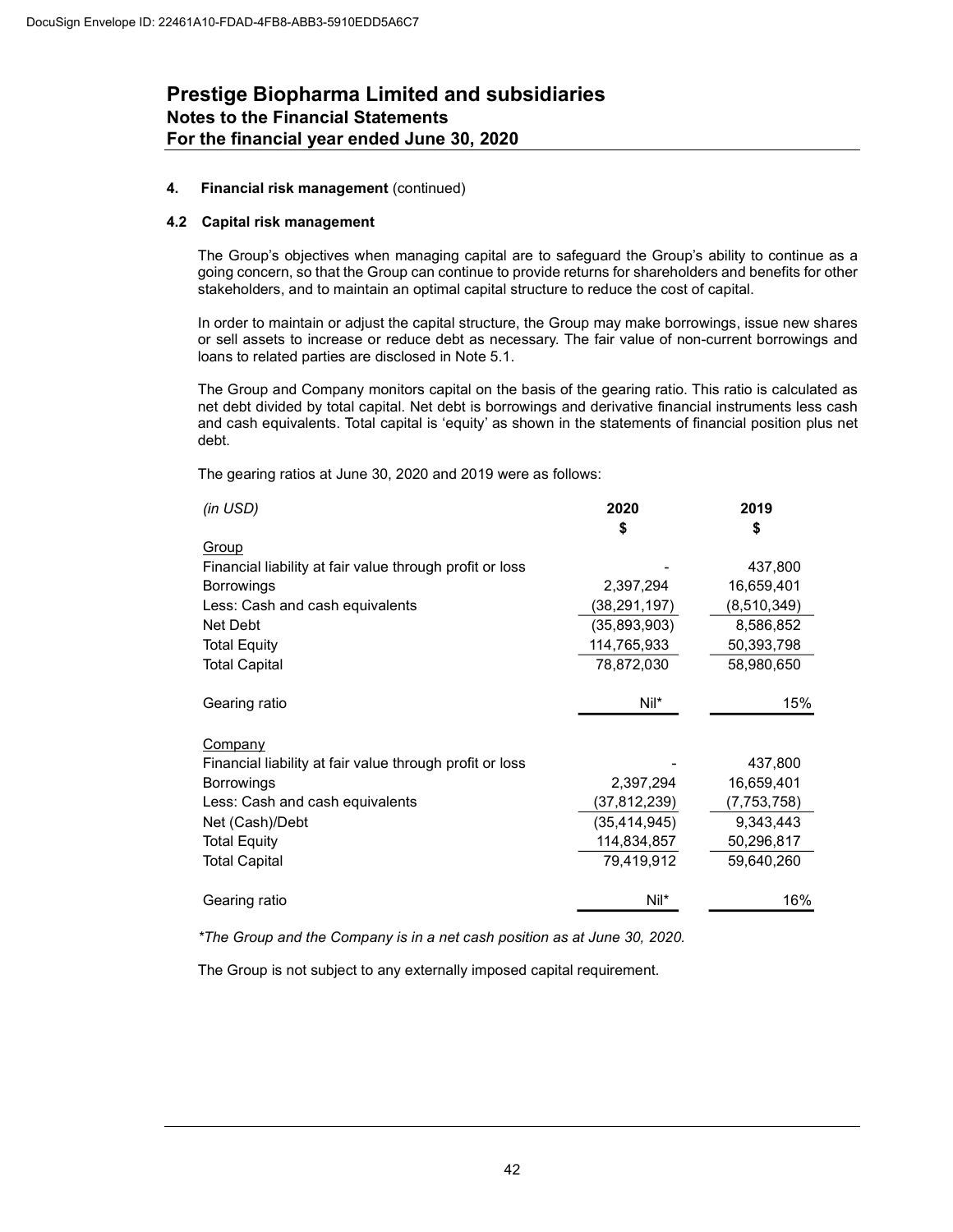### 5. Fair value

### 5.1 Fair value of financial instruments by category

Carrying amount and fair value of financial instruments by category as at June 30, 2020 and 2019 are as follows:

| (in USD)                                                  | <b>Carrying amount</b> |                | Fair value |            |  |
|-----------------------------------------------------------|------------------------|----------------|------------|------------|--|
|                                                           | Group                  | <b>Company</b> | Group      | Company    |  |
|                                                           | \$                     |                | \$         | \$         |  |
| 2020                                                      |                        |                |            |            |  |
| Financial assets, at fair value                           |                        |                |            |            |  |
| through profit or loss                                    | 7,536,265              | 7,536,265      | 7,536,265  | 7,536,265  |  |
| Financial assets, at                                      |                        |                |            |            |  |
| amortised cost                                            | 39,475,565             | 43,841,896     | 39,475,565 | 43,841,896 |  |
| Financial liabilities, at                                 |                        |                |            |            |  |
| amortised cost                                            | 8,894,740              | 8,616,723      | 8,894,740  | 8,616,723  |  |
|                                                           |                        |                |            |            |  |
| 2019                                                      |                        |                |            |            |  |
| Financial assets, at fair<br>value through profit or loss | 8,037,931              | 8,037,931      | 8,037,931  | 8,037,931  |  |
| Financial liabilities, at fair                            | 437,800                | 437,800        | 437,800    | 437,800    |  |
| value through profit or loss                              |                        |                |            |            |  |
| Financial assets, at                                      |                        |                |            |            |  |
| amortised cost                                            | 18,910,857             | 21,429,154     | 18,910,857 | 21,429,154 |  |
| Financial liabilities, at                                 |                        |                |            |            |  |
| amortised cost                                            | 28,856,395             | 28.810.314     | 28.856.395 | 28,810,314 |  |

The carrying values of financial assets and liabilities at amortised cost approximate their fair value. The fair value of non-current financial assets and liabilities are estimated by discounting their future contractual cash flows at their current market interest rates available for similar financial instruments.

### 5.2 Fair value hierarchy

Items that are measured at fair value or for which the fair value is disclosed are categorised by the fair value hierarchy levels, and the defined levels are as follows:

- Quoted prices (unadjusted) in active markets for identical assets or liabilities (Level 1).
- All inputs other than quoted prices included in level 1 that are observable (either directly that is, prices, or indirectly that is, derived from prices) for the asset or liability (Level 2).
- Unobservable inputs for the asset or liability (Level 3).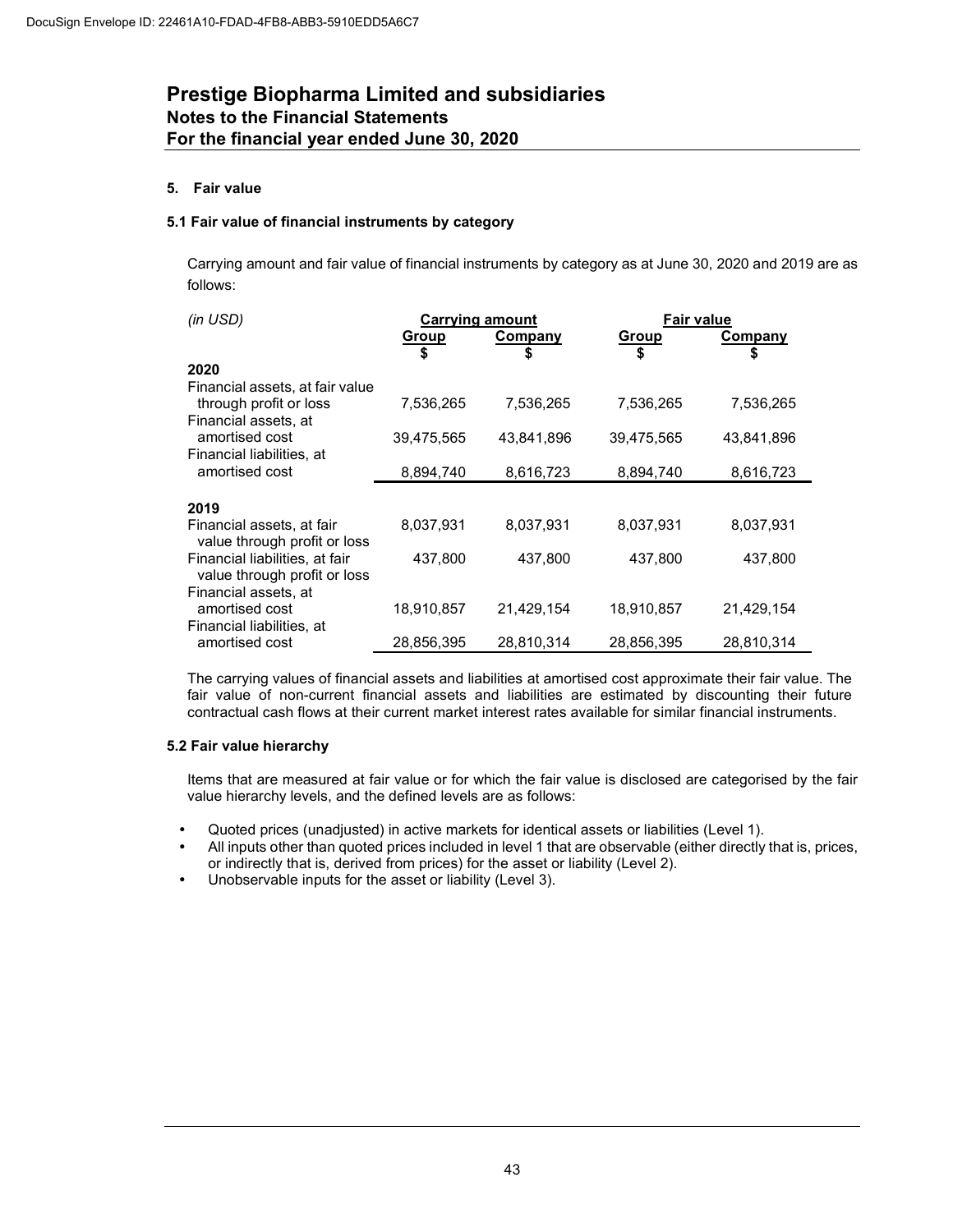### 5. Fair value (continued)

#### 5.2 Fair value hierarchy (continued)

Fair value hierarchy classifications of the financial instruments that are measured at fair value as at June 30, 2020 and 2019 are as follows:

| (in USD)<br>Group and Company<br>2020                                                                                | Level 3<br>S |
|----------------------------------------------------------------------------------------------------------------------|--------------|
| Financial assets/liabilities that are measured at fair value<br>Financial asset at fair value through profit or loss | 7,536,265    |
| 2019                                                                                                                 |              |
| Financial assets/liabilities that are measured at fair value                                                         |              |
| Financial asset at fair value through profit or loss                                                                 | 8,037,931    |
| Financial liability at fair value through profit or loss                                                             | 437.800      |

#### 5.3 Valuation techniques and the inputs

The Group engaged external, independent and qualified valuers to determine the fair value of financial assets at fair value through profit or loss for the financial year ended June 30, 2020. The Group had also engaged external, independent and qualified valuers to determine the fair value of financial liabilities at fair value through profit or loss for the financial year ended June 30, 2019.

For the valuations performed by the qualified valuer, management reviewed the appropriateness of the valuation methodologies, assumptions and reliability of the range of inputs. The Group evaluates significant changes in fair value measurements from period to period.

#### Financial asset at fair value through profit or loss

The fair value of the ordinary shares has been established using the Discounted Cash Flow Model and is classified as a level 3 valuation.

For the year ended June 30, 2020, key inputs to the Discounted Cash Flow Model comprises the weighted average cost of capital, terminal growth rate and forecasted revenue used to calculate the present value of the future cash flows of the asset.

Forecasted revenue is based on management's latest discussions and negotiations with distributors which provides management with a view of its expected market share and selling prices of the products being developed.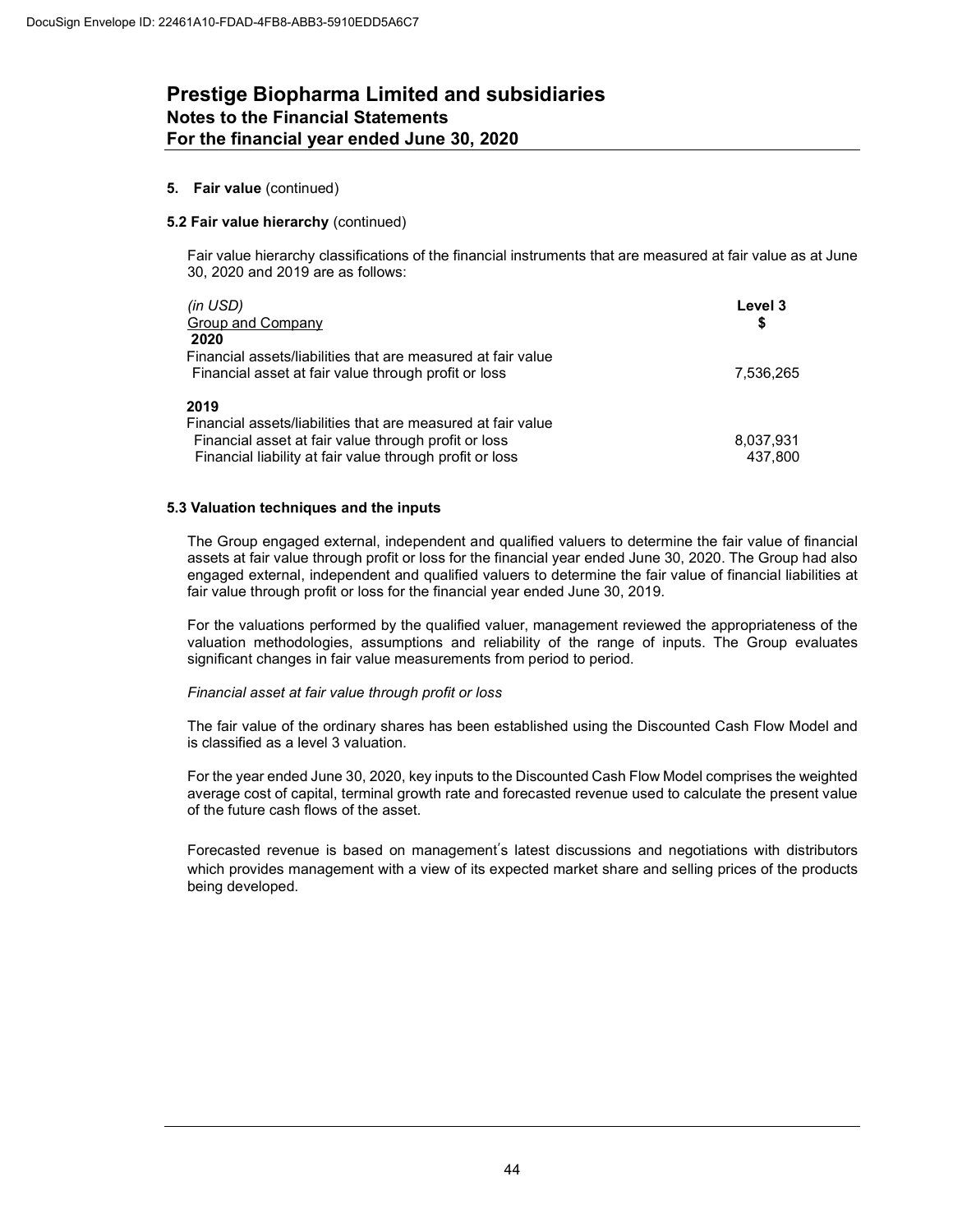5. Fair value (continued)

### 5.3 Valuation techniques and the inputs (continued)

Financial asset at fair value through profit or loss (continued)

Details of the valuation technique and inputs used in the level 3 fair value measurement category are as follows:

| (in USD)                 |                   |       | Valuation               |                                                                        | Range of inputs                                      |
|--------------------------|-------------------|-------|-------------------------|------------------------------------------------------------------------|------------------------------------------------------|
| <b>Group and Company</b> | <b>Fair value</b> | Level | techniques              | <b>Inputs</b>                                                          | (weighted average)                                   |
| 2020<br>Ordinary shares  | \$<br>7.536.265   | 3     | Discounted<br>cash flow | Weighted average<br>cost of capital<br>Revenue<br>Terminal growth rate | 16.6%<br>$8,405,000 -$<br>133,346,000/annum<br>$1\%$ |
| 2019                     |                   |       |                         |                                                                        |                                                      |
| Ordinary shares          | \$<br>8,037,931   | 3     | Discounted<br>cash flow | Weighted average<br>cost of capital<br>Revenue                         | 16.8%<br>4,016,000-<br>114,929,000<br>/annum         |
|                          |                   |       |                         | Terminal growth rate                                                   | 1%                                                   |

The table below summarises the impact of changes to inputs on the Group's and Company's post-tax profit for the year based on a change of 0.5% to 5.0% with all other variables held constant.

(in USD)

|                                  |                | Effects on the post-tax profit               |                                              |  |
|----------------------------------|----------------|----------------------------------------------|----------------------------------------------|--|
|                                  | Change applied | Increase/<br>(Decrease)<br>If input increase | Increase/<br>(Decrease)<br>If input decrease |  |
| <b>Group and Company</b>         | $\%$           |                                              | S                                            |  |
| 2020                             |                |                                              |                                              |  |
| Weighted average cost of capital | 0.50           | (349, 348)                                   | 372,332                                      |  |
| Revenue                          | 5.00           | 2,347,757                                    | (1,244,553)                                  |  |
| Terminal growth rate             | 0.50           | 241,326                                      | (226, 387)                                   |  |
| 2019                             |                |                                              |                                              |  |
| Weighted average cost of capital | 0.50           | (355,231)                                    | 379,561                                      |  |
| Revenue                          | 5.00           | 2,267,760                                    | (1, 142, 117)                                |  |
| Terminal growth rate             | 0.50           | 258,134                                      | (242,315)                                    |  |

For the year ended June 30, 2019, the fair value of the embedded derivative (Note 17) was established using the Binomial Option Pricing Model and was classified as a level 3 valuation. The key inputs to the Binomial Option Pricing Model comprised the volatility and the risk free interest rate.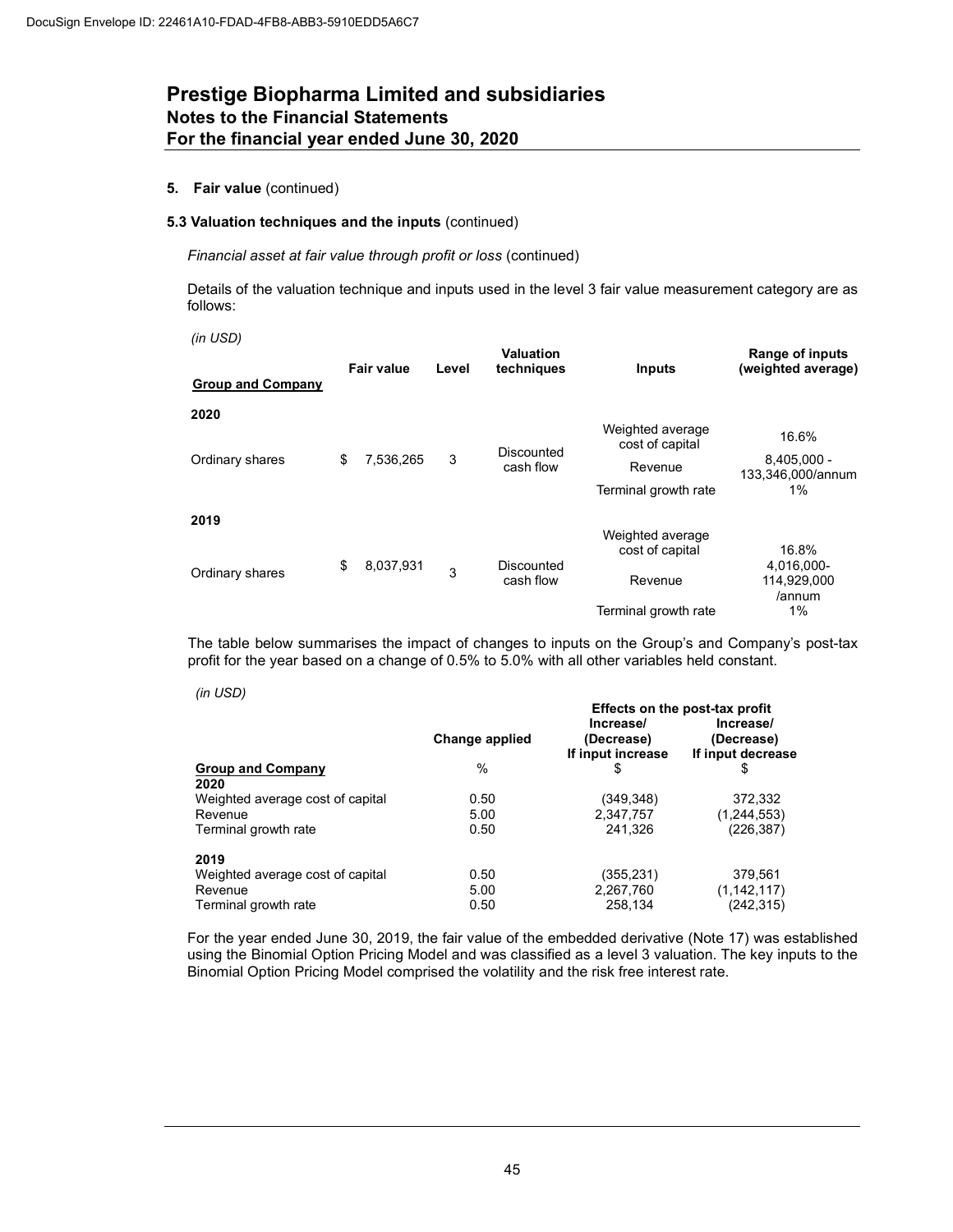5. Fair value (continued)

### 5.3 Valuation techniques and the inputs (continued)

Financial liability at fair value through profit or loss

Details of the valuation technique and inputs used in the level 3 fair value measurement category are as follows:

(in USD)

|                          | <b>Fair value</b> | Level | <b>Valuation</b><br>techniques | Inputs        | Range of inputs<br>(weighted average) |
|--------------------------|-------------------|-------|--------------------------------|---------------|---------------------------------------|
| <b>Group and Company</b> |                   |       |                                |               |                                       |
| 2019                     |                   |       |                                |               |                                       |
| Derivative financial     |                   |       | <b>Binomial Option</b>         | Volatility    | 100%                                  |
| instrument               | \$437,800         | 3     | <b>Pricing Model</b>           | Discount rate | 2.12%                                 |

The table below summarises the impact of changes to inputs on the Group and Company's post-tax profit for the year with all other variables held constant.

(in USD)

|                          |                | Effects on the post-tax profit           |                                          |
|--------------------------|----------------|------------------------------------------|------------------------------------------|
|                          | Change applied | Increase/(Decrease)<br>if input increase | Increase/(Decrease)<br>if input decrease |
| <b>Group and Company</b> | %              |                                          |                                          |
| 2019                     |                |                                          |                                          |
| Volatility               | 10.00          | (161,800)                                | 134.900                                  |
| Risk free interest rate  | 0.50           | 1.500                                    | (1,800)                                  |

### 6. Financial instruments by category

### 6.1 Carrying amounts of financial instruments by category

Carrying amounts of financial assets and liabilities by category as at June 30, 2020 and 2019 are as follows:

| (in USD)                                                   |                                                          | June 30, 2020                                                                     |                                                          |                                                                                   |  |  |
|------------------------------------------------------------|----------------------------------------------------------|-----------------------------------------------------------------------------------|----------------------------------------------------------|-----------------------------------------------------------------------------------|--|--|
|                                                            |                                                          | Group                                                                             |                                                          | Company                                                                           |  |  |
|                                                            | <b>Financial</b><br>assets at<br>amortised<br>cost<br>\$ | <b>Financial</b><br>asset at<br>fair value<br>through<br>profit and<br>loss<br>\$ | <b>Financial</b><br>assets at<br>amortised<br>cost<br>\$ | <b>Financial</b><br>asset at<br>fair value<br>through<br>profit and<br>loss<br>\$ |  |  |
| <b>Financial assets</b>                                    |                                                          |                                                                                   |                                                          |                                                                                   |  |  |
| Cash and cash equivalents<br>Financial asset at fair value | 38.291.197                                               |                                                                                   | 37.812.239                                               |                                                                                   |  |  |
| through profit and loss                                    |                                                          | 7.536.265                                                                         |                                                          | 7,536,265                                                                         |  |  |
| Other assets                                               | 262,280                                                  |                                                                                   | 238,923                                                  |                                                                                   |  |  |
| Trade and other receivables                                | 922,088                                                  |                                                                                   | 5,790,734                                                |                                                                                   |  |  |
|                                                            | 39,475,565                                               | 7.536.265                                                                         | 43,841,896                                               | 7,536,265                                                                         |  |  |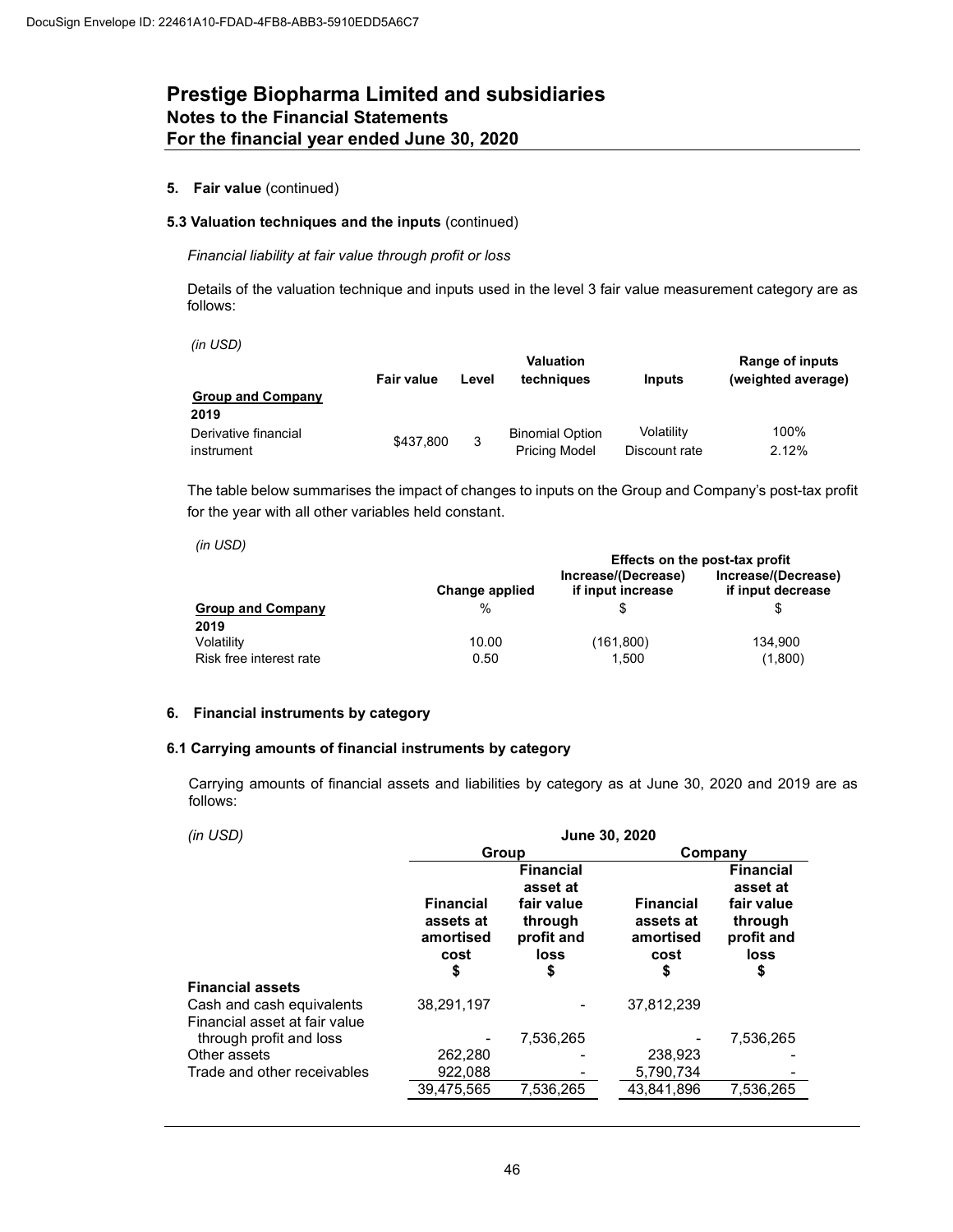### 6. Financial instruments by category (continued)

### 6.1 Carrying amounts of financial instruments by category (continued)

Carrying amounts of financial assets and liabilities by category as at June 30, 2020 and 2019 are as follows: (continued)

| (in USD)                     | June 30, 2020                                  |           |  |  |
|------------------------------|------------------------------------------------|-----------|--|--|
|                              | Group                                          | Company   |  |  |
|                              | <b>Financial liabilities at amortised cost</b> |           |  |  |
|                              |                                                |           |  |  |
| <b>Financial liabilities</b> |                                                |           |  |  |
| <b>Borrowings</b>            | 2,397,294                                      | 2,397,294 |  |  |
| Trade and other payables     | 6.497.446                                      | 6,219,429 |  |  |
|                              | 8.894.740                                      | 8,616,723 |  |  |

 $(in \text{ } USD)$  June 30, 2019

| ,,,, ,,,,,                        | <u>UWIIU VVI LU IU</u>                     |                                     |                                            |                                     |  |  |  |
|-----------------------------------|--------------------------------------------|-------------------------------------|--------------------------------------------|-------------------------------------|--|--|--|
|                                   |                                            | Group                               |                                            | Company                             |  |  |  |
|                                   |                                            | <b>Financial</b>                    |                                            | <b>Financial</b>                    |  |  |  |
|                                   |                                            | asset at                            |                                            | asset at                            |  |  |  |
|                                   | <b>Financial</b><br>assets at<br>amortised | fair value<br>through<br>profit and | <b>Financial</b><br>assets at<br>amortised | fair value<br>through<br>profit and |  |  |  |
|                                   | cost                                       | loss                                | cost                                       | loss                                |  |  |  |
|                                   | \$                                         | \$                                  | \$                                         | \$                                  |  |  |  |
| <b>Financial assets</b>           |                                            |                                     |                                            |                                     |  |  |  |
| Cash and cash equivalents         | 8,510,349                                  |                                     | 7,753,758                                  |                                     |  |  |  |
| Financial asset at fair value     |                                            |                                     |                                            |                                     |  |  |  |
| through profit and loss           |                                            | 8,037,931                           |                                            | 8,037,931                           |  |  |  |
| Other assets                      | 55,655                                     |                                     | 55,655                                     |                                     |  |  |  |
| Trade and other receivables       | 10,344,853                                 |                                     | 13,619,741                                 |                                     |  |  |  |
|                                   | 18,910,857                                 | 8,037,931                           | 21,429,154                                 | 8,037,931                           |  |  |  |
| <b>Financial liabilities</b>      |                                            |                                     |                                            |                                     |  |  |  |
| <b>Borrowings</b>                 | 16,659,401                                 |                                     | 16,659,401                                 |                                     |  |  |  |
| Financial liability at fair value |                                            |                                     |                                            |                                     |  |  |  |
| through profit and loss           |                                            | 437,800                             |                                            | 437,800                             |  |  |  |
| Trade and other payables          | 12,196,994                                 |                                     | 12,150,914                                 |                                     |  |  |  |
|                                   | 28,856,395                                 | 437,800                             | 28,810,315                                 | 437,800                             |  |  |  |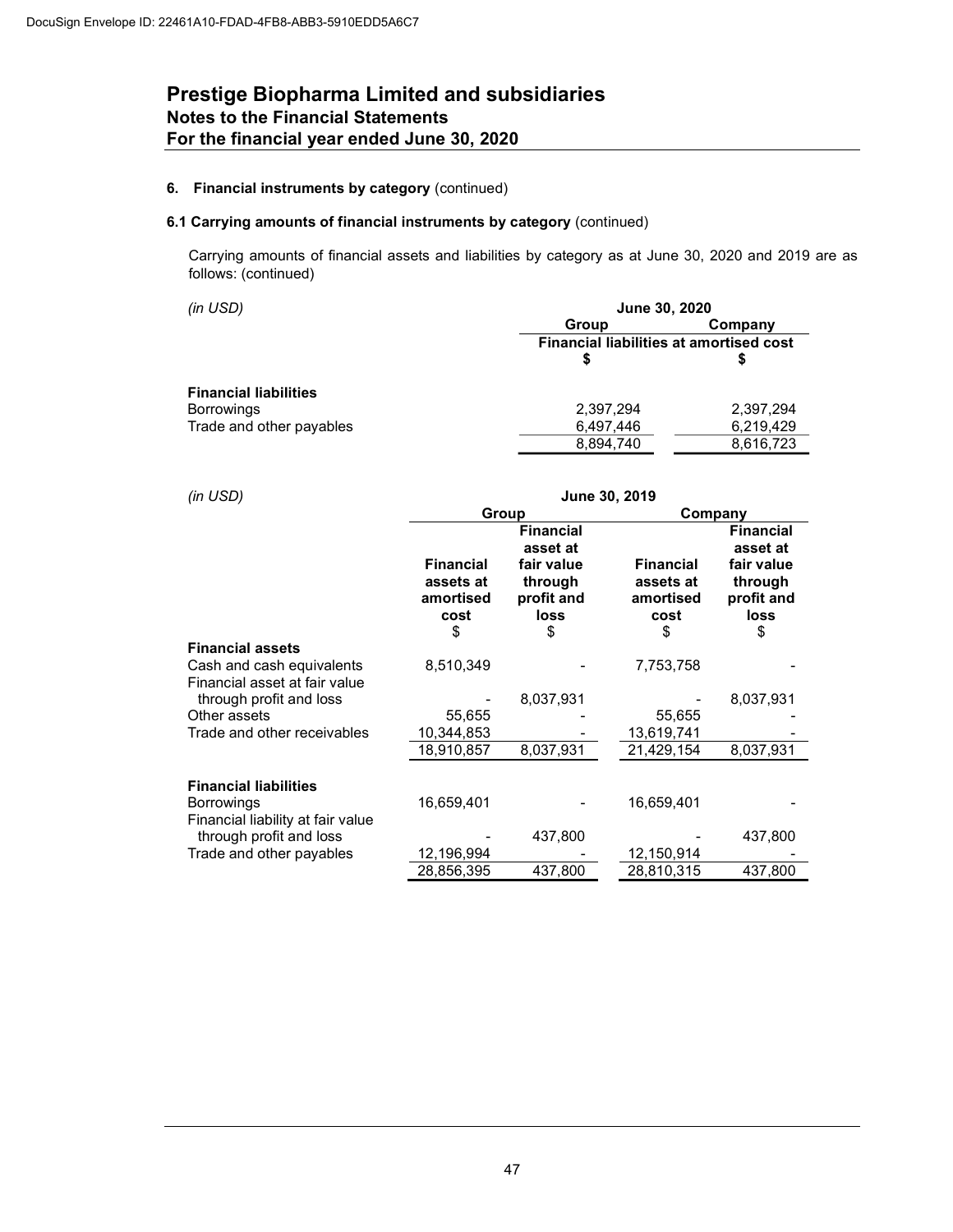### 6. Financial instruments by category (continued)

### 6.2 Items of income, expense, gains or losses by category of financial instruments

 Income, expense and gains or losses on each category of financial instruments for the years ended June 30, 2020 and 2019, are as follows:

| (in USD)                                                                             | 2020        | 2019      |
|--------------------------------------------------------------------------------------|-------------|-----------|
|                                                                                      | \$          | \$        |
| Financial assets measured at amortised cost<br>Interest income                       | 437.440     | 191,150   |
| Financial assets measured at fair value through profit<br>and loss                   |             |           |
| Gain on conversion of redeemable convertible preference<br>shares to ordinary shares |             | 1,513,132 |
| Fair value (losses)/gains                                                            | (501,666)   | 1.080.005 |
| Financial liability measured at fair value through<br>profit and loss                |             |           |
| Fair value loss on derivative liability (Note 24)                                    |             | (41,400)  |
| Loss on revaluation of redeemable convertible preference                             |             |           |
| shares (Note 24)                                                                     | (2,708,440) |           |

### 7. Cash and cash equivalents

Cash and cash equivalents as at June 30, 2020 and 2019 consists of:

| $(in$ USD $)$            |            | Group      |  |  |
|--------------------------|------------|------------|--|--|
|                          | 2020<br>\$ | 2019<br>\$ |  |  |
| Cash at bank and on hand | 38,291,197 | 8,510,349  |  |  |
| (in USD)                 | Company    |            |  |  |
|                          | 2020<br>\$ | 2019<br>\$ |  |  |
| Cash at bank and on hand | 37,812,239 | 7,753,758  |  |  |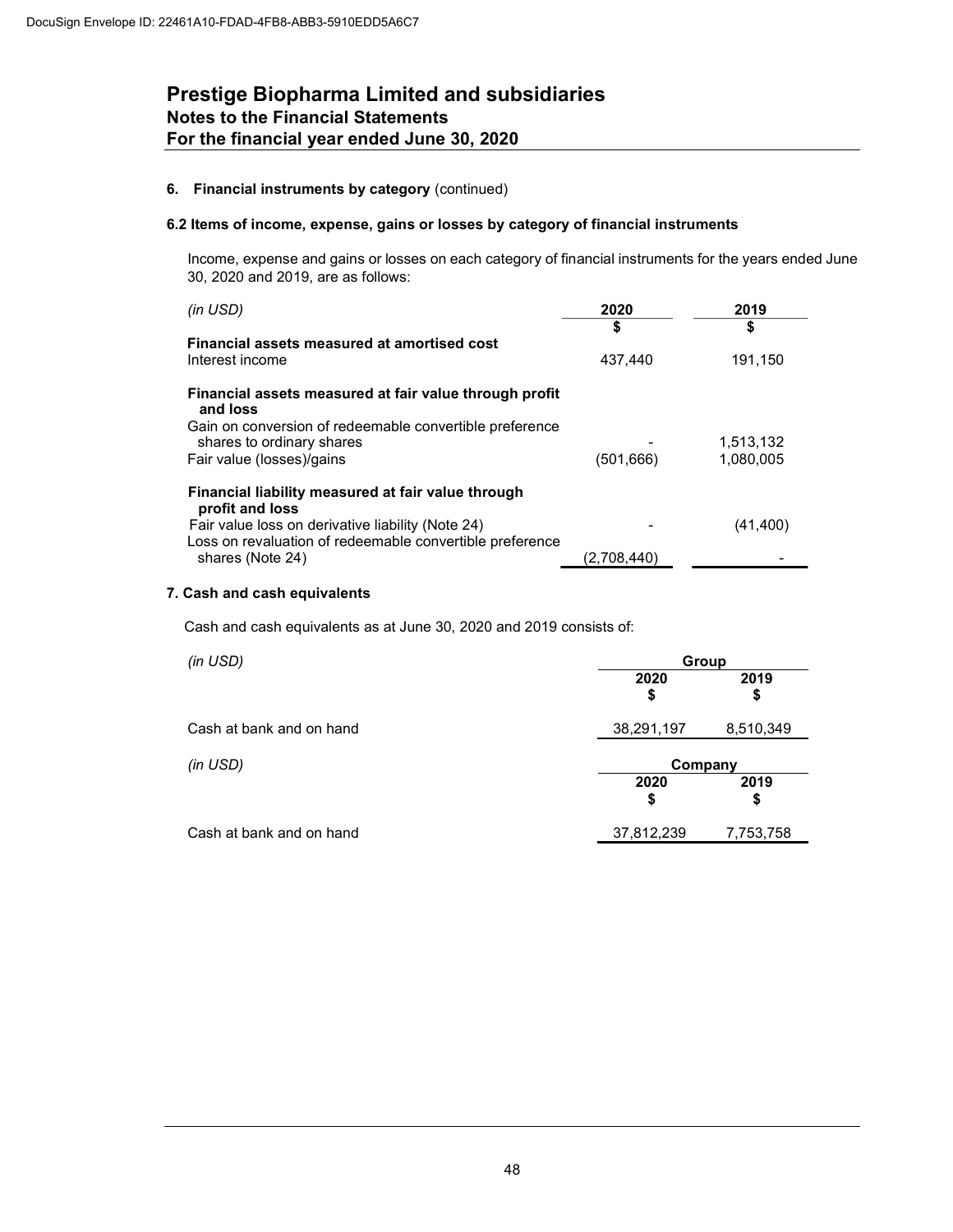### 8. Financial assets at fair value through profit or loss

Financial assets at fair value through profit or loss as at June 30, 2020 and 2019 include the following classes of financial assets:

(in USD) Group and Company  $\begin{array}{@{}c@{\hspace{1em}}c@{\hspace{1em}}c@{\hspace{1em}}c@{\hspace{1em}}c@{\hspace{1em}}c@{\hspace{1em}}c@{\hspace{1em}}c@{\hspace{1em}}c@{\hspace{1em}}c@{\hspace{1em}}c@{\hspace{1em}}c@{\hspace{1em}}c@{\hspace{1em}}c@{\hspace{1em}}c@{\hspace{1em}}c@{\hspace{1em}}c@{\hspace{1em}}c@{\hspace{1em}}c@{\hspace{1em}}c@{\hspace{1em}}c@{\hspace{1em}}c@{\hspace{1em}}c@{\hspace{1em}}c@{\hspace{$ \$ \$ Investment in unquoted ordinary shares The Control of the Town 7,536,265 8,037,931

Changes in financial assets at fair value through profit or loss for the years ended June 30, 2020 and 2019 are as follows:

| (in USD)                                                | 2020<br>S | 2019<br>\$ |
|---------------------------------------------------------|-----------|------------|
| <b>Group and Company</b>                                |           |            |
| Beginning of financial year                             | 8,037,931 | 5,444,794  |
| Gain on conversion of redeemable convertible preference |           |            |
| shares to ordinary shares (Note 24)                     |           | 1,513,132  |
| Fair value (losses)/gains (Note 24)                     | (501,666) | 1,080,005  |
| End of financial year                                   | 7,536,265 | 8,037,931  |
|                                                         |           |            |

### 9. Trade and other receivables

| (in USD)                          | Group       |             | Company     |             |  |
|-----------------------------------|-------------|-------------|-------------|-------------|--|
|                                   | 2020<br>S   | 2019<br>\$  | 2020        | 2019        |  |
| Trade receivables                 |             |             |             |             |  |
| - Third parties                   | 600,000     | 7,350,000   | 600,000     | 7,350,000   |  |
| - Prestige Biologics Co., Ltd (i) | 320,000     | 840,000     | 320,000     | 840,000     |  |
| Other receivables                 |             |             |             |             |  |
| - Amount due from subsidiaries    |             |             | 4,870,734   | 3,274,888   |  |
| - Loans to related parties:       |             |             |             |             |  |
| - Qion Pte Ltd (ii)               | 4,330,760   | 4,796,127   | 4,330,760   | 4,796,127   |  |
| - Less: Allowance for impairment  |             |             |             |             |  |
| of receivables (Note 4.1.2)       | (4,330,760) | (2,641,274) | (4,330,760) | (2,641,274) |  |
|                                   |             | 2.154.853   |             | 2,154,853   |  |
| - Third parties                   | 2,088       |             |             |             |  |
|                                   | 922,088     | 10,344,853  | 5,790,734   | 13,619,741  |  |
| Less: non-current portion         |             | (2,154,853) | (4,870,734) | (5,429,741) |  |
| Current portion                   | 922.088     | 8.190.000   | 920,000     | 8.190.000   |  |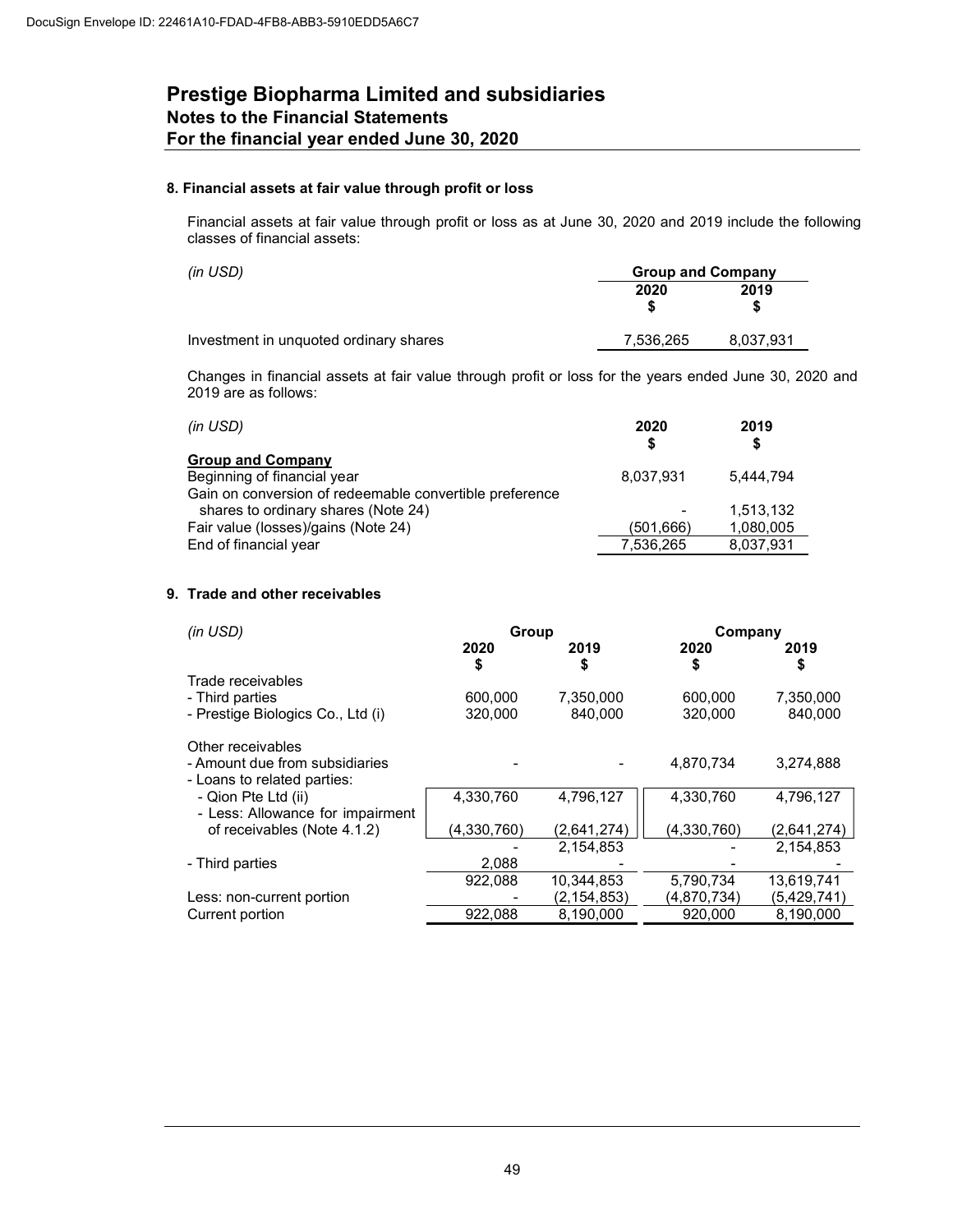### 9. Trade and other receivables (continued)

(i) On July 9, 2018, the Company entered into a collaboration agreement with Prestige Biologics Co., Ltd (formerly known as Prestige Biopharmaceuticals Co., Ltd), a company related by certain common directors and shareholders, to jointly develop and commercialise two biosimilar drugs, HD201 and HD204. Prestige Biologics Co., Ltd has committed to contribute up to a maximum of \$10,000,000 in development expenses in connection with the collaboration agreement. Under the collaboration agreement, 16% of the value of all net sales made by the Company to its customers in relation to HD201 and HD204 is payable to Prestige Biologics Co., Ltd.

As at June 30, 2020, upfront license fees received by the Company amounting to \$7,650,000 has been deferred as contract liabilities (Note 23). Payments made to Prestige Biologics Co., Ltd under the collaboration agreement has similarly been recorded on the statement of financial position as deferred expenditure in relation to the collaboration agreement in "Other assets" (Note 10).

(ii) The loan to Qion Pte Ltd is unsecured, bears interest at 1.5% per month and will be repayable in full 10 years from the date of disbursement. As at June 30, 2020, the loan has been fully impaired (Note 4.1.2).

### 10. Other assets

|                                                             | Group                    |                          |
|-------------------------------------------------------------|--------------------------|--------------------------|
| (in USD)                                                    | 2020                     | 2019                     |
|                                                             | \$                       | \$                       |
|                                                             |                          | (restated)               |
|                                                             |                          |                          |
| Deferred expenditure in relation to collaboration agreement |                          |                          |
| (Note $9(i)$ )                                              | 1,184,000                | 1,512,000                |
| Prepaid expenses                                            | 1,125,973                | 557,165                  |
| Deposits                                                    | 262,280                  | 55,655                   |
| <b>Grant receivables</b>                                    | 1,072,362                |                          |
| Goods and service tax receivables                           | 50,303                   | 91,764                   |
|                                                             | 3,694,918                | 2,216,584                |
| Less: non-current portion                                   | (1,422,920)              | (1,285,562)              |
| Current portion                                             | 2,271,998                | 931,022                  |
|                                                             |                          |                          |
|                                                             |                          |                          |
|                                                             | Company                  |                          |
| (in USD)                                                    | 2020<br>\$               | 2019<br>S                |
|                                                             |                          | (restated)               |
|                                                             |                          |                          |
| Deferred expenditure in relation to collaboration agreement | 1,184,000                | 1,512,000                |
| (Note $9(i)$ )<br>Prepaid expenses                          | 1,121,985                | 555,036                  |
| Deposits                                                    | 238,923                  | 55,655                   |
| <b>Grant receivables</b>                                    | 146,495                  |                          |
| Goods and service tax receivables                           | 26,396                   | 63,362                   |
|                                                             | 2,717,799                | 2,186,053                |
| Less: non-current portion                                   | (1,422,920)<br>1,294,879 | (1, 285, 562)<br>900,491 |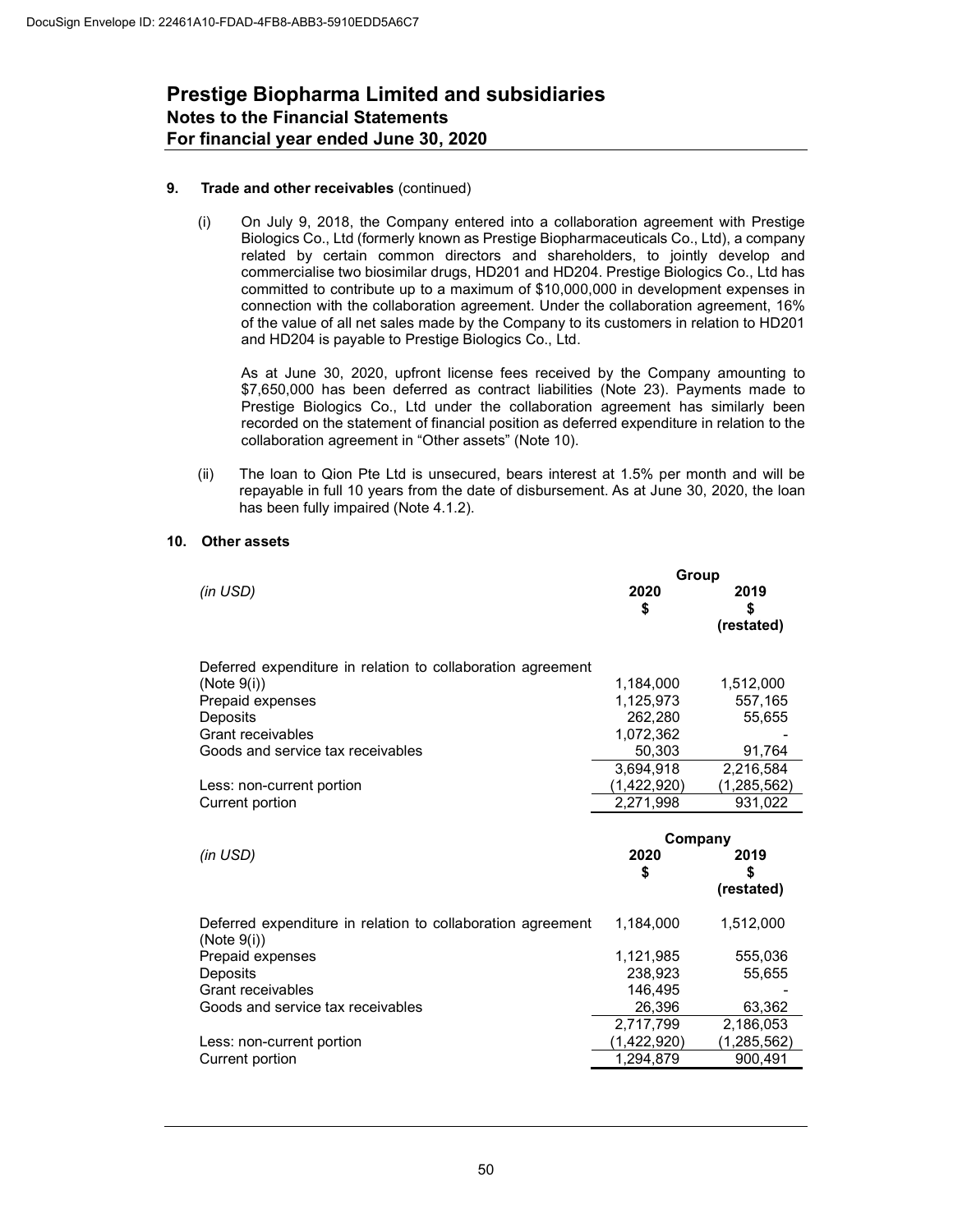### 10. Other assets (continued)

Grant receivables of \$146,495 relates to government grants under the Job Support Scheme ("JSS") introduced in the Singapore Budget 2020 to help enterprises impacted by COVID-19 to retain local employees. Under JSS, employers receive cash grants in 2020 in relation to the gross monthly wages of eligible employees paid in the months of October 2019 to March 2021.

Grant receivables of \$925,867 relates to tax incentives receivable by a subsidiary of the Group for research and development ("R&D") activities performed in the subsidiary's tax jurisdiction.

#### 11. Investment in subsidiaries

| (in USD)                                                                        | 2020<br>S | 2019<br>\$       |
|---------------------------------------------------------------------------------|-----------|------------------|
| <b>Company</b><br>Unquoted ordinary shares, at cost<br>At July 1<br>Acquisition | 92,715    | 56,893<br>35,822 |
| At June 30                                                                      | 92,715    | 92.715           |

Details of the subsidiaries are as follows

| Name of<br>subsidiaries                      | <b>Principal</b><br>activities  | Place of<br>incorporation<br>and business | <b>Effective</b><br>interest held<br>2020<br>2019 |      | <b>Cost of investment</b><br>2020 | 2019   |
|----------------------------------------------|---------------------------------|-------------------------------------------|---------------------------------------------------|------|-----------------------------------|--------|
| In $(USD)$                                   |                                 |                                           |                                                   |      | \$                                | \$     |
| Prestige<br>Biopharma<br>Australia Pty Ltd   | Scientific research<br>services | Australia                                 | 100%                                              | 100% | 35.896                            | 35.896 |
| Prestige<br>Biopharma<br><b>Belgium BVBA</b> | Scientific research<br>services | Belgium                                   | 100%                                              | 100% | 56.819                            | 56,819 |
|                                              |                                 |                                           |                                                   |      | 92.715                            | 92.715 |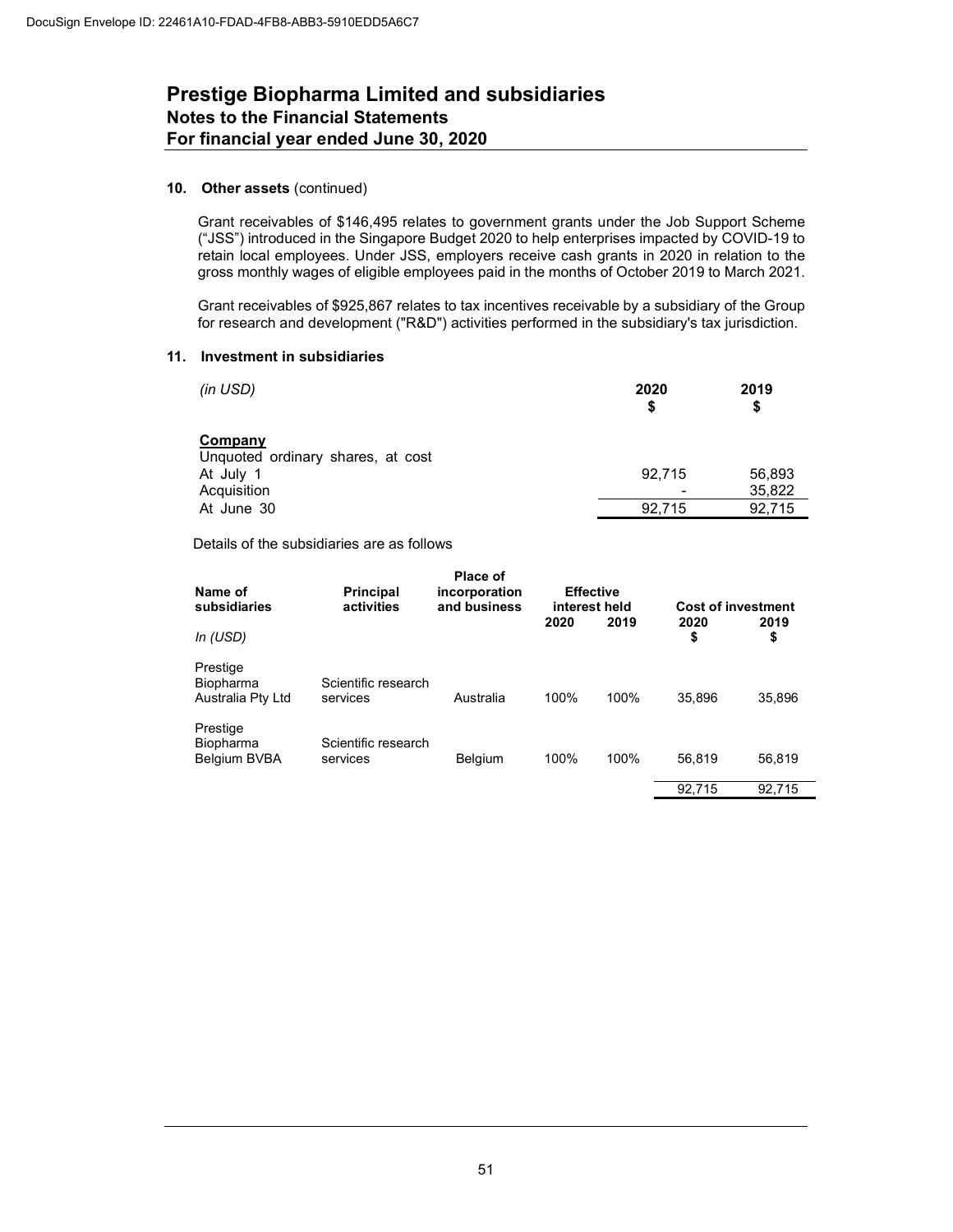### 12. Property, plant and equipment

Details of property and equipment as at June 30, 2020 and 2019 are as follows:

### (in USD) Group and Company

|                                       | 2020       |                                    |                |           | 2019                               |                   |
|---------------------------------------|------------|------------------------------------|----------------|-----------|------------------------------------|-------------------|
|                                       | Cost<br>\$ | <b>Accumulated</b><br>depreciation | Net book value | Cost      | <b>Accumulated</b><br>depreciation | Net book<br>value |
| Laboratory equipment                  | 2,143,475  | (1,266,132)                        | 877,343        | 1,570,202 | (748, 502)                         | 821,700           |
| Furniture and fittings                | 625,461    | (185,548)                          | 439,913        | 135,324   | (86, 220)                          | 49,104            |
| Computer                              | 81.727     | (26, 657)                          | 55.070         | 34,651    | (6, 719)                           | 27,932            |
| Office equipment                      | 23.179     | (12.169)                           | 11.010         | 12,704    | (6,933)                            | 5,771             |
| Motor vehicles                        | 120.404    | (13,654)                           | 106,750        |           |                                    |                   |
| Leasehold office and laboratory space | 2,463,287  | (260.977)                          | 2,202,310      |           |                                    |                   |
| Residential space                     | 106,273    | (35,266)                           | 71,007         |           |                                    |                   |
|                                       | 5,563,806  | (1,800,403)                        | 3,763,403      | 1,752,881 | (848, 374)                         | 904,507           |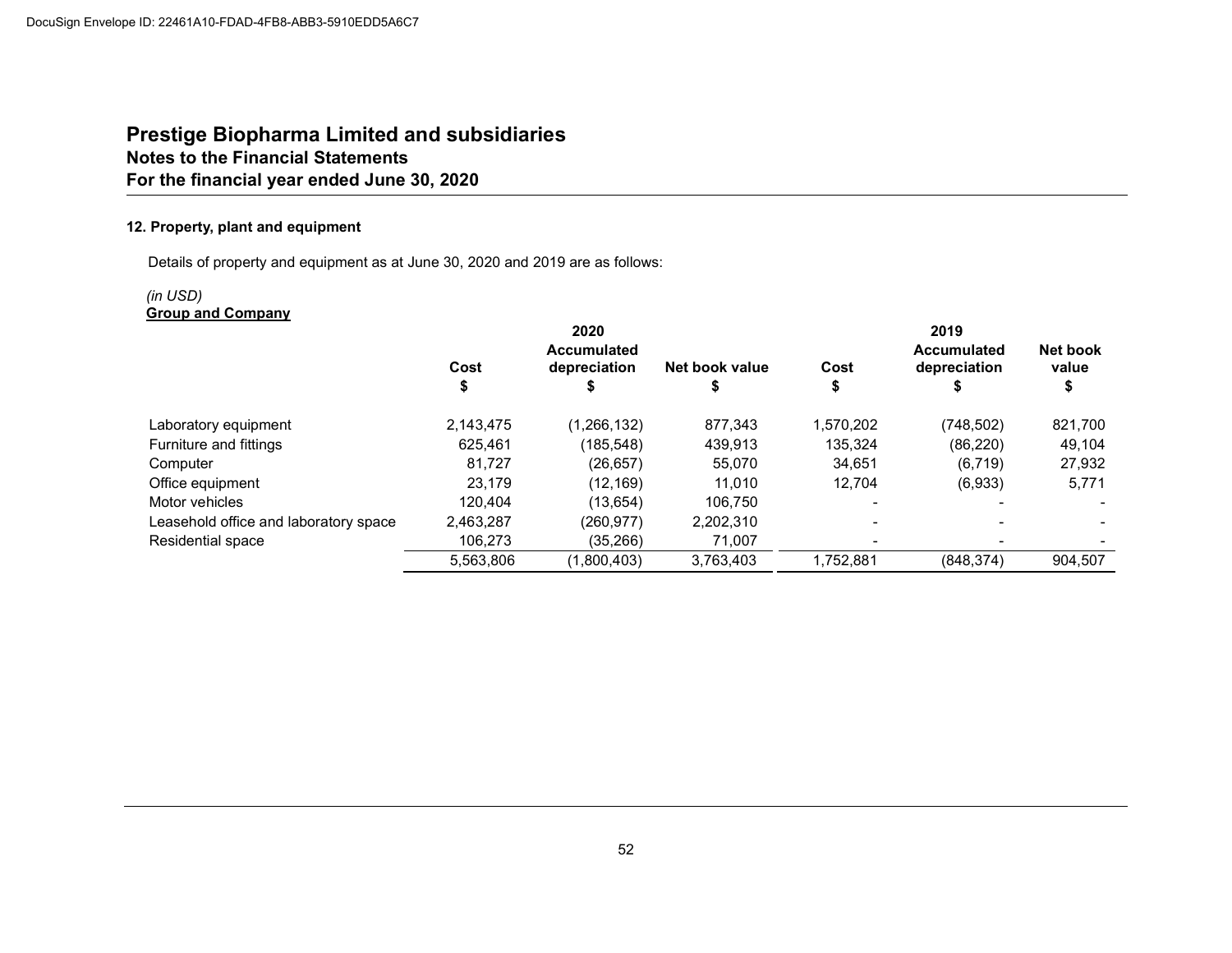#### 12. Property, plant and equipment (continued)

Changes in property, plant and equipment for the years ended June 30, 2020 and 2019 are as follows:

### (in USD) Group and Company

|                                               | Laboratory<br>equipment | <b>Furniture and</b><br>fittings<br>\$ | Computer  | <b>Office</b><br>equipment | <b>Motor</b><br>vehicles<br>\$ | Leasenoid<br>office and<br>laboratory<br>space<br>ä. | <b>Residential</b><br>space | Total      |
|-----------------------------------------------|-------------------------|----------------------------------------|-----------|----------------------------|--------------------------------|------------------------------------------------------|-----------------------------|------------|
| June 30, 2020                                 |                         |                                        |           |                            |                                |                                                      |                             |            |
| Opening net book value<br>Adoption of FRS 116 | 821,700                 | 49,104                                 | 27,932    | 5,771                      |                                |                                                      |                             | 904,507    |
| (Note 2.2)                                    |                         |                                        |           |                            | 87,832                         | 479,968                                              | 58,728                      | 626,528    |
|                                               | 821,700                 | 49,104                                 | 27,932    | 5,771                      | 87,832                         | 479,968                                              | 58,728                      | 1,531,035  |
| <b>Additions</b>                              | 573,273                 | 490,137                                | 47,076    | 10,474                     | 88,837                         | 1,983,320                                            | 104,608                     | 3,297,725  |
| Disposals                                     |                         |                                        |           |                            | (44,193)                       |                                                      | (30, 135)                   | (74, 328)  |
| Depreciation                                  | (517, 630)              | (99, 328)                              | (19, 938) | (5,235)                    | (25, 726)                      | (260,978)                                            | (62, 194)                   | (991, 029) |
| Closing net book value                        | 877,343                 | 439,913                                | 55,070    | 11,010                     | 106,750                        | 2,202,310                                            | 71,007                      | 3,763,403  |
| June 30, 2019                                 |                         |                                        |           |                            |                                |                                                      |                             |            |
| Opening net book value                        | 693,927                 | 89,866                                 | 5,209     | 10,005                     |                                |                                                      |                             | 799,007    |
| Additions                                     | 581,301                 | 845                                    | 28,647    |                            |                                |                                                      |                             | 610,793    |
| Depreciation                                  | (453, 528)              | (41, 607)                              | (5,924)   | (4,234)                    |                                |                                                      |                             | (505, 293) |
| Closing net book value                        | 821,700                 | 49,104                                 | 27,932    | 5,771                      |                                |                                                      |                             | 904,507    |

Leasehold

ROU assets acquired under leasing arrangements are presented together with the owned assets of the same class. Details of such leased assets are disclosed in Note 13. The Group leases office equipment under non-cancellable finance lease agreements. The lease terms are for 5 years. The carrying amount of office equipment held under finance leases as at June 30, 2019 was \$5,376.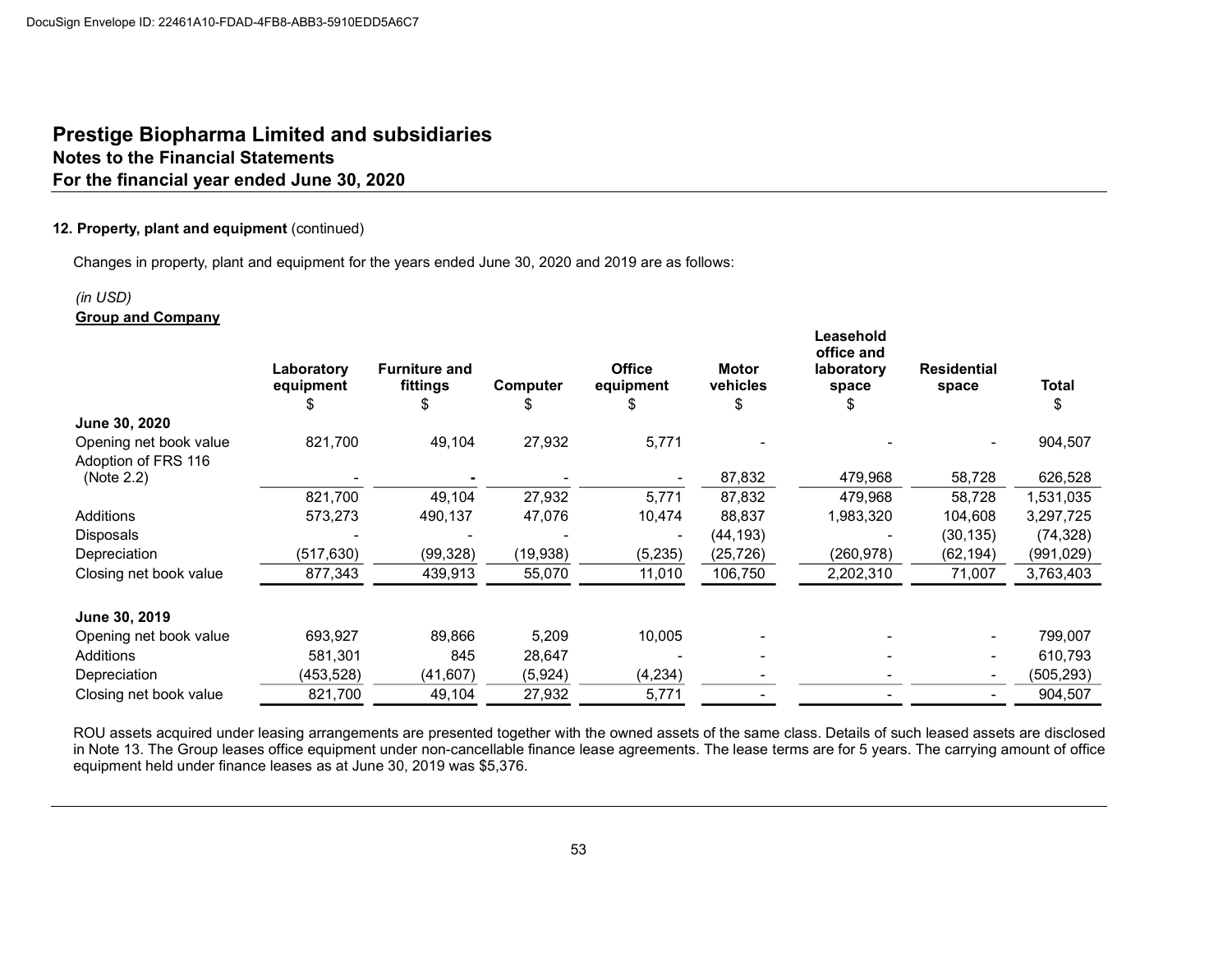### 13. Leases

Nature of the Group's and Company's leasing activities

#### Leasehold office and laboratory space

The Group and Company lease office and laboratory space for the purpose of back office operations and research and development of biosimilars respectively.

#### Residential space

The Group and Company lease residential properties for certain employees.

#### Motor vehicles

The Group and Company lease vehicles for the key management of the Group.

#### Office equipment

The Group and Company lease office equipment for the purposes of back office operations.

(a) Carrying amounts

ROU assets classified within property, plant and equipment

|                                       | June 30, 2020 | <b>July 1, 2019</b> |  |
|---------------------------------------|---------------|---------------------|--|
|                                       |               |                     |  |
| <b>Group and Company</b>              |               |                     |  |
| Office equipment                      | 1.451         | 5,376               |  |
| Motor vehicles                        | 106.750       | 87,832              |  |
| Leasehold office and laboratory space | 2,202,310     | 479.968             |  |
| Residential space                     | 71.007        | 58.728              |  |
|                                       | 2,381,518     | 631,904             |  |

|     |                                                    | June 30, 2020 |         |  |
|-----|----------------------------------------------------|---------------|---------|--|
|     |                                                    | Group         | Company |  |
|     |                                                    | \$            | S       |  |
| (b) | Depreciation charge during the year                |               |         |  |
|     | Office equipment                                   | 3.925         | 3.925   |  |
|     | Motor vehicles                                     | 25,726        | 25.726  |  |
|     | Leasehold office and laboratory space              | 260,978       | 260,978 |  |
|     | Residential space                                  | 62,194        | 62,194  |  |
|     | Total                                              | 352,823       | 352.823 |  |
| (c) | Interest expense                                   |               |         |  |
|     | Interest expense on lease liabilities              | 255,608       | 255,608 |  |
| (d) | Lease expense not capitalised in lease liabilities |               |         |  |
|     | Lease expense - short-term leases                  | 73,920        | 73,920  |  |
|     | Lease expense - low-value leases                   | 9.127         | 8.461   |  |

(e) Total cash outflow for all the leases in the year ended June 30, 2020 for the Group and Company was \$425,489 and \$424,822 respectively.

(f) Addition of ROU assets in the year ended June 30, 2020 for the Group and Company was \$2,176,765.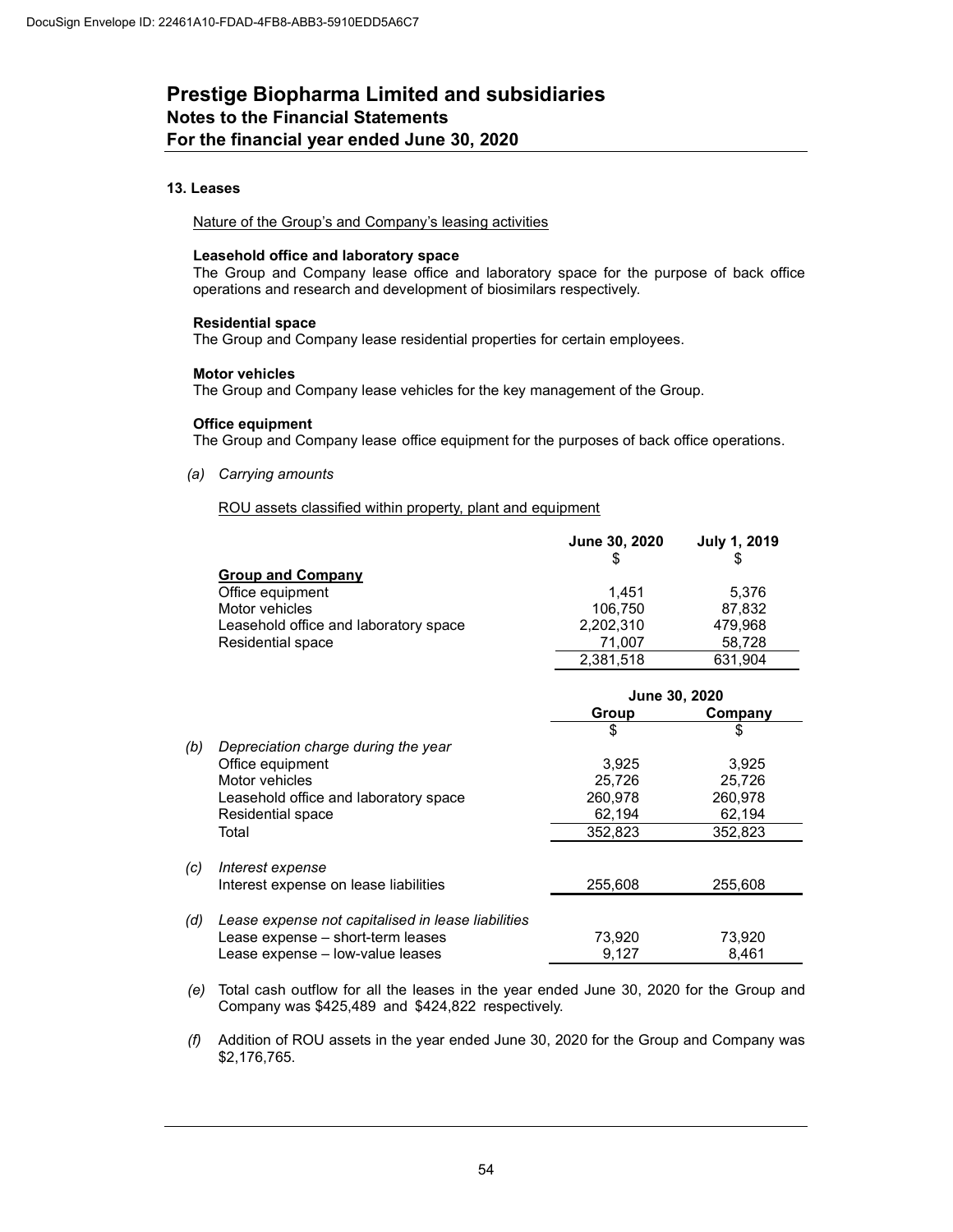### 14. Intangible assets

Intangible assets as at June 30, 2020 and 2019 consist of:

(in USD) Group

|                                          | Cost       | Accumulated<br>amortisation | Net book value |
|------------------------------------------|------------|-----------------------------|----------------|
|                                          | \$         | \$                          | 5              |
| 2020                                     |            |                             |                |
| Intellectual property rights (Note 14.1) | 6,158,390  |                             | 6,158,390      |
| Patents (Note 14.2)                      | 322.245    |                             | 322,245        |
| Development costs (Note 14.3)            | 72,648,782 |                             | 72,648,782     |
|                                          | 79.129.417 |                             | 79.129.417     |
| 2019                                     |            |                             |                |
|                                          |            |                             |                |
| Intellectual property rights (Note 14.1) | 6,061,109  |                             | 6,061,109      |
| Patents (Note 14.2)                      | 172,956    |                             | 172.956        |
| Development costs (Note 14.3)            | 52,889,704 |                             | 52,889,704     |
|                                          | 59.123.769 |                             | 59.123.769     |

| (in USD)                                 | Company<br><b>Accumulated</b> |              |                |  |  |  |  |
|------------------------------------------|-------------------------------|--------------|----------------|--|--|--|--|
|                                          |                               |              |                |  |  |  |  |
|                                          | Cost                          | amortisation | Net book value |  |  |  |  |
|                                          | \$                            | \$           | \$             |  |  |  |  |
| 2020                                     |                               |              |                |  |  |  |  |
| Intellectual property rights (Note 14.1) | 6,158,390                     |              | 6,158,390      |  |  |  |  |
| Patents (Note 14.2)                      | 322,245                       |              | 322,245        |  |  |  |  |
| Development costs (Note 14.3)            | 67,100,591                    |              | 67,100,591     |  |  |  |  |
|                                          | 73,581,226                    |              | 73,581,226     |  |  |  |  |
| 2019                                     |                               |              |                |  |  |  |  |
| Intellectual property rights (Note 14.1) | 6,061,109                     |              | 6,061,109      |  |  |  |  |
| Patents (Note 14.2)                      | 172,956                       |              | 172,956        |  |  |  |  |
| Development costs (Note 14.3)            | 50,166,162                    |              | 50,166,162     |  |  |  |  |
|                                          | 56,400,227                    |              | 56.400.227     |  |  |  |  |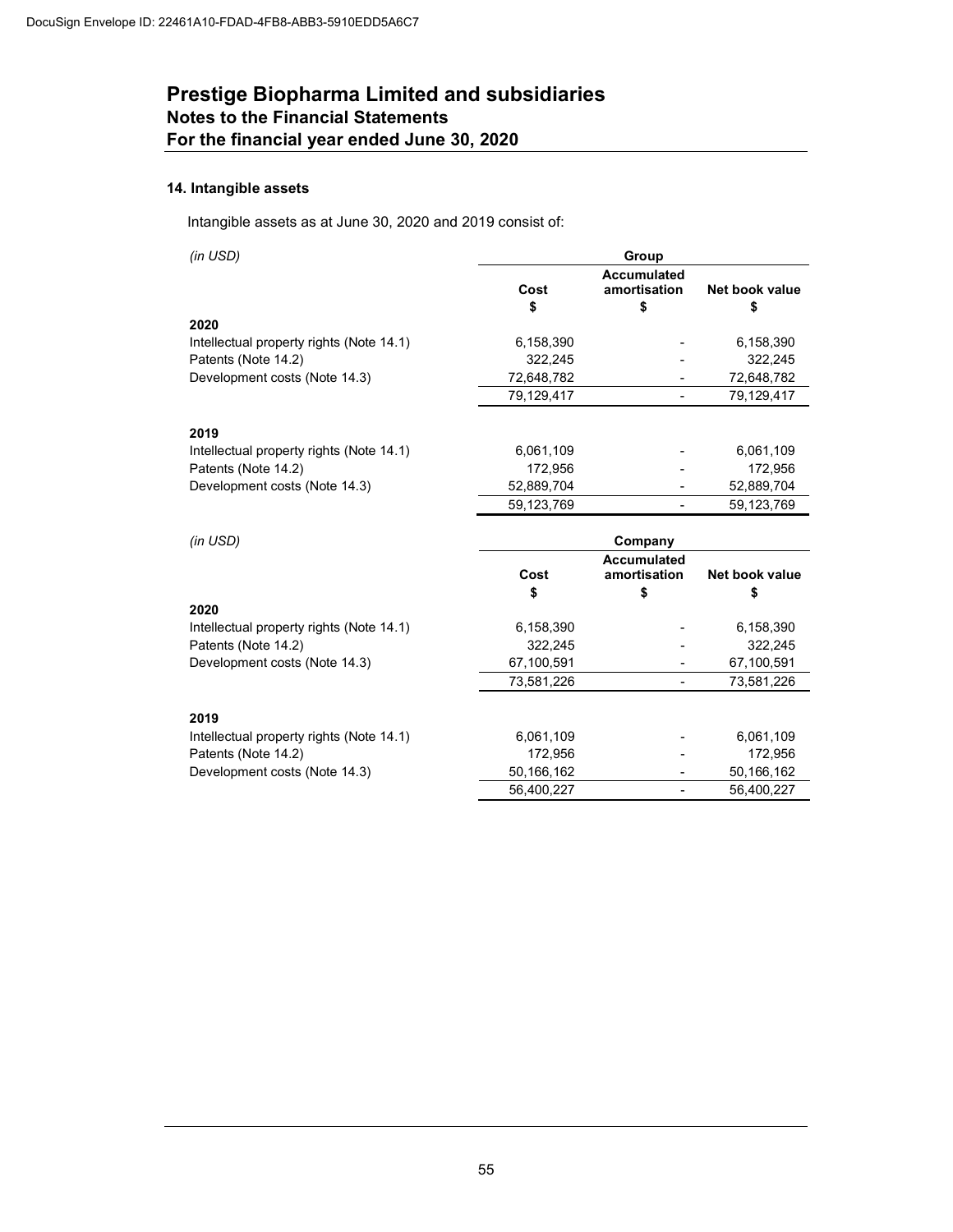### 14. Intangible assets (continued)

### 14.1. Intellectual property ("IP") rights

Changes in intellectual property rights, development costs and trademarks and patents for the years ended June 30, 2020 and 2019, are as follows:

| (in USD)                 | Group                                     |                                               |            |              |
|--------------------------|-------------------------------------------|-----------------------------------------------|------------|--------------|
|                          | <b>Intellectual</b><br>property<br>rights | <b>Development</b><br><b>Patents</b><br>costs |            | <b>Total</b> |
|                          | \$                                        | \$                                            | \$         | \$           |
| 2020                     |                                           |                                               |            |              |
| Beginning net book value | 6,061,109                                 | 172,956                                       | 52,889,704 | 59,123,769   |
| Additions                | 97,281                                    | 149,289                                       | 19,759,078 | 20,005,648   |
| Ending net book value    | 6,158,390                                 | 322,245                                       | 72,648,782 | 79,129,417   |
| 2019                     |                                           |                                               |            |              |
| Beginning net book value | 5,800,751                                 | 74,299                                        | 20,268,189 | 26, 143, 239 |
| Additions                | 260,358                                   | 98,657                                        | 32,621,515 | 32,980,530   |
| Ending net book value    | 6,061,109                                 | 172,956                                       | 52,889,704 | 59,123,769   |

| (in USD)                 | Company                                   |                |                             |              |  |  |  |
|--------------------------|-------------------------------------------|----------------|-----------------------------|--------------|--|--|--|
|                          | <b>Intellectual</b><br>property<br>rights | <b>Patents</b> | <b>Development</b><br>costs |              |  |  |  |
|                          | \$                                        | \$             | \$                          | \$           |  |  |  |
| 2020                     |                                           |                |                             |              |  |  |  |
| Beginning net book value | 6,061,109                                 | 172,956        | 50,166,162                  | 56,400,227   |  |  |  |
| Additions                | 97,281                                    | 149,289        | 16,934,429                  | 17,180,999   |  |  |  |
| Ending net book value    | 6,158,390                                 | 322,245        | 67,100,591                  | 73,581,226   |  |  |  |
| 2019                     |                                           |                |                             |              |  |  |  |
| Beginning net book value | 5,800,751                                 | 74,299         | 20,268,189                  | 26, 143, 239 |  |  |  |
| Additions                | 260,358                                   | 98,657         | 29,897,973                  | 30,256,988   |  |  |  |
| Ending net book value    | 6,061,109                                 | 172,956        | 50,166,162                  | 56,400,227   |  |  |  |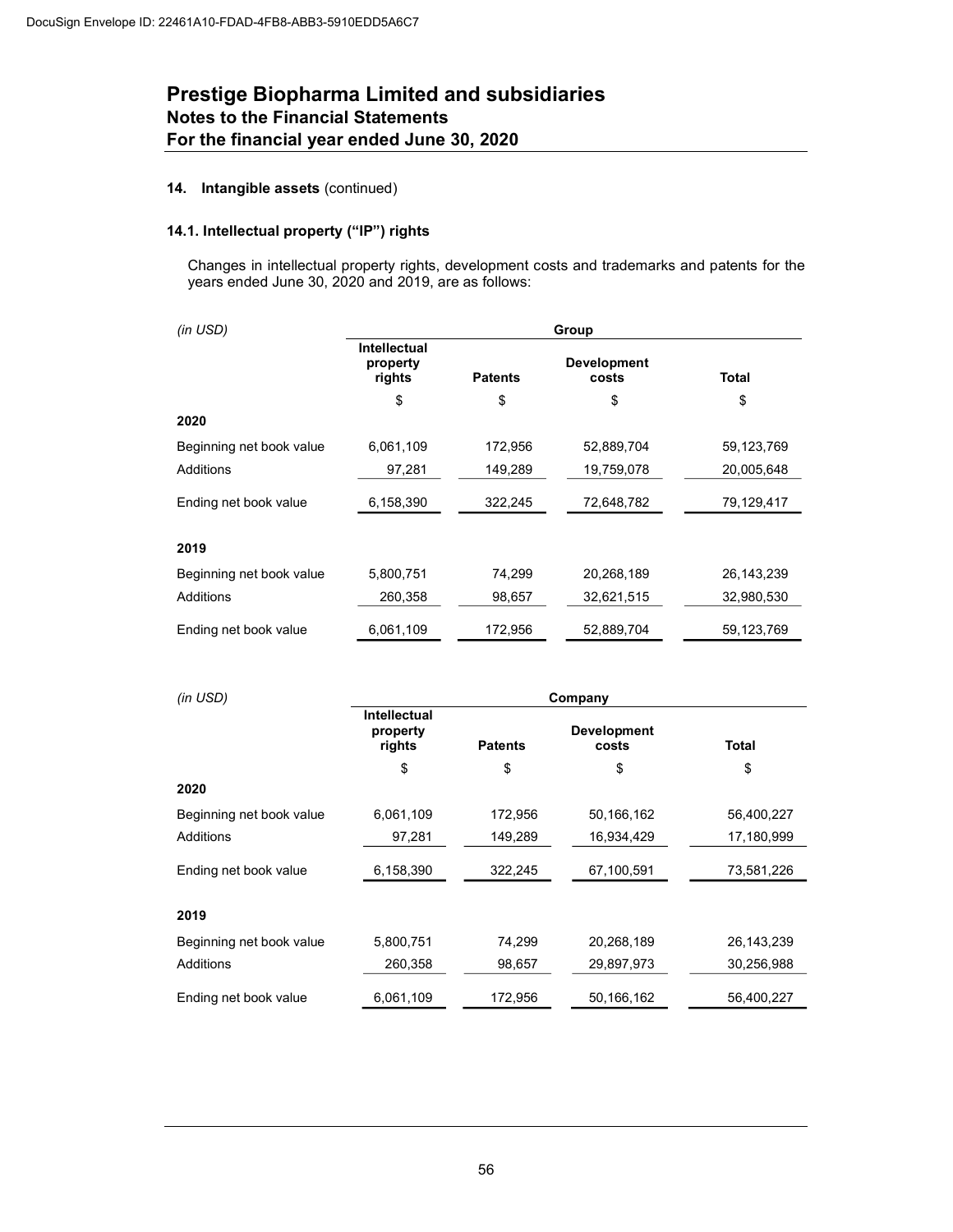### 14. Intangible assets (continued)

### 14.1. Intellectual property ("IP") rights (continued)

Intellectual property rights relates to a certain medical technology that was developed and invented by a third party, Hanwha Chemical Corporation ("HWCC"), a Korean corporation pertaining to two biosimilar drugs, HD201 and HD204. On June 1, 2015, HWCC and a related party, Qion Pte Ltd ("Qion") (formerly known as Prestige Bioresearch Pte Ltd), a Singapore registered entity, entered into an Asset Purchase Agreement ("AP Agreement") to acquire the IP for a purchase consideration of KRW 5,500,000,000 (equivalent to USD 4,978,132) to be settled over 2 payments i.e. an upfront payment and a final payment.

A series of amendments (the "Amendments") were made to the original AP Agreement which included clarification of certain issues on the IP, request for additional time by each party and additional intellectual property. Qion had then paid the upfront payment but not the final payment while HWCC had completed the transfer of the IP but not the transfer of the IP patents.

On November 13, 2015, the Company, Qion and HWCC entered into a Novation Agreement to novate the IP rights to the Company. Under the terms of the Novation Agreement, Qion transferred all its rights, benefits, obligations and liabilities under the AP Agreement and Amendments to the Company; and HWCC agreed to perform all the remaining obligations under the AP Agreement and Amendments after the Company makes the upfront and final payments in place of Qion. During the financial year ended June 30, 2016, the directors paid the upfront and final payments on behalf of the Company and the Company recorded the IP as an intangible asset in the statement of financial position as at June 30, 2016.

This acquired IP continues to be developed by the Company and borrowing costs amounting to \$97,281 and \$260,358 and have been capitalised as IP for the years ended June 30, 2020 and 2019.

No amortisation expense has been recorded, as amortisation will commence only when the related product is ready for its intended use or sale.

#### 14.2 Patents

Patents refer to all certificates of invention and applications for certificates of invention related to the IP patents. Amortisation will commence when the related product is ready for its intended use or sale.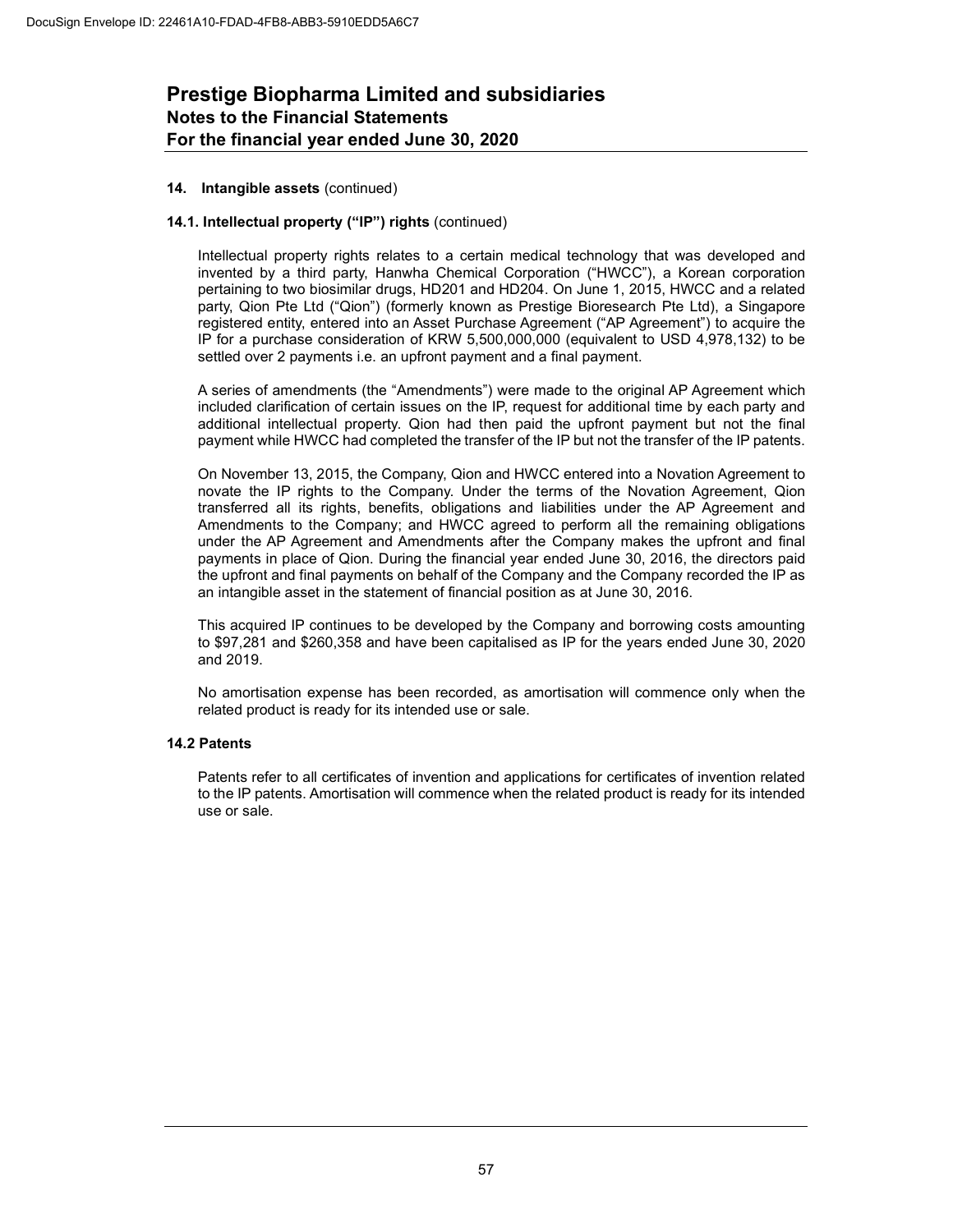### 14. Intangible assets (continued)

### 14.3 Development costs

Carrying amount of the development project as at June 30, 2020 and 2019 are as follows:

|                        |                              | Group      |                        | Company    |            |  |                    |
|------------------------|------------------------------|------------|------------------------|------------|------------|--|--------------------|
| (in USD)               |                              | 2020       | 2019                   | 2020       | 2019       |  |                    |
| <b>Related account</b> | Name of<br>separate<br>asset |            | <b>Carrying amount</b> |            |            |  | Carrying<br>amount |
|                        |                              | \$         | \$                     | \$         | S          |  |                    |
| Development costs      | HD201                        | 50,600,327 | 41,418,241             | 48,114,832 | 40,714,888 |  |                    |
| Development costs      | HD204                        | 22,048,455 | 11,471,463             | 18,985,759 | 9,451,274  |  |                    |
|                        |                              | 72,648,782 | 52,889,704             | 67,100,591 | 50,166,162 |  |                    |

HD201 is a product developed for the treatment of breast cancer. HD204 is a product developed for the treatment of lung cancer.

The Group and Company recognised total research and development costs of \$2,327,184 and \$3,124,262 respectively (2019: \$1,530,343 and \$1,530,343) as expenses. These costs were not capitalised as the respective products that they were incurred for were still in the pre-clinical trial phase.

Included in the additions to development costs of the Group and Company for the years ended June 30, 2020 and June 30, 2019 are capitalised borrowing costs of \$1,059,929 and \$2,156,495 respectively.

#### 14.4 Estimating recoverable amount

The Group and Company estimated the recoverable amount of HD201 and HD204 based on value-in-use calculations.

The value-in-use calculations use cash flow projections covering a period of up to 10 years from expected commercialisation date based on management's the projected useful life and financial budgets approved by management.

Management had determined the present value of the future cash flows based on key assumptions including forecast revenue and discount rate. Forecasted revenue is primarily based on management's latest discussions and negotiations with distributors which provides management with a view of the potential sales volumes and market prices of the products being developed. Discount rates applied of 18% (2019: 18%) reflect specific risks relating to the Company's products.

No impairment charge was recognised for the financial years ended June 30, 2020 and 2019 as disclosed in Note 3(a).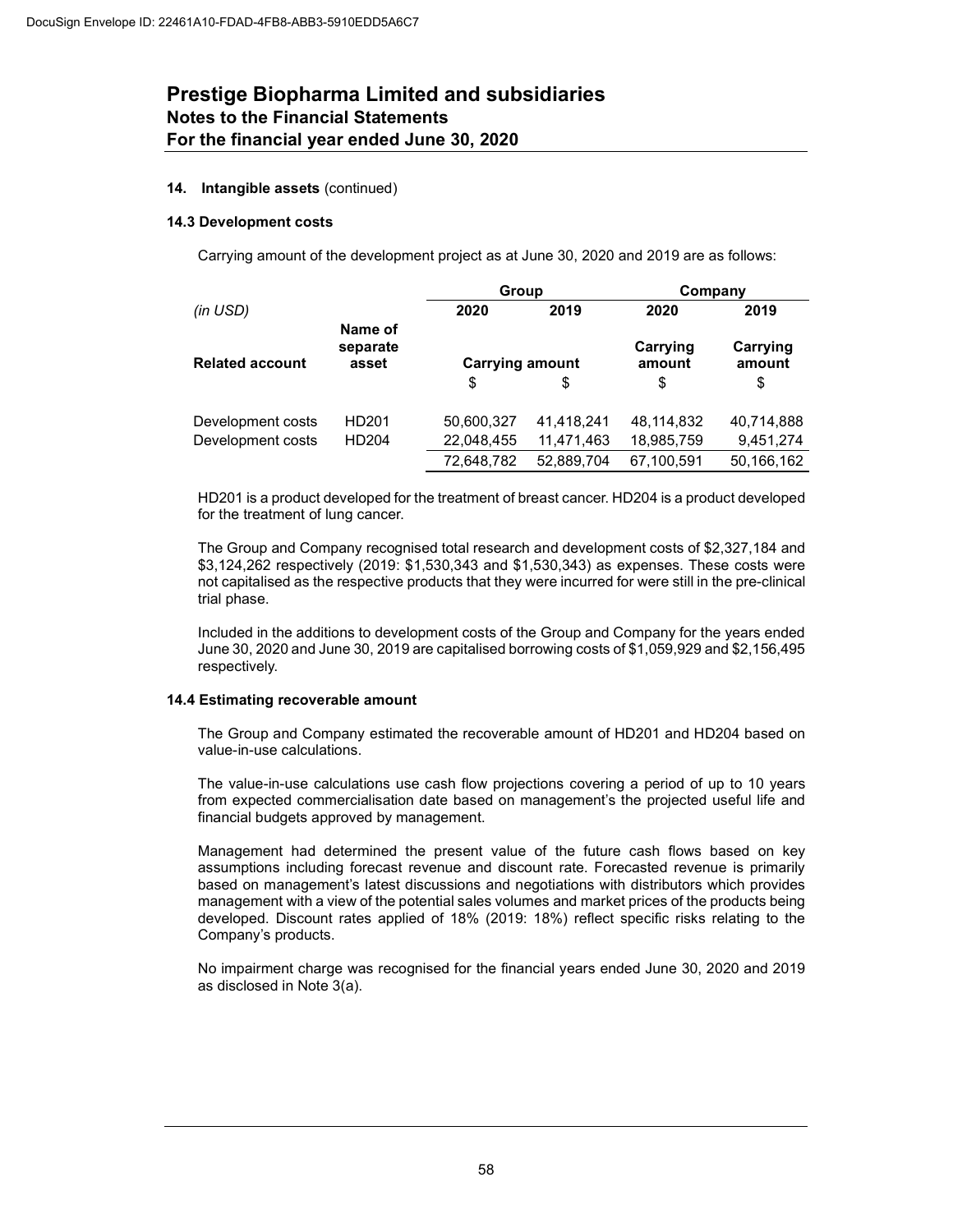### 15. Trade and other payables

| (in USD)                                          |            | Group      |           | Company    |  |  |  |
|---------------------------------------------------|------------|------------|-----------|------------|--|--|--|
|                                                   | 2020<br>\$ | 2019<br>S  | 2020<br>S | 2019<br>5  |  |  |  |
| Trade payables<br>Other payables:                 | 3,480,495  | 5,929,408  | 3,205,070 | 5,885,796  |  |  |  |
| Amount due to directors                           |            | 664,552    |           | 664,552    |  |  |  |
| Other related parties (i)                         | 2,098,811  | 3,668,699  | 2,098,811 | 3,668,699  |  |  |  |
| Trade and other payables                          | 5,579,306  | 10,262,659 | 5,303,881 | 10,219,047 |  |  |  |
| Accrued development                               | 116,064    | 1,532,311  | 116,064   | 1,532,311  |  |  |  |
| expenses<br>Accrued operating expenses            | 802,076    | 402,024    | 799,484   | 399,556    |  |  |  |
| Trade and other payables and<br>other liabilities | 6,497,446  | 12,196,994 | 6,219,429 | 12,150,914 |  |  |  |
|                                                   |            |            |           |            |  |  |  |
| Less: non-current portion                         |            | (8,211)    |           | (8,211)    |  |  |  |
| Current                                           | 6.497.446  | 12.188.783 | 6.219.429 | 12.142.703 |  |  |  |

Other payables consists of amounts due to directors and amounts due to entities in which a director has a controlling interest. These amounts are non-trade in nature, unsecured, interestfree and repayable on demand.

(i) The payables relate to the Company's collaboration agreement with Prestige Biologics Co., Ltd as disclosed in Note 9(i).

### 16. Borrowings

Details of carrying amount of borrowings as at June 30, 2020 and 2019 are as follows:

#### Group and Company

**Current** 

| Category          | <b>Creditor</b> | Latest<br>maturity<br>date | <b>Monthly</b><br>interest<br>rate $(\%)$ |     | 2020<br>\$ | 2019<br>\$ |
|-------------------|-----------------|----------------------------|-------------------------------------------|-----|------------|------------|
| Convertible loan  | Octava Fund Ltd | December<br>31, 2019       | 1.5                                       | (a) | ۰          | 16,617,728 |
| Lease liabilities | -               | June 30,<br>2021           | 1.5                                       |     | 369,647    |            |
|                   |                 |                            |                                           |     | 369,647    | 16,617,728 |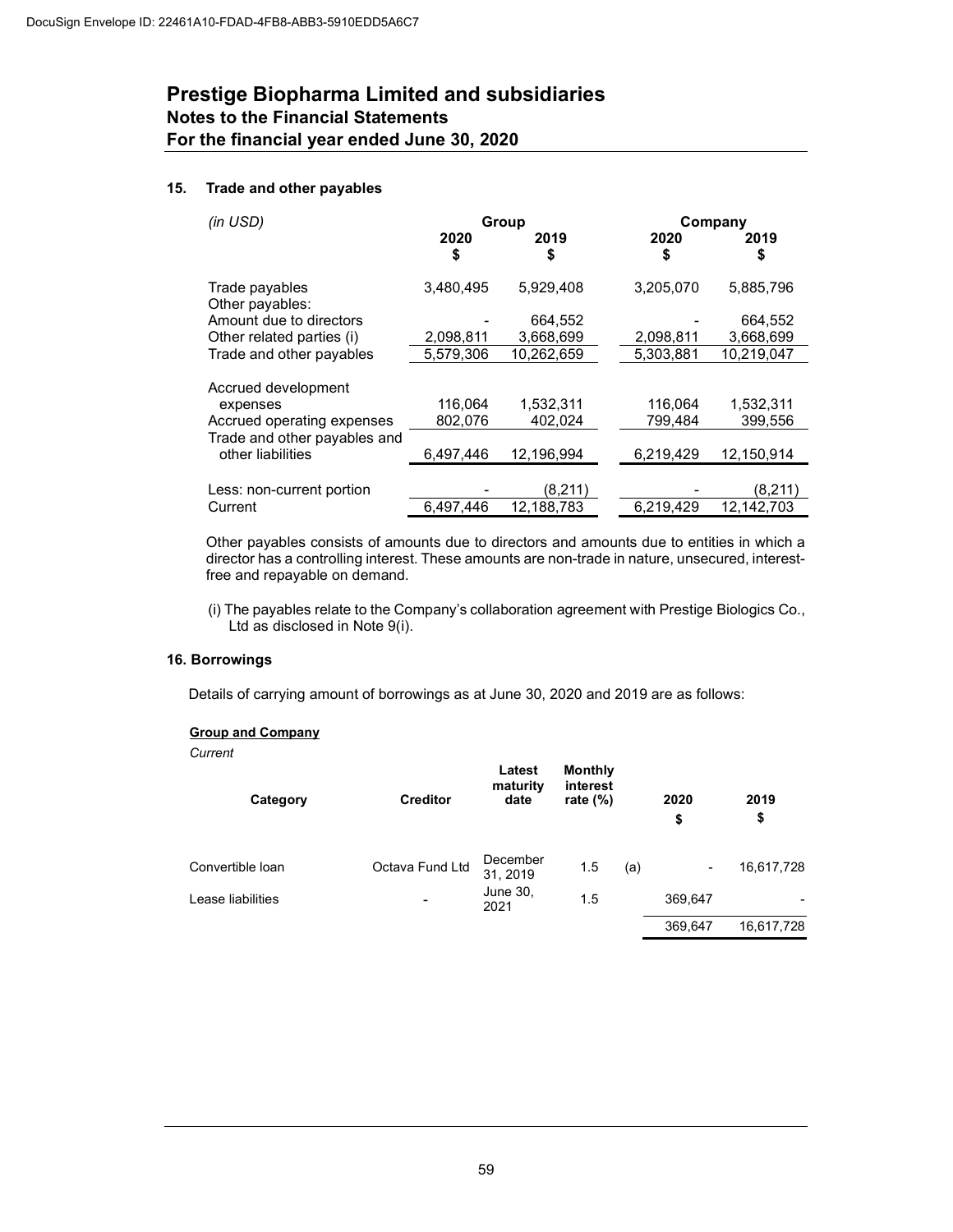### 16. Borrowings (continued)

### Group and Company

Non-current

| Category             | <b>Creditor</b>                | Latest<br>maturity<br>date | <b>Monthly</b><br>interest<br>rate $(\%)$ |     | 2020<br>\$               | 2019<br>\$ |
|----------------------|--------------------------------|----------------------------|-------------------------------------------|-----|--------------------------|------------|
| Long-term borrowings | Prestige Biologics<br>Co., Ltd | January 4,<br>2031         |                                           | (b) | $\overline{\phantom{0}}$ | 41,673     |
| Long-term borrowings | Kim Michael<br>Jinwoo          | January 4,<br>2031         |                                           | (b) | 51,017                   | -          |
| Lease liabilities    | $\overline{\phantom{0}}$       | April 25,<br>2026          | 1.5                                       |     | 1,976,630                | -          |
|                      |                                |                            |                                           |     | 2,027,647                | 41,673     |

(a) On January 17, 2019, the Company entered into an agreement with Octava Pte. Ltd., where Kim Michael Jinwoo and Park Soyeon were parties to this agreement as guarantors. Under this agreement, a facility was granted by Octava Pte. Ltd. to allow the Company to issue convertible loans up to \$20,000,000, bearing interest at a rate of 1.5% per month. This facility is repayable on demand at the option of Octava Pte. Ltd.. On May 31, 2019, a novation agreement was entered into between Octava Fund Limited, Octava Pte. Ltd., the Company, Kim Michael Jinwoo and Park Soyeon, where Octava Pte. Ltd. novated outstanding loan balances of \$16,617,728 (inclusive of accrued interest of \$617,728) to Octava Fund Limited.

On August 6, 2019, the Company issued additional convertible loans to Octava Fund Limited amounting to \$4,000,000 and as a result fully utilised the facility of \$20,000,000.

On October 7, 2019, Octava Fund Limited exercised its option to convert the total loan of \$20,000,000 into redeemable convertible preference shares of the Company at a rate of \$90 per share as part of the Company's "Series C" funding. Upon conversion, accrued interest recognised up to October 7, 2019 amounting to \$1,509,986 was waived by the lender and recognised by the Company as a capital contribution. A gain resulting from the derecognition of the option was also recorded as a capital contribution by the shareholder, Octava Fund Limited, on conversion.

On May 22, 2020, Octava Fund Limited converted the full amount of the redeemable convertible preference shares into ordinary shares of the Company (Note 20).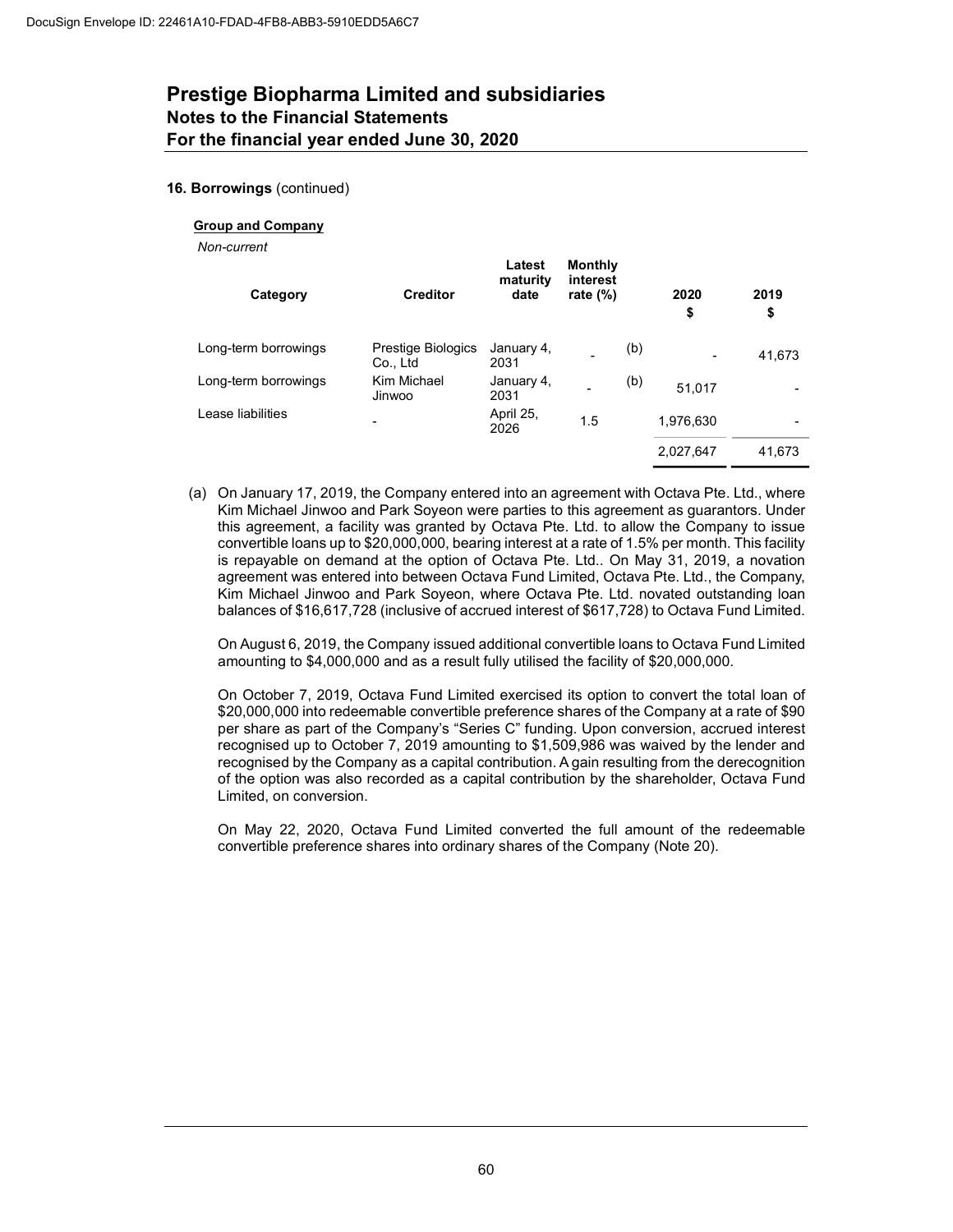### 16. Borrowings (continued)

(b) On January 5, 2016, the Company entered into a loan agreement with a related party, Prestige Biologics Co., Ltd, for an interest free term loan facility amounting to SGD1,200,000 (approximately \$889,548) which is repayable in full on January 4, 2031. The Company drew down SGD599,960 (approximately \$424,450) from this facility during the financial year ended June 30, 2016. No further drawdowns were made subsequently. The Company had initially recorded this loan at its fair value which has been determined by discounting the future contractual cash flows at the current market interest rate that is expected to be available to the Company for a similar loan facility. On December 31, 2019, a novation agreement was signed between the Company, a director of the Company (Kim Michael Jinwoo) and Prestige Biologics Co., Ltd, whereby the parties mutually agreed that the Company shall reimburse the outstanding loan balance that was previously owing to Prestige Biologics Co., Ltd, to the director of the Company directly. All other terms of the original loan agreement signed between the Company and Prestige Biologics Co., Ltd, on January 5, 2016 remain unchanged. As a result of the novation agreement, the Company has been discharged of any liability to Prestige Biologics Co., Ltd and the outstanding loan balance of SGD\$599,960 is instead payable to the director of the Company as of June 30, 2020. The loan is carried on the statements of financial position at its amortised cost of \$51,017 as at June 30, 2020.

### 17. Financial liability at fair value through profit or loss

During the previous financial year, the Group entered into a convertible loan (Note 16(a)) which is a hybrid instrument that contains an embedded derivative. The embedded derivative is separated from the host debt component as the economic characteristic and risks of the embedded derivative are not closely related to the economic characteristic and risk of the host debt component.

Upon conversion of the loan to redeemable convertible preference shares, the embedded derivative was derecognised and the gain was recorded as a capital contribution by the shareholder (Note 16(a)).

On October 17, 2019, the Company entered into a share subscription agreement to issue redeemable convertible preference shares which were designated as financial liability at fair value through profit or loss. On May 22, 2020, the fair value of the redeemable convertible preference shares increased to \$74,211,100 and a fair value loss of \$2,708,440 (Note 24) was recognised in the profit or loss.

| (in USD)<br><b>Group and Company</b> | <b>Fair value</b><br>\$ |
|--------------------------------------|-------------------------|
| June 30, 2020<br>Embedded derivative |                         |
| June 30, 2019<br>Embedded derivative | 437,800                 |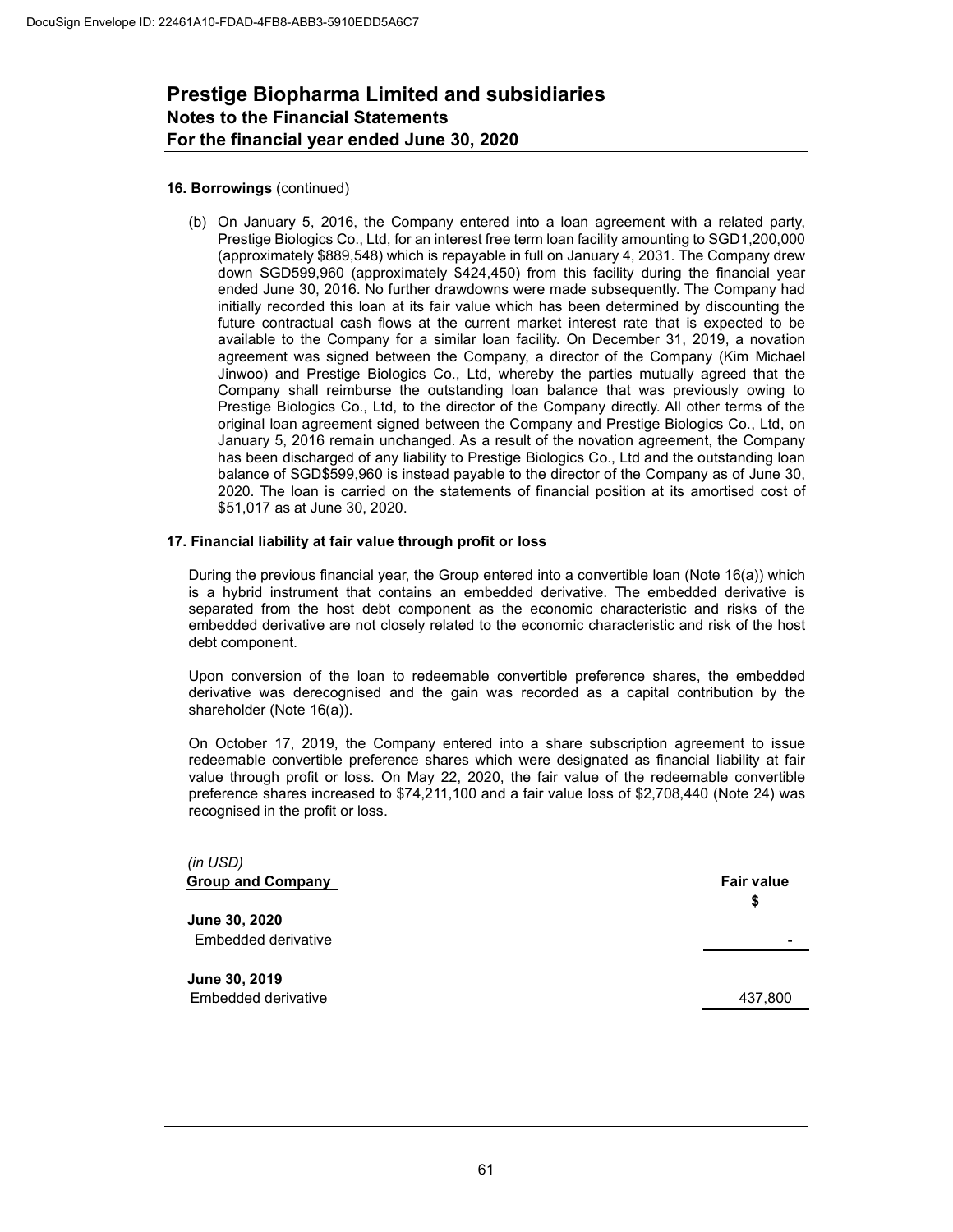### 18. Tax expense

The tax on the Group's profit before tax differs from the theoretical amount that would arise using the weighted average tax rate applicable to profits of the consolidated entities as follows:

| (in USD)                                                                 | 2020<br>\$    | 2019<br>\$  |
|--------------------------------------------------------------------------|---------------|-------------|
| Tax expense attributable to results is made up of:<br>Current income tax |               |             |
| Foreign Income tax                                                       | 82,358        | 165,012     |
|                                                                          | 82,358        | 165,012     |
| (in USD)                                                                 |               |             |
| Loss before income tax expense                                           | (12,460,287)  | (1,109,936) |
| Tax calculated at 17% (2019: 17%)                                        | (2, 118, 249) | (188, 689)  |
| Tax effects of:                                                          |               |             |
| Different tax rate in other countries                                    | 217,864       | (1, 393)    |
| Income not subject to tax                                                |               | (433, 795)  |
| Research and development tax incentives                                  | (3,217,595)   | (8,559,833) |
| Unrecognised deferred tax assets                                         | 4,006,951     | 9,132,495   |
| Expenses not deductible for tax purposes                                 | 1,111,029     | 51,215      |
| Tax deducted at source                                                   | 82,358        | 165,012     |
| Income tax expense                                                       | 82,358        | 165,012     |

The Group and Company have unrecognised tax losses, which includes research and development tax incentives, amounting to \$83,834,409 and \$83,335,770 respectively (2019: \$60,336,653 and \$59,909,963) at the balance sheet date which can be carried forward and used to offset against future taxable income subject to meeting certain statutory requirements by those companies with unrecognised tax losses in their respective countries of incorporation. The tax losses have no expiry date.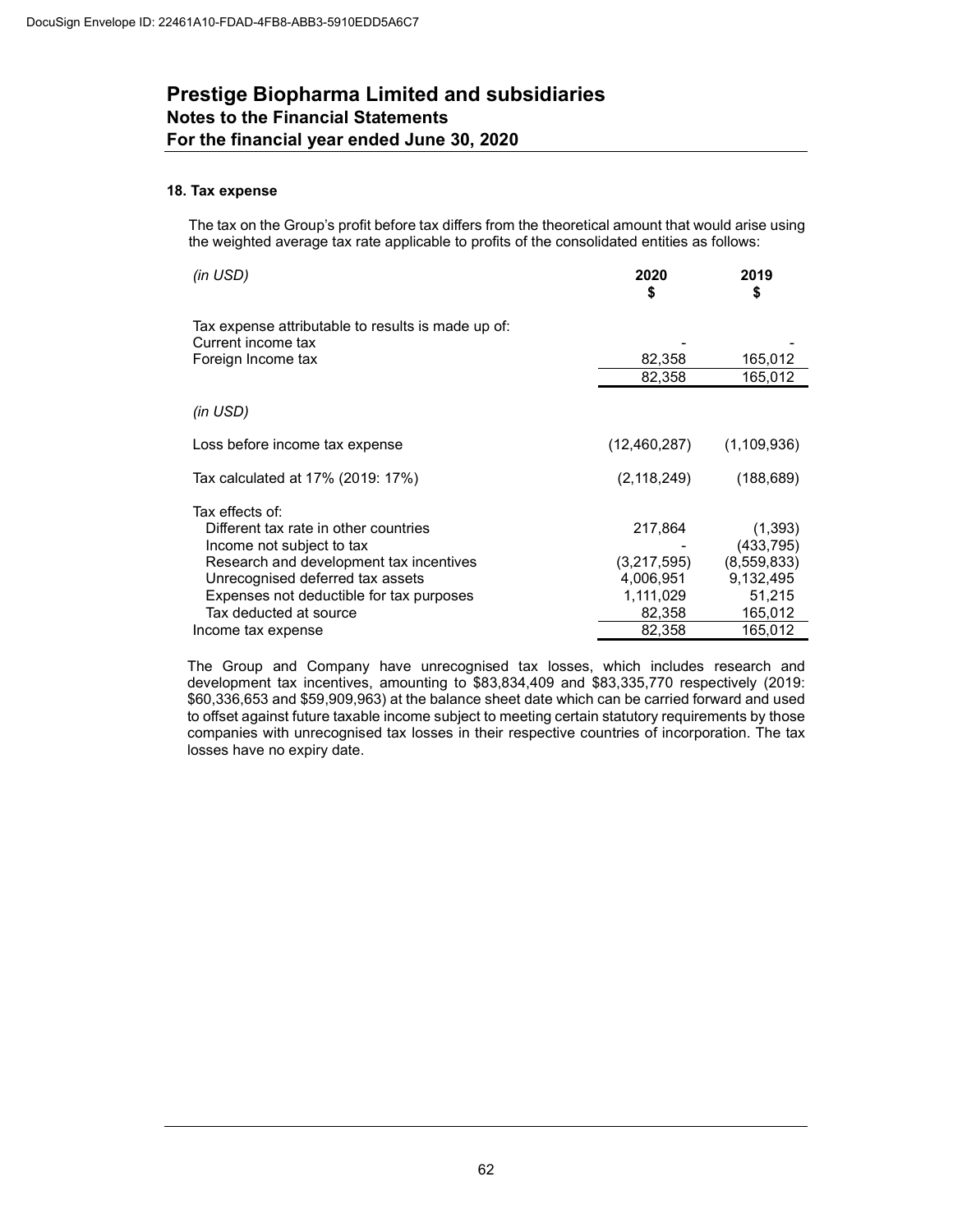### 19. Deferred Income

| Group                         |             |      |
|-------------------------------|-------------|------|
| (in <b>USD</b> )              | 2020        | 2019 |
|                               | \$          | \$   |
| Government grant              | 192,801     |      |
| Deferred tax incentive income | 1,833,814   |      |
|                               | 2,026,615   |      |
| Less: non-current portion     | (1,833,814) |      |
| Current                       | 192,801     |      |
| <b>Company</b>                |             |      |
| (in <b>USD</b> )              | 2020        | 2019 |
|                               | \$          | \$   |
| Current                       |             |      |
| Government grant              | 192,801     |      |

Government grants of \$192,801 relating to JSS (Note 10) are deferred and recognised in profit and loss over the period necessary to match them with the costs they are intended to compensate.

As at June 30, 2020, deferred tax incentive income pertains to a tax incentive of \$1,833,814 in relation to research and development activities performed in a subsidiary's tax jurisdiction. The tax incentive will be credited to profit or loss over the period in which the related development costs (Note 14.3) are amortised to profit or loss in subsequent reporting periods.

#### 20. Share capital

The Company's total number of ordinary shares issued is 9,187,981 shares (2019: 8,393,507 shares).

All shares issued by the Company were fully paid. Fully paid ordinary shares are ranked equally where they carry one vote per share and carry a right to dividends as and when declared by the Company. Number of

| (in USD and in number of shares)        |     | Number of<br>shares | <b>Share capital</b><br>5 |
|-----------------------------------------|-----|---------------------|---------------------------|
| <b>Group and Company</b>                |     |                     |                           |
| July 1, 2018                            |     | 7,868,912           | 28,198,489                |
| Issuance of shares at \$47.66 per share | (a) | 524,595             | 25,000,000                |
| June 30, 2019                           |     | 8,393,507           | 53,198,489                |
|                                         |     |                     |                           |
| July 1, 2019                            |     | 8,393,507           | 53,198,489                |
| Issuance of shares at \$90 per share    | (b) | 794,474             | 74,211,100                |
| Redenomination of share capital         | (c) |                     | (167,631)                 |
| June 30, 2020                           |     | 9,187,981           | 127,241,958               |
|                                         |     |                     |                           |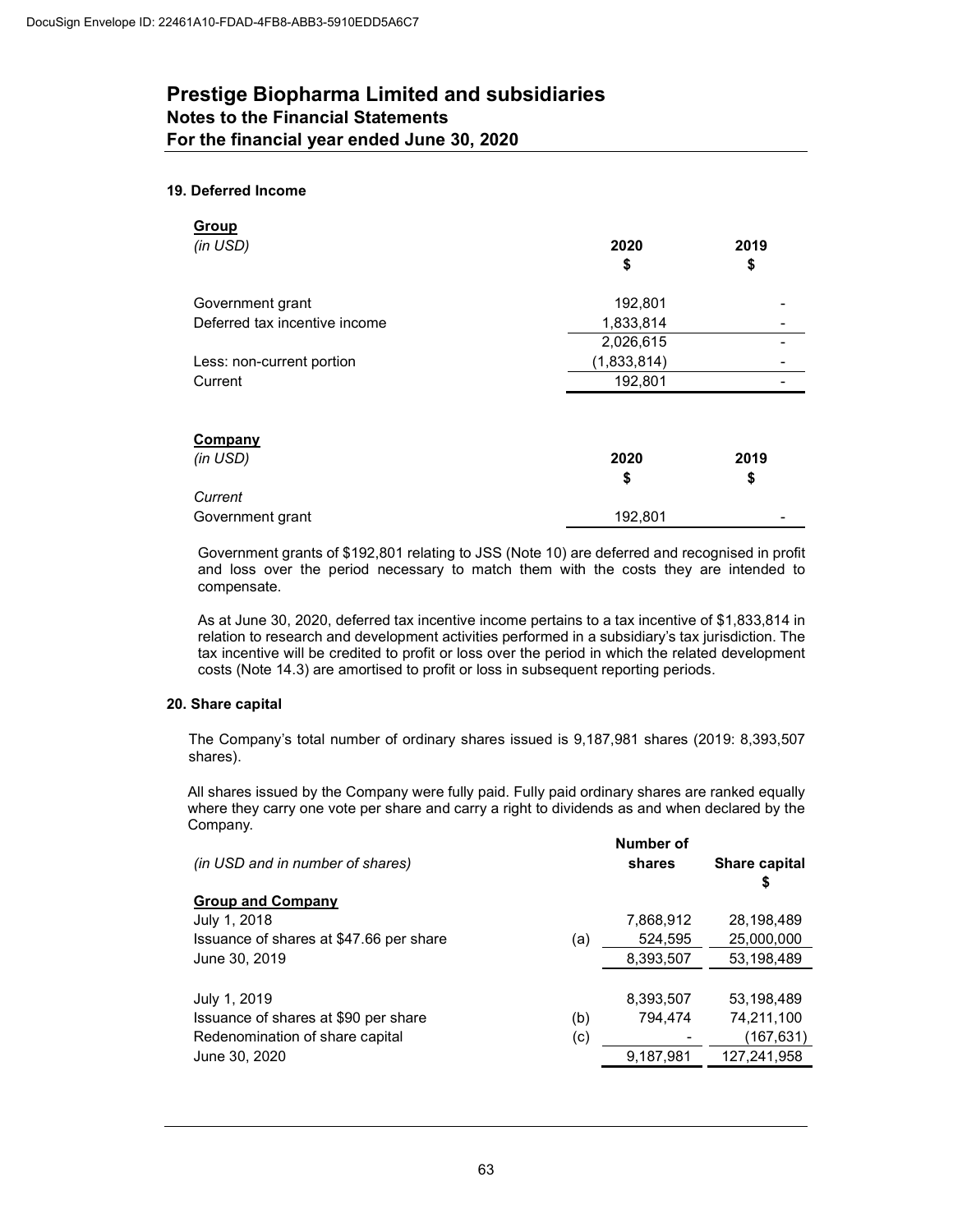### 20. Share capital (continued)

- (a) On January 31, 2019, Octava Pte Ltd exercised its right to convert the loan into ordinary shares of the Company. The Company issued 524,595 shares pursuant to the \$25,000,000 convertible loan from Octava Pte Ltd at the exercise price of \$47.66 per share.
- (b) On October 17, 2019, the Company entered into a share subscription agreement with KB-SP Private Equity Fund IV, KBTS Technology Venture Private Equity Fund, Octava Fund Limited, Vulcan Venture Investment Holdings Pte. Ltd. and CQ Capital Pte. Ltd. (the "lenders"), to issue 794,474 redeemable convertible preference shares amounting to \$71,502,660 at an issue price of \$90 per share as part of the Company's "Series C" funding. The consideration for these preference shares, excluding the amount of the convertible loan that was directly converted to these preference shares as disclosed under Note 16(a), amounted to \$51,502,660. As set out in the share subscription agreement, these preference shares are convertible into ordinary shares at a ratio of 1:1. On May 22, 2020, the fair value of the redeemable convertible preference shares increased to \$74,211,100 and a fair value loss of \$2,708,440 (Note 24) was recognised in the profit or loss. The shareholders converted all of the 794,474 redeemable convertible preference shares to ordinary shares of the Company. The newly issued shares rank pari passu in all aspects with the previously issued shares.
- (c) On March 13, 2020, the Company converted its SGD denominated share capital to \$ at a rate of \$1: SGD 1.3968. The Company's share capital amounting to SGD 6,608,062 was redenominated to \$4,730,858. As a result of this transaction, the Company recorded a gain of \$167,631 in capital contribution.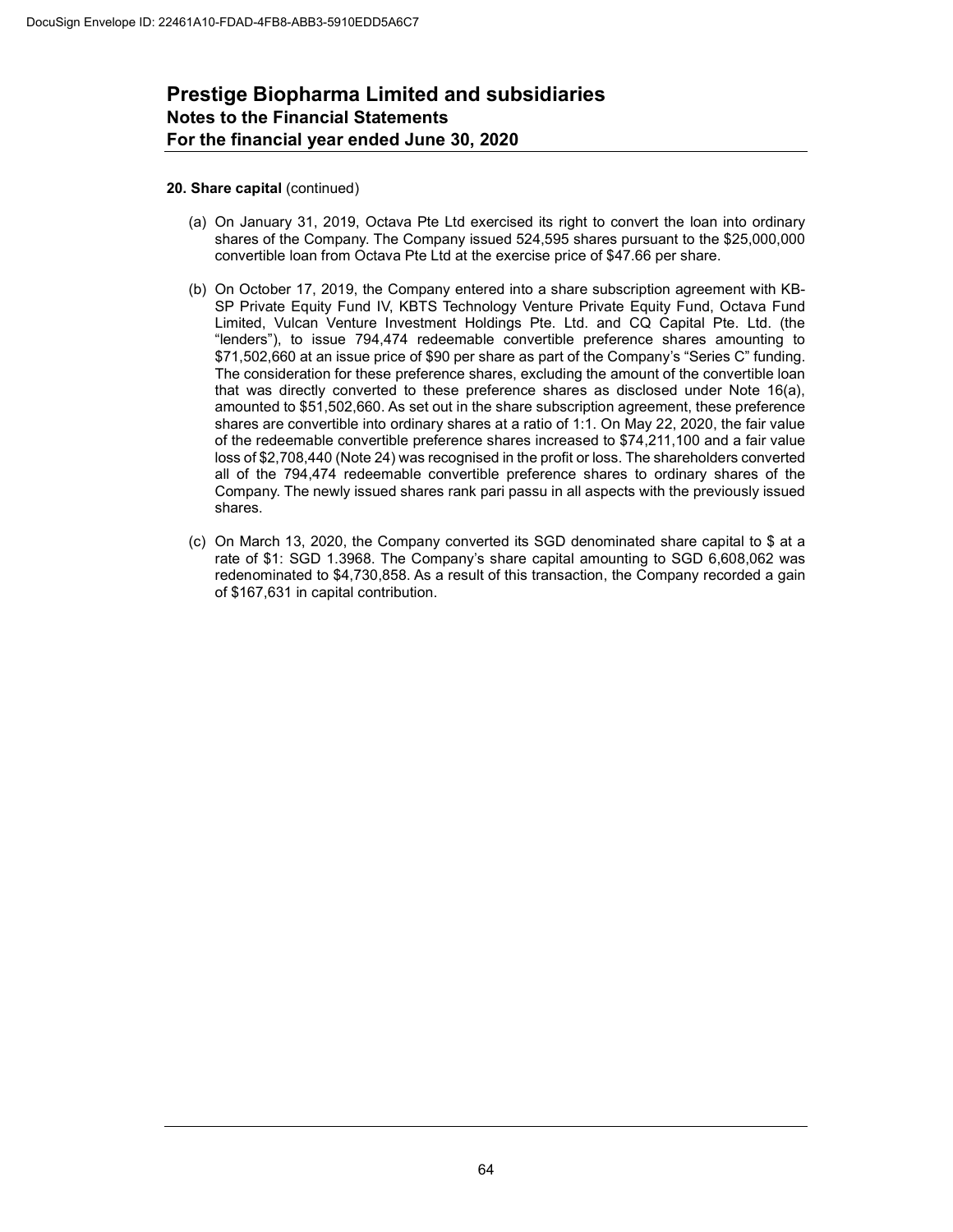### 21. Other comprehensive income and other components of equity

Changes in other comprehensive income for the years ended June 30, 2020 and 2019, are as follows:

| (in USD)                                          | <b>Beginning</b><br>balance | <b>Increase</b><br>S | <b>Reclassification</b><br>to profit or loss | <b>Ending</b><br>balance |
|---------------------------------------------------|-----------------------------|----------------------|----------------------------------------------|--------------------------|
| Group<br>2020<br>Currency translation differences | 99.766                      | 105.958              |                                              | 205.724                  |
| 2019<br>Currency translation differences          | 1.877                       | 97,889               |                                              | 99.766                   |

Changes in other comprehensive income are net of tax.

Other components of equity of the Group and the Company as at June 30, 2020 and 2019, consists of:

|              | (in USD)                                        | Note                                                         | 2020<br>S | 2019<br>\$ |
|--------------|-------------------------------------------------|--------------------------------------------------------------|-----------|------------|
| <u>Group</u> |                                                 |                                                              |           |            |
|              | Capital contribution                            | (a)                                                          | 5,549,899 | 2,784,546  |
|              | <b>Translation reserve</b>                      |                                                              | 205,724   | 99,766     |
|              |                                                 |                                                              | 5,755,623 | 2,884,312  |
|              | Company                                         |                                                              |           |            |
|              | Capital contribution                            | (a)                                                          | 5,549,899 | 2,784,546  |
|              |                                                 |                                                              |           |            |
| (a)          | Capital contribution                            |                                                              |           |            |
|              | (in USD)                                        |                                                              | 2020      | 2019       |
|              |                                                 |                                                              | \$        | \$         |
|              | <b>Group and Company</b>                        |                                                              |           |            |
|              | Beginning of financial year                     |                                                              | 2,784,546 | 1,327,763  |
|              | Waiver of interest                              |                                                              | 1,509,986 | 1,456,783  |
|              | Waiver of amount due to directors               |                                                              | 649,936   |            |
|              | Redenomination of share capital (Note $20(c)$ ) |                                                              | 167,631   |            |
|              |                                                 | Gain on settlement of financial liability upon conversion to |           |            |
|              | redeemable convertible preference shares        |                                                              | 437,800   |            |
|              | End of financial year                           |                                                              | 5,549,899 | 2.784.546  |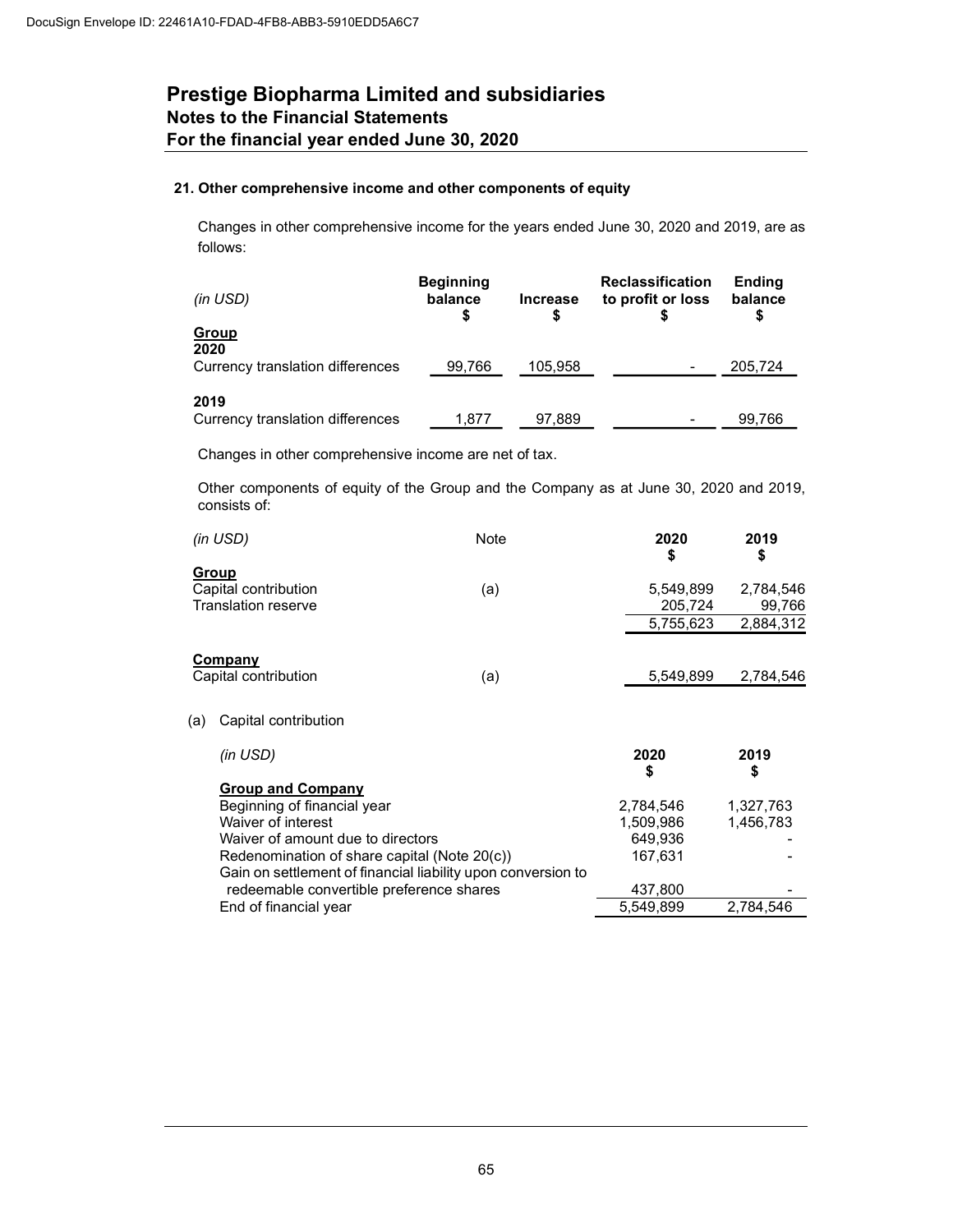### 21. Other comprehensive income and other components of equity (continued)

Capital contribution reserve includes the waiver of loan interest liability by a shareholder and waiver of liabilities due to directors.

On January 31, 2019, shareholder Octava Pte. Ltd. exercised their option to convert their loan of \$25,000,000 into shares of the Company. Upon conversion, the shareholder had waived all outstanding accrued interest owing by the Company.

On October 17, 2019, shareholder Octava Fund Limited exercised their option to convert their loan of \$20,000,000 into shares of the Company. Upon conversion, the shareholder had waived all outstanding accrued interest owing by the Company (Note 16(a)).

On June 30, 2020, two directors of the Company waived the loan owing by the Company to them amounting to \$649,936.

During the financial year ended June 30, 2019, the Company had recognised the fair value of the embedded derivative of the convertible loan amounting to \$437,800. Upon conversion of the loan into shares of the Company, the fair value of the embedded derivative was recognised as a capital contribution.

### 22. Accumulated losses

The movement in accumulated losses for the years ended June 30, 2020 and 2019 is as follows:

| (in USD)                                                | 2020                     | 2019                   |
|---------------------------------------------------------|--------------------------|------------------------|
| Group                                                   | \$                       | \$                     |
| Accumulated losses brought forward<br>Loss for the year | 5,689,003<br>12,542,645  | 4,414,055<br>1,274,948 |
| Accumulated losses carried forward                      | 18,231,648               | 5,689,003              |
|                                                         |                          |                        |
| (in USD)                                                | 2020<br>\$               | 2019<br>\$             |
| Company                                                 |                          |                        |
| Accumulated losses brought forward                      | 5,686,218                | 4,401,067              |
| Loss for the year<br>Accumulated losses carried forward | 12,270,782<br>17.957.000 | 1,285,151              |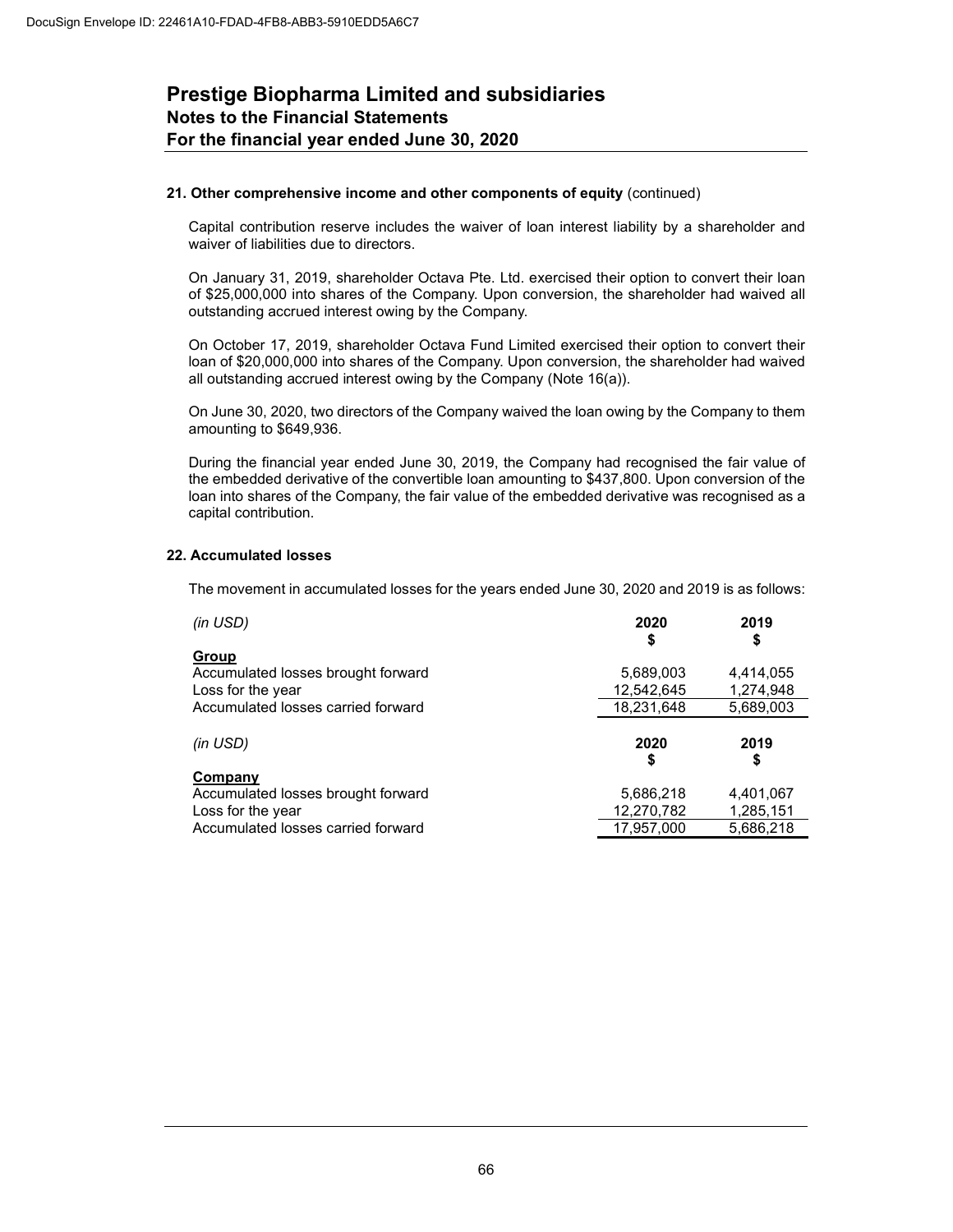### 23. Revenue contract with customers

(a) The Group and Company recognises revenue from license fees as follows:

| (in USD)                                     | 2020<br>\$ | 2019<br>\$<br>(restated) |
|----------------------------------------------|------------|--------------------------|
| <b>Korea</b><br>License fee $-$ right to use | -          | 1,840,000                |
| (b) Contract liabilities                     |            |                          |

| (in USD)                          | <b>June 30,</b> |            | July 1,   |  |
|-----------------------------------|-----------------|------------|-----------|--|
|                                   | 2020            | 2019       | 2019      |  |
|                                   |                 | (restated) |           |  |
| License fee - Distribution rights | 7.650.000       | 9,450,000  | 1,000,000 |  |

Contract liabilities relate to upfront license fees for distribution rights granted and milestone payments received prior to regulatory approval on products. The contract liabilities decreased as a result of a refund as well as the recognition of upfront license fees in relation to an option that was forfeited by a customer during the current financial year (Note 26(ii)).

Management expects the transaction price of \$7,650,000 allocated to the unsatisfied performance obligations as at June 30, 2020 to be recognised as revenue after 12 months from June 30, 2020 up to the financial year ended June 30, 2030.

#### (c) Trade receivables from contract with customers

| (in USD)              | <b>June 30,</b> |           | July 1,   |
|-----------------------|-----------------|-----------|-----------|
|                       | 2020            | 2019      | 2019      |
|                       | S               |           | S         |
| <b>Current assets</b> |                 |           |           |
| Trade receivables     | 920,000         | 8,190,000 | 1,000,000 |

### 24. Other (losses)/gains

Details of other gains and losses for the years ended June 30, 2020 and 2019, are as follows:

| (in USD)                                                                                          | 2020<br>\$  | 2019<br>S |
|---------------------------------------------------------------------------------------------------|-------------|-----------|
| Currency exchange gains/(losses) - net<br>Gain on conversion of redeemable convertible preference | 48,408      | (114,950) |
| shares to ordinary shares (Note 8)                                                                |             | 1,513,132 |
| Fair value loss on financial liability at fair value through profit<br>or loss (Note 17)          |             | (41, 400) |
| Fair value (loss)/gain on financial asset at fair value through<br>profit or loss (Note 8)        | (501,666)   | 1,080,005 |
| Gain on disposal of right-of-use assets                                                           | 2,018       |           |
| Loss on revaluation of redeemable convertible preference                                          |             |           |
| shares (Note 17)                                                                                  | (2,708,440) |           |
|                                                                                                   | (3.159.680) | 2,436,787 |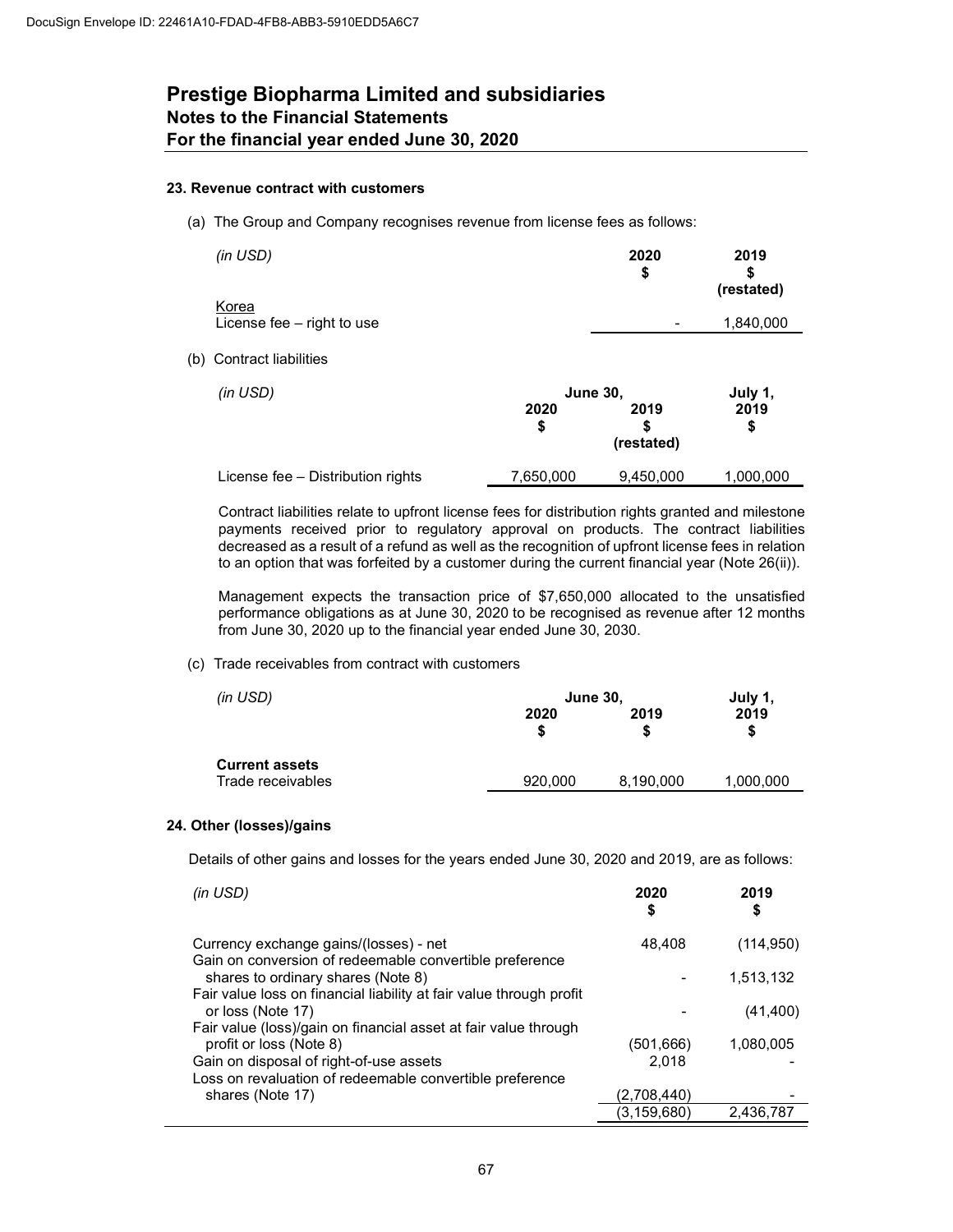### 25. Employee compensation

| (in USD)                                             | 2020      | 2019      |
|------------------------------------------------------|-----------|-----------|
| Wages and salaries                                   | 2.486.852 | 1,387,254 |
| Employer's contribution to defined contribution plan | 237.496   | 118.510   |
|                                                      | 2.724.348 | 1,505,764 |

Employee compensation amounting to \$887,916 (2019: \$321,994) pertain to wages and salaries incurred in relation to research and development activities.

#### 26. Other income

| (in USD)                                                                | 2020<br>S | 2019<br>\$ |
|-------------------------------------------------------------------------|-----------|------------|
| Government grants (i)<br>Forfeiture of non-refundable upfront fees from | 145,028   | 24.946     |
| customer (ii)                                                           | 1,000,000 |            |
| <b>Others</b>                                                           | 61,246    | 116,388    |
|                                                                         | 1,206,274 | 141,334    |

- (i) Included in the government grants in the current year is \$129,629 which relates to the JSS (Note 10).
- (ii) In the previous financial year, a customer paid upfront fees for an option to exercise the right to distribute the Group's products in certain countries. Out of the upfront fees received by the Group, \$1,000,000 was forfeited in the current financial year as the customer decided not to exercise the option (Note 23).
- (iii) During the year, the Group received rent concessions relating to COVID-19 pandemic amounting to \$1,796. The Group has early adopted the amendment to FRS 116 – COVID-19-Related Rent Concessions and applied the practical expedient not to assess whether the rent concessions relating to the COVID-19 pandemic are lease modifications at the date of initial application.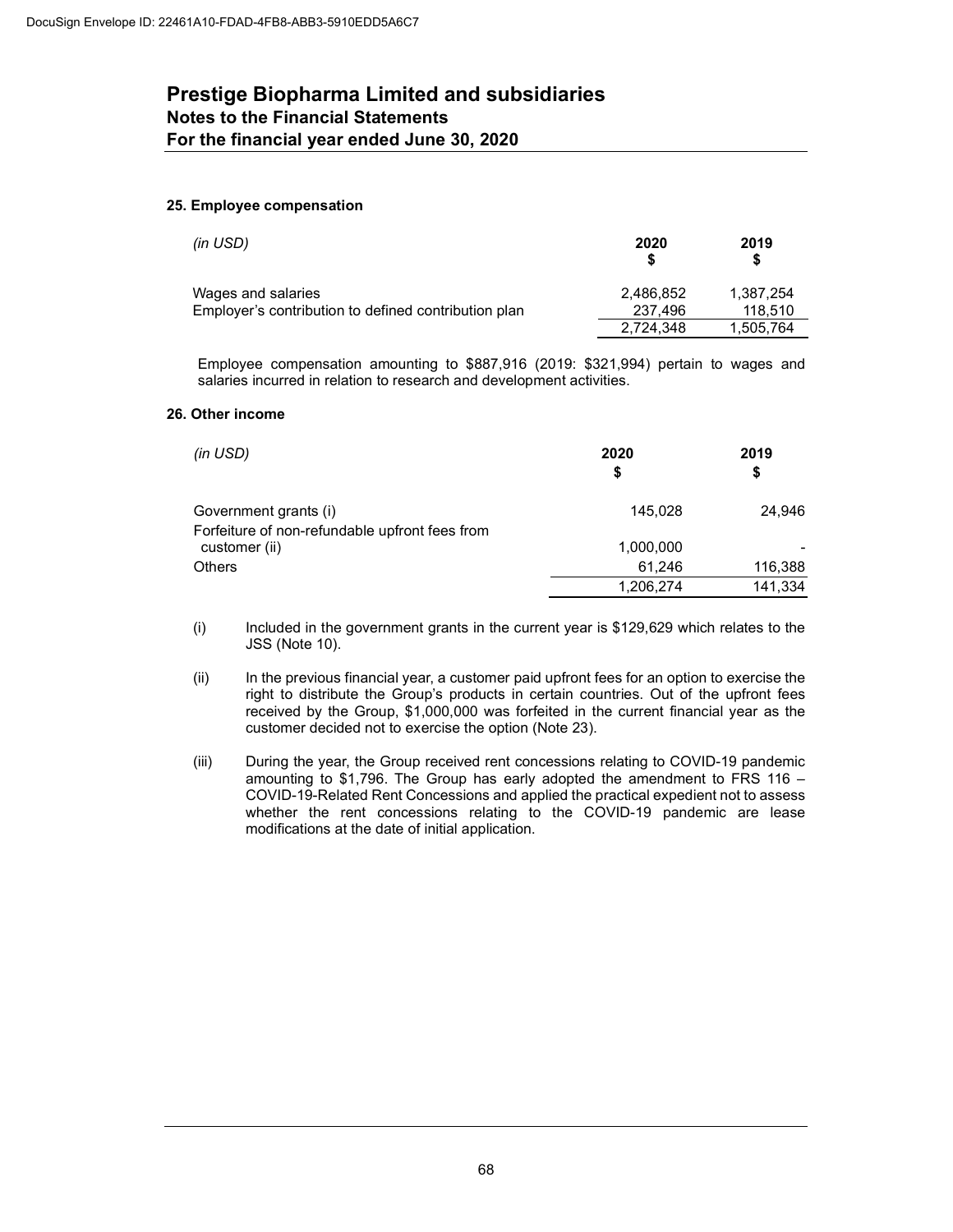### 27. Finance income and costs

| (in USD)                                     | 2020          | 2019          |
|----------------------------------------------|---------------|---------------|
|                                              | \$            | \$            |
| <b>Finance income</b>                        |               |               |
| Interest from loans to a related party       | 316,350       | 191,150       |
| Interest from financial institutions         | 121,090       |               |
|                                              | 437,440       | 191,150       |
| <b>Finance costs</b>                         |               |               |
| Interest expense:                            |               |               |
| Convertible loans                            | 892,258       | 2,409,451     |
| Lease liabilities                            | 255,608       |               |
| <b>Others</b>                                | 9,344         | 7,402         |
|                                              | 1,157,210     | 2,416,853     |
|                                              |               |               |
| Less: Amount capitalised in intangible asset | (1, 157, 210) | (2, 416, 853) |
| Amount recognised in profit or loss          |               |               |

Finance expenses on general financing were capitalised at a rate of 18% per annum (2019: 24% per annum) (Note 14.1 and Note 14.3).

### 28. Commitments

The Group and Company leases an office and automobile under a non-cancellable operating lease agreement. Total minimum lease payments in relation to non-cancellable operating leases that are payable as at June 30, 2019 are as follows:

| <b>Group and Company</b>                          | 2019<br>S |
|---------------------------------------------------|-----------|
|                                                   |           |
| Total lease payments                              |           |
| Within one year                                   | 180.096   |
| Later than one year but not later than five years | 63,885    |
|                                                   | 243.981   |

As disclosed in Note 2.2, the Group and Company has adopted FRS 116 on July 1, 2019. These lease payments have been recognised as ROU assets and lease liabilities on the statements of financial position as at June 30, 2020, except for short-term and low value leases.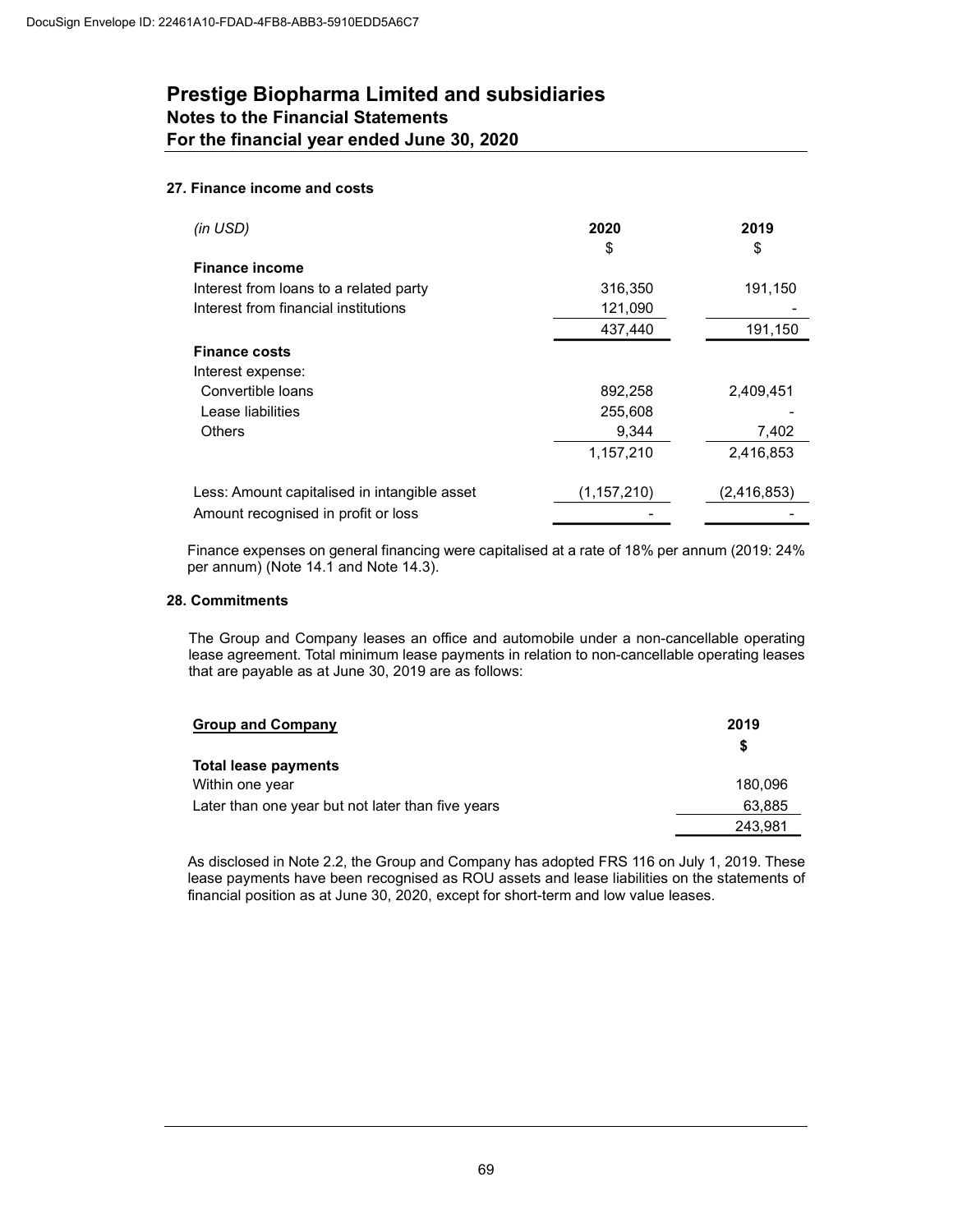#### 29. Related party transactions

Interests in subsidiaries as at June 30, 2020 and 2019, are as follows

|                                      |         | Percentage of ownership (%) |  |  |
|--------------------------------------|---------|-----------------------------|--|--|
|                                      | 2020    | 2019                        |  |  |
| Prestige Biopharma Belgium BVBA      | 100 $%$ | 100 %                       |  |  |
| Prestige Biopharma Australia Pty Ltd | 100 $%$ | $100 \%$                    |  |  |

Details of other related parties that have transactions with the Group or have outstanding balances as at June 30, 2020 and 2019, are as follows:

| June 30, 2020                                          | June 30, 2019                    | <b>Relationship</b>        |
|--------------------------------------------------------|----------------------------------|----------------------------|
|                                                        |                                  |                            |
| Qion Pte Ltd                                           | Qion Pte Ltd                     | A Director-related Company |
| Prestige Biologics<br>Co., Ltd <sup>1</sup>            | Prestige Biologics Co.,<br>Ltd1  | A Director-related Company |
| Octava Fund Limited <sup>2</sup>                       | Octava Fund Limited <sup>2</sup> | Shareholder                |
| Park Soyeon                                            | Park Soyeon                      | Director and shareholder   |
| Kim Michael Jinwoo                                     | Kim Michael Jinwoo               | Director and shareholder   |
|                                                        | Octava Biotech Pte Ltd           | Shareholder                |
| Octava Pte Ltd                                         | Octava Pte Ltd                   | Shareholder                |
| KB-SP PF Fund $\mathsf{I} \mathsf{V}^3$                |                                  | Shareholder                |
| <b>KBTS Technology</b><br>Venture PE Fund <sup>4</sup> |                                  | Shareholder                |

- 1. As at June 30, 2020, the Group holds 4.0% (June 30, 2019: 4.0%) shareholdings in Prestige Biologics Co., Ltd.
- 2. During the year ended June 30, 2020, the Group issued 198,888 redeemable convertible preference shares to Octava Fund Limited at \$90 per share upon conversion of loan to equity. The RCPS were subsequently converted to ordinary shares at a 1:1 ratio.
- 3. During the year ended June 30, 2020, the Group issued 361,141 redeemable convertible preference shares to KB-SP Private Equity Fund IV at \$90 per share. The RCPS were subsequently converted to ordinary shares at a 1:1 ratio.
- 4. During the year ended June 30, 2020, the Group issued 27,779 redeemable convertible preference shares to KBTS Technology Venture PE Fund at \$90 per share. The RCPS were subsequently converted to ordinary shares at a 1:1 ratio.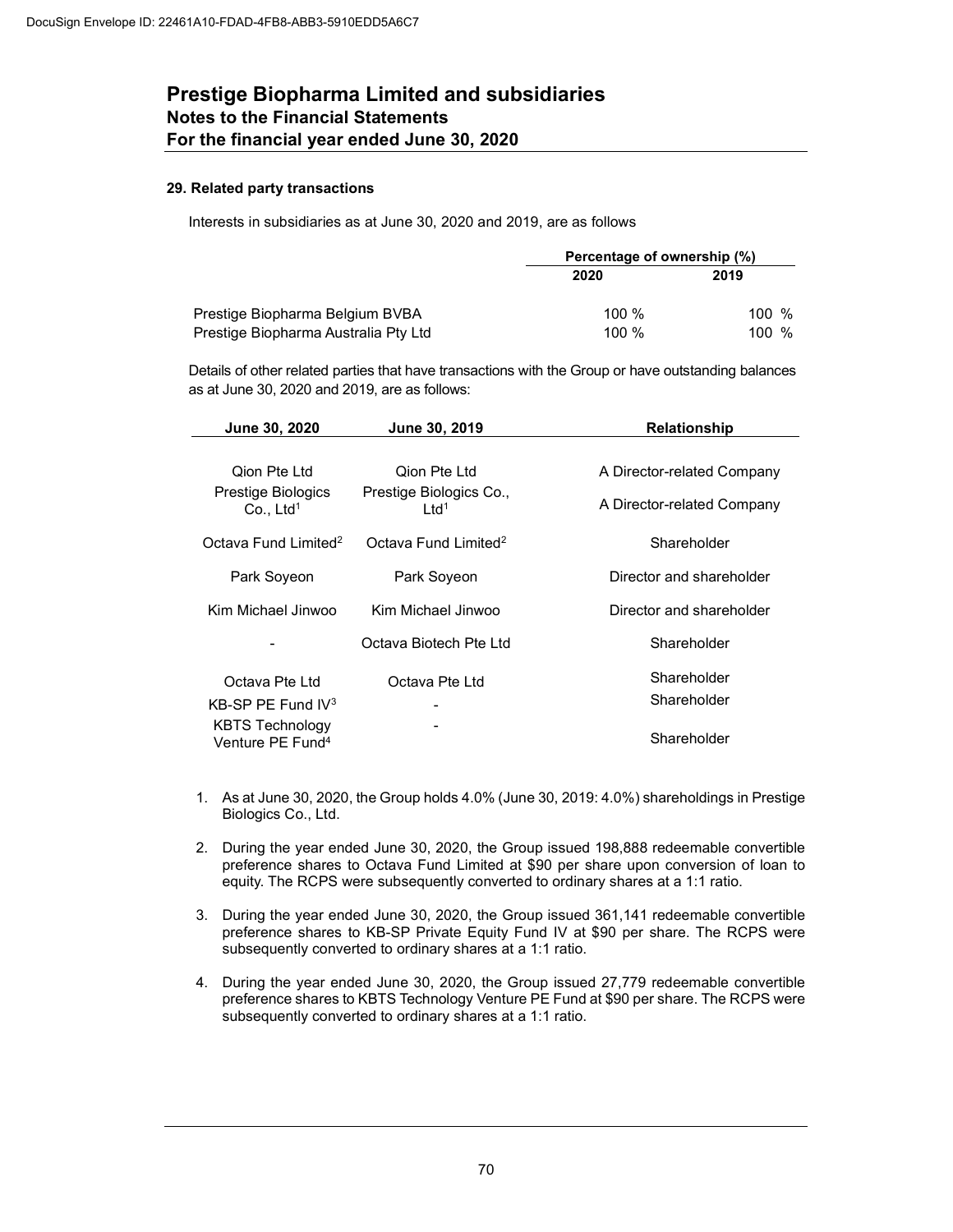### 29. Related party transactions (continued)

Transactions with related parties for the years ended June 30, 2020 and 2019 are as follows:

| (in USD)                        |                                               | 2020                                                     |                                                                                               |                                                                                                                                                                                                                                                                        |            |                               |                                                                                                 |               |           |                              |                               |
|---------------------------------|-----------------------------------------------|----------------------------------------------------------|-----------------------------------------------------------------------------------------------|------------------------------------------------------------------------------------------------------------------------------------------------------------------------------------------------------------------------------------------------------------------------|------------|-------------------------------|-------------------------------------------------------------------------------------------------|---------------|-----------|------------------------------|-------------------------------|
| <b>Group and Company</b>        |                                               | <b>Trade and</b><br>other<br>receivables<br>transactions |                                                                                               |                                                                                                                                                                                                                                                                        |            | <b>Borrowing transactions</b> |                                                                                                 |               |           | <b>Equity</b><br>transaction | Trade payable<br>transactions |
| Relationship                    | Name of entity                                | <b>Receivables</b><br>£                                  | Settlement of<br>financial<br>liabilities at<br>fair value<br>through profit<br>or loss<br>\$ | <b>Issuance of</b><br>redeemable<br><b>Drawdown</b><br>convertible<br>Conversion<br><b>Waiver of</b><br>оf<br><b>Interest</b><br><b>Novation of</b><br>preference<br>of loan to<br>borrowings<br>interest<br>accrued<br>equity<br>borrowings<br>shares<br>\$<br>S<br>S |            |                               | <b>Conversion of</b><br>redeemable<br>convertible<br>preference<br>shares to<br>ordinary shares | Purchase<br>Ъ |           |                              |                               |
| Director-<br>related<br>company | Qion Pte Ltd                                  | 297,614                                                  |                                                                                               |                                                                                                                                                                                                                                                                        |            |                               |                                                                                                 |               |           |                              | (178, 434)                    |
| Shareholder                     | Prestige Biologics<br>Co., Ltd<br>Octava Fund | 320,000<br>$\,$ $\,$                                     | 437,800                                                                                       | (17,899,920)                                                                                                                                                                                                                                                           | 17,900,000 | $\sim$<br>(4,000,000)         | 424,450<br>$\blacksquare$                                                                       | (892, 258)    | 1,509,986 | 18,577,949                   | (2,759,831)                   |
|                                 | Limited<br>KB-SP PE Fund<br>IV                |                                                          | $\blacksquare$                                                                                | (32, 502, 690)                                                                                                                                                                                                                                                         |            |                               |                                                                                                 |               | $\sim$    | 33,733,855                   |                               |
|                                 | <b>KBTS Technology</b><br>Venture PE<br>Fund  |                                                          |                                                                                               | (2,500,110)                                                                                                                                                                                                                                                            |            |                               |                                                                                                 |               | $\sim$    | 2,594,811                    |                               |
| Director                        | Kim Michael<br>Jinwoo                         |                                                          |                                                                                               |                                                                                                                                                                                                                                                                        |            |                               | (424, 450)                                                                                      |               |           |                              |                               |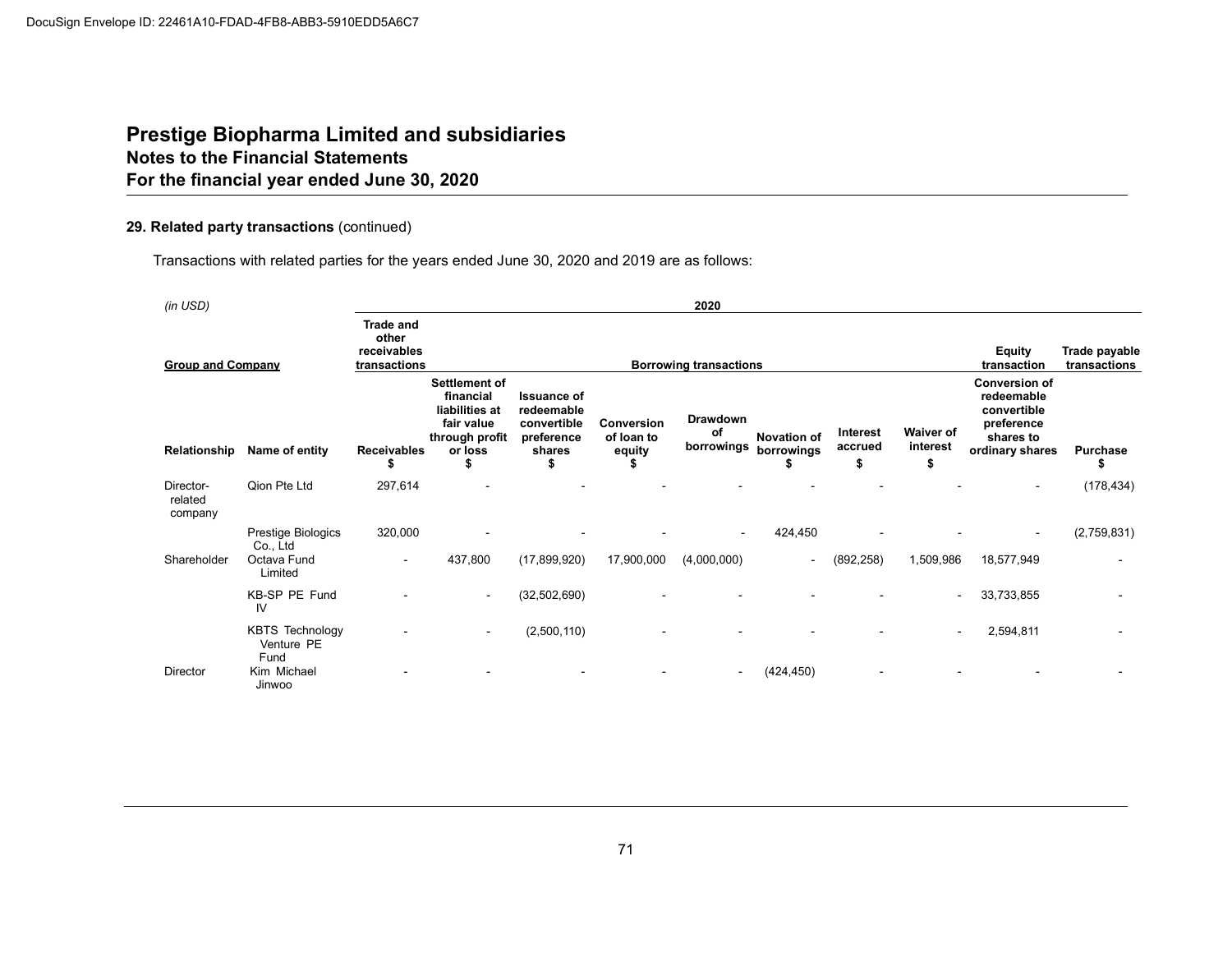### 29. Related party transactions (continued)

| (in USD)                                                                                 |                                                                                              | 2019                                        |                                       |                                                                                     |                                            |                                             |                                             |
|------------------------------------------------------------------------------------------|----------------------------------------------------------------------------------------------|---------------------------------------------|---------------------------------------|-------------------------------------------------------------------------------------|--------------------------------------------|---------------------------------------------|---------------------------------------------|
| <b>Group and Company</b>                                                                 |                                                                                              | Trade and other receivables<br>transactions |                                       |                                                                                     | <b>Borrowing transactions</b>              | loan to equity                              | Conversion of Trade payable<br>transactions |
| Relationship                                                                             | Name of entity                                                                               | Revenue                                     | Other<br>receivables                  | <b>Financial</b><br>liabilities at<br>fair value<br>through profit<br>or loss<br>\$ | <b>Borrowings</b><br>S                     | Conversion<br>S                             | <b>Purchase</b>                             |
| Director-related<br>company<br>Director-related<br>company<br>Shareholder<br>Shareholder | Qion Pte Ltd<br>Prestige Biologics Co., Ltd<br>Octava Fund Limited<br>Octava Biotech Pte Ltd | $\blacksquare$<br>840,000<br>۰<br>٠         | 2,154,853<br>$\overline{\phantom{0}}$ | $\overline{\phantom{0}}$<br>(437, 800)                                              | (7, 402)<br>(16,617,728)<br>(20, 395, 323) | $\overline{\phantom{a}}$<br>-<br>25,000,000 | (1, 118, 439)<br>2,473,829                  |

The allowance for impairment on loans to related parties is set out in Note 9.

Key management include the Directors. The compensation paid or payable to key management for employee services for the years ended June 30, 2020 and 2019, consists of:

| (in USD)                                            | 2020              | 2019              |
|-----------------------------------------------------|-------------------|-------------------|
| <b>Group and Company</b><br>Directors' remuneration | 671,963           | 580,473           |
| Contributions to defined benefit plan               | 26.392<br>698.355 | 30,710<br>611.183 |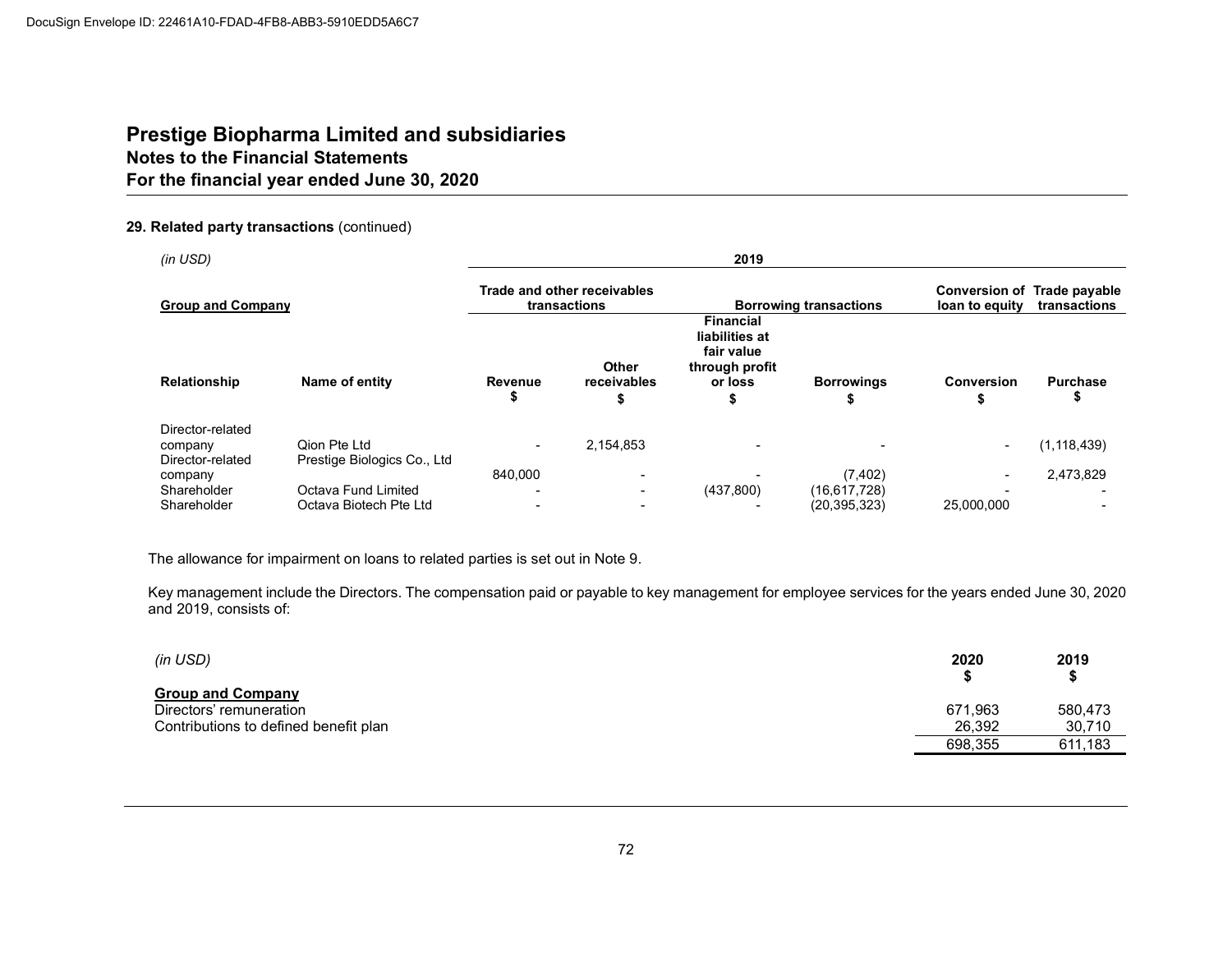#### 30. Losses per share

Basic losses per share is calculated by dividing the loss attributable to equity holders of the Company by the weighted average number of ordinary shares outstanding during the financial year.

#### (a) Basic losses per share

| (in USD)                                                  | 2020         | 2019<br>S   |
|-----------------------------------------------------------|--------------|-------------|
| Losses attributable to the ordinary equity holders of the |              |             |
| Company                                                   | (12,542,645) | (1,274,948) |
| Weighted average number of ordinary shares outstanding    | 8,503,569    | 8.084.499   |
| Basic and diluted losses per share                        | 1 47         | 0.16        |

#### (b) Diluted losses per share

As at June 30, 2020, there are no potential dilutive ordinary shares in issue.

In the previous financial year, the Group's only category of potentially dilutive ordinary shares were convertible bonds. These potential dilutive ordinary shares were excluded from the calculation of the diluted weighted average number of ordinary shares, as their effect was anti-dilutive.

Therefore, in the current and previous financial year, basic losses per share is identical to diluted losses per share.

### 31. Operating Segment Information

The Group's chief operating decision-makers comprises the Chief Executive Officer and the Senior Director of the Company. Management had determined the operating segments based on the reports reviewed by management that are used to make strategic decisions, allocate resources and assess performance.

As of June 30, 2020, the Group's key focus remains to be on the development of its pharmaceutical products and as such management manages and monitors the business for the Group as single business segment. Management assesses the performance of the operating segment based on the profit/loss before tax of the Group.

The amounts reported to the management with respect to profit/loss before tax, total asset and total liabilities are measured in a manner consistent with that of the consolidated financial statements.

(i) Geographical information

The Group's revenue by geographical area is disclosed under Note 23.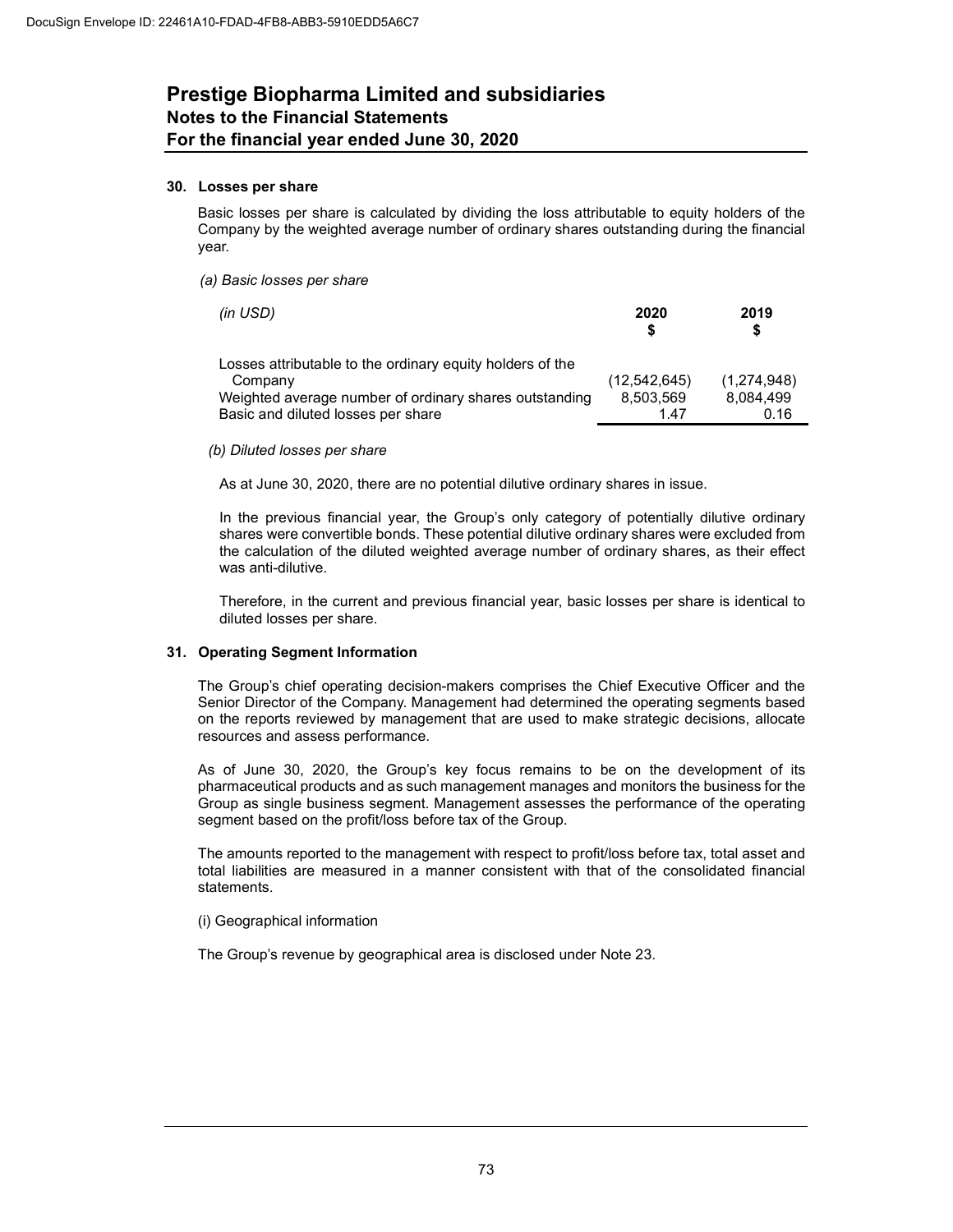### 31. Operating Segment Information (continued)

(ii) Carrying amount of non-current assets by geographical markets at June 30, 2020 and 2019 are as follows:

| (in USD)  | <b>Non-current assets</b> |            |  |  |
|-----------|---------------------------|------------|--|--|
|           | 2020<br>S                 | 2019<br>S  |  |  |
| Korea     | 7,536,265                 | 8,037,931  |  |  |
| Singapore | 84,315,740                | 63,468,691 |  |  |

Non-current assets information presented above consist of property, plant and equipment, intangible assets, financial assets at fair value through profit or loss and other assets (2019: property, plant and equipment, intangible assets, financial assets at fair value through profit or loss, trade and other receivables and other assets) as presented in the consolidated statement of financial position.

#### 32. Restatement of prior year comparatives

The Company receives upfront license fees for distribution rights granted and milestone payments received prior to regulatory approval ("upfront license fees") as part of its distribution agreements entered into with its customers (Note 23). In addition, as a result of the collaboration agreement that the Company entered into with Prestige Biologics Co., Ltd (formerly known as Prestige Biopharmaceuticals Co., Ltd) (Note 9(i)), the Company is contractually obligated to share 16% of these amounts received from customers with Prestige Biologics Co., Ltd.

In the previous financial year, the Company recorded the amount received from customers in relation to the upfront license fees net of the amount paid or payable to Prestige Biologics Co., Ltd as contract liabilities on its statement of financial position.

In addition, revenue earned from customers in the previous financial year was recorded at the amount received from customers net of the amount paid or payable to Prestige Biologics Co., Ltd.

During the current financial year, the Company reexamined the terms of its agreements with customers and determined that the contract liabilities and revenue from customers should be recorded on a gross basis as the Company acts as the principal in its arrangements with its customers.

As a consequence, prior year comparatives have been restated to record contract liabilities and revenue and the corresponding expenses under the collaboration agreement with Prestige Biologics Co., Ltd. on a gross basis.

This restatement has no impact on the Group and Company's statement of financial position as at July 1, 2018.